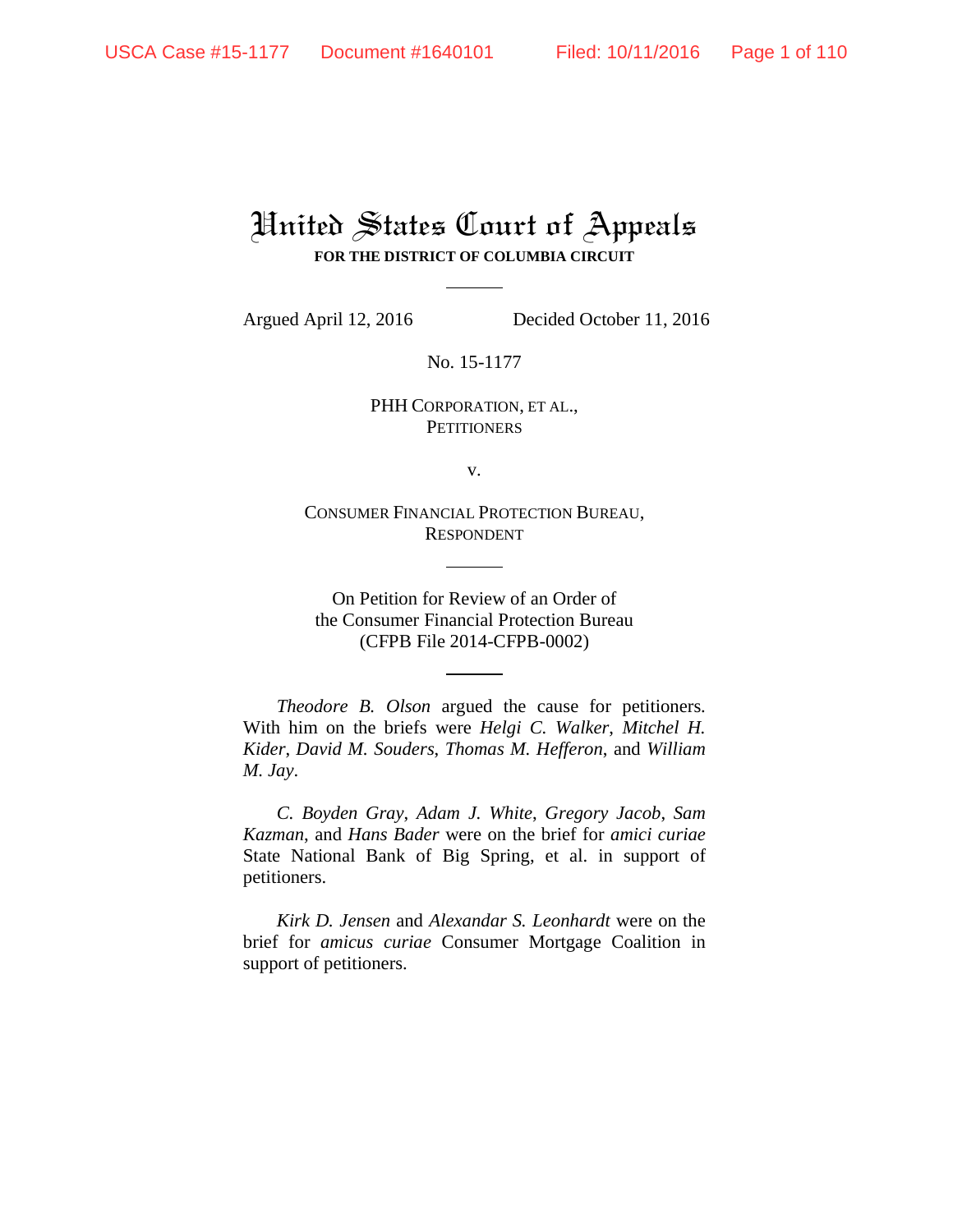*Joseph R. Palmore* and *Bryan J. Leitch* were on the brief for *amici curiae* American Financial Services Association, et al. in support of petitioners.

*Andrew J. Pincus*, *Matthew A. Waring*, *Kathryn Comerford Todd*, and *Steven P. Lehotsky* were on the brief for *amicus curiae* The Chamber of Commerce of the United States in support of petitioners.

*Jay N. Varon* and *Jennifer M. Keas* were on the brief for *amici curiae* American Land Title Association, et al. in support of petitioners.

*Phillip L. Schulman* and *David T. Case* were on the brief for *amicus curiae* National Association of Realtors in support of petitioners.

*Lawrence DeMille-Wagman*, Senior Litigation Counsel, Consumer Financial Protection Bureau, argued the cause for respondent. With him on the brief were *Meredith Fuchs*, General Counsel, and *John R. Coleman*.

*Julie Nepveu* was on the brief for *amicus curiae* AARP in support of respondent.

Before: HENDERSON and KAVANAUGH, *Circuit Judges*, and RANDOLPH, *Senior Circuit Judge*.

Opinion for the Court filed by *Circuit Judge* KAVANAUGH, with whom *Senior Circuit Judge* RANDOLPH joins, and with whom *Circuit Judge* HENDERSON joins as to Parts I, IV, and V.

Concurring opinion filed by *Senior Circuit Judge* RANDOLPH.

Opinion concurring in part and dissenting in part filed by *Circuit Judge* HENDERSON.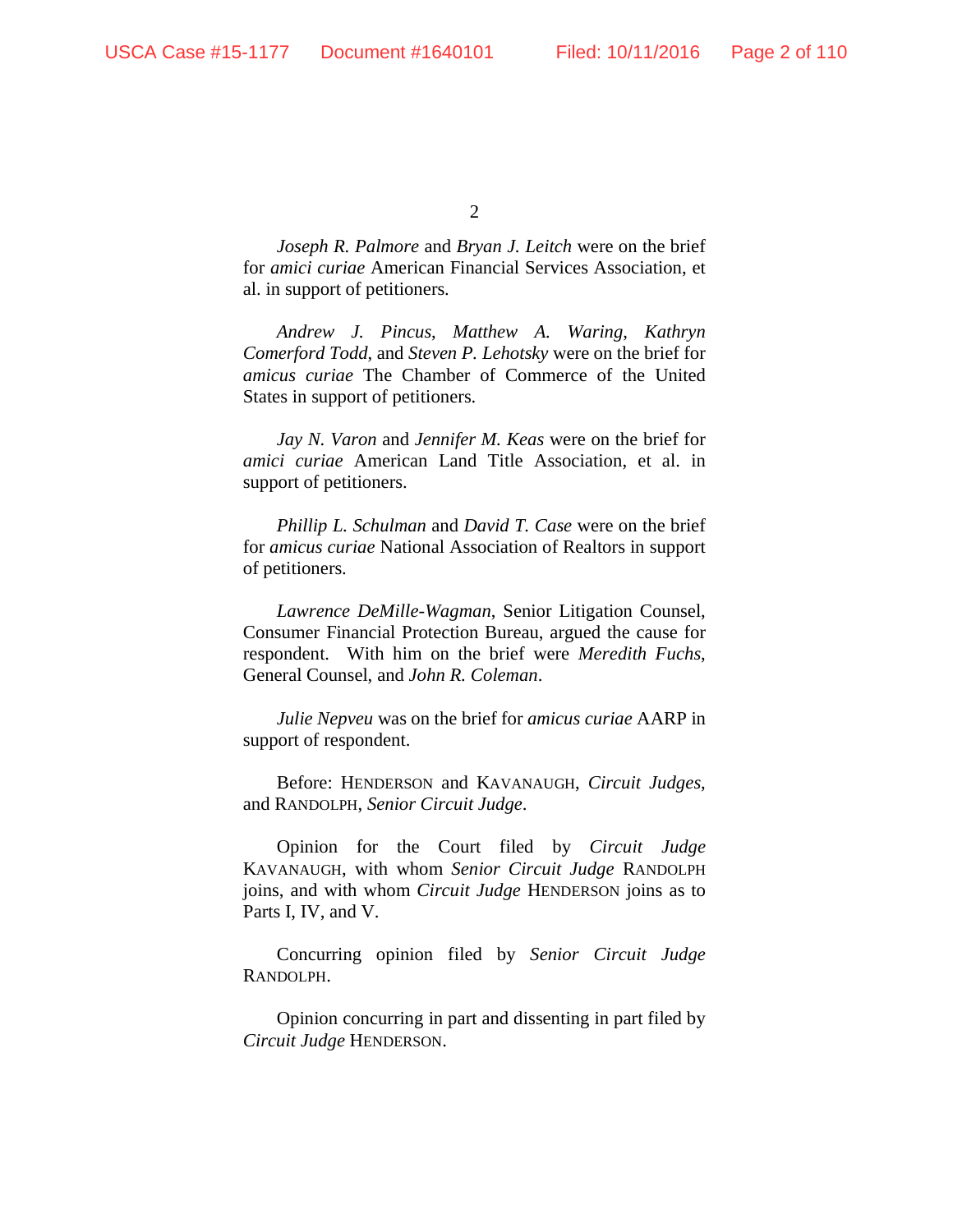#### KAVANAUGH, *Circuit Judge*:

#### INTRODUCTION AND SUMMARY

This is a case about executive power and individual liberty. The U.S. Government's executive power to enforce federal law against private citizens – for example, to bring criminal prosecutions and civil enforcement actions – is essential to societal order and progress, but simultaneously a grave threat to individual liberty.

The Framers understood that threat to individual liberty. When designing the executive power, the Framers first separated the executive power from the legislative and judicial powers. "The declared purpose of separating and dividing the powers of government, of course, was to 'diffus[e] power the better to secure liberty.'" *Bowsher v. Synar*, 478 U.S. 714, 721 (1986) (quoting *Youngstown Sheet & Tube Co. v. Sawyer*, 343 U.S. 579, 635 (1952) (Jackson, J., concurring)). To ensure accountability for the exercise of executive power, and help safeguard liberty, the Framers then lodged full responsibility for the executive power in the President of the United States, who is elected by and accountable to the people. The text of Article II provides quite simply: "The executive Power shall be vested in a President of the United States of America." U.S. CONST. art. II, § 1. And Article II assigns the President alone the authority and responsibility to "take Care that the Laws be faithfully executed." *Id.* § 3.As Justice Scalia explained: "The purpose of the separation and equilibration of powers in general, and of the unitary Executive in particular, was not merely to assure effective government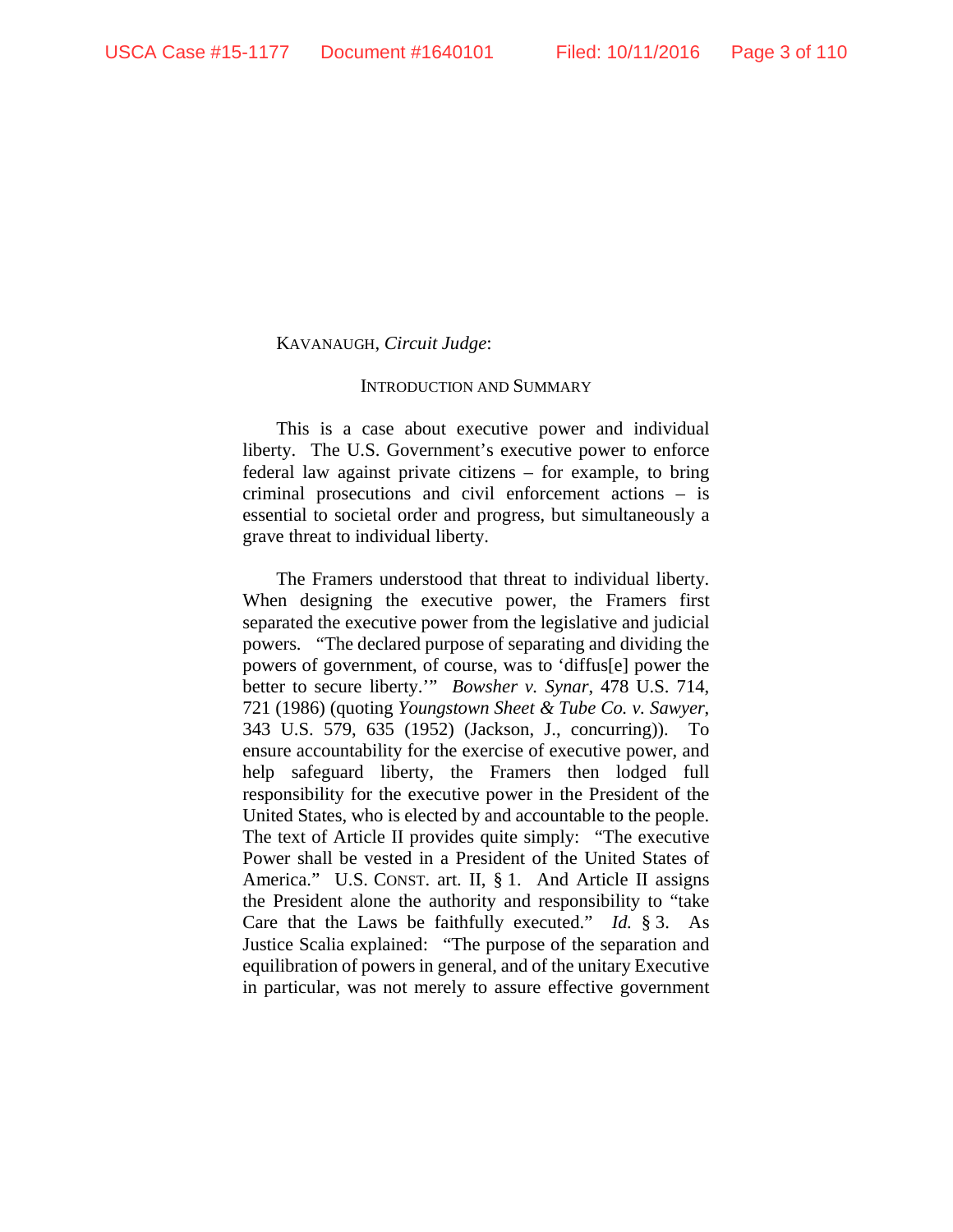but to preserve individual freedom." *Morrison v. Olson*, 487 U.S. 654, 727 (1988) (Scalia, J., dissenting).

Of course, the President executes the laws with the assistance of subordinate executive officers who are appointed by the President, often with the advice and consent of the Senate. To carry out the executive power and be accountable for the exercise of that power, the President must be able to control subordinate officers in executive agencies. In its landmark decision in *Myers v. United States*, 272 U.S. 52 (1926), authored by Chief Justice and former President Taft, the Supreme Court therefore recognized the President's Article II authority to supervise, direct, and remove at will subordinate officers in the Executive Branch.

In 1935, however, the Supreme Court carved out an exception to *Myers* and Article II by permitting Congress to create *independent* agencies that exercise executive power. *See Humphrey's Executor v. United States*, 295 U.S. 602 (1935). An agency is considered "independent" when the agency heads are removable by the President only for cause, not at will, and therefore are not supervised or directed by the President. Examples of independent agencies include well-known bodies such as the Federal Communications Commission, the Securities and Exchange Commission, the Federal Trade Commission, the National Labor Relations Board, and the Federal Energy Regulatory Commission. Those and other established independent agencies exercise executive power by bringing enforcement actions against private citizens and by issuing legally binding rules that implement statutes enacted by Congress.

The independent agencies collectively constitute, in effect, a headless fourth branch of the U.S. Government. They exercise enormous power over the economic and social life of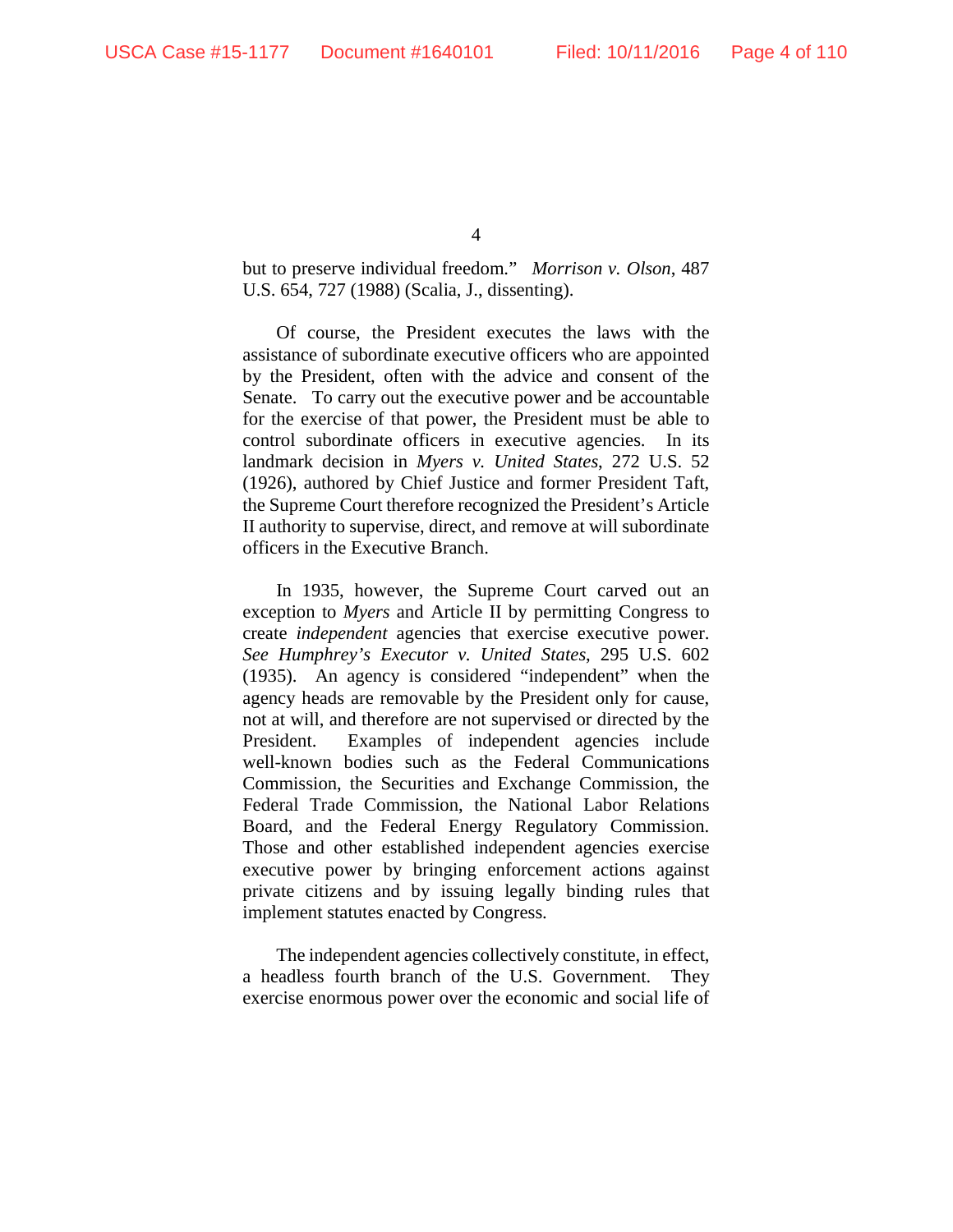the United States. Because of their massive power and the absence of Presidential supervision and direction, independent agencies pose a significant threat to individual liberty and to the constitutional system of separation of powers and checks and balances.

To help mitigate the risk to individual liberty, the independent agencies, although not checked by the President, have historically been headed by *multiple* commissioners, directors, or board members who act as checks on one another. Each independent agency has traditionally been established, in the Supreme Court's words, as a "body of experts appointed by law and informed by experience." *Humphrey's Executor*, 295 U.S. at 624 (internal quotation marks omitted). The multi-member structure reduces the risk of arbitrary decisionmaking and abuse of power, and thereby helps protect individual liberty.

In other words, to help preserve individual liberty under Article II, the heads of *executive* agencies are accountable to and checked by the President, and the heads of *independent* agencies, although not accountable to or checked by the President, are at least accountable to and checked by their fellow commissioners or board members. No head of either an executive agency or an independent agency operates unilaterally without any check on his or her authority. Therefore, no independent agency exercising substantial executive authority has ever been headed by *a single person*.

Until now.

In the Dodd-Frank Act of 2010, Congress established a new independent agency, the Consumer Financial Protection Bureau. As proposed by then-Professor and now-Senator Elizabeth Warren, the CFPB was to be another traditional,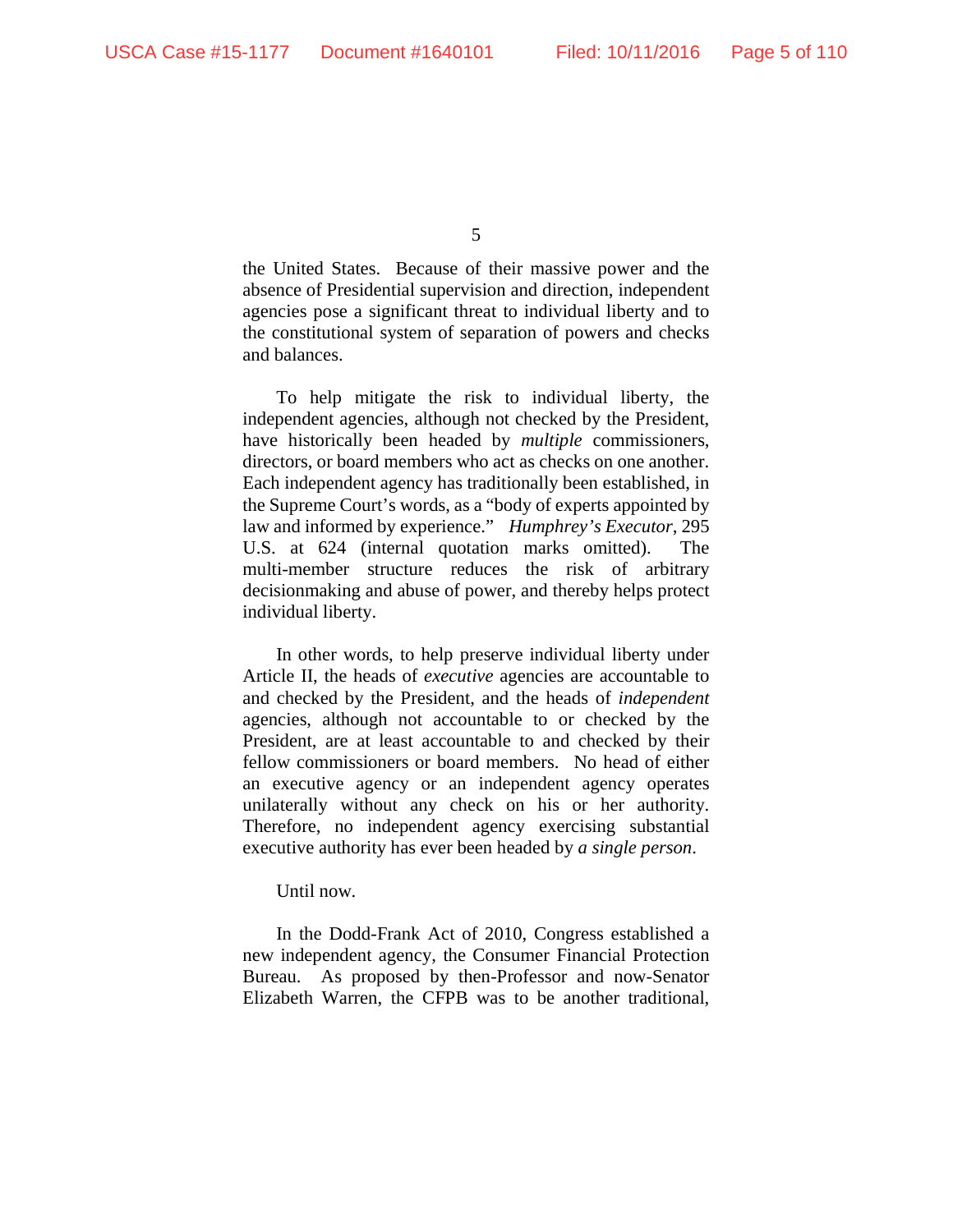multi-member independent agency. *See* Elizabeth Warren, *Unsafe at Any Rate: If It's Good Enough for Microwaves, It's Good Enough for Mortgages. Why We Need a Financial Product Safety Commission*, Democracy, Summer 2007, at 8, 16-18. The initial Executive Branch proposal in 2009 likewise envisioned a traditional, multi-member independent agency. *See* DEPARTMENT OF THE TREASURY, FINANCIAL REGULATORY REFORM: A NEW FOUNDATION: REBUILDING FINANCIAL SUPERVISION AND REGULATION 58 (2009). The House-passed bill sponsored by Congressman Barney Frank and championed by Speaker Nancy Pelosi also contemplated a traditional, multi-member independent agency. *See* H.R. 4173, 111th Cong. § 4103 (as passed by House, Dec. 11, 2009).

But Congress ultimately departed from the Warren and Administration proposals, and from the House bill. Congress established the CFPB as an independent agency headed not by a multi-member commission but rather by a single Director.

Because the CFPB is an independent agency headed by a single Director and not by a multi-member commission, the Director of the CFPB possesses more unilateral authority – that is, authority to take action on one's own, subject to no check – than any single commissioner or board member in any other independent agency in the U.S. Government. Indeed, as we will explain, the Director enjoys more unilateral authority than any other officer in any of the three branches of the U.S. Government, other than the President.

At the same time, the Director of the CFPB possesses enormous power over American business, American consumers, and the overall U.S. economy. The Director unilaterally enforces 19 federal consumer protection statutes, covering everything from home finance to student loans to credit cards to banking practices. The Director alone decides

<sup>6</sup>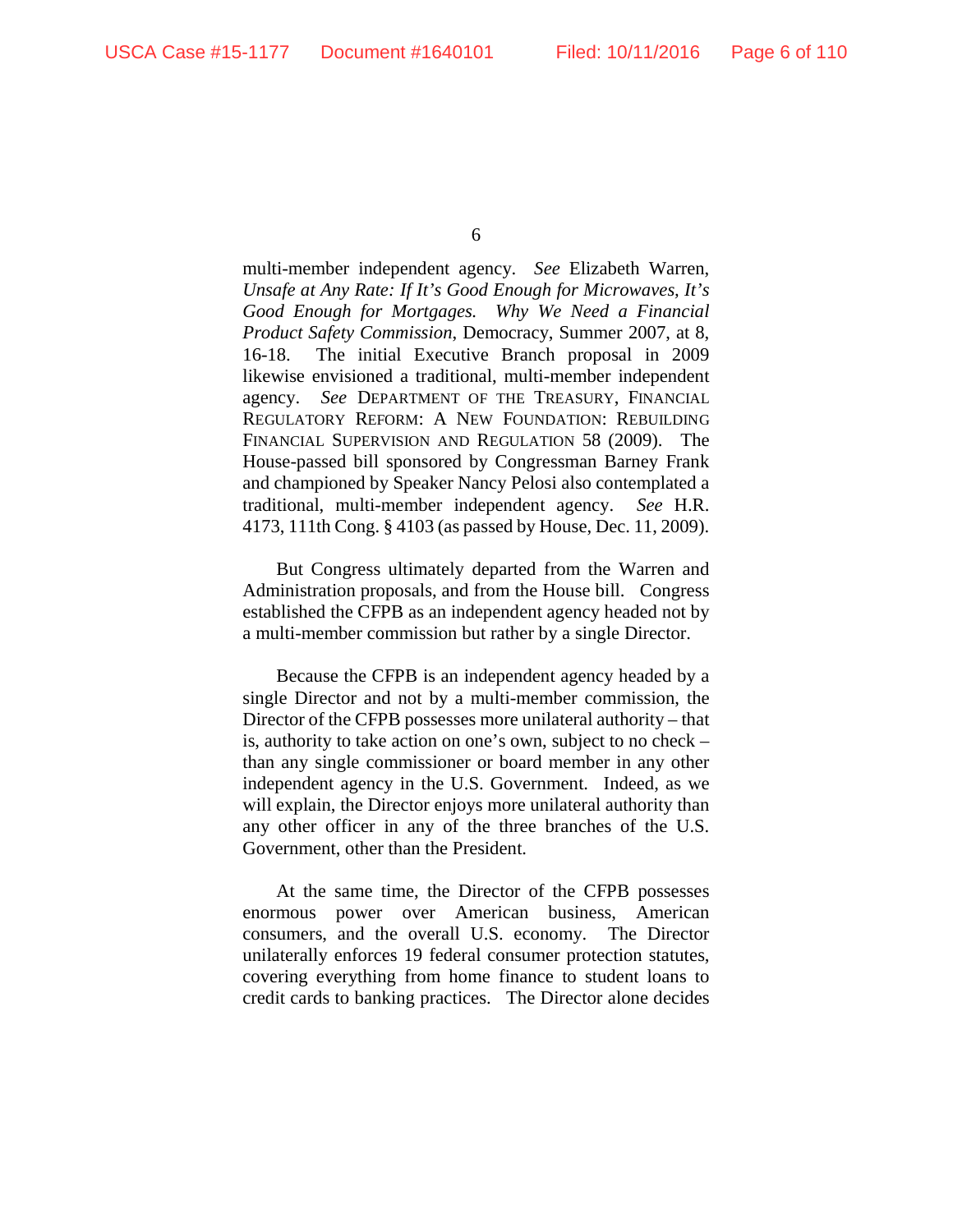what rules to issue; how to enforce, when to enforce, and against whom to enforce the law; and what sanctions and penalties to impose on violators of the law. (To be sure, judicial review serves as a constraint on illegal actions, but not on discretionary decisions within legal boundaries; therefore, subsequent judicial review of individual agency decisions has never been regarded as sufficient to excuse a structural separation of powers violation.)

That combination of power that is massive in scope, concentrated in a single person, and unaccountable to the President triggers the important constitutional question at issue in this case.

The petitioner here, PHH, is a mortgage lender and was the subject of a CFPB enforcement action that resulted in a \$109 million order against it. In seeking to vacate the order, PHH argues that the CFPB's status as an independent agency headed by a single Director violates Article II of the Constitution.

The question before us is whether we may extend the Supreme Court's *Humphrey's Executor* precedent to cover this novel, single-Director agency structure for an independent agency. To analyze that issue, we follow the history-focused approach long applied by the Supreme Court in separation of powers cases where, as here, the constitutional text alone does not resolve the matter.

Two recent Supreme Court decisions exemplify that historical analysis. In its 2010 decision in *Free Enterprise Fund v. Public Company Accounting Oversight Board*, the Supreme Court held that the new Accounting Oversight Board at issue in that case – with two levels rather than one level of for-cause protection insulating the independent agency heads

<sup>7</sup>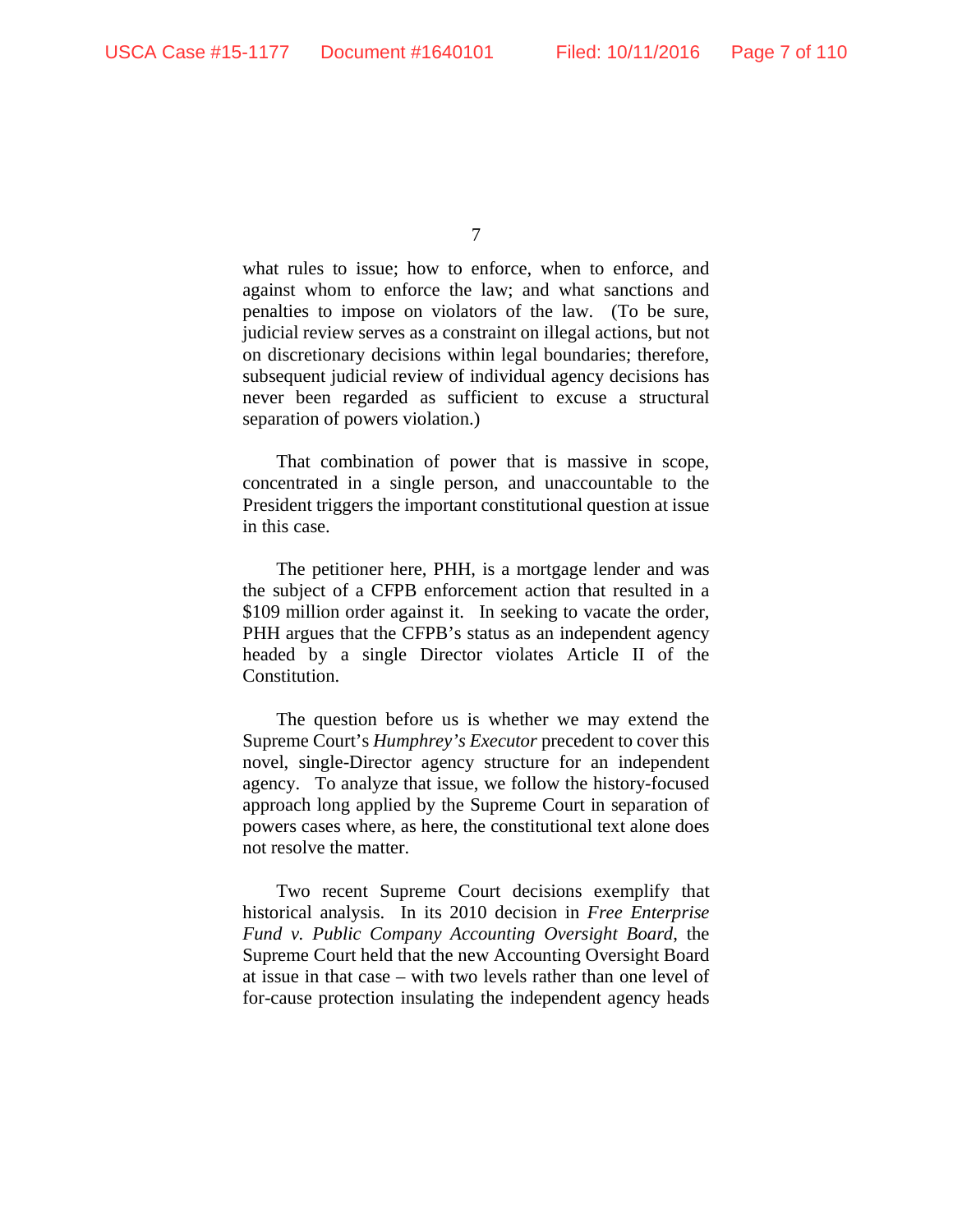from the President – exceeded the bounds on traditional independent agencies and thus violated Article II. 561 U.S. 477, 514 (2010). In so ruling, the Court emphasized, among other things, the novelty of the Board's structure: "Perhaps the most telling indication of the severe constitutional problem with the PCAOB is the lack of historical precedent for this entity." *Id.* at 505 (internal quotation marks omitted). In its 2014 decision in *NLRB v. Noel Canning*, the Supreme Court held that recess appointments in Senate recesses of fewer than 10 days were presumptively unconstitutional under Article II. 134 S. Ct. 2550, 2567, slip op. at 21 (2014). Why 10 days? The Court explained: "Long settled and established practice is a consideration of great weight in a proper interpretation of constitutional provisions regulating the relationship between Congress and the President." *Id.* at 2559, slip op. at 7 (internal quotation marks and alteration omitted). And the historical practice of Presidents and Senates had established a de facto 10-day line so that recess appointments in recesses of fewer than 10 days were impermissible. *See id.* at 2567, slip op. at 20-21.

As those two cases illustrate, history and tradition are critical factors in separation of powers cases where the constitutional text does not otherwise resolve the matter. As Justice Breyer wrote for the Court in *Noel Canning*, that bedrock principle – namely, that the "longstanding practice of the government can inform our determination of what the law is" – is "neither new nor controversial." *Id.* at 2560, slip op. at 7 (internal quotation marks and citation omitted) (quoting *McCulloch v. Maryland*, 17 U.S. 316, 401 (1819) and *Marbury v. Madison*, 5 U.S. 137, 177 (1803)).

In this case, the single-Director structure of the CFPB represents a gross departure from settled historical practice.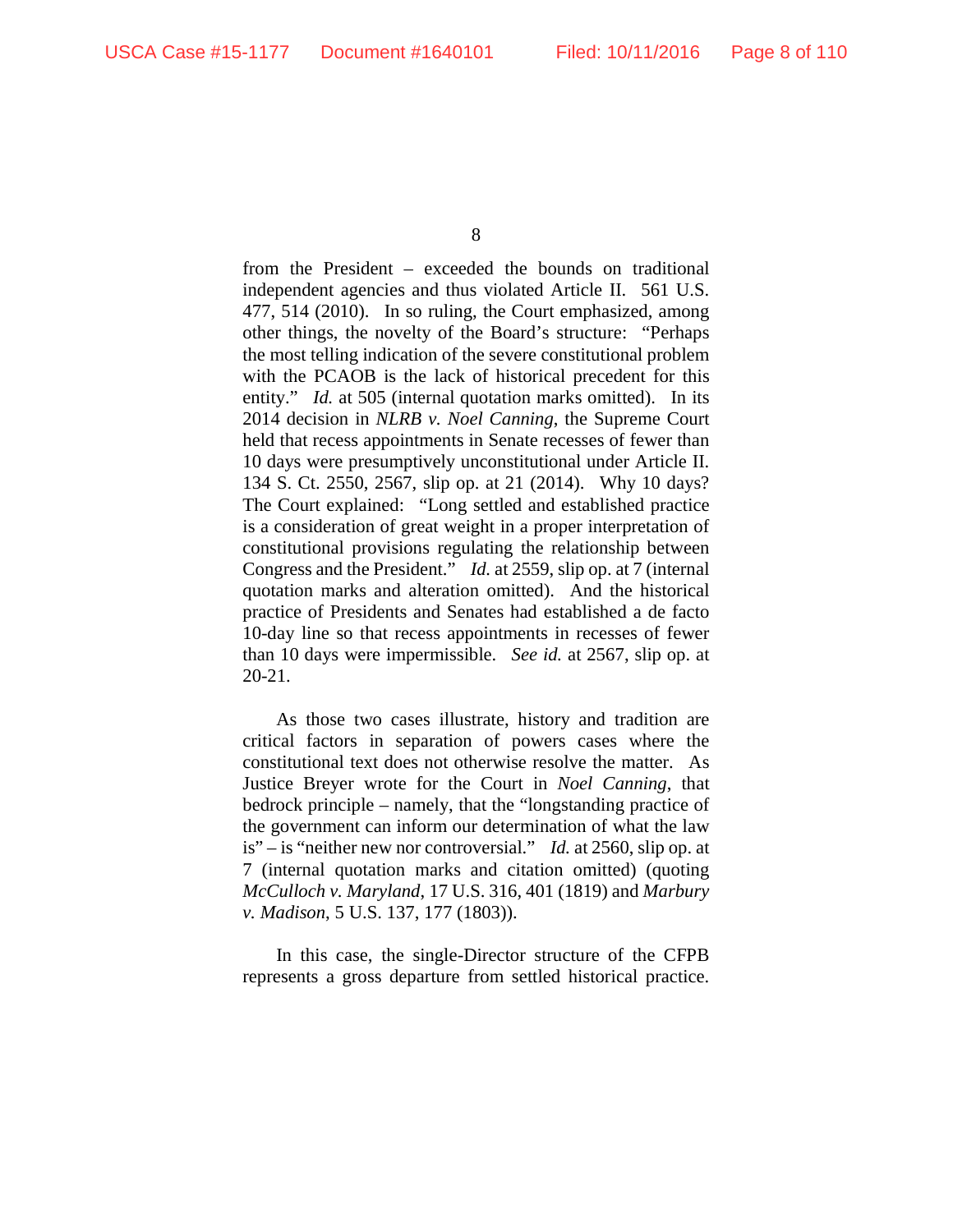Never before has an independent agency exercising substantial executive authority been headed by just one person.

The CFPB's concentration of enormous executive power in a single, unaccountable, unchecked Director not only departs from settled historical practice, but also poses a far greater risk of arbitrary decisionmaking and abuse of power, and a far greater threat to individual liberty, than does a multi-member independent agency. The overarching constitutional concern with independent agencies is that the agencies are unchecked by the President, the official who is accountable to the people and who is responsible under Article II for the exercise of executive power. Recognizing the broad and unaccountable power wielded by independent agencies, Congresses and Presidents of both political parties have therefore long endeavored to keep independent agencies in check through other statutory means. In particular, to check independent agencies, Congress has traditionally required multi-member bodies at the helm of every independent agency. In lieu of Presidential control, the multi-member structure of independent agencies acts as a critical substitute check on the excesses of any individual independent agency head – a check that helps to prevent arbitrary decisionmaking and thereby to protect individual liberty.

This new agency, the CFPB, lacks that critical check and structural constitutional protection, yet wields vast power over the U.S. economy. So "this wolf comes as a wolf." *Morrison v. Olson*, 487 U.S. at 699 (Scalia, J., dissenting).

In light of the consistent historical practice under which independent agencies have been headed by multiple commissioners or board members, and in light of the threat to individual liberty posed by a single-Director independent agency, we conclude that *Humphrey's Executor* cannot be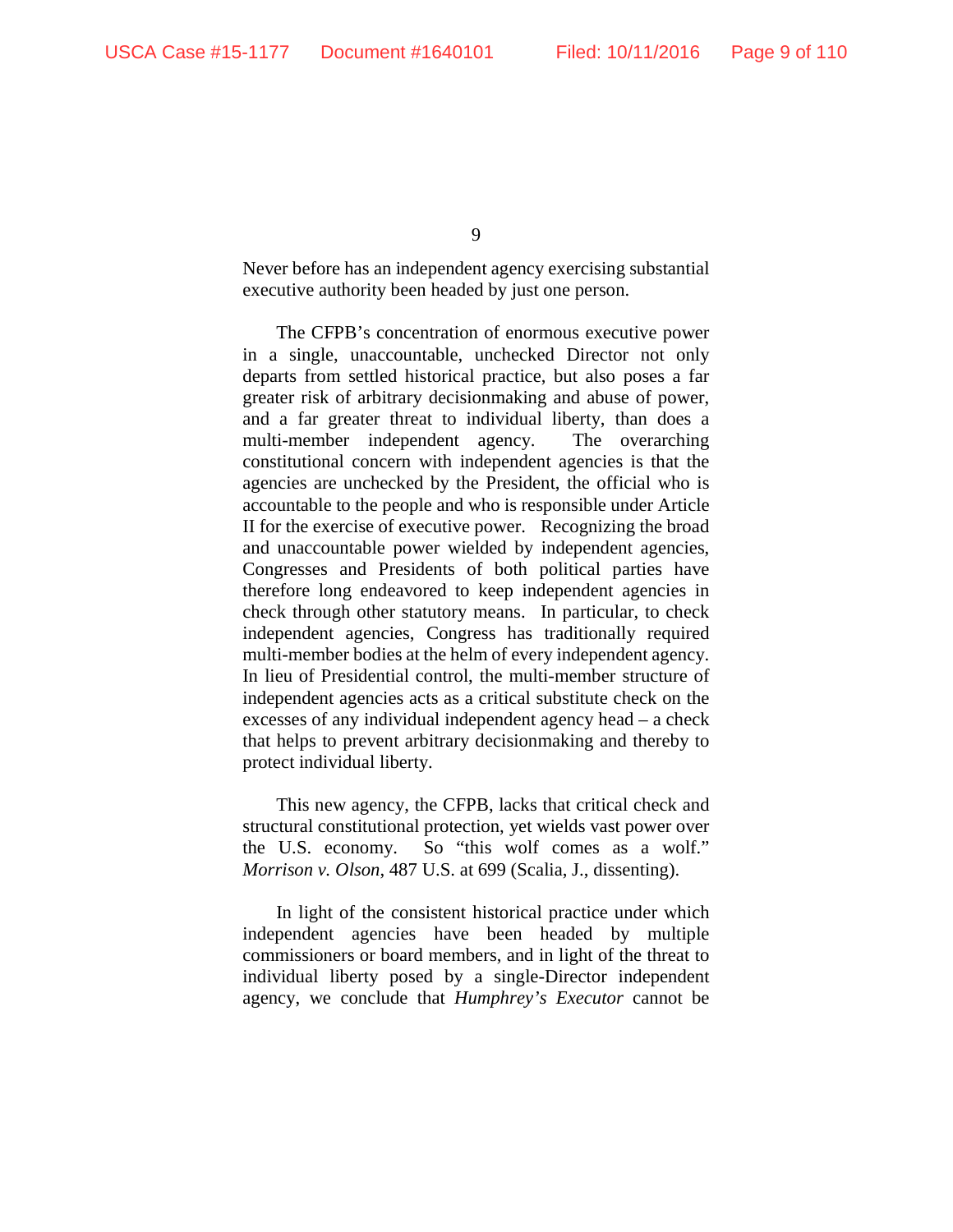stretched to cover this novel agency structure. We therefore hold that the CFPB is unconstitutionally structured.

What is the remedy for that constitutional flaw? PHH contends that the constitutional flaw means that we must shut down the entire CFPB (if not invalidate the entire Dodd-Frank Act) until Congress, if it chooses, passes new legislation fixing the constitutional flaw. But Supreme Court precedent dictates a narrower remedy. To remedy the constitutional flaw, we follow the Supreme Court's precedents, including *Free Enterprise Fund*, and simply sever the statute's unconstitutional for-cause provision from the remainder of the statute. Here, that targeted remedy will not affect the ongoing operations of the CFPB. With the for-cause provision severed, the President now will have the power to remove the Director at will, and to supervise and direct the Director. The CFPB therefore will continue to operate and to perform its many duties, but will do so as an executive agency akin to other executive agencies headed by a single person, such as the Department of Justice and the Department of the Treasury. Those executive agencies have traditionally been headed by a single person precisely because the agency head operates within the Executive Branch chain of command under the supervision and direction of the President. The President is a check on and accountable for the actions of those executive agencies, and the President now will be a check on and accountable for the actions of the CFPB as well.

Because the CFPB as remedied will continue operating, we must also address the statutory issues raised by PHH in its challenge to the \$[1](#page-9-0)09 million order against it.<sup>1</sup> PHH raises three main statutory arguments.

<span id="page-9-0"></span><sup>&</sup>lt;sup>1</sup> If PHH fully prevailed on its constitutional argument, including with respect to severability, the CFPB could not continue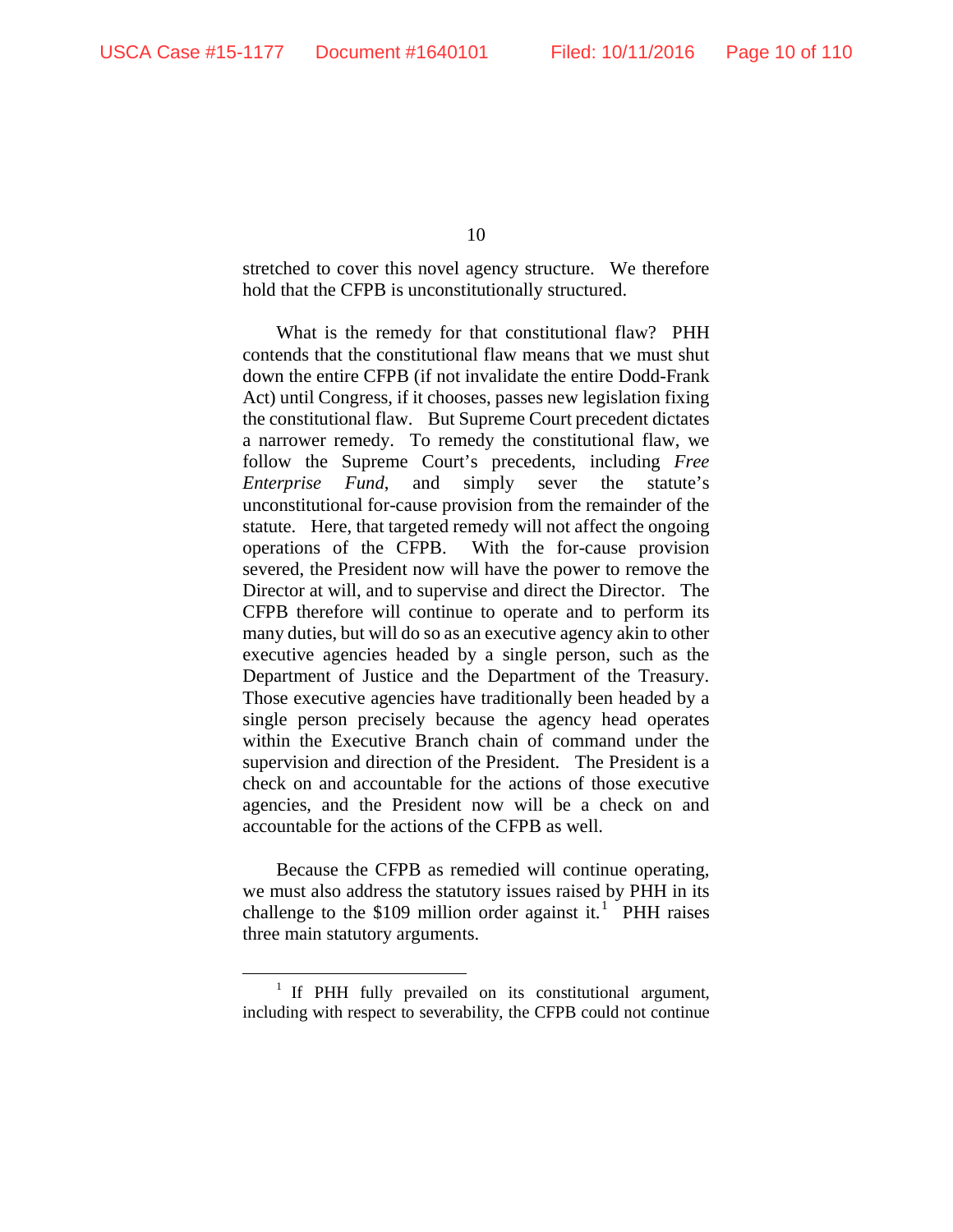$\overline{a}$ 

11

*First*, PHH argues that the CFPB incorrectly interpreted Section 8 of the Real Estate Settlement Procedures Act to bar so-called captive reinsurance arrangements involving mortgage lenders such as PHH and their affiliated reinsurers. In a captive reinsurance arrangement, a mortgage lender (such as PHH) refers borrowers to a mortgage insurer. In return, the

operating unless and until Congress enacted new legislation. As a result, we could not and would not remand to the CFPB for any further proceedings in this case. By contrast, even if PHH fully prevails on the statutory issues, we still will have to remand to the CFPB for the agency to conduct the proceeding in accordance with the appropriate statutory requirements, under which PHH may still be liable for certain alleged wrongdoing. In other words, PHH's constitutional and severability argument, if accepted, would afford it full relief from any CFPB enforcement action and thus would afford it broader relief than would its statutory arguments. For that reason, we have no choice but to address the constitutional issue first. The constitutional issue cannot be avoided in any principled way. We therefore respectfully but firmly disagree with Judge Henderson's suggestion in her separate opinion that the constitutional issue can be avoided. In our view, failing to decide the constitutional issue here would be impermissible judicial abdication, not judicial restraint.

Moreover, apart from that necessity in this case, when a litigant raises a fundamental constitutional challenge to the very structure or existence of an agency enforcing the law against it, the courts ordinarily address that issue promptly, at least so long as jurisdictional requirements such as standing are met. *See, e.g.*, *Free Enterprise Fund*, 561 U.S. at 490-91; *Morrison v. Olson*, 487 U.S. at 669-70; *Buckley v. Valeo*, 424 U.S. 1, 12 (1976). That was the approach we took in both *Intercollegiate Broadcasting System, Inc. v. Copyright Royalty Board*, 684 F.3d 1332, 1334, 1336-37 (D.C. Cir. 2012), and *Raymond J. Lucia Cos. v. SEC*, No. 15-1345, slip op. at 7, 2016 WL 4191191, at \*3 (D.C. Cir., Aug. 9, 2016).It can be irresponsible for a court to unduly delay ruling on such a fundamental and ultimately unavoidable structural challenge, given the systemic ramifications of such an issue.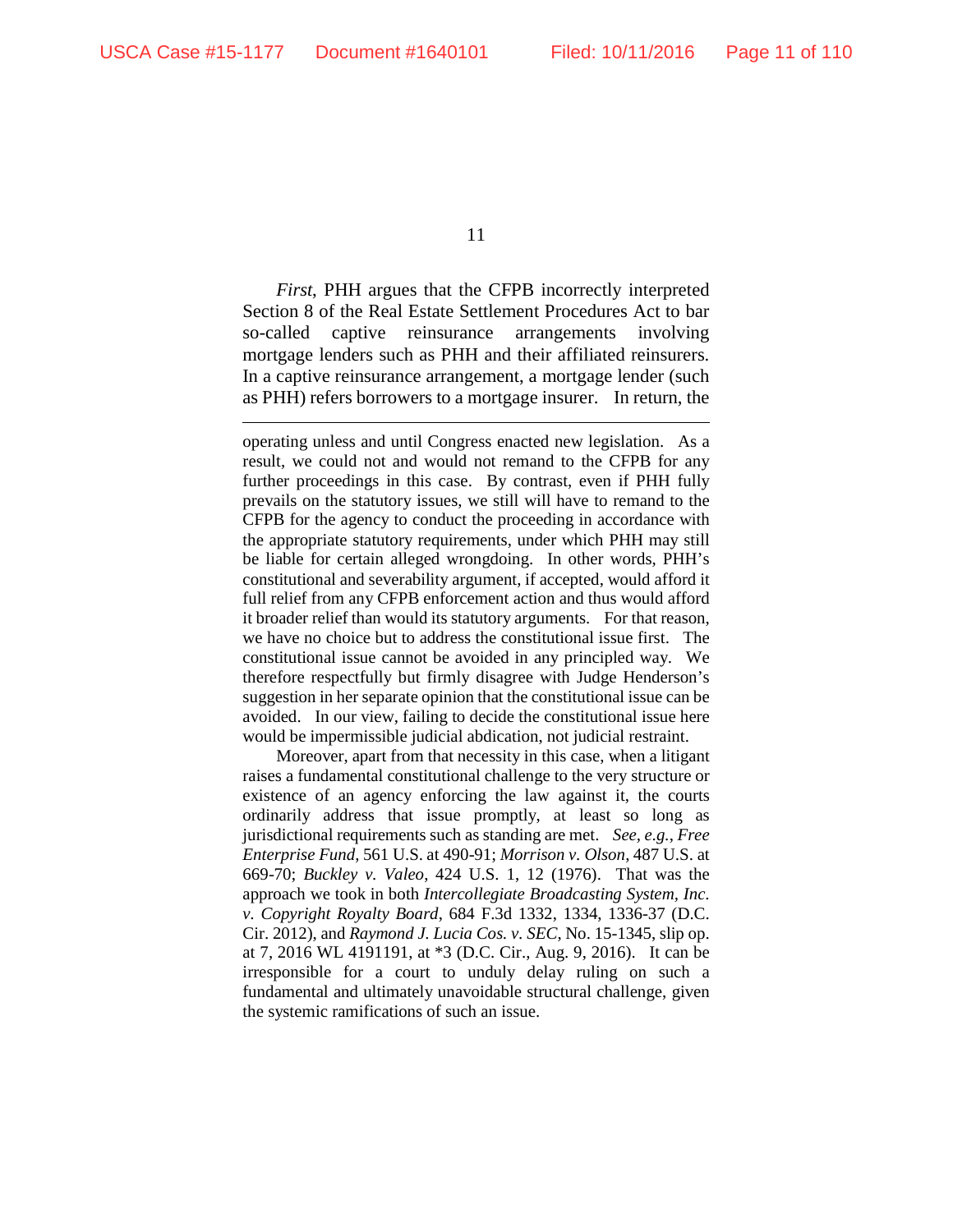mortgage insurer buys reinsurance from a mortgage reinsurer affiliated with (or owned by) the referring mortgage lender. We agree with PHH that Section 8 of the Act allows captive reinsurance arrangements so long as the amount paid by the mortgage insurer for the reinsurance does not exceed the reasonable market value of the reinsurance.

*Second*, PHH claims that, in any event, the CFPB departed from the consistent prior interpretations issued by the Department of Housing and Urban Development, and that the CFPB then *retroactively* applied its new interpretation of the Act against PHH, thereby violating PHH's due process rights. We again agree with PHH: The CFPB's order violated bedrock principles of due process.

*Third*, in light of our ruling on the constitutional and statutory issues, the CFPB on remand still will have an opportunity to demonstrate that the relevant mortgage insurers in fact paid more than reasonable market value to the PHH-affiliated reinsurer for reinsurance, thereby making disguised payments for referrals in contravention of Section 8. PHH claims, however, that much of the alleged misconduct occurred outside of the three-year statute of limitations and therefore may not be the subject of a CFPB enforcement action. The CFPB responds that, under Dodd-Frank, there is no statute of limitations for *any* CFPB administrative actions to enforce *any* consumer protection law. In the alternative, the CFPB contends that there is no statute of limitations for administrative actions to enforce Section 8 of the Real Estate Settlement Procedures Act. We disagree with the CFPB on both points. First of all, the Dodd-Frank Act incorporates the statutes of limitations in the underlying statutes enforced by the CFPB in administrative proceedings. And under the Real Estate Settlement Procedures Act, a three-year statute of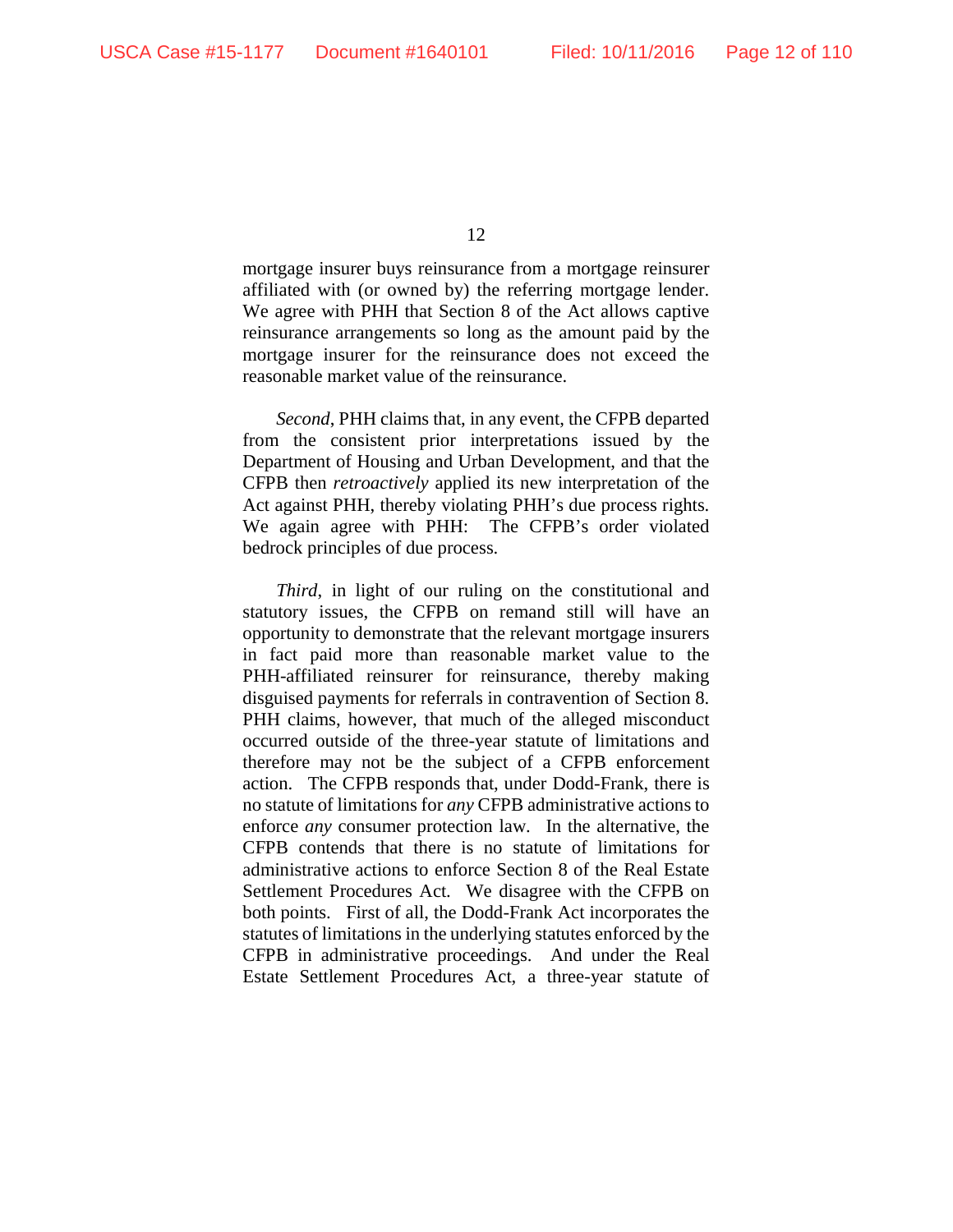limitations applies to all CFPB enforcement actions to enforce Section 8, whether brought in court or administratively.

In sum, we grant PHH's petition for review, vacate the CFPB's order against PHH, and remand for further proceedings consistent with this opinion. On remand, the CFPB may determine among other things whether, within the applicable three-year statute of limitations, the relevant mortgage insurers paid more than reasonable market value to the PHH-affiliated reinsurer.

In so ruling, we underscore the important but limited real-world implications of our decision. As before, the CFPB will continue to operate and perform its many critical responsibilities, albeit under the ultimate supervision and direction of the President. Section 8 will continue to mean what it has traditionally meant: that captive reinsurance agreements are permissible so long as the mortgage insurer pays no more than reasonable market value for the reinsurance. And the three-year statute of limitations that has traditionally applied to agency actions to enforce Section 8 will continue to apply.

With apologies for the length of this opinion, we now turn to our detailed explanation and analysis of these important issues.

I

PHH is a large home mortgage lender. When PHH and other lenders provide mortgage loans to homebuyers, they require certain homebuyers to obtain mortgage insurance. Mortgage insurance protects lenders by covering part of the lenders' losses if homebuyers default on their mortgages.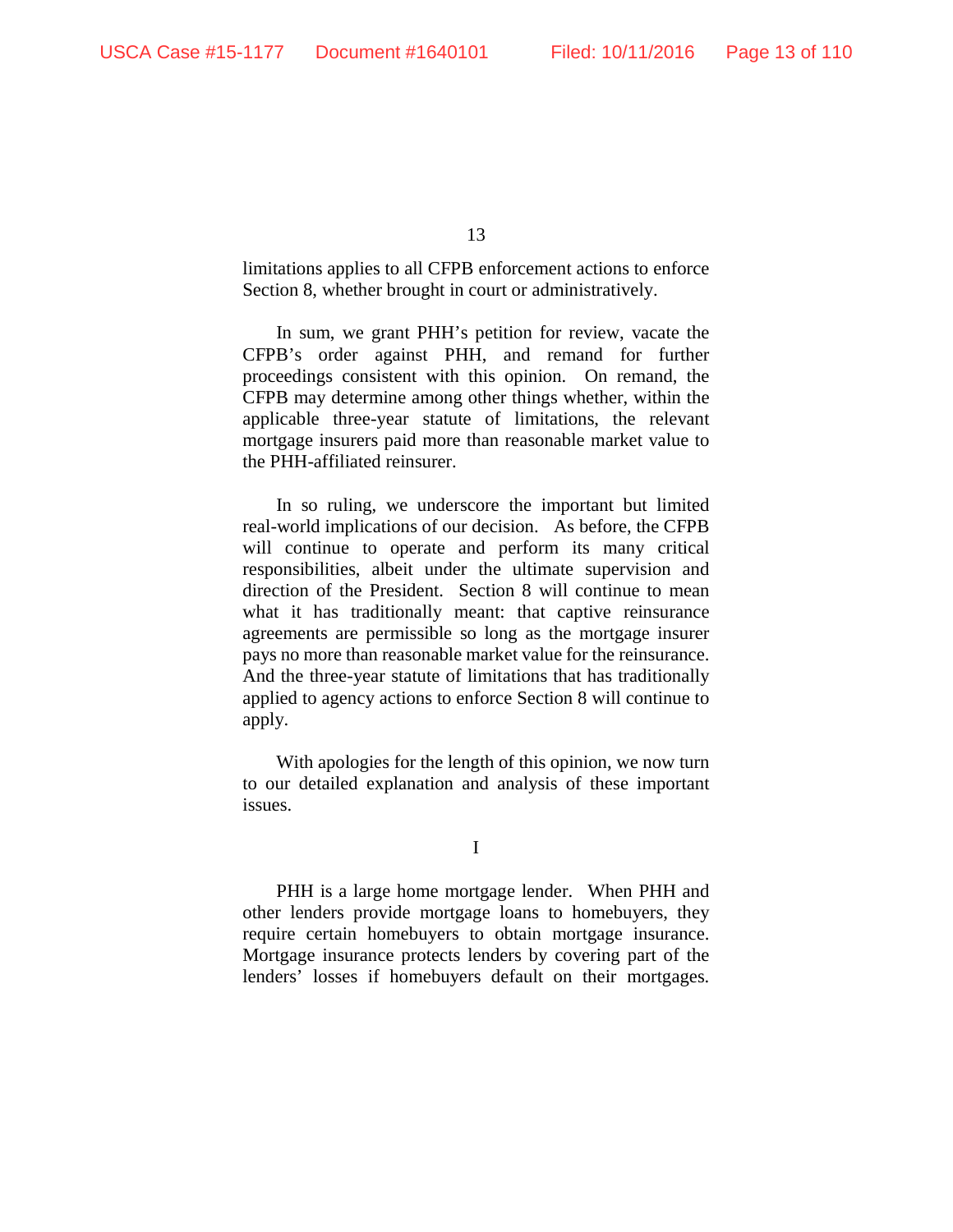Homebuyers pay monthly premiums to the mortgage insurer for the insurance.

In turn, mortgage insurers may obtain mortgage *re*insurance. In the same way that mortgage insurance protects lenders, mortgage reinsurance protects mortgage insurers. Reinsurers assume some of the risk of insuring the mortgage. In exchange, mortgage insurers pay a fee (usually a portion of the homebuyers' monthly insurance premiums) to the reinsurers.

In 1994, PHH established a wholly owned subsidiary known as Atrium Insurance Corporation. Atrium provided reinsurance to the mortgage insurers that insured mortgages generated by PHH. In return, PHH often referred borrowers to mortgage insurers that used Atrium's reinsurance services. That is known as a "captive reinsurance" arrangement, which was not uncommon in the industry at the time. According to PHH, the mortgage insurers did not pay more than reasonable market value to Atrium for the reinsurance.

Originally passed by Congress and signed by President Ford in 1974, the Real Estate Settlement Procedures Act is a broad statute governing real estate transactions. One of its stated purposes was "the elimination of kickbacks or referral fees that tend to increase unnecessarily the costs of certain settlement services." 12 U.S.C. § 2601(b)(2).

To achieve that objective, Section 8(a) of the Act, which is titled "Prohibition against kickbacks and unearned fees," provides: "No person shall give and no person shall accept any fee, kickback, or thing of value pursuant to any agreement or understanding, oral or otherwise, that business incident to or a part of a real estate settlement service involving a federally related mortgage loan shall be referred to any person." *Id.*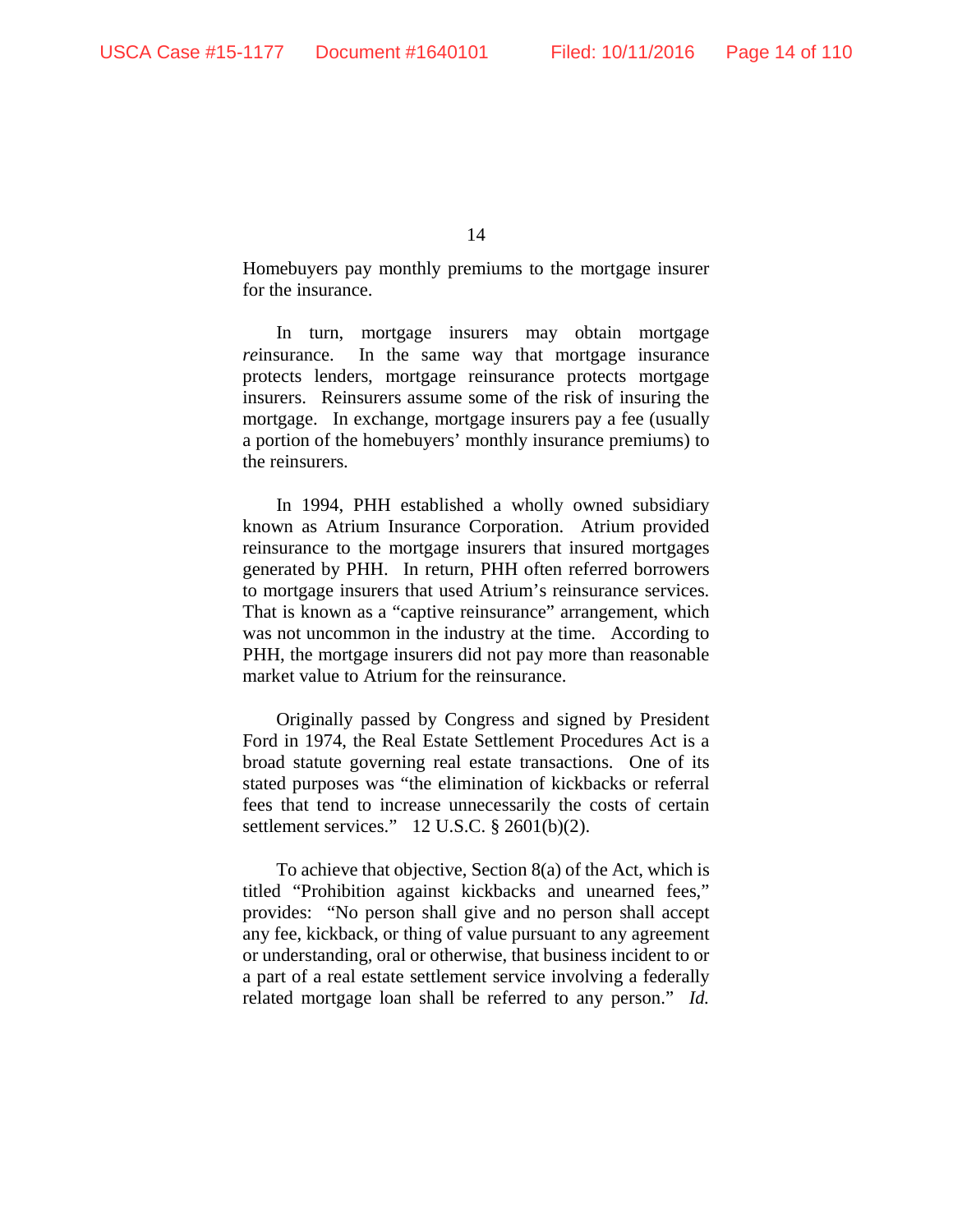§ 2607(a). In plain English, Section 8(a) prohibits, as relevant here, paying for a referral – for example, a mortgage insurer's paying a lender for the lender's referral of homebuying customers to that mortgage insurer.

Standing alone, Section 8(a) perhaps might have been construed by government enforcement agencies to cast doubt on a mortgage lender's referrals of customers to mortgage insurers who in turn purchased reinsurance from a reinsurer affiliated with the lender. But another provision of the Real Estate Settlement Procedures Act, Section 8(c), carved out a series of expansive exceptions, qualifications, and safe harbors related to Section 8(a). Of relevance here, Section 8(c) provides: "Nothing in this section shall be construed as prohibiting . . . (2) the payment to any person of a bona fide salary or compensation or other payment for goods or facilities actually furnished or for services actually performed . . . ." *Id.* § 2607(c).

Before the creation of the CFPB in 2010, the Department of Housing and Urban Development, known as HUD, interpreted Section 8(c) to establish a safe harbor allowing bona fide transactions between a lender and a mortgage insurer (or between a mortgage insurer and a lender-affiliated reinsurer), so long as the mortgage insurer did not pay the lender for a referral. HUD therefore interpreted Section 8(c) to allow captive reinsurance arrangements so long as the mortgage insurer paid no more than reasonable market value for the reinsurance. If the mortgage insurer paid more than reasonable market value for the reinsurance, then a presumption would arise that the excess payment was indeed a disguised payment *for the referral*, which is impermissible under Section 8(a). HUD repeatedly reaffirmed that interpretation, and the mortgage lending industry relied on it.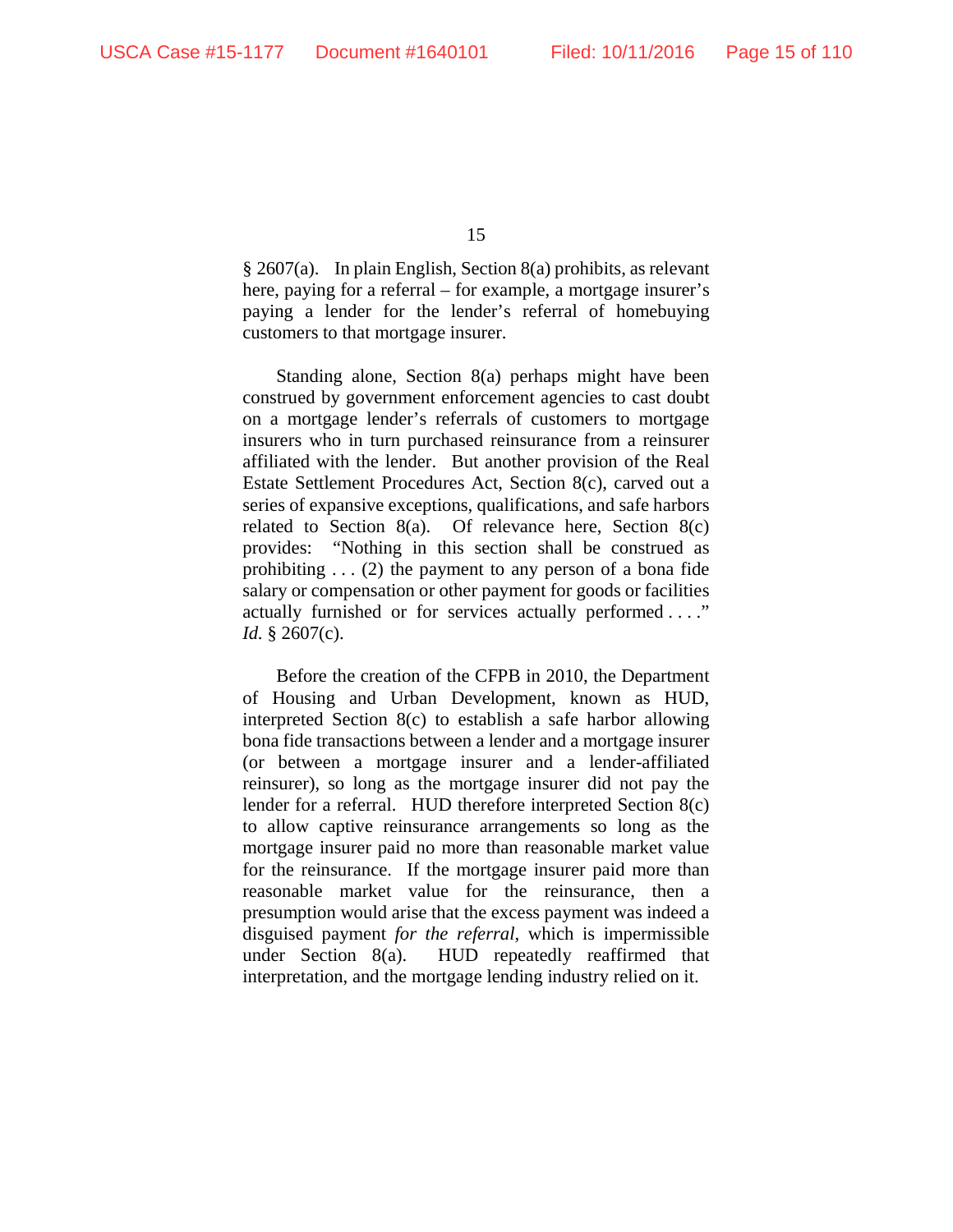When Congress created the CFPB in 2010, Congress provided that the CFPB would take over enforcement of Section 8 from HUD. By regulation, the CFPB carried forward HUD's rules, policy statements, and guidance, subject of course to any future change by the CFPB.

Therefore, under Section 8(c), as authoritatively interpreted by the Federal Government, PHH as a mortgage lender could refer customers to mortgage insurers who obtained reinsurance from Atrium – so long as the mortgage insurers paid Atrium no more than reasonable market value for the reinsurance.

Or so PHH thought. In 2014, notwithstanding Section 8(c) and HUD's longstanding interpretation, the CFPB initiated an administrative enforcement action against PHH. The CFPB alleged that PHH's captive reinsurance arrangement with the mortgage insurers violated Section 8.

Under the CFPB's newly minted interpretation, Section 8 prohibits most referrals made by lenders to mortgage insurers in exchange for the insurer's purchasing reinsurance from a lender-affiliated reinsurer. The CFPB said that Section 8 bars such a captive reinsurance arrangement even when the mortgage insurer pays no more than reasonable market value to the reinsurer for the reinsurance.

In its order in this case, the CFPB thus discarded HUD's longstanding interpretation of Section 8 and, for the first time, pronounced its new interpretation. And then the CFPB applied its new interpretation of Section 8 *retroactively* against PHH, notwithstanding PHH's reliance on HUD's prior interpretation. The CFPB sanctioned PHH for previous actions that PHH had taken in reliance on HUD's prior interpretation, even though PHH's conduct had occurred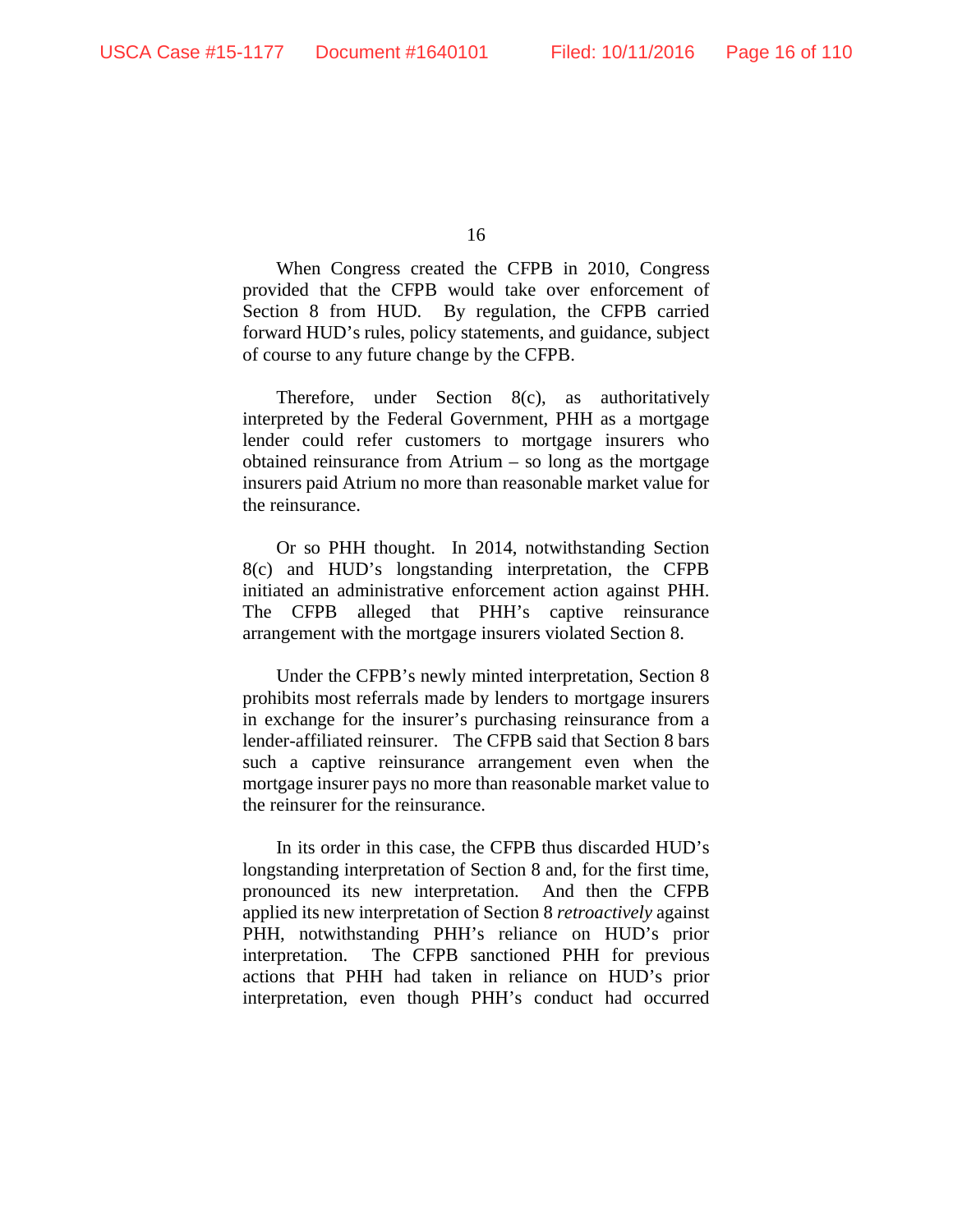*before* the CFPB's new interpretation of Section 8. The CFPB ordered PHH to pay \$109 million in disgorgement and enjoined PHH from entering into future captive reinsurance arrangements.

PHH petitioned this Court for review. A motions panel of this Court (Judges Henderson, Millett, and Wilkins) previously granted PHH's motion for a stay of the CFPB's order pending resolution of the merits in this case.

II

In challenging the enforcement action against it, PHH raises a fundamental constitutional objection to the entire proceeding. According to PHH, the CFPB's structure violates Article II of the Constitution because the CFPB operates as an independent agency headed by a single Director. PHH argues that, to comply with Article II, either (i) the agency's Director must be removable at will by the President, meaning that the CFPB would operate as a traditional executive agency; or (ii) if structured as an independent agency, the agency must be structured as a multi-member commission. We agree.

A

We begin by describing the background of independent agencies in general and the CFPB in particular.

As the Supreme Court has explained, our Constitution "was adopted to enable the people to govern themselves, through their elected leaders," and the Constitution "requires that a President chosen by the entire Nation oversee the execution of the laws." *Free Enterprise Fund v. Public Company Accounting Oversight Board*, 561 U.S. 477, 499 (2010). Under the text of Article II, the President alone is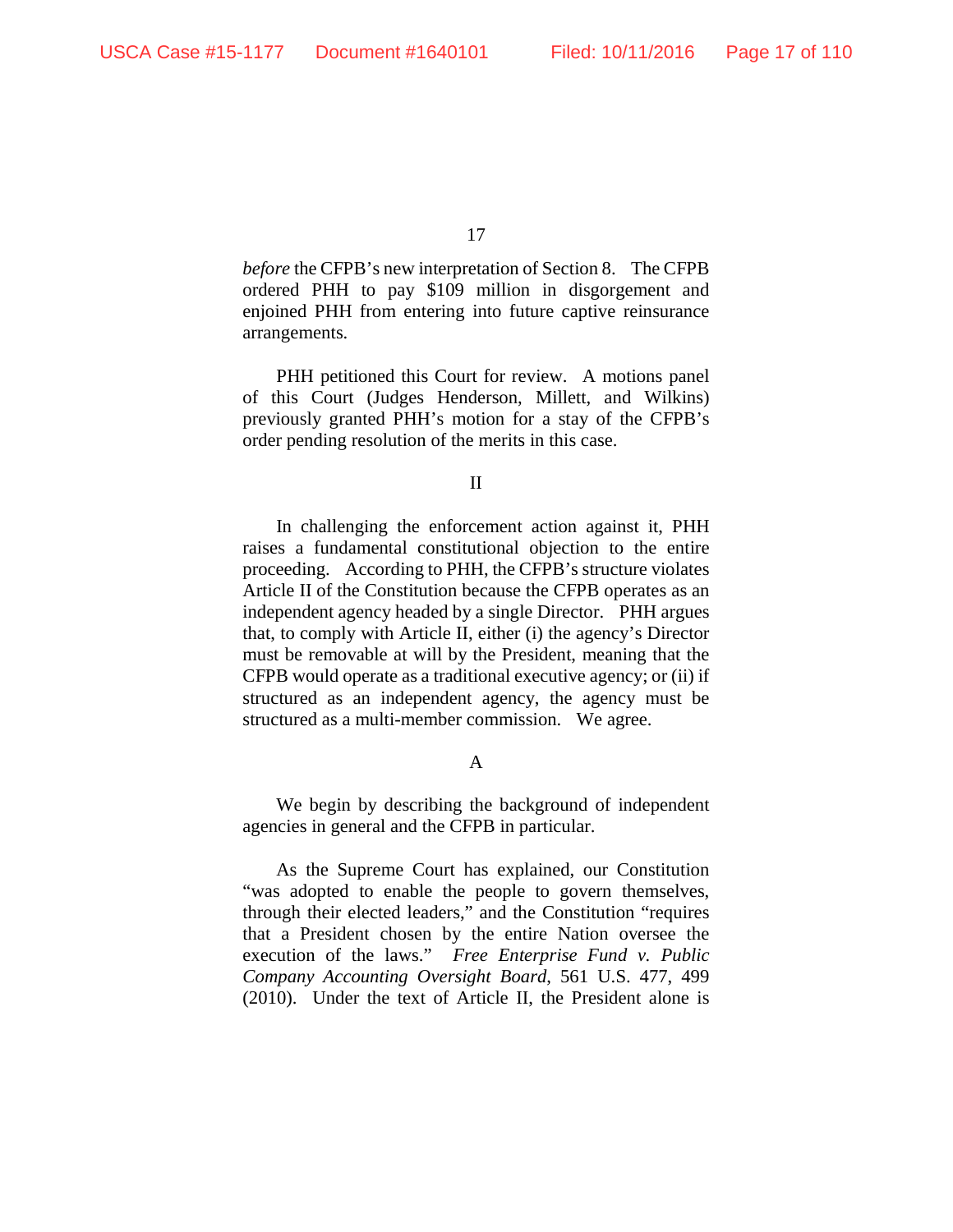responsible for exercising the executive power. The first 15 words of Article II of the Constitution provide: "The executive Power shall be vested in a President of the United States of America." U.S. CONST. art. II, § 1. And Article II assigns the President alone the authority and responsibility to "take Care that the Laws be faithfully executed." *Id.* § 3. Article II makes "emphatically clear from start to finish" that "the president would be personally responsible for his branch." AKHIL REED AMAR, AMERICA'S CONSTITUTION: A BIOGRAPHY 197 (2005); *see also* Neomi Rao, *Removal: Necessary and Sufficient for Presidential Control*, 65 Ala. L. Rev. 1205, 1215 (2014) ("The text and structure of Article II provide the President with the power to control subordinates within the executive branch.").

To exercise the executive power, the President must have the assistance of subordinates. *See Free Enterprise Fund*, 561 U.S. at 483. The Framers therefore provided for the appointment of executive officers and the creation of executive departments to assist the President "in discharging the duties of his trust." *Id.* (internal quotation marks omitted); *see* U.S. CONST. art. II, § 2.

In order to maintain control over the exercise of executive power and take care that the laws are faithfully executed, the President must be able to supervise and direct those subordinate executive officers. *See Free Enterprise Fund*, 561 U.S. at 498-502. As James Madison stated during the First Congress, "if any power whatsoever is in its nature Executive, it is the power of appointing, overseeing, and controlling those who execute the laws." 1 ANNALS OF CONGRESS 463 (Madison) (1789) (Joseph Gales ed., 1834).

To supervise and direct executive officers, the President must be able to remove those officers at will. *See generally*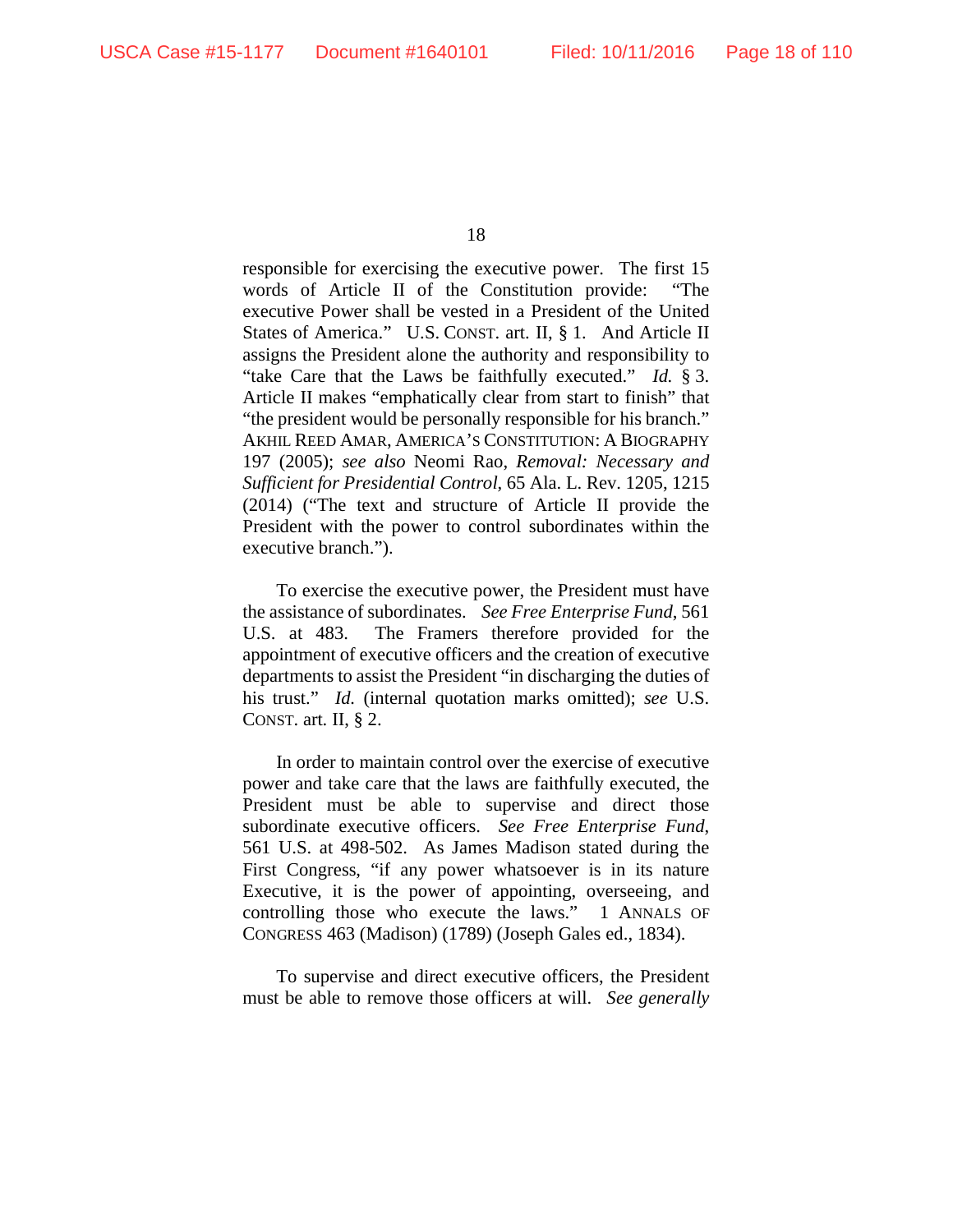*Myers v. United States*, 272 U.S. 52 (1926). Otherwise, a subordinate could ignore the President's supervision and direction without fear, and the President could do nothing about it. *See Bowsher v. Synar*, 478 U.S. 714, 726 (1986) ("Once an officer is appointed, it is only the authority that can remove him, and not the authority that appointed him, that he must fear and, in the performance of his functions, obey.") (internal quotation marks omitted). The Article II chain of command depends on the President's removal power. As James Madison explained: "If the President should possess alone the power of removal from office, those who are employed in the execution of the law will be in their proper situation, and the chain of dependence be preserved; the lowest officers, the middle grade, and the highest, will depend, as they ought, on the President, and the President on the community." 1 ANNALS OF CONGRESS 499 (Madison). The Supreme Court recently summarized the Article II chain of command this way: "The Constitution that makes the President accountable to the people for executing the laws also gives him the power to do so. That power includes, as a general matter, the authority to remove those who assist him in carrying out his duties. Without such power, the President could not be held fully accountable for discharging his own responsibilities; the buck would stop somewhere else." *Free Enterprise Fund*, 561 U.S. at 513-14.

In the late 1800s and the early 1900s, as part of the Progressive Movement and an emerging belief in expert, apolitical, and scientific answers to certain public policy questions, Congress began creating new expert agencies that were independent of the President but that exercised executive power. The heads of those independent agencies were removable by the President only for cause, not at will, and were neither supervised nor directed by the President. Some early examples included the Interstate Commerce Commission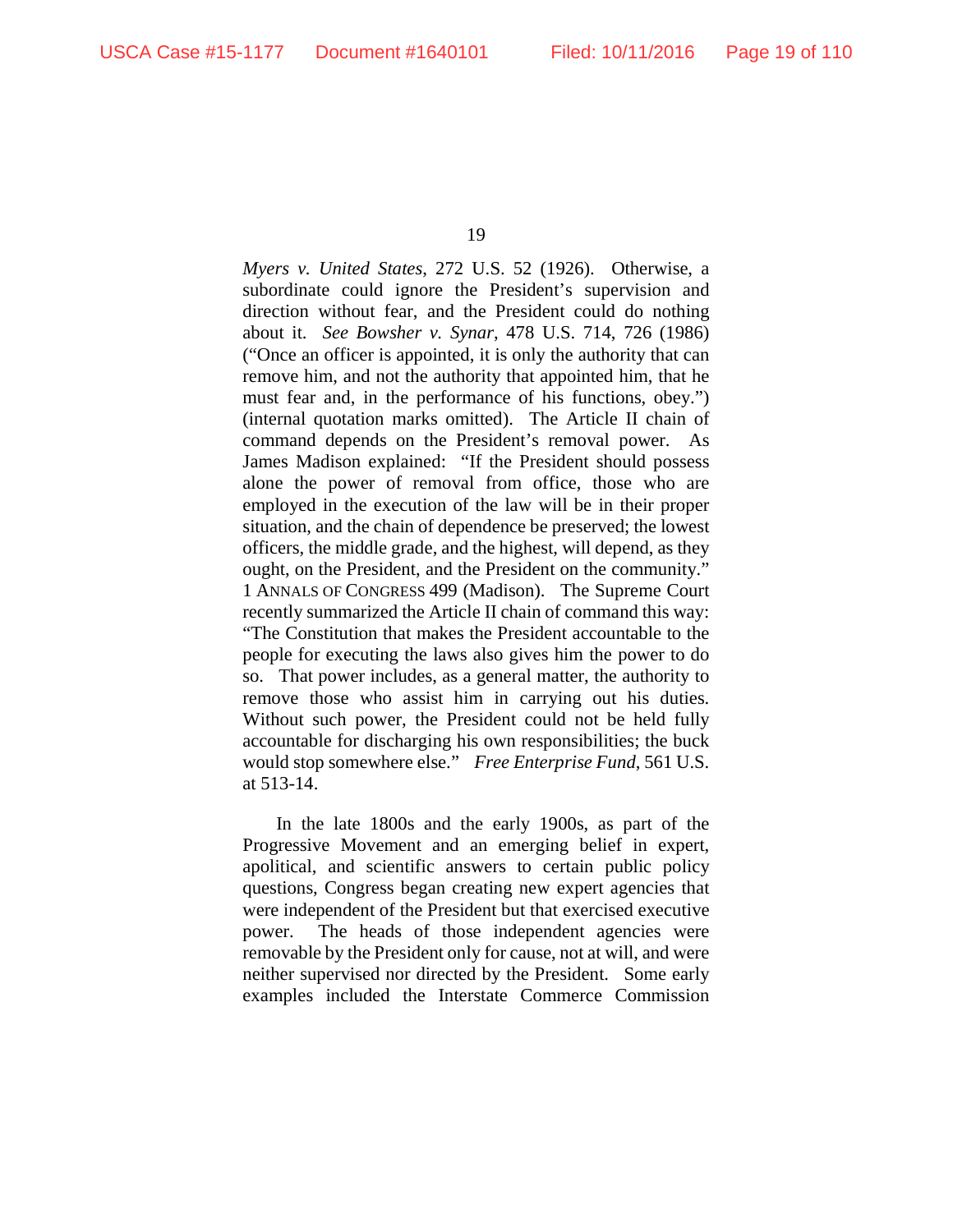(1887) and the Federal Trade Commission (1914). Importantly, the independent agencies were all multi-member bodies: They were designed as non-partisan expert bodies that would neutrally and impartially issue rules, bring law enforcement actions, and resolve disputes in their respective jurisdictions.

In a 1926 decision written by Chief Justice and former President Taft, the Supreme Court ruled that, under Article II, the President must be able to supervise, direct, and remove at will certain executive officers. The Court stated: "[W]hen the grant of the executive power is enforced by the express mandate to take care that the laws be faithfully executed, it emphasizes the necessity for including within the executive power as conferred the exclusive power of removal." *Myers*, 272 U.S. at 122.

A few years later, based on his reading of Article II and the Court's 1926 decision in *Myers*, President Franklin Roosevelt vigorously contested the idea that Congress could create independent agencies and thereby prevent the President from controlling the executive power vested in those independent agencies. President Roosevelt did not object to the *existence* of the agencies; rather, he objected to the President's lack of control over these agencies, which after all were exercising important executive power.

The issue came to a head in President Roosevelt's dispute with William E. Humphrey, a commissioner of the Federal Trade Commission. Commissioner Humphrey was a Republican holdover from the Hoover Administration who, in President Roosevelt's view, was too sympathetic to big business and hostile to the Roosevelt Administration's regulatory agenda. Asserting his authority under Article II, President Roosevelt fired Commissioner Humphrey.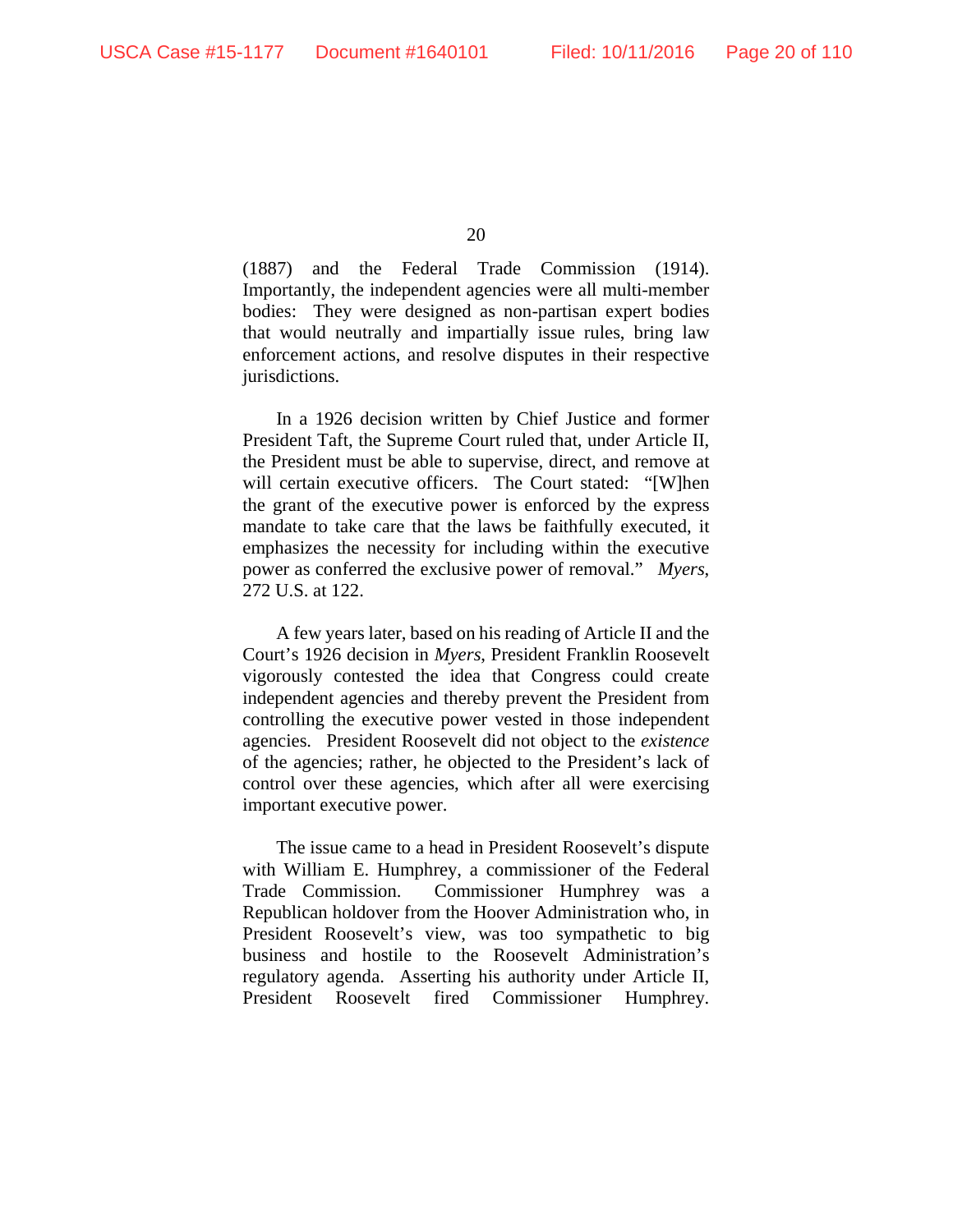Humphrey contested his removal, arguing that he was protected against firing by the statute's for-cause removal provision, and further arguing that Congress possessed authority to create such independent agencies without violating Article II. The case reached the Supreme Court in 1935.

At its core, the case raised the question whether Article II permitted Congress to create independent agencies whose heads were not removable at will and would operate free of the President's supervision and direction. Representing President Roosevelt, the Solicitor General argued that the case was straightforward and controlled by the text and history of Article II and the Court's 1926 decision in *Myers*. But notwithstanding Article II and the decision in *Myers*, the Supreme Court upheld the constitutionality of independent agencies – a decision that so incensed President Roosevelt that it helped trigger his ill-fated court reorganization plan in 1937. *See Humphrey's Executor v. United States*, 295 U.S. 602, 624, 631-32 (1935). In allowing independent agencies, the *Humphrey's Executor* Court found it significant that the Federal Trade Commission was intended "to be non-partisan," to "act with entire impartiality," and "to exercise the trained judgment of a body of experts appointed by law and informed by experience." *Id.* at 624 (internal quotation marks omitted). Those characteristics, among others, led the Court to conclude that Congress could create an independent agency "wholly disconnected from the executive department." *Id.* at 630. According to the Court, Congress could therefore limit the President's power to remove the commissioners of the Federal Trade Commission and, by extension, Congress could limit the President's power to remove the commissioners and board directors of similar independent agencies. *Id.* at 6[2](#page-20-0)8-30.<sup>2</sup>

<span id="page-20-0"></span> <sup>2</sup> To cabin the effects of *Humphrey's Executor* on the Presidency, some have proposed reading the standard for-cause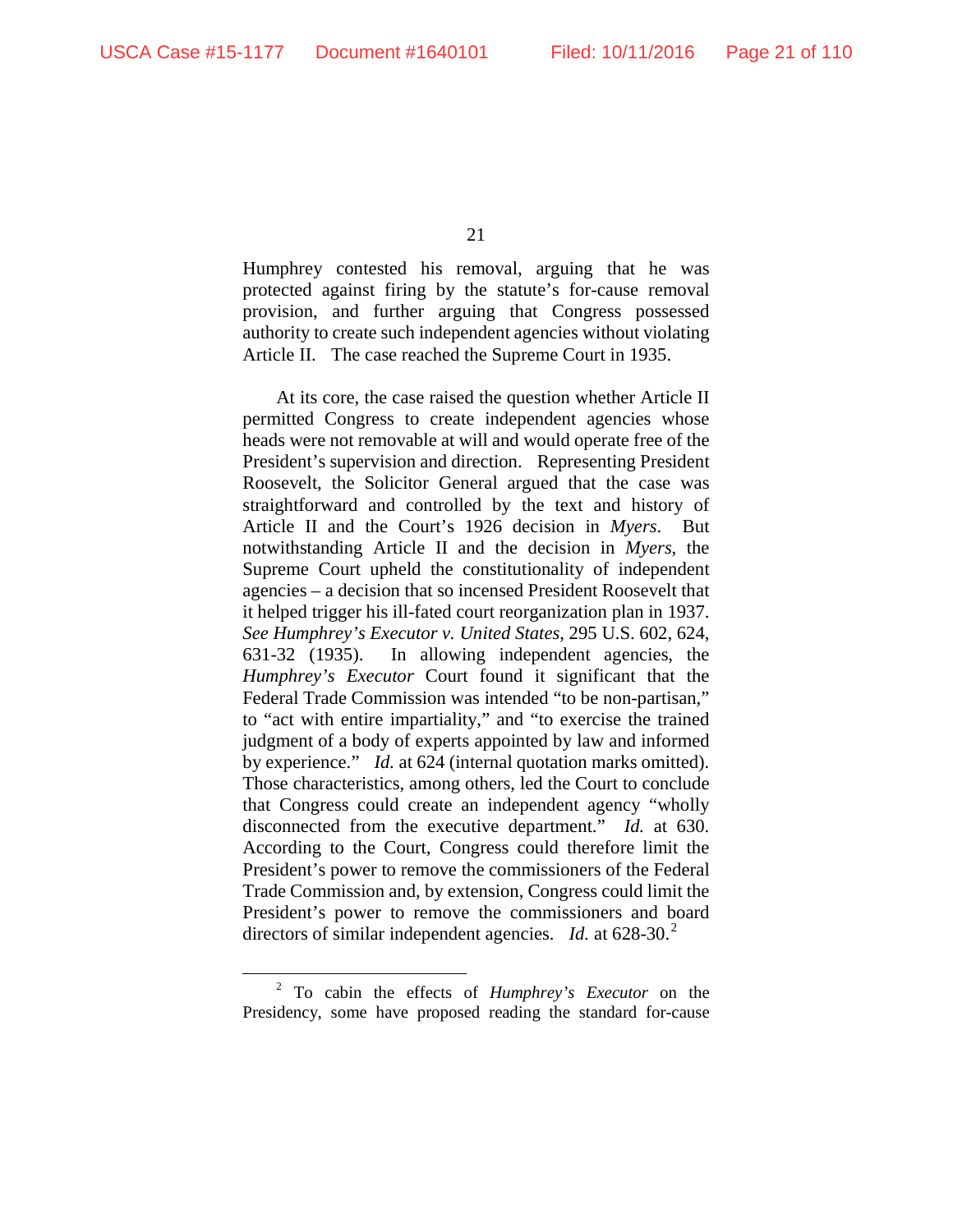$\overline{a}$ 

22

In the wake of the 1935 *Humphrey's Executor* decision, independent agencies have continued to play an enormous role in the U.S. Government. The independent agencies possess massive authority over vast swaths of American economic and social life.

Importantly, however, the independent agencies have traditionally operated – and continue to operate – as multi-member "bod[ies] of experts appointed by law and informed by experience." *Id.* at 624 (internal quotation marks omitted).<sup>[3](#page-21-0)</sup>

removal restrictions in the statutes creating independent agencies to allow for Presidential removal of independent agency heads based on policy differences. But *Humphrey's Executor* itself rejected that interpretation. As the Supreme Court recently explained, *Humphrey's Executor* refuted the idea that "simple disagreement" with an agency head's "policies or priorities could constitute 'good cause' for its removal." *Free Enterprise Fund*, 561 U.S. at 502. The correct reading of the "for-cause" restrictions, the Court stated in *Free Enterprise Fund*, is that they "mean what they say" and preclude removal except in cases of inefficiency, neglect of duty, or malfeasance in office. *Id.*

<span id="page-21-0"></span><sup>&</sup>lt;sup>3</sup> The independent agencies have been designed, moreover, to avoid "the suspicion of partisan direction." *Humphrey's Executor*, 295 U.S. at 625. The independent agency heads are appointed by the President with the advice and consent of the Senate (or appointed for a temporary period by the President alone in appropriate Senate recesses). By statute, certain independent agencies must include members of both major political parties. *See, e.g.*, 15 U.S.C. § 41 (Federal Trade Commission); 15 U.S.C. § 78d(a) (Securities and Exchange Commission); 15 U.S.C. § 2053(c) (Consumer Product Safety Commission); 42 U.S.C. § 7171(b)(1) (Federal Energy Regulatory Commission).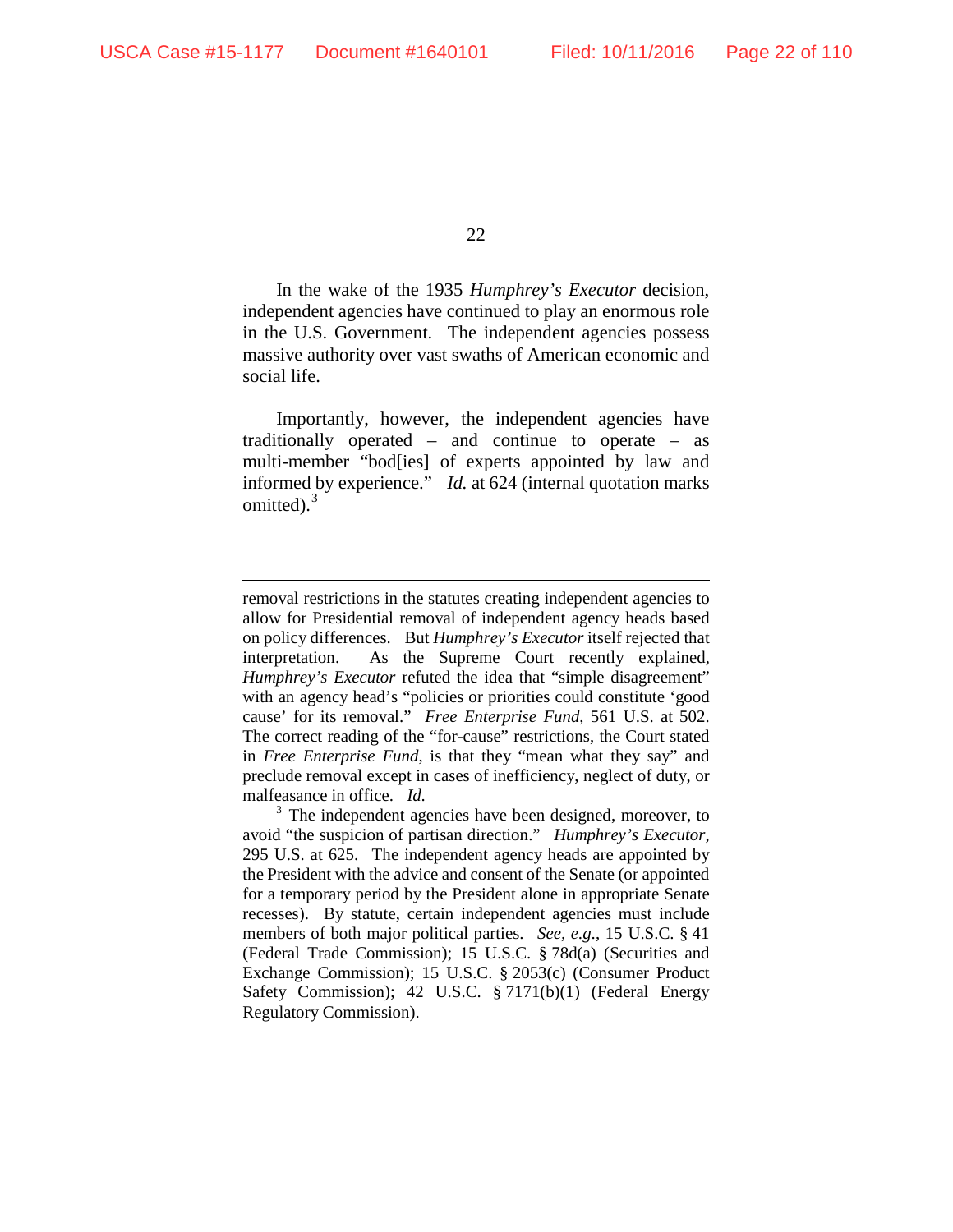The independent agency at issue here, the CFPB, arose out of an idea originally proposed by then-Professor and now-Senator Elizabeth Warren. In 2007, concerned about balkanized and inconsistent federal law enforcement of consumer protection statutes, Professor Warren advocated that Congress create a new independent agency, which she called a Financial Product Safety Commission. This new agency would centralize and unify federal law enforcement to protect consumers. *See* Elizabeth Warren, *Unsafe at Any Rate: If It's Good Enough for Microwaves, It's Good Enough for Mortgages. Why We Need a Financial Product Safety Commission*, Democracy, Summer 2007, at 8, 16-18.

The agency proposed by Professor Warren was to operate as a traditional multi-member independent agency. The subsequent Executive Branch proposal for such a new agency likewise contemplated a multi-member structure. *See*  DEPARTMENT OF THE TREASURY, FINANCIAL REGULATORY REFORM: A NEW FOUNDATION: REBUILDING FINANCIAL SUPERVISION AND REGULATION 58 (2009). The originally passed House bill sponsored by Congressman Barney Frank and supported by Speaker Nancy Pelosi also would have created a traditional multi-member independent agency. *See*  H.R. 4173, 111th Cong. § 4103 (as passed by House, Dec. 11, 2009).

But Congress ultimately strayed from the Warren and Executive Branch proposals, and from the House bill, as well as from historical practice, by creating an independent agency with only a single Director. *See* Dodd-Frank Wall Street Reform and Consumer Protection Act, § 1011, 12 U.S.C. § 5491. Congress made the Director of the CFPB removable only for cause – that is, for "inefficiency, neglect of duty, or malfeasance in office" – during the Director's fixed five-year term. *See* 12 U.S.C. § 5491(c)(3); *Humphrey's Executor*, 295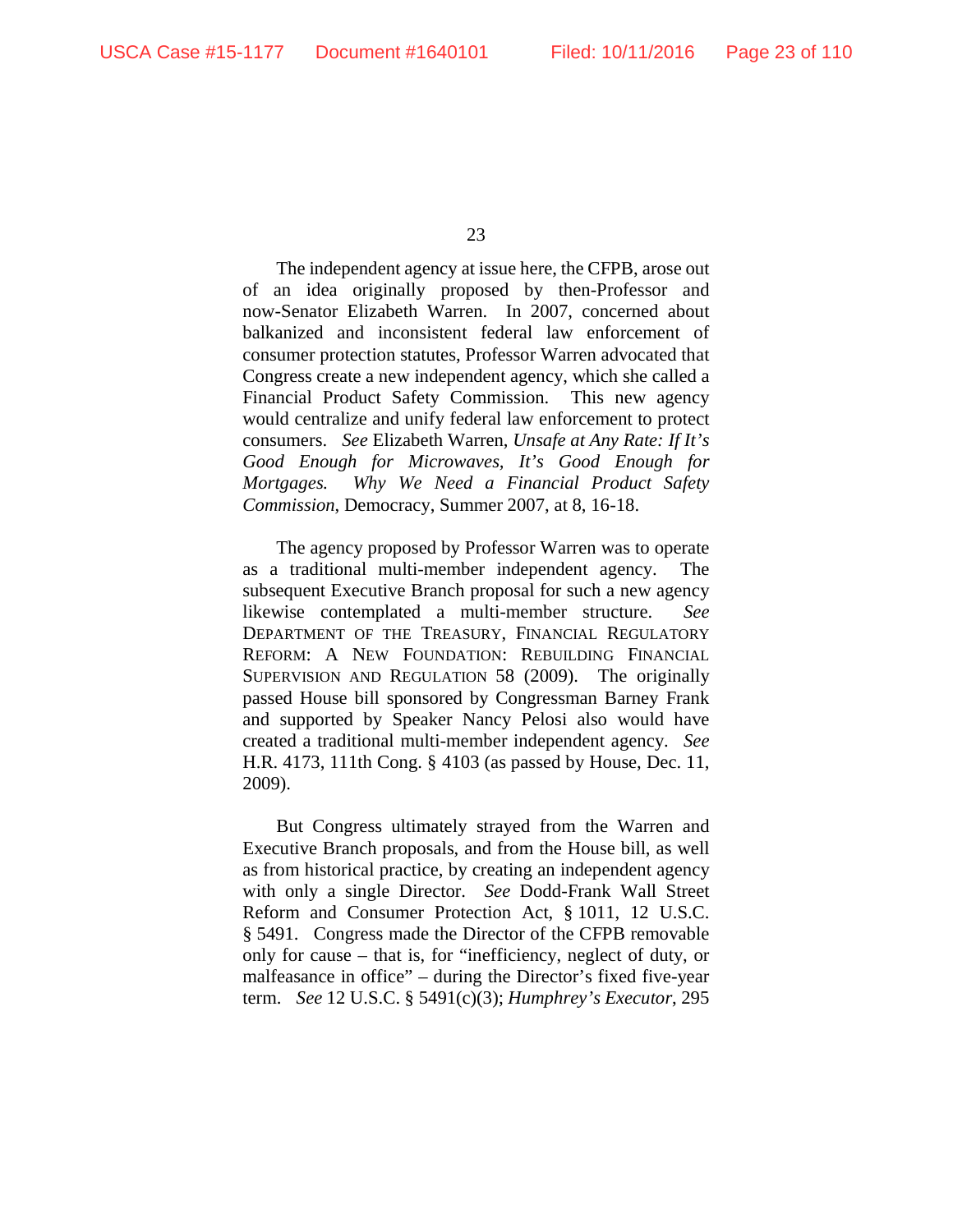U.S. at 620. Under the statute, the President therefore may not supervise, direct, or remove at will the Director. As a result, this statute means that a Director appointed by a President may continue to serve in office even if the President later wants to remove the Director based on policy disagreement, for example. This statute also means that a Director may even continue to serve under a new President (at least until the Director's statutory five-year tenure has elapsed), even though the new President might strongly disagree with the Director about policy issues or the overall direction of the agency.

At the same time, Congress granted the CFPB broad authority to enforce U.S. consumer protection laws. Under the Dodd-Frank Act, the CFPB possesses the power to "prescribe rules or issue orders or guidelines pursuant to" 19 distinct consumer protection laws. 12 U.S.C. § 5581(a)(1)(A); *see also id.* § 5481(14). That power was previously exercised by seven different government agencies. *See id.* § 5581(b) (transferring to the CFPB "[a]ll consumer financial protection functions" previously exercised by the Board of Governors of the Federal Reserve, the Comptroller of the Currency, the Office of Thrift Supervision, the Federal Deposit Insurance Corporation, the National Credit Union Administration, and select functions of the Department of Housing and Urban Development and the Federal Trade Commission). The CFPB may pursue actions to enforce the consumer protection laws in federal court, as well as in administrative actions before administrative law judges, and may issue subpoenas requesting documents or testimony in connection with those enforcement actions. *See id.*  §§ 5562-5564. The CFPB has the power to impose a wide range of legal and equitable relief, including restitution, disgorgement, money damages, injunctions, and civil monetary penalties. *Id.* § 5565(a)(2). And all of this massive power is lodged in one person – the Director – who is not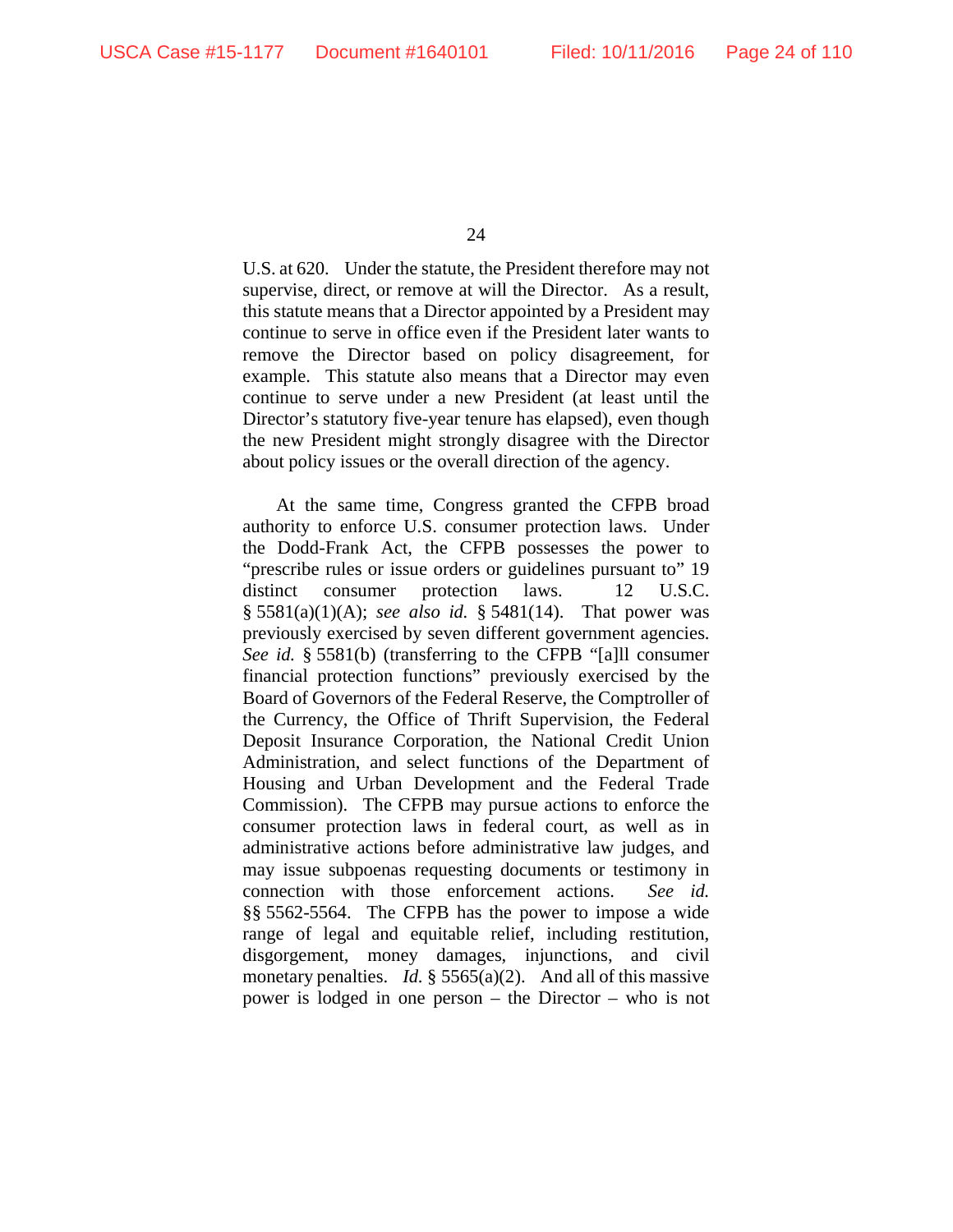supervised, directed, or checked by the President or by other directors.

Because the Director alone heads the agency without Presidential supervision, and in light of the CFPB's broad authority over the U.S. economy, the Director enjoys significantly more *unilateral* power than any single member of any other independent agency. By "unilateral power," we mean power that is not checked by the President or by other colleagues. Indeed, other than the President, the Director of the CFPB is the single most powerful official in the entire United States Government, at least when measured in terms of unilateral power. That is not an overstatement. What about the Speaker of the House, you might ask? The Speaker can pass legislation only if 218 Members agree. The Senate Majority Leader? The Leader needs 60 Senators to invoke cloture, and needs a majority of Senators (usually 51 Senators or 50 plus the Vice President) to approve a law or nomination. The Chief Justice? The Chief Justice must obtain four other Justices' votes for his or her position to prevail. The Chair of the Federal Reserve? The Chair needs the approval of a majority of the Federal Reserve Board. The Secretary of Defense? The Secretary is supervised and directed by the President. On any decision, the Secretary must do as the President says. So too with the Secretary of State, and the Secretary of the Treasury, and the Attorney General.

To be sure, the Dodd-Frank Act requires the Director to establish and consult with a "Consumer Advisory Board." *See id.* § 5494. But the advisory board is just that: advisory. Nothing requires the Director to heed the Board's advice. Without the formal authority to prevent unilateral action by the Director, the Advisory Board does not come close to equating to the check provided by the multi-member structure of traditional independent commissions.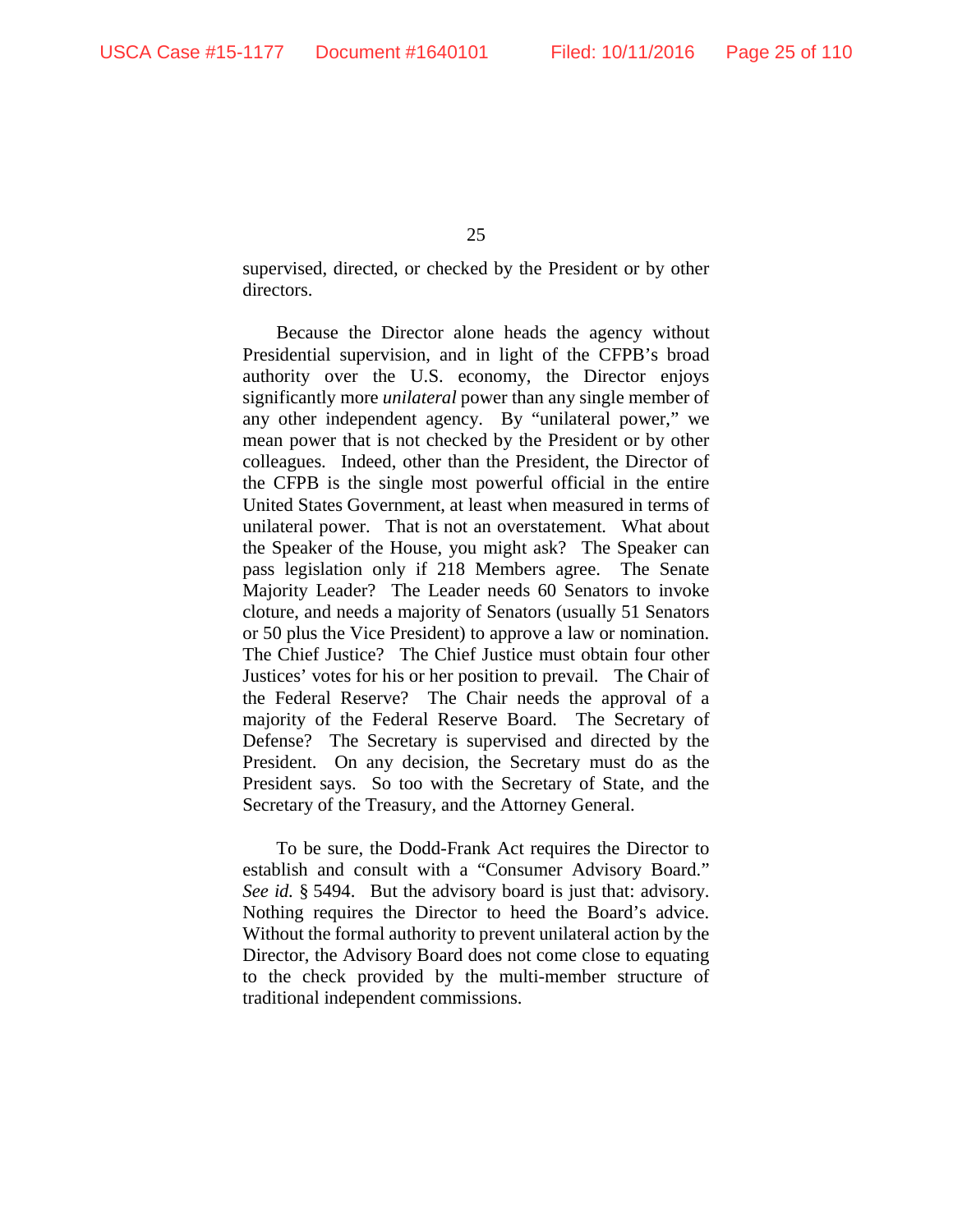The Act also, in theory, allows a supermajority of the Financial Stability Oversight Council to veto certain regulations of the Director. *See id.* § 5513. But by statute, the veto power may be used only to prevent regulations (not to prevent enforcement actions or adjudications); only when two-thirds of the Council members agree; and only when a regulation puts "the safety and soundness of the United States banking system or the stability of the financial system of the United States at risk," a standard unlikely to be met in practice in most cases. *Id.* § 5513(c)(3)(B)(ii); *see* S. Rep. No. 111-176, at 166 ("The Committee notes that there was no evidence provided during its hearings that consumer protection regulation would put safety and soundness at risk."); *see also* Todd Zywicki, *The Consumer Financial Protection Bureau: Savior or Menace?*, 81 Geo. Wash. L. Rev. 856, 875 (2013) ("[S]ubstantive checks on the CFPB can be triggered . . . only under the extreme circumstance of a severe threat to the safety and soundness of the American financial system. It is likely that this extreme test will rarely be satisfied in practice."); Recent Legislation, *Dodd-Frank Act Creates the Consumer Financial Protection Bureau*, 124 Harv. L. Rev. 2123, 2129 (2011) ("[T]he high standard for vetoing regulations . . . will be difficult to establish."). The veto power could not have been used in this case to override the Director's determination regarding Section 8, for example. As with the consultation requirement, the Act's limited veto provision falls far short of making the CFPB the equivalent of a multi-member independent agency.

Finally, the Act technically makes the CFPB part of the Federal Reserve for certain administrative purposes. *See, e.g.*, 12 U.S.C. § 5491(a); *see also id.* § 5493. But that is irrelevant to the present analysis because the Federal Reserve may not supervise, direct, or remove the Director.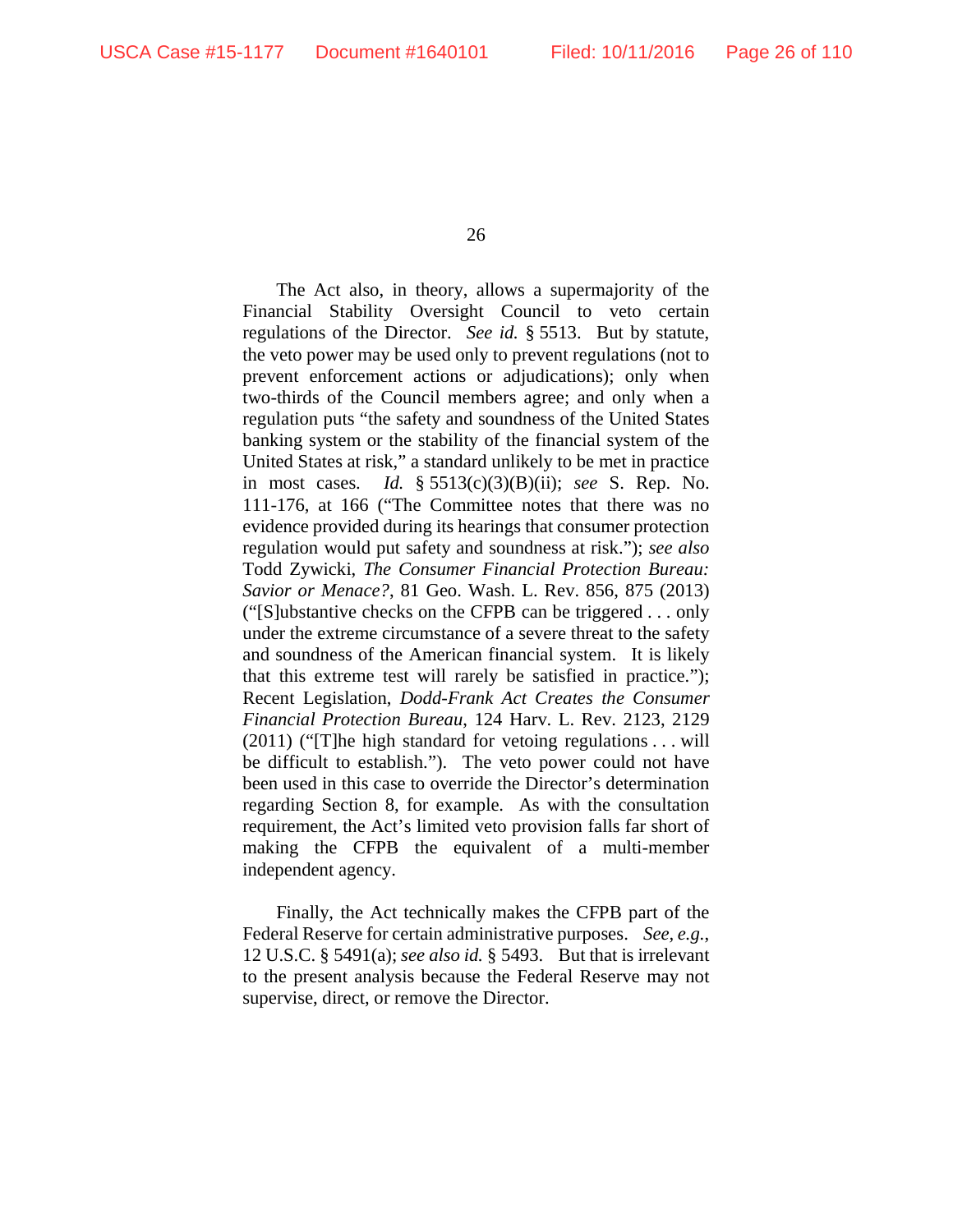In short, when measured in terms of unilateral power, the Director of the CFPB is the single most powerful official in the entire U.S. Government, other than the President. Indeed, within his jurisdiction, the Director of the CFPB can be considered even more powerful than the President. It is the Director's view of consumer protection law that prevails over all others. In essence, the Director is the President of Consumer Finance. The concentration of massive, unchecked power in a single Director marks a departure from settled historical practice and makes the CFPB unique among traditional independent agencies, as we will now explain.

### B

As a single-Director independent agency exercising substantial executive authority, the CFPB is the first of its kind and a historical anomaly. Until this point in U.S. history, independent agencies exercising substantial executive authority have all been multi-member commissions or boards. A sample list includes:

- Interstate Commerce Commission (1887)
- Federal Reserve Board (1913)
- Federal Trade Commission (1914)
- U.S. International Trade Commission (1916)
- Federal Deposit Insurance Corporation (1933)
- Federal Communications Commission (1934)
- National Mediation Board (1934)
- Securities and Exchange Commission (1934)
- National Labor Relations Board (1935)
- Federal Maritime Commission (1961)
- National Transportation Safety Board (1967)
- National Credit Union Administration (1970)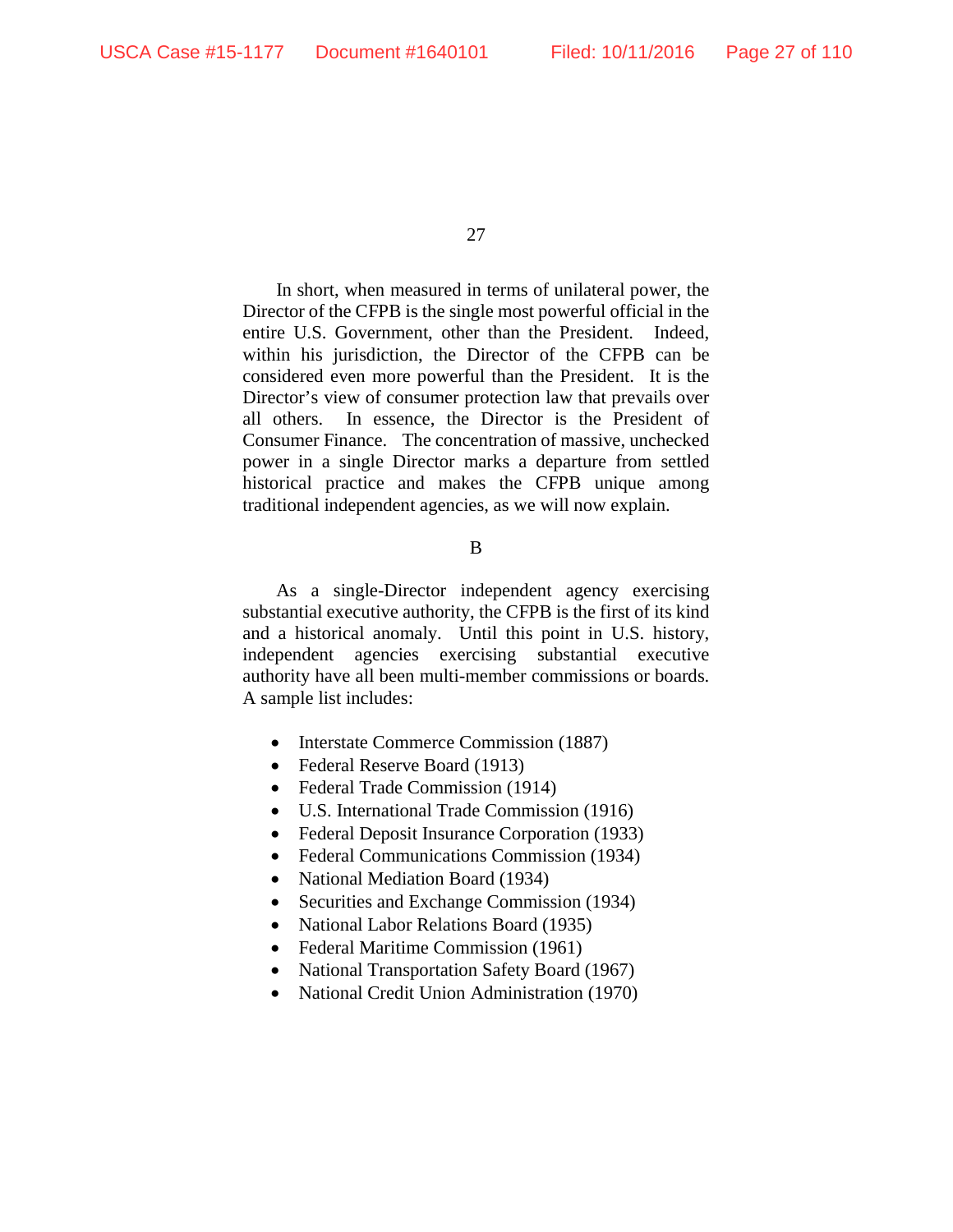- Occupational Safety and Health Review Commission (1970)
- Postal Regulatory Commission (1970)
- Consumer Product Safety Commission (1972)
- Nuclear Regulatory Commission (1974)
- Federal Energy Regulatory Commission (1977)
- Federal Mine Safety and Health Review Commission (1977)
- Federal Labor Relations Authority (1978)
- Merit Systems Protection Board (1978)
- Defense Nuclear Facilities Safety Board (1988)
- National Indian Gaming Commission (1988)
- Chemical Safety and Hazard Investigation Board (1990)
- Surface Transportation Board (1995)
- Independent Payment Advisory Board (2010).<sup>[4](#page-27-0)</sup>

<span id="page-27-0"></span><sup>&</sup>lt;sup>4</sup> In general, an agency without a for-cause removal statute is an executive agency, not an independent agency, because the President can supervise, direct, and remove at will the heads of those agencies. That said, in the period from *Myers* (1926) to *Humphrey's Executor*  (1935), Congress created several multi-member agencies that did not include for-cause provisions, apparently because Congress believed that *Myers* had outlawed making agencies independent. Those agencies included the FCC and the SEC. After *Humphrey's Executor*, those multi-member agencies were nonetheless treated as independent agencies. *Cf. Free Enterprise Fund v. Public Company Accounting Oversight Board*, 561 U.S. 477, 487 (2010) (deciding case on assumption that SEC is an independent agency); *Wiener v. United States*, 357 U.S. 349, 352-54 (1958). But because those agencies' statutes do not contain express for-cause provisions, some suggest that those agencies should be treated as executive agencies. *See* Kirti Datla & Richard L. Revesz, *Deconstructing Independent Agencies (and Executive Agencies)*, 98 Cornell L. Rev. 769, 834-35 (2013); Note, *The SEC Is Not an Independent Agency*, 126 Harv. L. Rev. 781, 801 (2013). We need not tackle that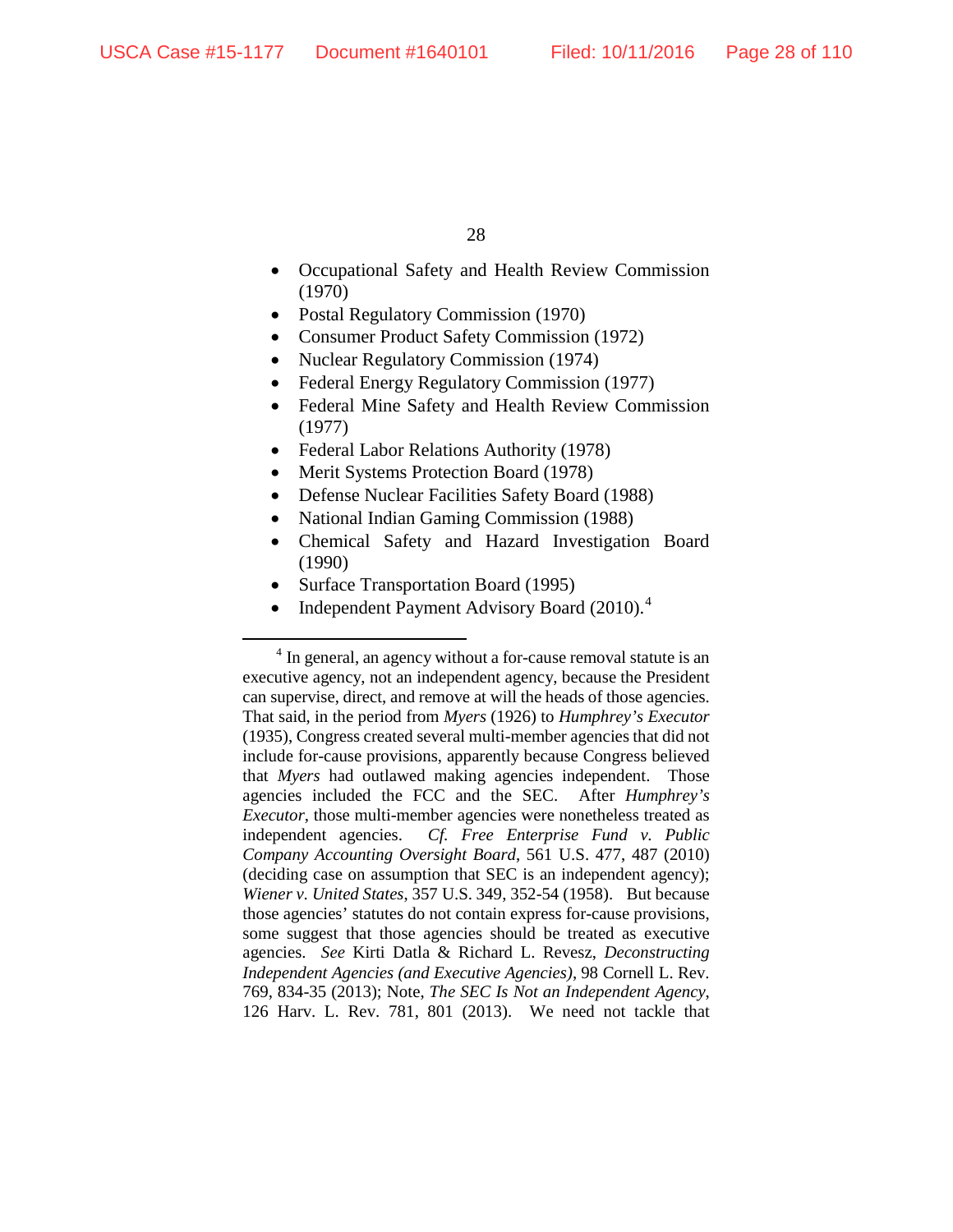$\overline{a}$ 

29

Have there been *any* independent agencies headed by a single person? Prior to oral argument, in an effort to be comprehensive, the Court issued an order asking the CFPB for all historical or current examples it could find of independent agencies headed by a single person removable only for cause. The CFPB found only three examples: the Social Security Administration, the Office of Special Counsel, and the Federal Housing Finance Agency. Tr. of Oral Arg. at 19. But none of the three examples has deep historical roots. Indeed, the Federal Housing Finance Agency was created only in 2008, about the same time as the CFPB. The other two are likewise relatively recent. And those other two have been constitutionally contested by the Executive Branch, and they do not exercise the core Article II executive power of bringing law enforcement actions or imposing fines and penalties against private citizens for violation of statutes or agency rules. For those reasons, as we will explain, the three examples are different in kind from the CFPB and other independent agencies such as the FCC, the SEC, and FERC. Those examples therefore do not count for much when weighed against the deeply rooted historical practice demonstrating that independent agencies are multi-member agencies. To borrow the words of Justice Breyer in *Noel Canning*, as compared to the settled historical practice, "we regard these few scattered examples as anomalies." *NLRB v. Noel Canning*, 134 S. Ct. 2550, 2567, slip op. at 21 (2014); *see also Free Enterprise Fund v. Public Company Accounting Oversight Board*, 561 U.S. 477, 505-06 (2010).

question in this case and do not imply an answer one way or the other about the executive or independent status of the multi-member agencies without express for-cause removal provisions.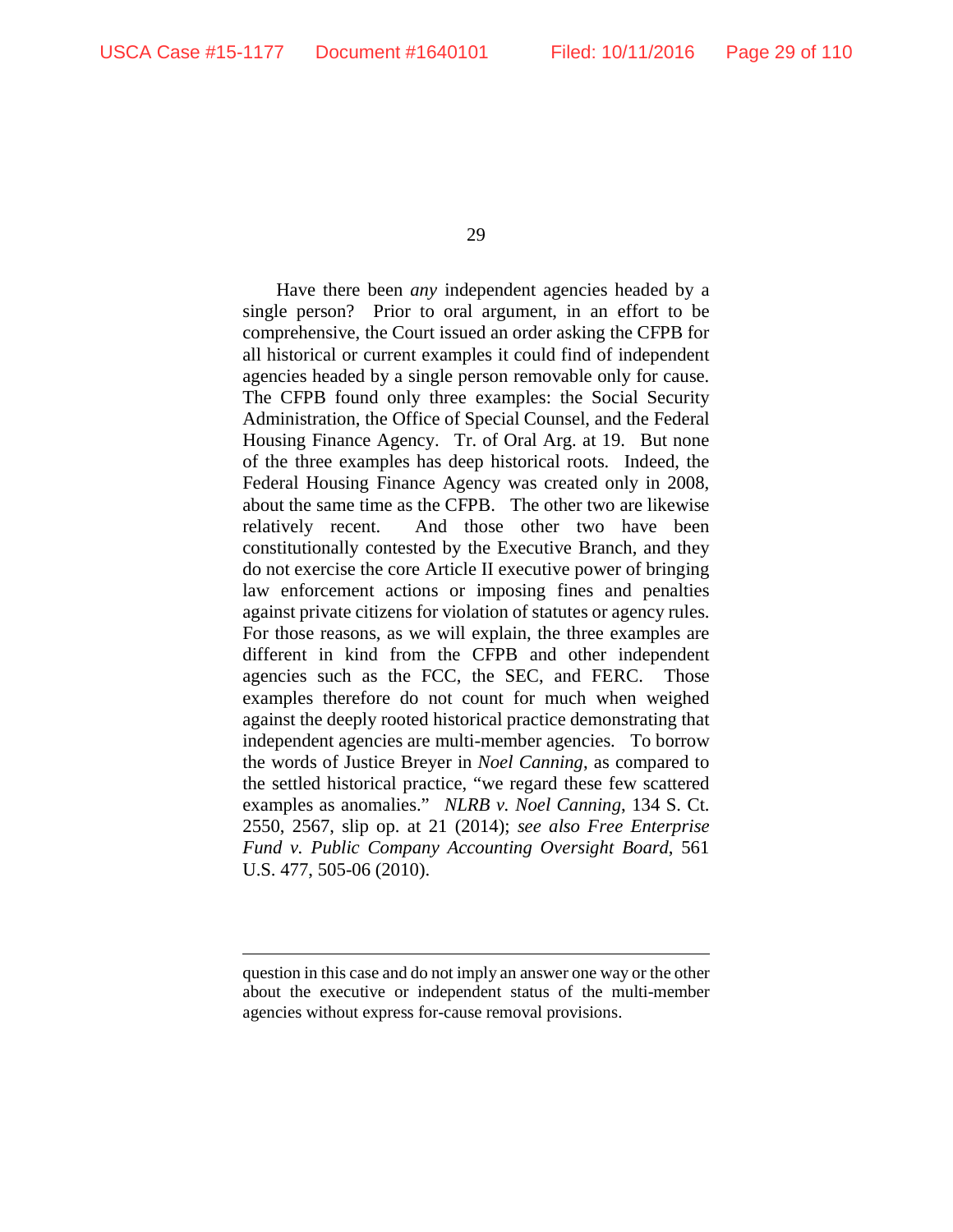First, the CFPB cited and primarily relied on the example of the Social Security Administration, which is an independent agency headed by a single Social Security Commissioner. *See* 42 U.S.C. §§ 901(a), 902(a). But the current structure of the agency is relatively recent. The Social Security Administration long existed first as a multi-member independent agency and then as a single-Director executive agency within various executive departments, most recently the Department of Health and Human Services. Only in 1994 did Congress change the Social Security Administration to a single-Director independent agency. Importantly, when the agency structure was altered in 1994, President Clinton issued a signing statement expressing his view that the change in the agency's structure was constitutionally problematic. *See* President William J. Clinton, Statement on Signing the Social Security Independence and Program Improvements Act of 1994, 2 Pub. Papers 1471, 1472 (Aug. 15, 1994). The status of that agency's structure therefore is constitutionally contested. In those circumstances, the historical precedent counts for little because it is not settled. *Cf. Noel Canning*, 134 S. Ct. at 2563-64, 2567, slip op. at 14-15, 20-21 (discounting prior example of appointments during "fictitious" inter-session recess because of Senate Committee's strong opposition to those appointments); *INS v. Chadha*, 462 U.S. 919, 942 n.13 (1983) (discounting prior statutory legislative veto provisions because Presidents had objected to those provisions). If anything, when considered against the "settled practice," the Social Security example only highlights the "anomal[y]" of an independent agency headed by a single person. *Noel Canning*, 134 S. Ct. at 2567, slip op. at 21.

Moreover, the Social Security Administration is not a precedent for the CFPB because the Social Security Commissioner does not possess unilateral authority to bring law enforcement actions against private citizens, which is the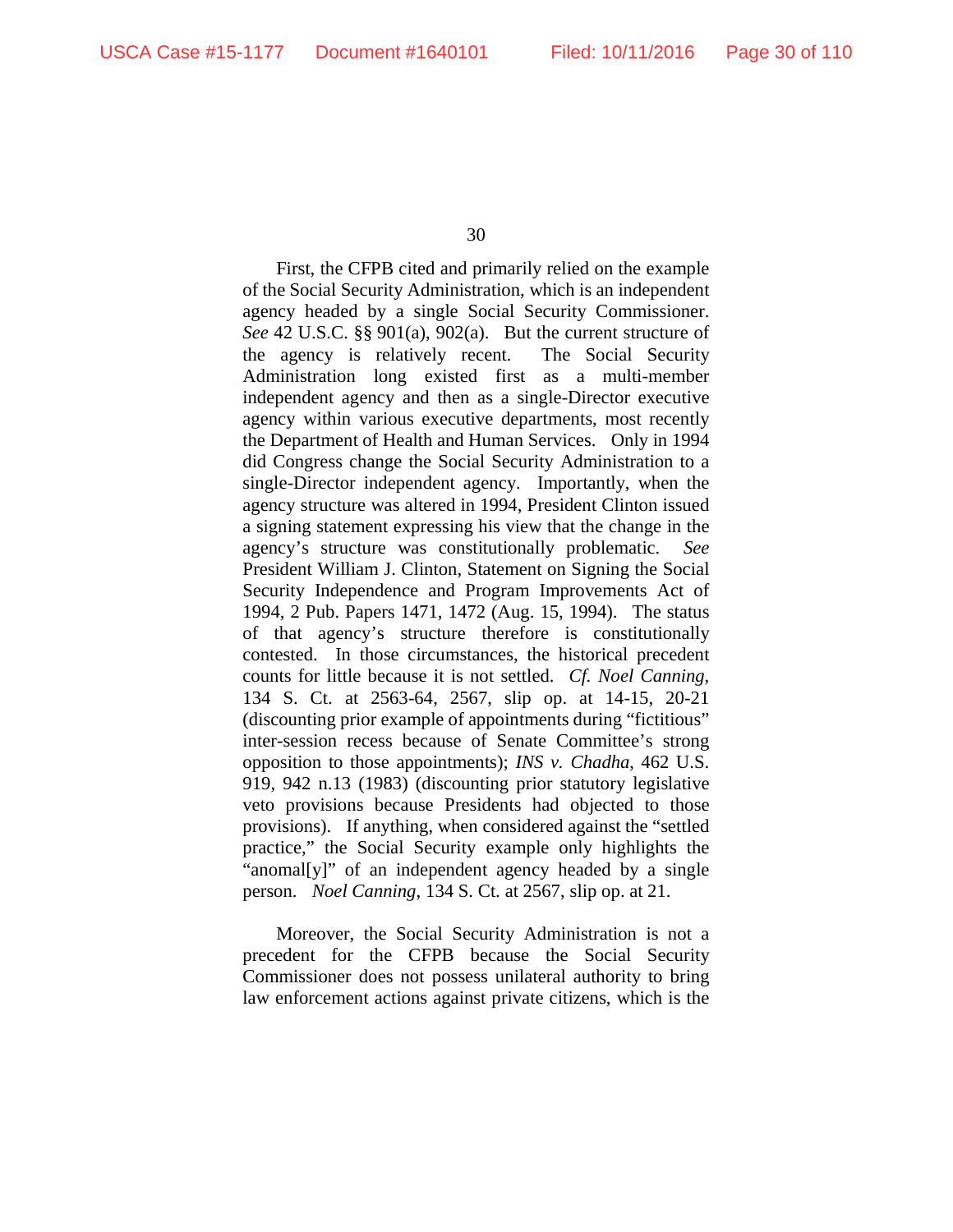core of the executive power and the primary threat to individual liberty posed by executive power. *See Morrison v. Olson*, 487 U.S. 654, 706 (1988) (Scalia, J., dissenting). The Social Security Administration does not have unilateral power to impose fines or penalties on private citizens in Social Security benefits cases. Instead, the bulk of the Social Security Administration's authority involves supervision of the adjudication of private claims for benefits. Although the agency does possess limited power to seek civil sanctions against those who file improper claims, the Commissioner may initiate such a proceeding "only as authorized by the Attorney General" – who is an executive officer accountable to the President. 42 U.S.C. § 1320a-8(b).

Second, the CFPB also cited the example of the Office of Special Counsel, an independent agency headed by a single Special Counsel. The Office has a narrow jurisdiction and mainly enforces certain personnel rules against government employers and employees, such as the prohibition against improper political activity by government employees. Like the Social Security Administration, the Office of Special Counsel lacks deep historical roots. Its single-Director structure was established in 1978. Also like the Social Security Administration, the constitutionality of the Special Counsel has been contested since its creation. Under President Carter, the Department of Justice opined that the Special Counsel "must be removable at will by the President" and expressed opposition to a for-cause removal restriction for the Special Counsel. Memorandum Opinion for the General Counsel, Civil Service Commission, 2 Op. O.L.C. 120, 120 (1978). When Congress passed subsequent legislation regarding the Office of Special Counsel, President Reagan vetoed the bill due to "serious constitutional concerns" about the Office's status as an independent agency. *See* President Ronald Reagan, Memorandum of Disapproval on a Bill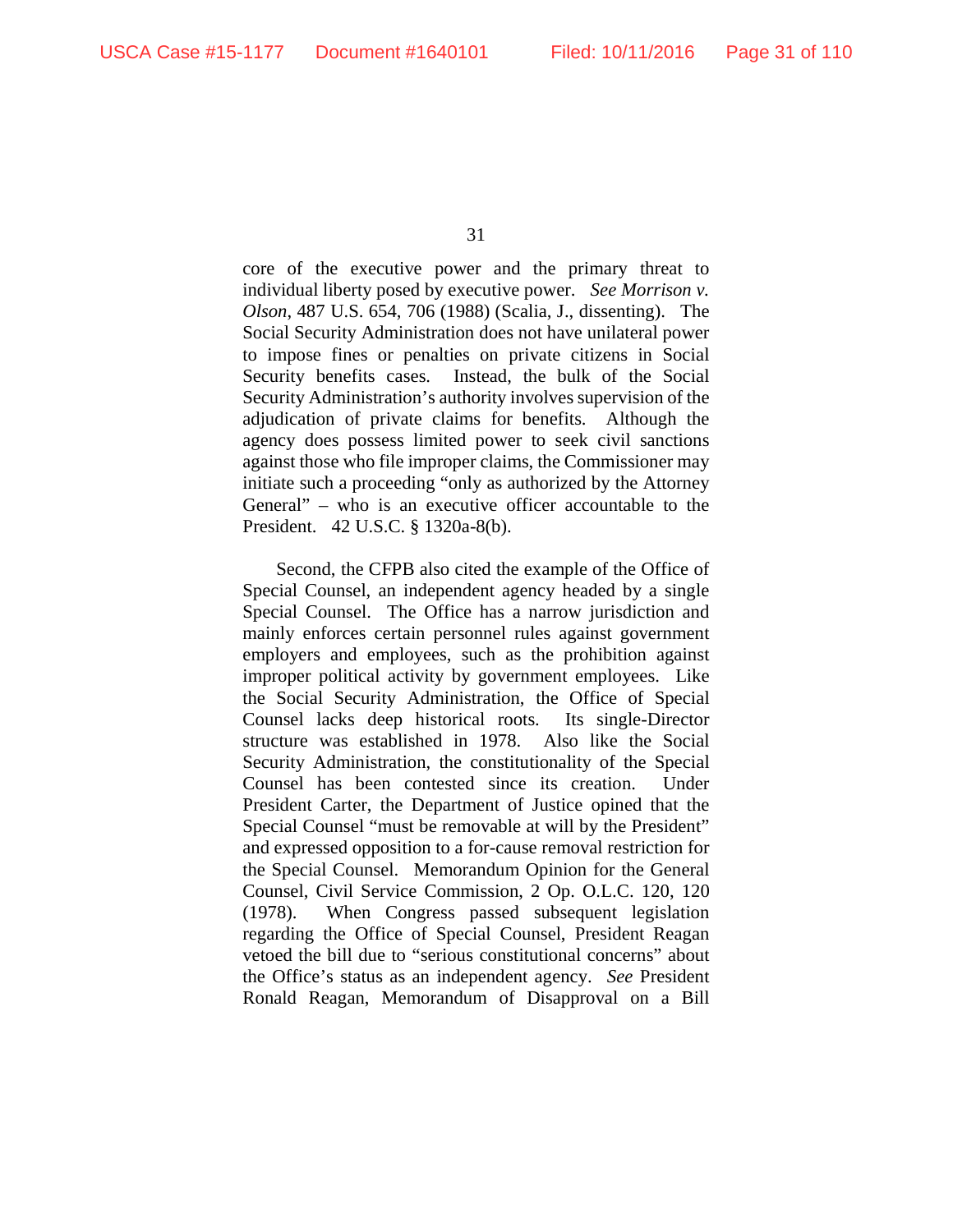Concerning Whistleblower Protection, 2 Pub. Papers 1391, 1392 (Oct. 26, 1988). The history of the Office of Special Counsel confirms what one Special Counsel himself has acknowledged: the agency is "a controversial anomaly in the federal system." K. William O'Connor, *Foreword* to SHIGEKI J. SUGIYAMA, PROTECTING THE INTEGRITY OF THE MERIT SYSTEM: A LEGISLATIVE HISTORY OF THE MERIT SYSTEM PRINCIPLES, PROHIBITED PERSONNEL PRACTICES AND THE OFFICE OF THE SPECIAL COUNSEL, at v (1985). The status of the agency remains constitutionally contested and does not supply a persuasive historical precedent for the CFPB's structure. *Cf. Noel Canning*, 134 S. Ct. at 2563-64, 2567, slip op. at 14-15, 20-21; *Chadha*, 462 U.S. at 942 n.13.

Moreover, the Office of Special Counsel is not a precedent for the CFPB because the Office of Special Counsel is primarily responsible for enforcing personnel laws against government agencies and government employees. Unlike the CFPB, the Office of Special Counsel does not have authority to enforce laws against private citizens, and does not have power to impose fines and penalties on private citizens.<sup>[5](#page-31-0)</sup>

<span id="page-31-0"></span> <sup>5</sup> Because the Social Security Administration and the Office of Special Counsel do not exercise the core executive power of bringing law enforcement actions and because they have narrow jurisdiction, a holding invalidating the single-Director structure of the CFPB would not necessarily invalidate the single-Director structure of the Social Security Administration and the Office of Special Counsel. That said, if those two agencies are unconstitutionally structured, the remedy would presumably be the same remedy as in *Free Enterprise Fund*: severing the for-cause provision so that the agencies would continue to fully operate, albeit as traditional executive agencies rather than independent agencies. *Cf. infra* pp. 65-69. We do not address those questions here.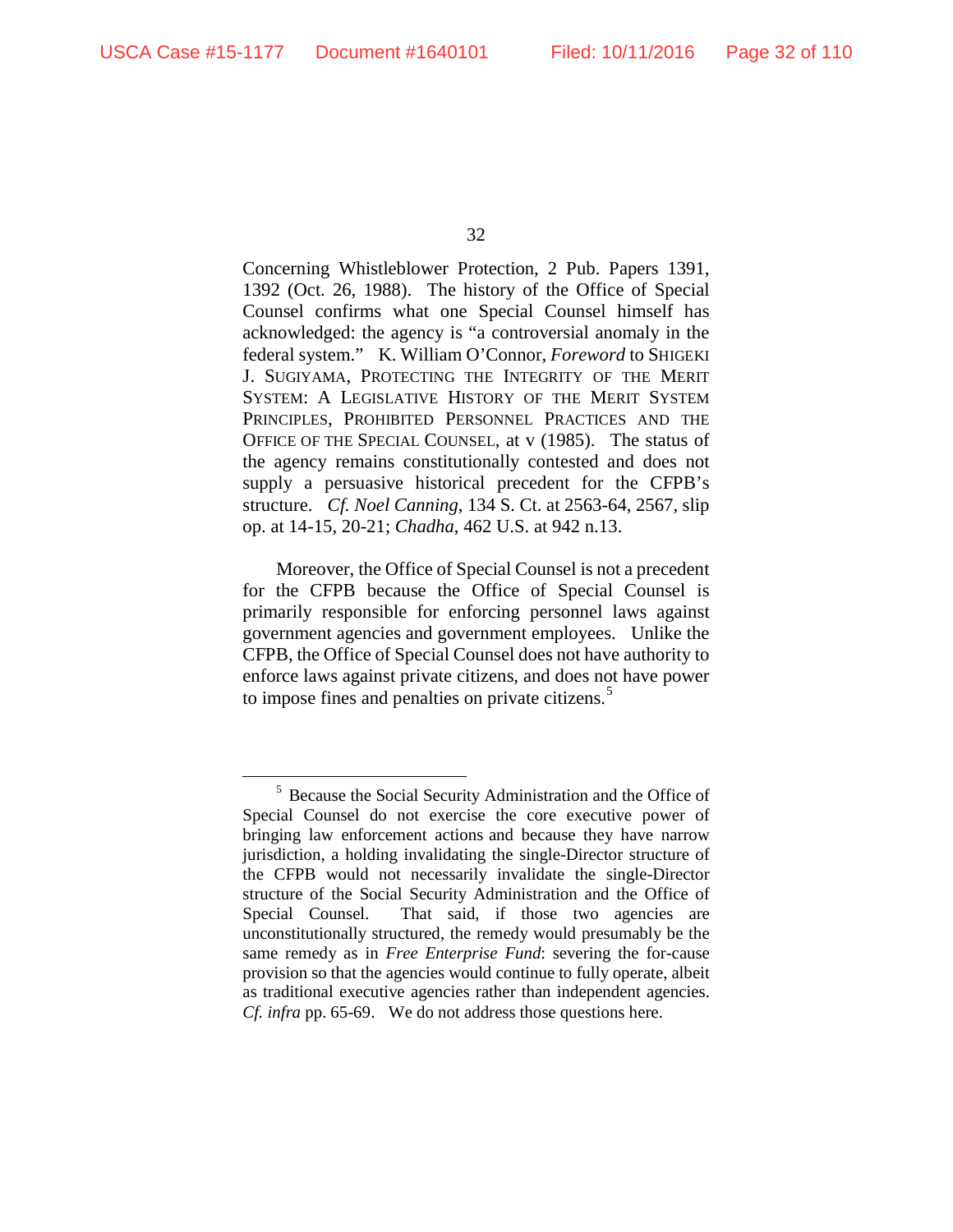Third, the CFPB cited Congress's 2008 creation of a single head of the new Federal Housing Finance Agency. *See*  Housing and Economic Recovery Act of 2008, Pub. L. No. 110-289, § 1101, 122 Stat. 2654, 2662 (codified at 12 U.S.C. §§ 4511-4512). That agency is a contemporary of the CFPB and merely raises the same question we confront here. A body created only in 2008 obviously does not constitute a historical precedent for the CFPB.

Although not a regulatory agency precedent and not an example cited by the CFPB as precedent for its single-Director structure (for good reason), there is at least one other modern example of an independent entity headed by one person. It is the now-defunct independent counsel law that was upheld in *Morrison v. Olson*, 487 U.S. 654 (1988). But that decision did not expressly consider whether an independent agency could be headed by a single director. The independent counsel, moreover, had only a limited jurisdiction for particular defined investigations. *Id.* at 671-72. In addition, the independent counsel experiment ended with nearly universal consensus that the experiment had been a mistake and that Justice Scalia had been right back in 1988 to view the independent counsel system as an unconstitutional departure from historical practice and a serious threat to individual liberty. *See id.* at 699 (Scalia, J., dissenting) ("this wolf comes as a wolf"); *see also* Stanford Lawyer, Spring 2015, at 4 (quoting Justice Kagan's statement that Justice Scalia's dissent in *Morrison* is "one of the greatest dissents ever written and every year it gets better"). The independent counsel experience, if anything, strongly counsels caution with respect to single-Director independent agencies.<sup>[6](#page-32-0)</sup>

<span id="page-32-0"></span><sup>&</sup>lt;sup>6</sup> Some have suggested that the CFPB Director is similar to the Comptroller of the Currency. But unlike the Director, the Comptroller is not independent. The Comptroller is removable at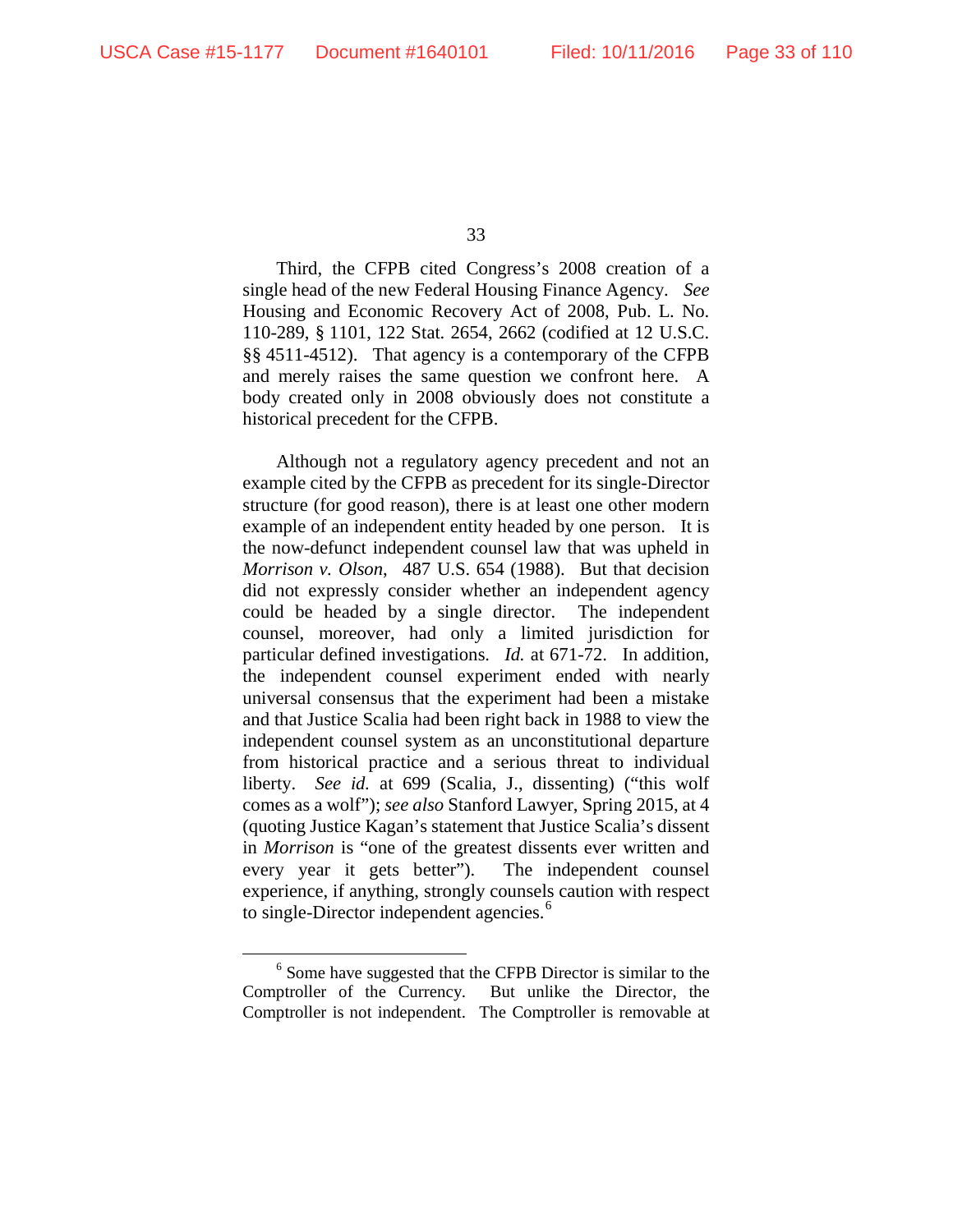$\overline{a}$ 

34

So that's all the CFPB has, and that's not much. As Justice Breyer stated when facing a similar (actually, a more robust) historical record in *Noel Canning*, the few examples offered by the CFPB are "anomalies." 134 S. Ct. at 2567, slip op. at 21. Or as the Court put it in *Free Enterprise Fund* when confronting a novel structure, a "handful of isolated" examples does not count for much when assessed against an otherwise settled historical practice. 561 U.S. at 505. To be sure, in "all the laws enacted since 1789, it is always possible that Congress" created some other independent agencies like the CFPB "that exercise[] traditional executive functions" but are headed by single Directors. *Free Enterprise Fund v. Public Company Accounting Oversight Board*, 537 F.3d 667, 699 n.8 (D.C. Cir. 2008) (Kavanaugh, J., dissenting); *see also Noel Canning*, 134 S. Ct. at 2567, slip op. at 21 ("There may be others of which we are unaware."). But "the research of the parties and the Court has not found such a needle in the haystack." *Free Enterprise Fund*, 537 F.3d at 699 n.8 (Kavanaugh, J., dissenting). "Even if such an example were uncovered," there is no question that this kind of single-Director independent agency "has been rare at best." *Id.* 

The bottom line is that there is no settled historical practice of independent agencies headed by single Directors who possess the substantial executive authority that the Director of the CFPB enjoys. The CFPB is exceptional in our constitutional structure and unprecedented in our constitutional history. *See Who's Watching the Watchmen? Oversight of the* 

will by the President. *See* 12 U.S.C. § 2 ("The Comptroller of the Currency shall be appointed by the President, by and with the advice and consent of the Senate, and shall hold his office for a term of five years unless sooner removed by the President, upon reasons to be communicated by him to the Senate.").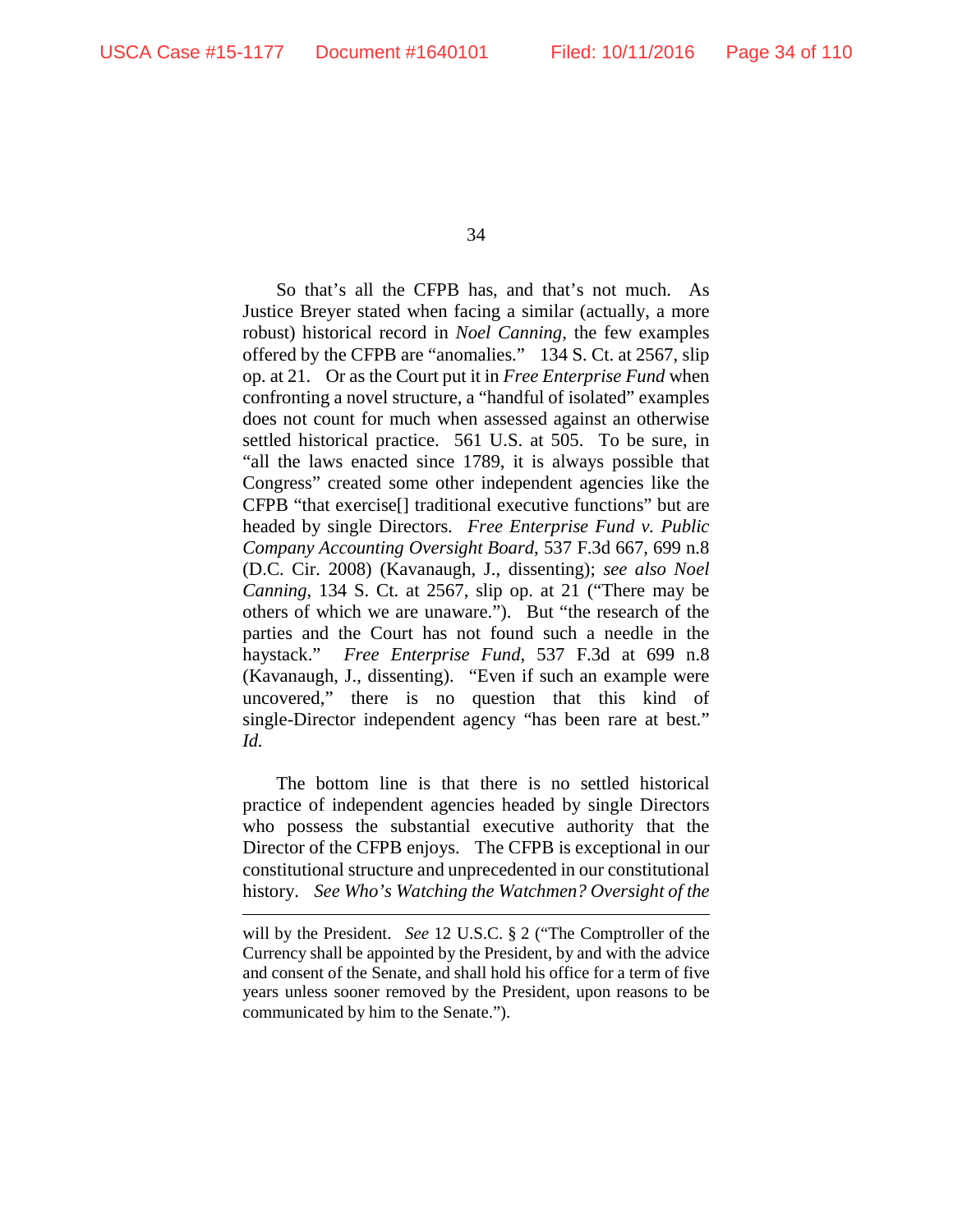*Consumer Financial Protection Bureau: Hearing Before the Subcomm. on TARP, Financial Services and Bailouts of Public and Private Programs of the H. Comm. on Oversight and Government Reform*, 112th Cong. 77 (2011) (statement of Andrew Pincus) ("Dodd-Frank sets up for the Bureau an unprecedented structure that consolidates more power in the director than in the head of any other agency that regulates private individuals and entities."); Recent Legislation, *Dodd-Frank Act Creates the Consumer Financial Protection Bureau*, 124 Harv. L. Rev. 2123, 2130 (2011) ("[T]he CFPB's design is troubling because of its unprecedented nature."); Note, *Independence, Congressional Weakness, and the Importance of Appointment: The Impact of Combining Budgetary Autonomy with Removal Protection*, 125 Harv. L. Rev. 1822, 1824 n.15 (2012) (CFPB's lack of a multi-member board is "atypical for independent agencies and will amplify the Director's independence"); Todd Zywicki, *The Consumer Financial Protection Bureau: Savior or Menace?* 81 Geo. Wash. L. Rev. 856, 899 (2013) ("[T]he agency structure Congress chose for the CFPB – a single-director structure, devoid of accountability, and with vast, ill-defined powers – appears to be unique in recent American history." $)$ .<sup>[7](#page-34-0)</sup>

<span id="page-34-0"></span> $<sup>7</sup>$  The historical practice is further illustrated by the quorum</sup> provisions that are applicable to independent agencies. Those quorum provisions reinforce the settled understanding that independent agencies are to have multiple members. *Cf. New Process Steel, L.P. v. NLRB*, 560 U.S. 674 (2010); Marshall J. Breger & Gary J. Edles, *Established by Practice: The Theory and Operation of Independent Federal Agencies*, 52 Admin. L. Rev. 1111, 1182 & app. (2000) (summarizing independent agency quorum requirements).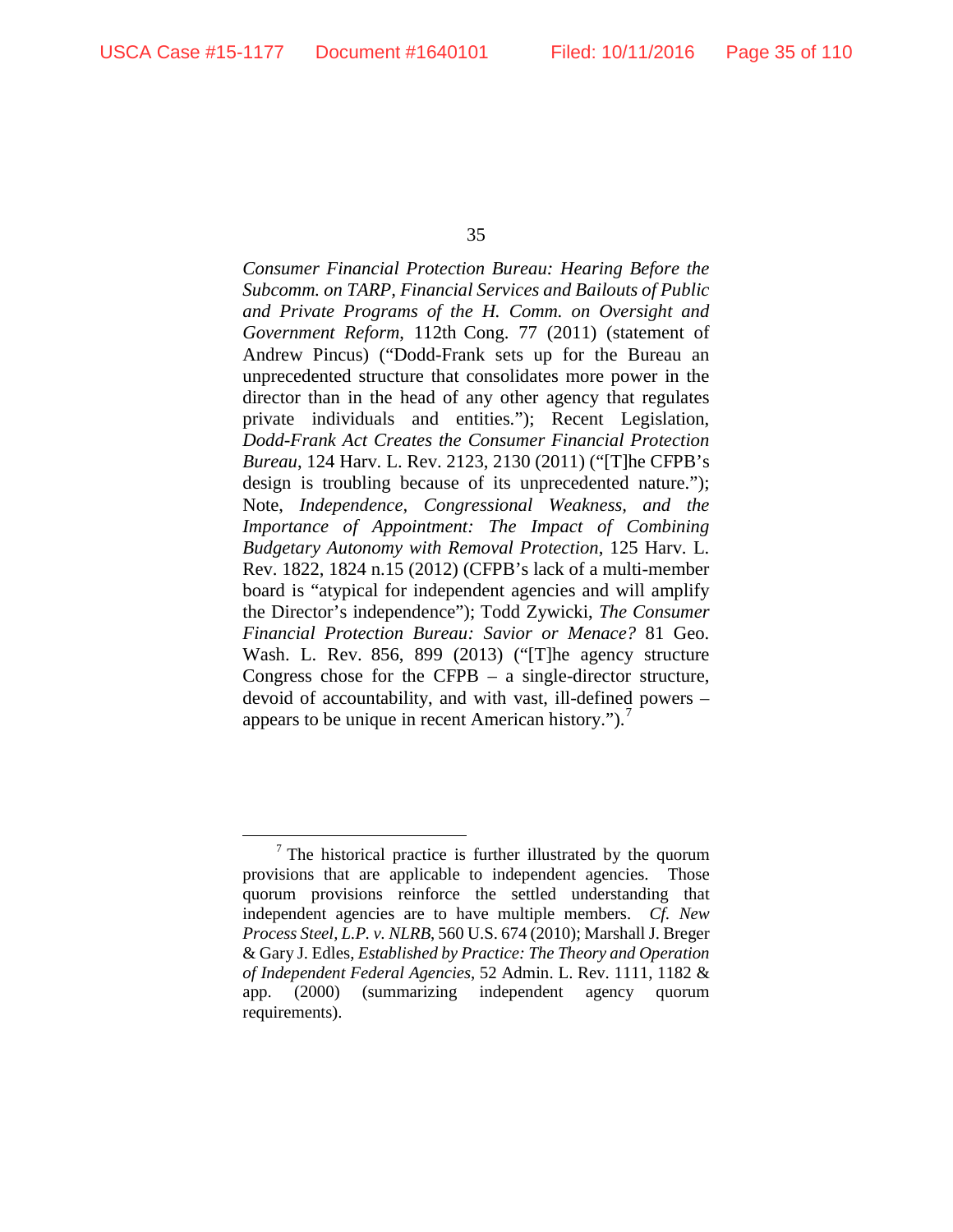## C

The CFPB's departure from historical practice matters. A long line of Supreme Court precedent tells us that history and tradition are important guides in separation of powers cases that, like this one, are not resolved by the constitutional text alone. As Justice Breyer wrote for the Supreme Court in *Noel Canning*, the "longstanding practice of the government can inform our determination of what the law is." *NLRB v. Noel Canning*, 134 S. Ct. 2550, 2560, slip op. at 7 (2014) (internal quotation marks and citation omitted). Justice Breyer quoted James Madison's statement that it was "foreseen at the birth of the Constitution, that difficulties and differences of opinion might occasionally arise in expounding terms & phrases necessarily used in such a charter . . . and that it might require a regular course of practice to liquidate & settle the meaning of some of them." *Id.*, slip op. at 8 (internal quotation marks omitted). Justice Breyer explained, moreover, that the Court "has treated practice as an important interpretive factor even when the nature or longevity of that practice is subject to dispute, and even when that practice began after the founding era." *Id.*, slip op. at 7-8.

All of this, Justice Breyer stated, is "neither new nor controversial." *Id.*, slip op. at 7. Consider the following:

- "In separation-of-powers cases this Court has often put significant weight upon historical practice." *Zivotofsky v. Kerry*, 135 S. Ct. 2076, 2091, slip op. at 20 (2015) (internal quotation marks omitted) (quoting *Noel Canning*, 134 S. Ct. at 2559, slip op. at 6).
- "We therefore conclude, in light of historical practice, that a recess of more than 3 days but less than 10 days is presumptively too short to fall within the Clause." *Noel Canning*, 134 S. Ct. at 2567, slip op. at 21.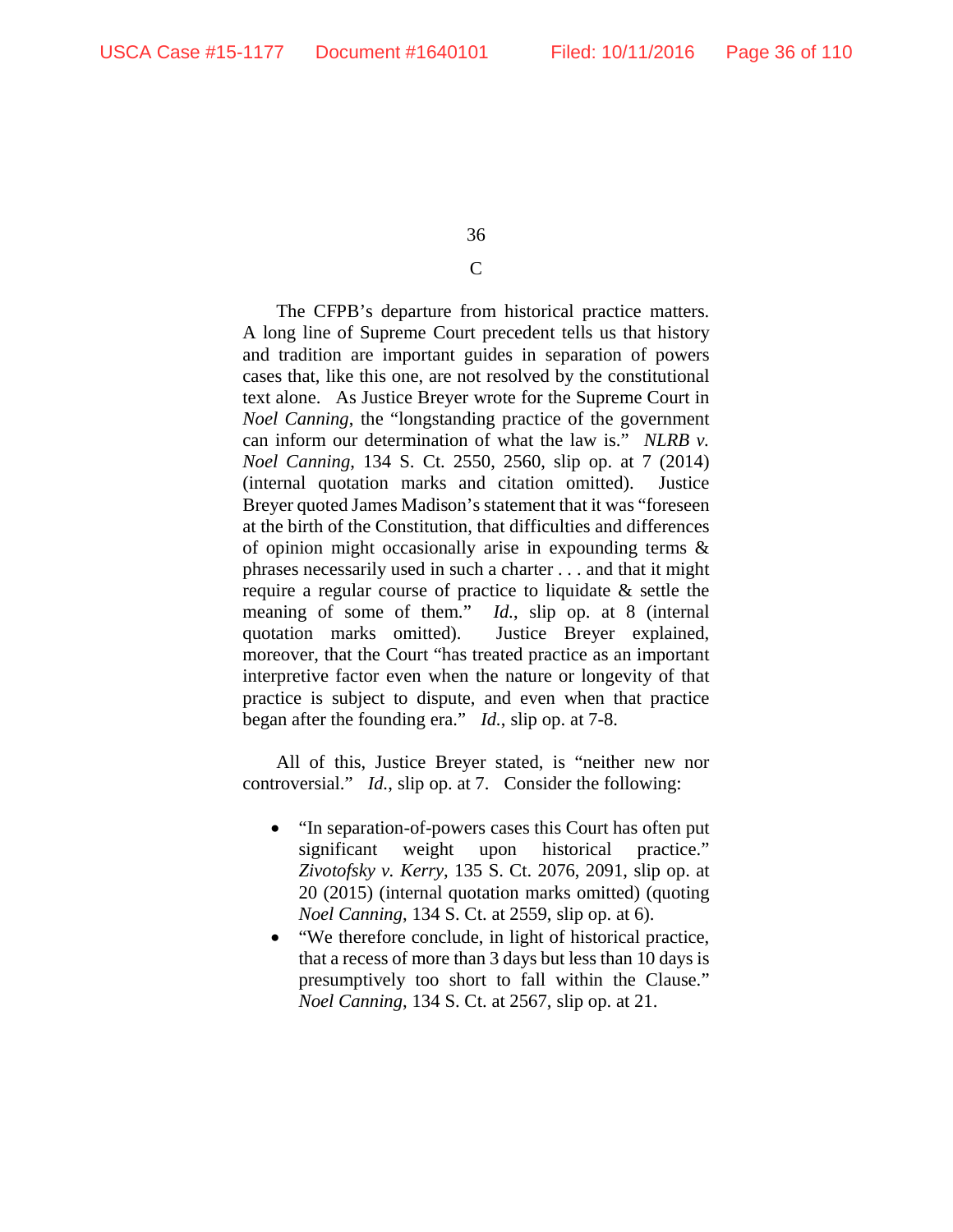- "Perhaps the most telling indication of the severe constitutional problem with the [agency] is the lack of historical precedent for this entity." *Free Enterprise Fund v. Public Company Accounting Oversight Board*, 561 U.S. 477, 505 (2010) (internal quotation marks omitted).
- "[W]hen we face difficult questions of the Constitution's structural requirements, longstanding customs and practices can make a difference." *Commonwealth of Puerto Rico v. Sanchez Valle*, 136 S. Ct. 1863, 1884, slip op. at 13 (2016) (Breyer, J., dissenting).
- "[T]raditional ways of conducting government give meaning to the Constitution." *Mistretta v. United States*, 488 U.S. 361, 401 (1989) (internal quotation marks and alteration omitted) (quoting *Youngstown Sheet & Tube Co. v. Sawyer*, 343 U.S. 579, 610 (1952) (Frankfurter, J., concurring)).
- "Deeply embedded traditional ways of conducting government cannot supplant the Constitution or legislation, but they give meaning to the words of a text or supply them." *Youngstown*, 343 U.S. at 610 (Frankfurter, J., concurring).
- "A legislative practice such as we have here, evidenced not by only occasional instances, but marked by the movement of a steady stream for a century and a half of time, goes a long way in the direction of proving the presence of unassailable ground for the constitutionality of the practice, to be found in the origin and history of the power involved, or in its nature, or in both combined." *United States v. Curtiss-Wright Export Corp.*, 299 U.S. 304, 327-28 (1936).
- "Long settled and established practice is a consideration of great weight in a proper interpretation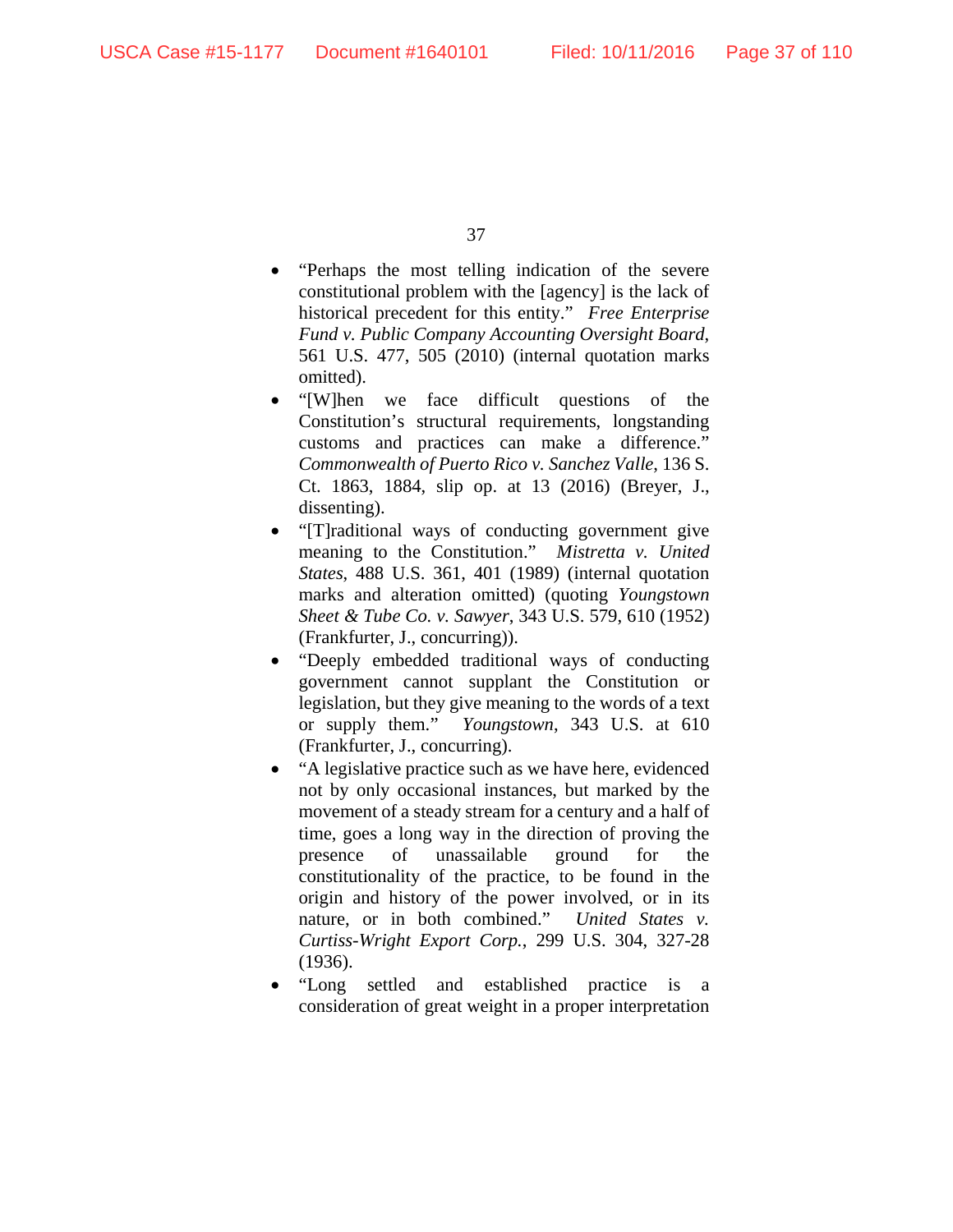of constitutional provisions of this character." *The Pocket Veto Case*, 279 U.S. 655, 689 (1929).

- "Such long practice under the pardoning power and acquiescence in it strongly sustains the construction it is based on." *Ex parte Grossman*, 267 U.S. 87, 118-19 (1925).
- "[A] page of history is worth a volume of logic." *New York Trust Co. v. Eisner*, 256 U.S. 345, 349 (1921).
- "[I]n determining the meaning of a statute or the existence of a power, weight shall be given to the usage itself – even when the validity of the practice is the subject of investigation." *United States v. Midwest Oil Co.*, 236 U.S. 459, 473 (1915).
- "[W]here there is ambiguity or doubt [in the words of the Constitution], or where two views may well be entertained, contemporaneous and subsequent practical construction are entitled to the greatest weight." *McPherson v. Blacker*, 146 U.S. 1, 27 (1892).
- "[A] doubtful question, one on which human reason may pause, and the human judgment be suspended, in the decision of which the great principles of liberty are not concerned, but the respective powers of those who are equally the representatives of the people, are to be adjusted; if not put at rest by the practice of the government, ought to receive a considerable impression from that practice." *McCulloch v. Maryland*, 17 U.S. 316, 401 (1819).

Stated simply, in separation of powers cases not resolved by the constitutional text alone, historical practice matters a great deal in defining the constitutional limits on the Executive and Legislative Branches.<sup>[8](#page-37-0)</sup> The Supreme Court's recent

<span id="page-37-0"></span><sup>&</sup>lt;sup>8</sup> The Supreme Court has heavily relied on historical practice as a guide not just in separation of powers cases, but also in federalism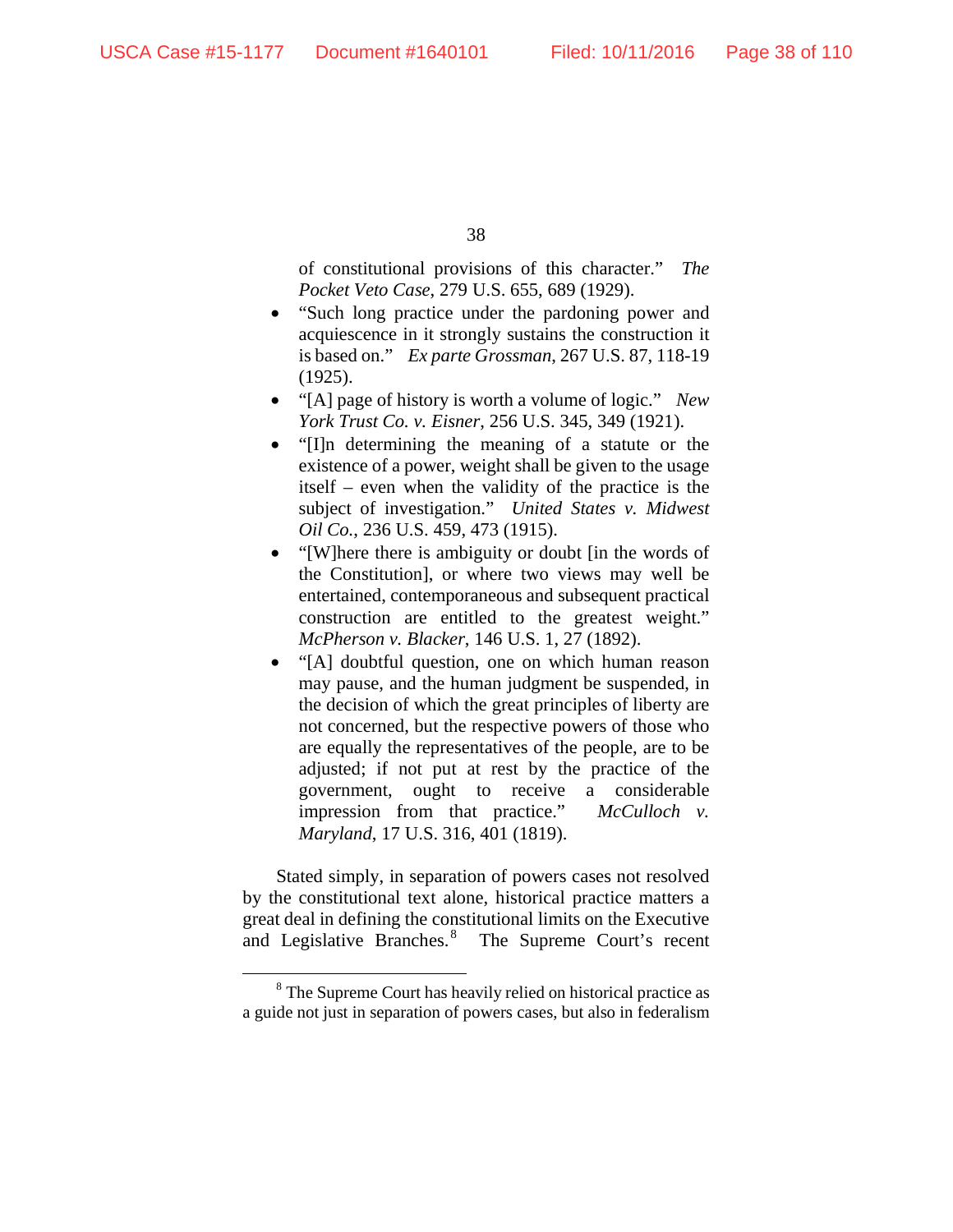39

decisions in *Noel Canning* and *Free Enterprise Fund* illustrate how the Court considers historical practice in this context.<sup>[9](#page-38-0)</sup>

cases. In several federalism cases in the last 25 years, the Court has invalidated novel congressional statutes that alter the traditional federal-state balance. *See New York v. United States*, 505 U.S. 144, 177 (1992) ("The take title provision appears to be unique. No other federal statute has been cited which offers a state government no option other than that of implementing legislation enacted by Congress."); *Printz v. United States*, 521 U.S. 898, 905 (1997) ("[I]f, as petitioners contend, earlier Congresses avoided use of this highly attractive power, we would have reason to believe that the power was thought not to exist."); *Alden v. Maine*, 527 U.S. 706, 744 (1999) ("Not only were statutes purporting to authorize private suits against nonconsenting States in state courts not enacted by early Congresses; statutes purporting to authorize such suits in any forum are all but absent from our historical experience. . . . The provisions of the FLSA at issue here, which were enacted in the aftermath of *Parden*, are among the first statutory enactments purporting in express terms to subject nonconsenting States to private suits."); *United States v. Windsor*, 133 S. Ct. 2675, 2692, slip op. at 18-19 (2013) ("DOMA, because of its reach and extent, departs from this history and tradition of reliance on state law to define marriage."); *cf. National Federation of Independent Business v. Sebelius*, 132 S. Ct. 2566, 2586, slip op. at 18 (2012) (binding opinion of Roberts, C.J.) ("But Congress has never attempted to rely on that power to compel individuals not engaged in commerce to purchase an unwanted product."); *id.* at 2649, slip op. at 14 (joint dissent of Scalia, Kennedy, Thomas, and Alito, JJ.) ("[T]he relevant history is not that Congress has achieved wide and wonderful results through the proper exercise of its assigned powers in the past, but that it has never before used the Commerce Clause to compel entry into commerce.").

<span id="page-38-0"></span><sup>9</sup> Of course, if the constitutional text is sufficiently clear, then the existence of any historical practice departing from that text is not persuasive. *See, e.g.*, *INS v. Chadha*, 462 U.S. 919, 944-46 (1983); *Powell v. McCormack*, 395 U.S. 486, 546-47 (1969). Here, the question concerns the scope of *Humphrey's Executor* – which,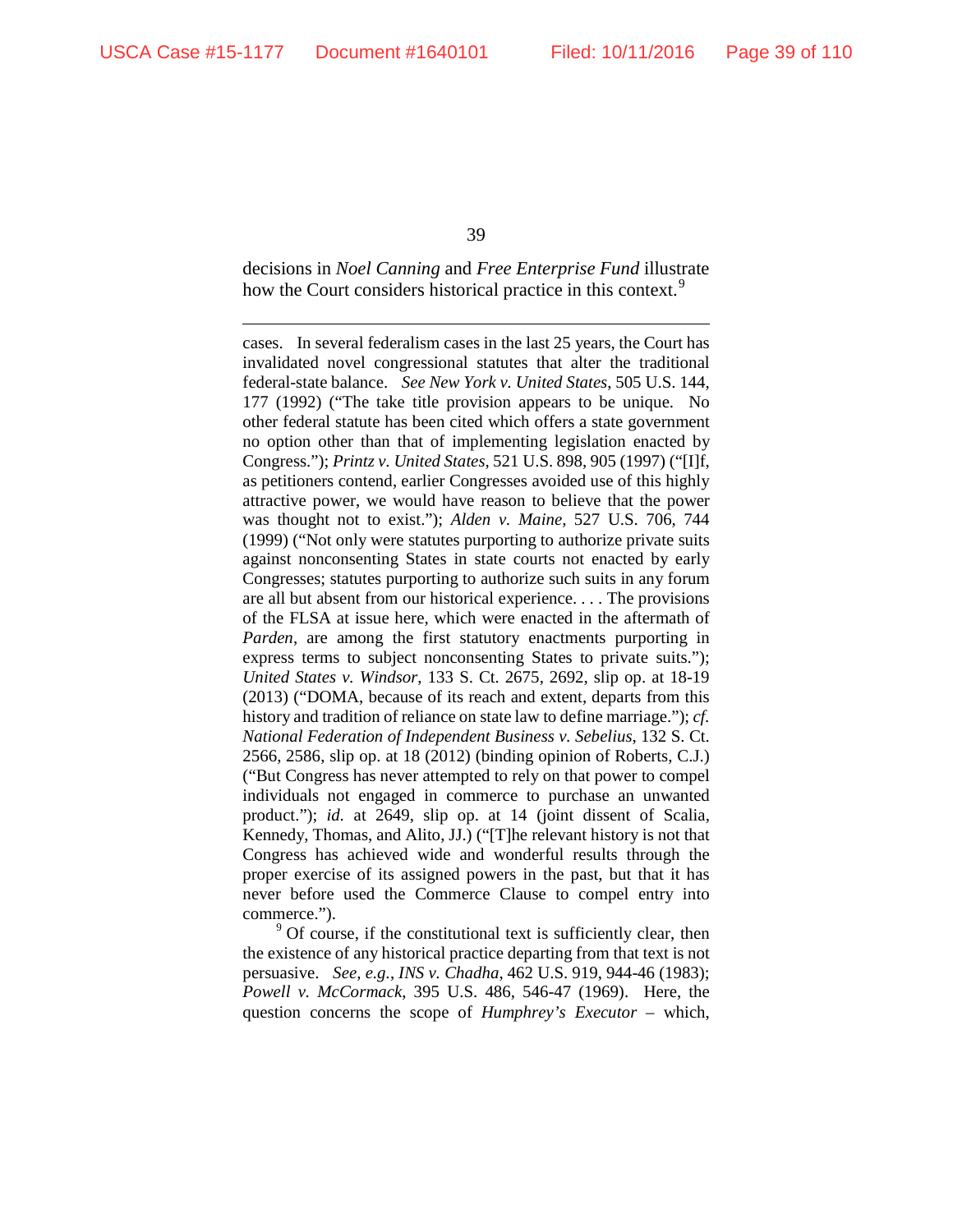40

In *Noel Canning*, the Supreme Court speaking through Justice Breyer stressed the importance of history when assessing the constitutionality of a novel practice – in that case, Presidential recess appointments in Senate recesses of fewer than 10 days. The Court said: "Long settled and established practice is a consideration of great weight in a proper interpretation of constitutional provisions regulating the relationship between Congress and the President." *Noel Canning*, 134 S. Ct. at 2559, slip op. at 7 (internal quotation marks and alteration omitted). Based on that history, the Supreme Court ruled that a Senate recess of "less than 10 days is presumptively too short" for constitutional purposes. *Id.* at 2567, slip op. at 21. Importantly, the text of the Constitution did not draw any such 10-day line. But the historical practice between the President and the Senate had settled on a 10-day line.

In ruling out recess appointments in recesses of fewer than 10 days, the *Noel Canning* Court stated that it had "not found a single example of a recess appointment made during an intra-session recess that was shorter than 10 days." *Id.* at 2566, slip op. at 20. The Court explained that the "lack of examples suggests that the recess-appointment power is not needed in that context." *Id.* Although the Court did find "a few historical examples of recess appointments made during inter-session recesses shorter than 10 days," the Court stated: "But when considered against 200 years of settled practice, we

depending on one's perspective, requires either an analysis of a court-created exception to Article II or an analysis of ambiguous constitutional text in Articles I and II. Either way, in resolving those kinds of separation of powers questions, history and tradition play a critical role. *See Noel Canning*, 134 S. Ct. at 2559-60, slip op. at 6-8; *Free Enterprise Fund*, 561 U.S. at 505-06.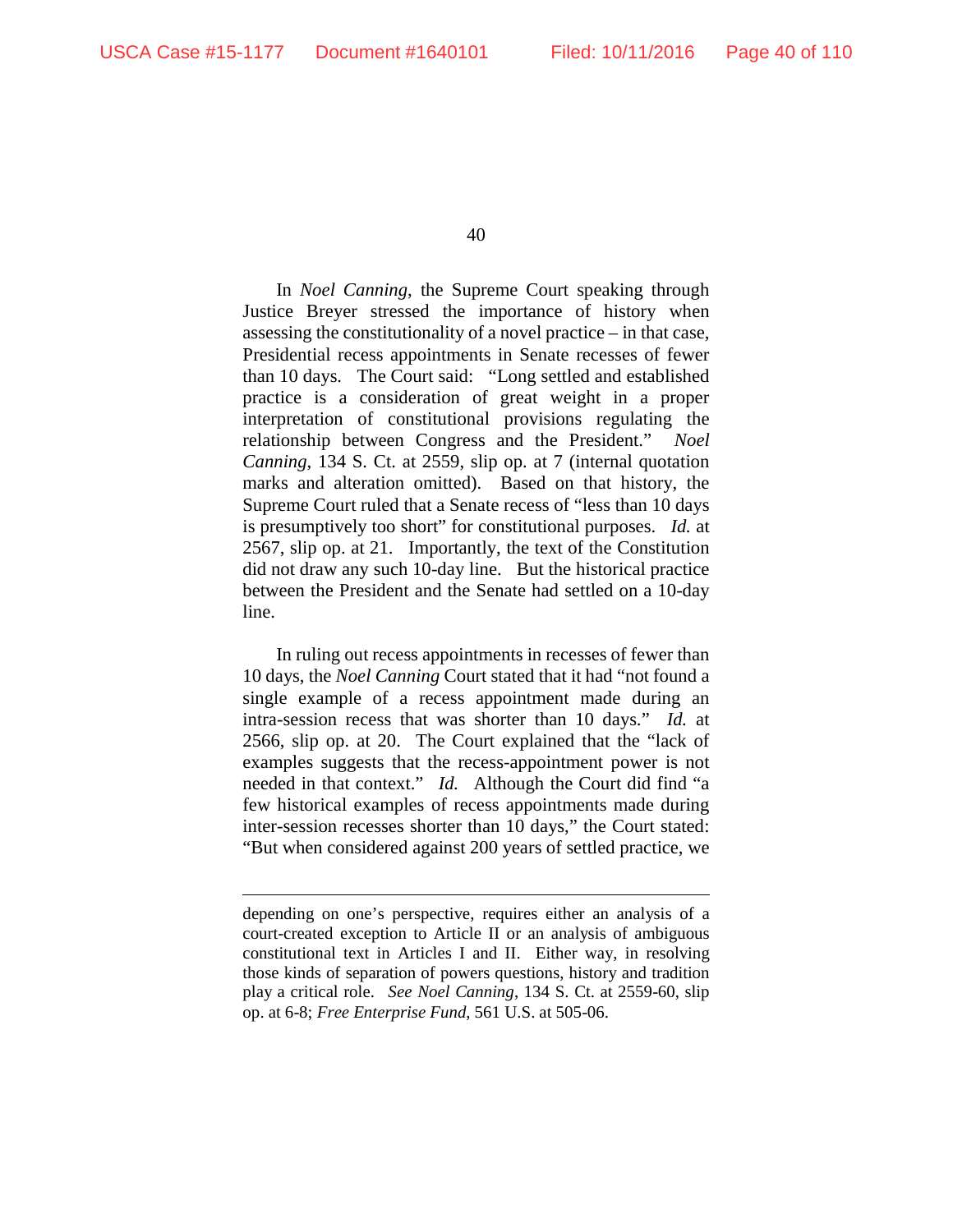regard these few scattered examples as anomalies." *Id.* at 2567, slip op. at 20-21.

According to the Court, therefore, *allowing* recess appointments in Senate recesses of fewer than 10 days would depart from the settled historical practice and alter the relative powers of the President and Senate over appointments. So, too, *disallowing* recess appointments in Senate recesses of 10 or more days would depart from settled historical practice. In *Noel Canning*, the Supreme Court therefore converted that historical [10](#page-40-0)-day practice into a constitutional rule.<sup>10</sup>

The Supreme Court engaged in the same kind of history-based analysis in *Free Enterprise Fund*. Independent agency heads are ordinarily removable for cause by the President. In that case, however, the new Accounting Oversight Board's members were removable only for cause by the Commissioners of the SEC, and the SEC Commissioners in turn were understood to be removable only for cause by the

<span id="page-40-0"></span><sup>&</sup>lt;sup>10</sup> Justice Scalia concurred in the judgment for four Justices in *Noel Canning*, arguing as relevant here that the text of the Constitution rendered intra-session recess appointments unconstitutional even in Senate recesses of 10 or more days. But Justice Scalia did not disagree with the Court's claim that historical practice often matters in separation of powers cases, which is the relevant point for our purposes. *See Noel Canning*, 134 S. Ct. at 2594, slip op. at 5 (Scalia, J., concurring in the judgment) ("Of course, where a governmental practice has been open, widespread, and unchallenged since the early days of the Republic, the practice should guide our interpretation of an ambiguous constitutional provision."). Rather, Justice Scalia stated that the constitutional text in that case was sufficiently clear and dispositive that resort to historical practice was unnecessary and unwarranted. *See id.* at 2592, slip op. at 2; *see generally* John F. Manning, *Separation of Powers as Ordinary Interpretation*, 124 Harv. L. Rev. 1939 (2011).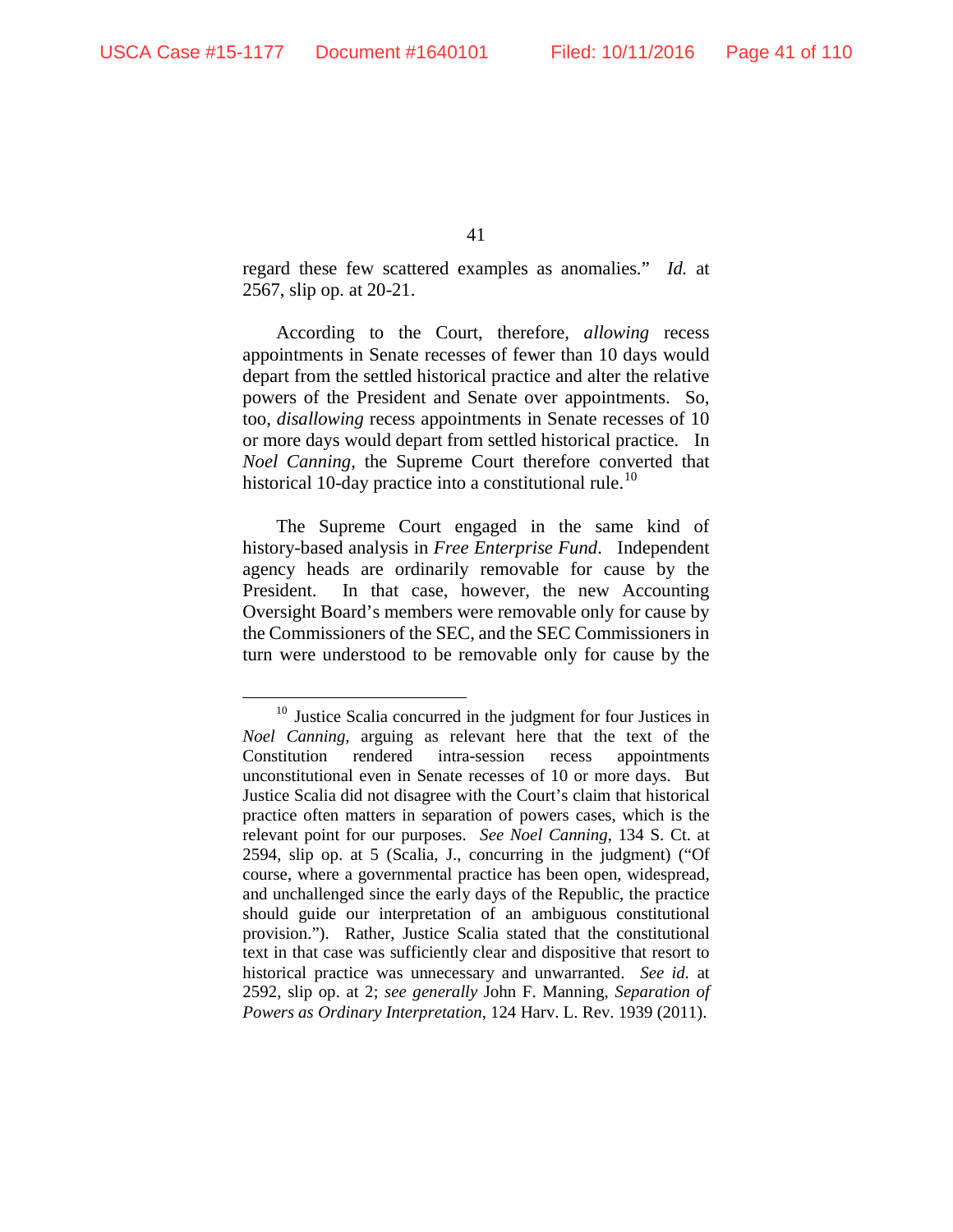President. In other words, there were *two* levels of for-cause removal between the President and the Accounting Oversight Board.

The Supreme Court drew a line between one level of for-cause removal, which was the structure of traditional independent agencies, and two levels of for-cause removal, the novel structure of the new Accounting Oversight Board. *See Free Enterprise Fund*, 561 U.S. at 484. The Court ruled that the latter was unconstitutional. The Court drew that line in part because historical practice had settled on one level of for-cause removal for a President to remove the head of an independent agency. There were at most "only a handful of isolated" precedents for the new Board. *Id.* at 505. The vast majority of the extant independent agencies had only one level of for-cause removal. And as the Court noted, there was a meaningful difference between one level of for-cause removal and two levels of for-cause removal in terms of an agency's insulation from Presidential control. *See id.* at 495-96. Therefore, the Court invalidated the structure of the new Board. $11$ 

Those two cases well illustrate the broader jurisprudential principle long applied by the Supreme Court: In separation of powers cases not resolved by the constitutional text alone, historical practice matters.

<span id="page-41-0"></span> <sup>11</sup> Justice Breyer dissented for four Justices in *Free Enterprise Fund*. But importantly, he dissented not because he disagreed with the Court's point that historical practice matters, but rather primarily because he did not see a meaningful difference – in practical, analytical, or constitutional terms – between one and two levels of for-cause removal. *See Free Enterprise Fund*, 561 U.S. at 525-26 (Breyer, J., dissenting).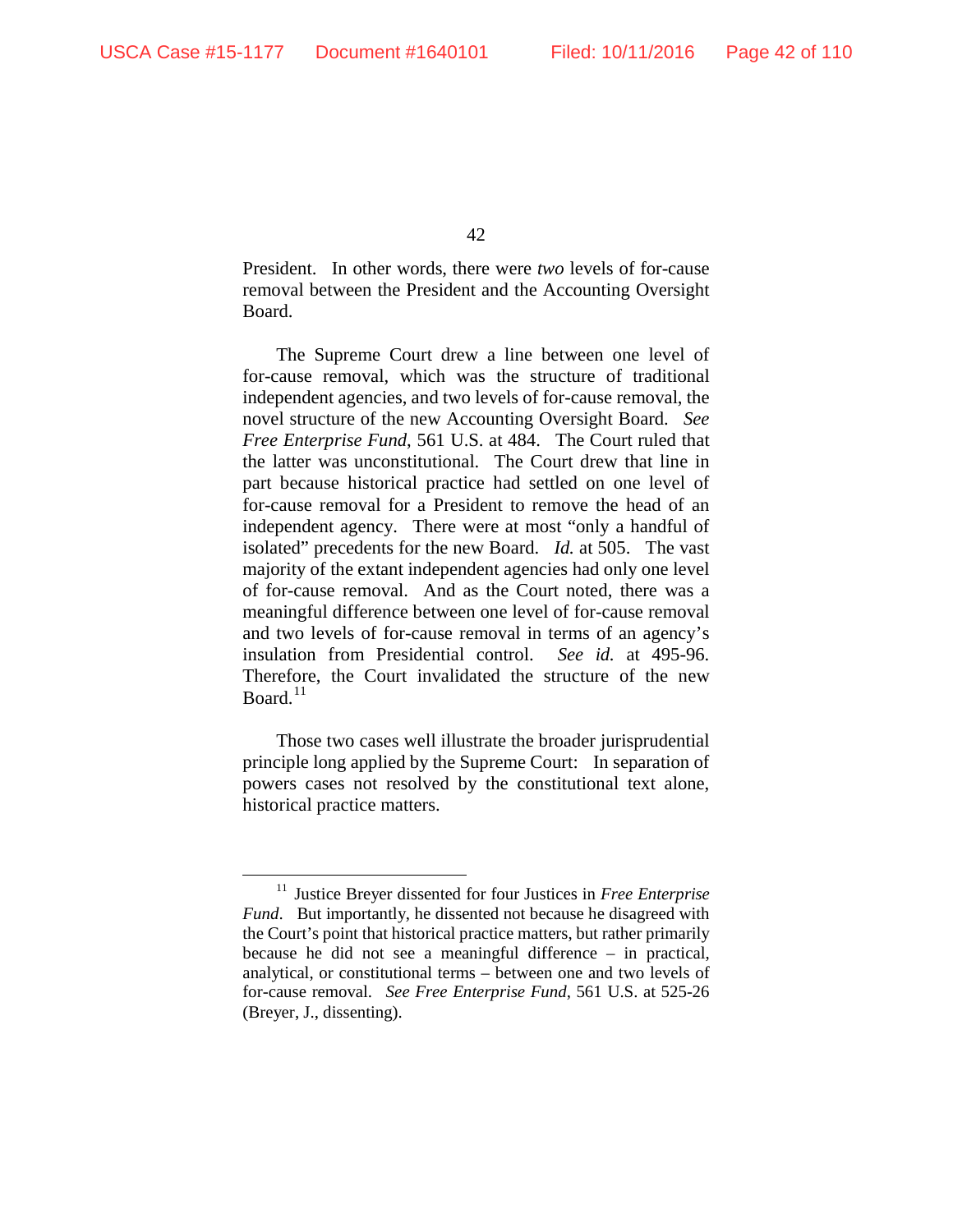## D

The CFPB marks a major departure from the settled historical practice requiring multi-member bodies at the helm of independent agencies. Because this case is not resolved solely by the constitutional text, at least as the text was interpreted in *Humphrey's Executor*, the CFPB's departure from historical practice matters to the analysis. And the departure from historical practice matters even more in this instance because this departure from historical practice threatens individual liberty. The historical practice of structuring independent agencies as multi-member commissions or boards is the historical practice for a reason: It reflects a deep and abiding concern for safeguarding the individual liberty protected by the Constitution.

"The Framers recognized that, in the long term, structural protections against abuse of power were critical to preserving liberty." *Bowsher v. Synar*, 478 U.S. 714, 730 (1986); *see also id.* at 721 ("The declared purpose of separating and dividing the powers of government, of course, was to 'diffus[e] power the better to secure liberty.'") (quoting *Youngstown Sheet & Tube Co. v. Sawyer*, 343 U.S. 579, 635 (1952) (Jackson, J., concurring)). When describing Article II, Justice Scalia put the point this way: "The purpose of the separation and equilibration of powers in general, and of the unitary Executive in particular, was not merely to assure effective government but to preserve individual freedom." *Morrison v. Olson*, 487 U.S. 654, 727 (1988) (Scalia, J., dissenting).

The basic constitutional concern with independent agencies is that the agencies are unchecked by the President, the official who is accountable to the people and who is made responsible by Article II for the exercise of executive power. Recognizing the broad and unaccountable power wielded by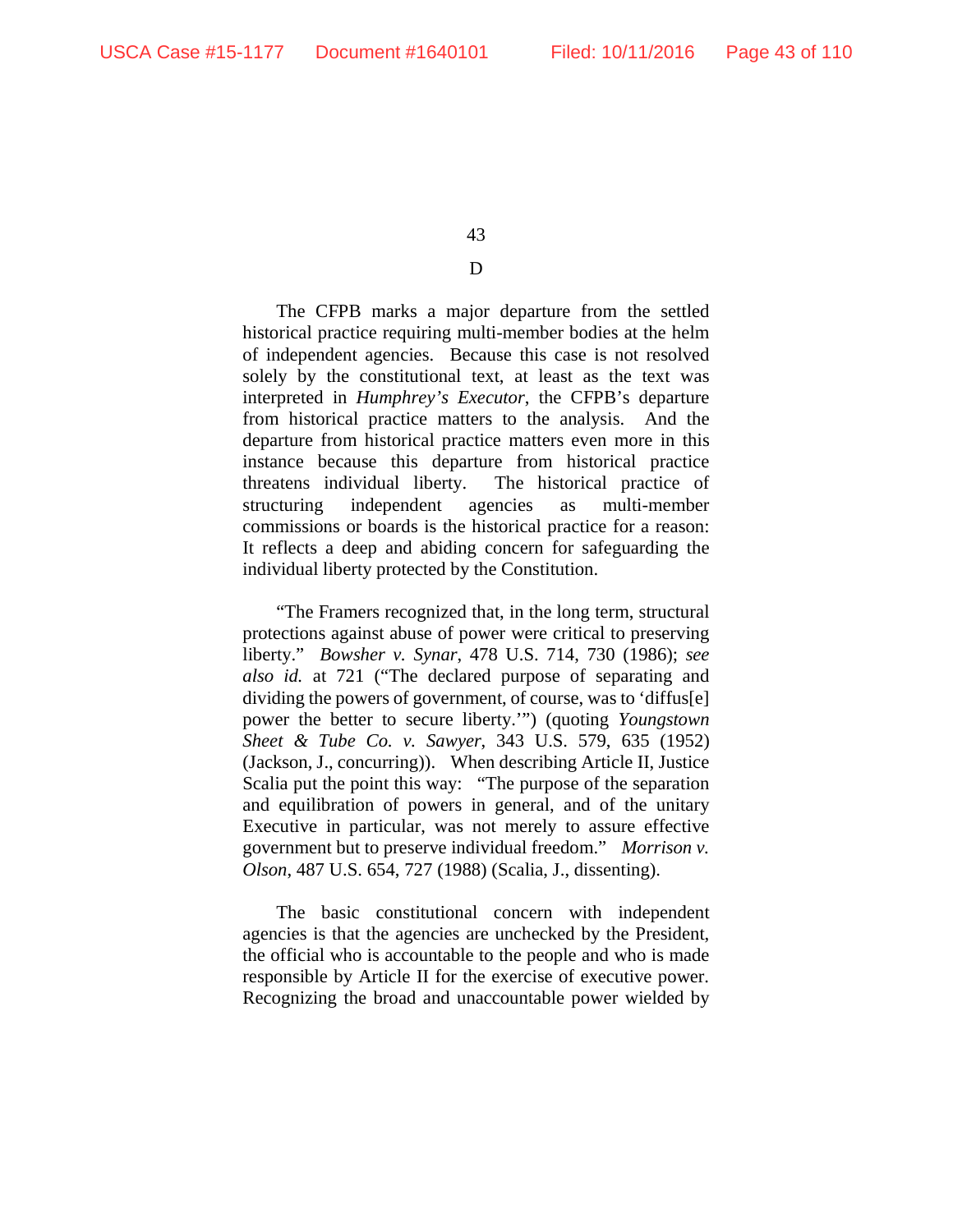independent agencies, Congress has traditionally required multi-member bodies at the helm of independent agencies. In the absence of Presidential control, the multi-member structure of independent agencies acts as a critical substitute check on the excesses of any individual independent agency head  $-$  a check that helps to prevent arbitrary decisionmaking and abuse of power, and thereby to protect individual liberty.

But this new agency, the CFPB, lacks that critical check and structural constitutional protection. And the lack of the traditional safeguard threatens the individual liberty protected by the Constitution's separation of powers.

How do multi-member independent agencies fare better than single-Director independent agencies in protecting individual liberty? As compared to single-Director independent agencies, multi-member independent agencies help prevent arbitrary decisionmaking and abuses of power, and thereby help protect individual liberty, because they do not concentrate power in the hands of one individual. The point is simple but profound. In a multi-member independent agency, no single commissioner or board member possesses authority to do much of anything. Before the agency can infringe your liberty in some way – for example, initiating an enforcement action against you or issuing a rule that affects your liberty or property – a majority of commissioners must agree. That in turn makes it harder for the agency to infringe your liberty. As the current Chair of the Federal Trade Commission has explained, it takes "a consensus decision of at least a majority of commissioners to authorize, or forbear from, action." Edith Ramirez, *The FTC: A Framework for Promoting Competition and Protecting Consumers*, 83 Geo. Wash. L. Rev. 2049, 2053 (2015). In a multi-member agency, even though each individual commissioner is not accountable to or checked by the President, each commissioner is at least still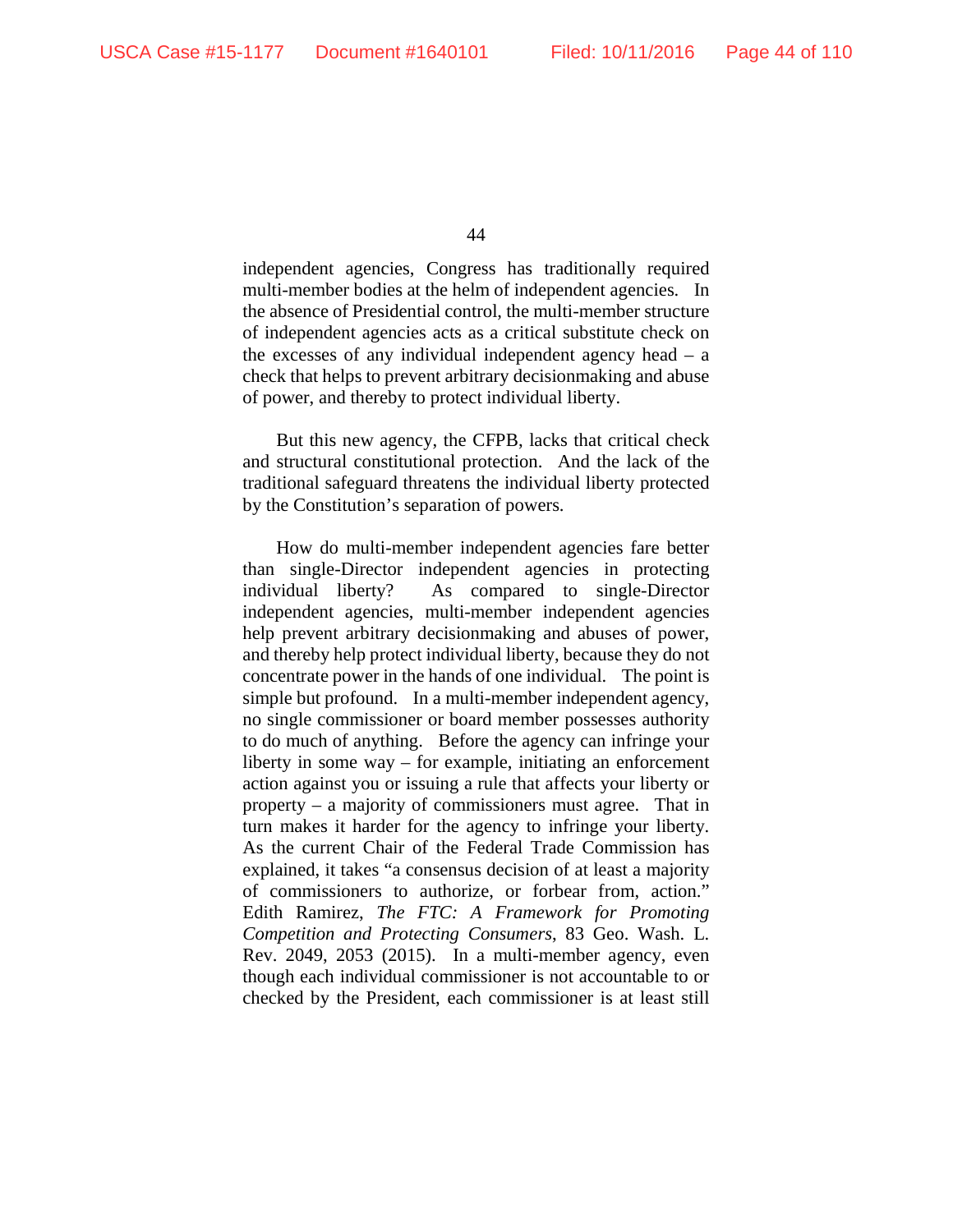accountable to his or her fellow commissioners and needs the assent of a majority of commissioners to take significant action.

In addition, unlike single-Director independent agencies, multi-member independent agencies "can foster more deliberative decision making." Kirti Datla & Richard L. Revesz, *Deconstructing Independent Agencies (and Executive Agencies)*, 98 Cornell L. Rev. 769, 794 (2013). Relatedly, multi-member independent agencies benefit from diverse perspectives and different points of view among the commissioners and board members. The multiple voices and perspectives make it more likely that the costs and downsides of proposed decisions will be more fully ventilated. *See*  Marshall J. Breger & Gary J. Edles, *Established by Practice: The Theory and Operation of Independent Federal Agencies*, 52 Admin. L. Rev. 1111, 1113 (2000) (independent agencies "are also multi-member organizations, a fact that tends toward accommodation of diverse or extreme views through the compromise inherent in the process of collegial decisionmaking"); Jacob E. Gersen, *Administrative Law Goes to Wall Street: The New Administrative Process*, 65 Admin. L. Rev. 689, 696 (2013) ("[A] multimember board allows for a representation of divergent interests in a way that a single decisionmaker simply cannot."); Glen O. Robinson, *On Reorganizing the Independent Regulatory Agencies*, 57 Va. L. Rev. 947, 963 (1971) ("It is not bipartisanship as such that is important; it is rather the safeguards and balanced viewpoint that can be provided by plural membership."); *cf.* Harry T. Edwards, *The Effects of Collegiality on Judicial Decision Making*, 151 U. Pa. L. Rev. 1639, 1645 (2003) ("[C]ollegiality plays an important part in *mitigating* the role of partisan politics and personal ideology by allowing judges of differing perspectives and philosophies to communicate with, listen to,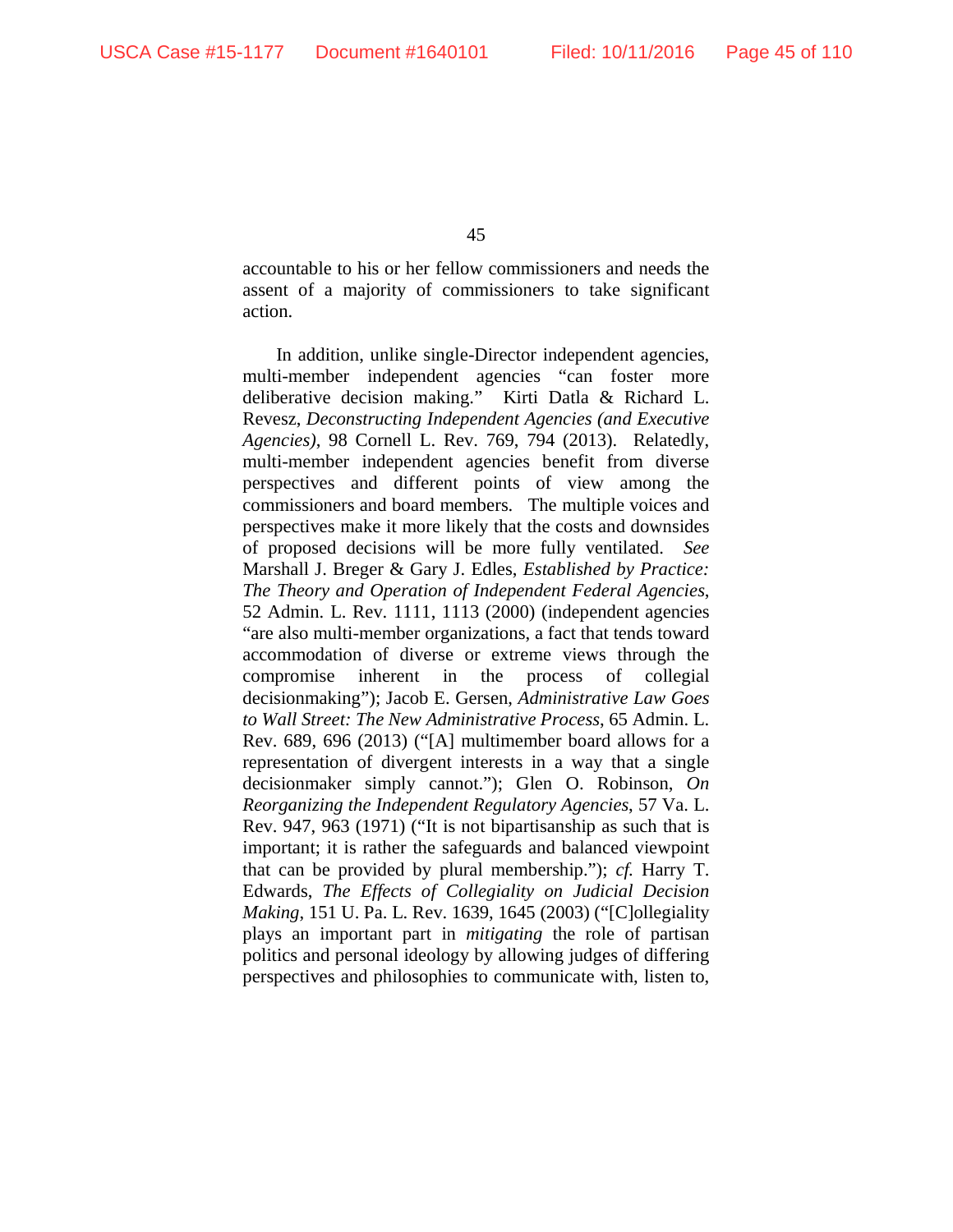and ultimately influence one another in constructive and law-abiding ways.").

In short, the deliberative process and multiple viewpoints in a multi-member independent agency can help ensure that an agency does not wrongly bring an enforcement action or adopt rules that unduly infringe individual liberty.

As compared to a single-Director structure, a multi-member independent agency also helps to avoid arbitrary decisionmaking and to protect individual liberty because the multi-member structure – and its inherent requirement for compromise and consensus – will tend to lead to decisions that are not as extreme, idiosyncratic, or otherwise off the rails. *Cf.* Stephen M. Bainbridge, *Why a Board? Group Decisionmaking in Corporate Governance*, 55 Vand. L. Rev. 1, 12-19 (2002) (summarizing experimental evidence finding group decisionmaking to be superior to individual decisionmaking). A multi-member independent agency can only go as far as the middle vote is willing to go. Conversely, under a single-Director structure, an agency's policy goals "will be subject to the whims and idiosyncratic views of a single individual." Joshua D. Wright, *The Antitrust/Consumer Protection Paradox: Two Policies at War with Each Other*, 121 Yale L.J. 2216, 2260 (2012) (internal quotation marks omitted); *cf.* Recent Legislation, *Dodd-Frank Act Creates the Consumer Financial Protection Bureau*, 124 Harv. L. Rev. 2123, 2128 (2011) (multi-member commission structure "reduces the variance of policy and improves accuracy through aggregation"); Michael B. Rappaport, Essay, *Replacing Independent Counsels with Congressional Investigations*, 148 U. Pa. L. Rev. 1595, 1601 n.17 (2000) ("[I]ndependent agencies tend to be headed by multimember commissions, which function to prevent aberrant actions . . . .").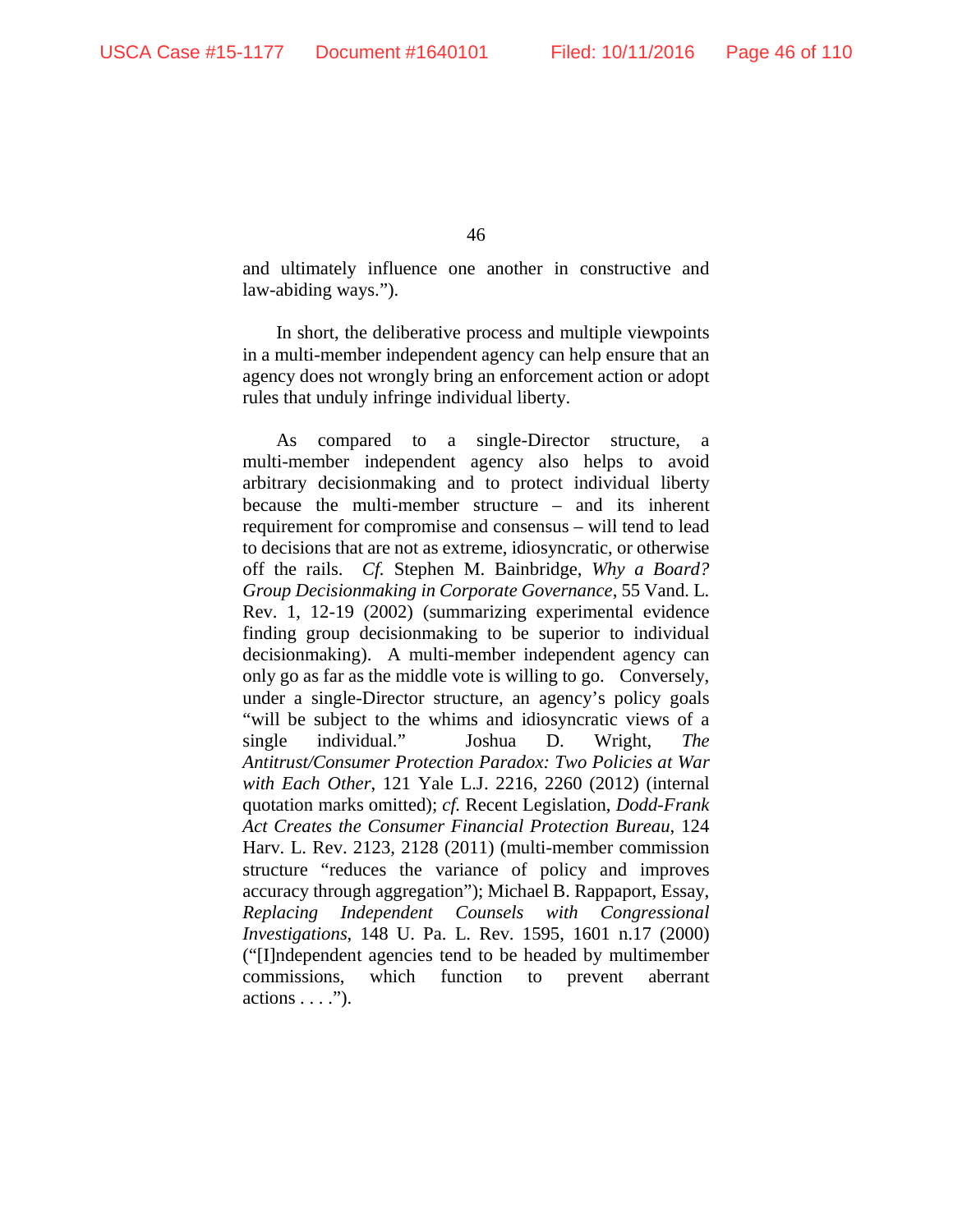Relatedly, as compared to a single-Director independent agency, a multi-member independent agency provides the added benefit of "a built-in monitoring system for interests on both sides because that type of body is more likely to produce a dissent if the agency goes too far in one direction." Rachel E. Barkow, *Insulating Agencies: Avoiding Capture Through Institutional Design*, 89 Tex. L. Rev. 15, 41 (2010). A dissent, in turn, can serve "as a 'fire alarm' that alerts Congress and the public at large that the agency's decision might merit closer scrutiny." *Id.*; *see also Dodd-Frank Act Creates the Consumer Financial Protection Bureau*, 124 Harv. L. Rev. at 2128 (the "presence of dissenters" in agency proceedings "provides new information and forces the proponent to articulate a coherent rationale, thus acting as a constraining force").

Moreover, multi-member independent agencies are better structured than single-Director independent agencies to guard against "capture" of  $-$  that is, undue influence over  $-$  the independent agencies by regulated entities or interest groups, for example. As then-Professor Elizabeth Warren noted in her original proposal for a multi-member consumer protection agency: "With every agency, the fear of regulatory capture is ever-present." Elizabeth Warren, *Unsafe at Any Rate: If It's Good Enough for Microwaves, It's Good Enough for Mortgages. Why We Need a Financial Product Safety Commission*, Democracy, Summer 2007, at 8, 18. Capture can infringe individual liberty because capture can prevent a neutral, impartial agency assessment of what rules to issue and what enforcement actions to undertake. In a multi-member agency, however, the capturing parties "must capture a majority of the membership rather than just one individual." Lisa Schultz Bressman & Robert B. Thompson, *The Future of Agency Independence*, 63 Vand. L. Rev. 599, 611 (2010); *see*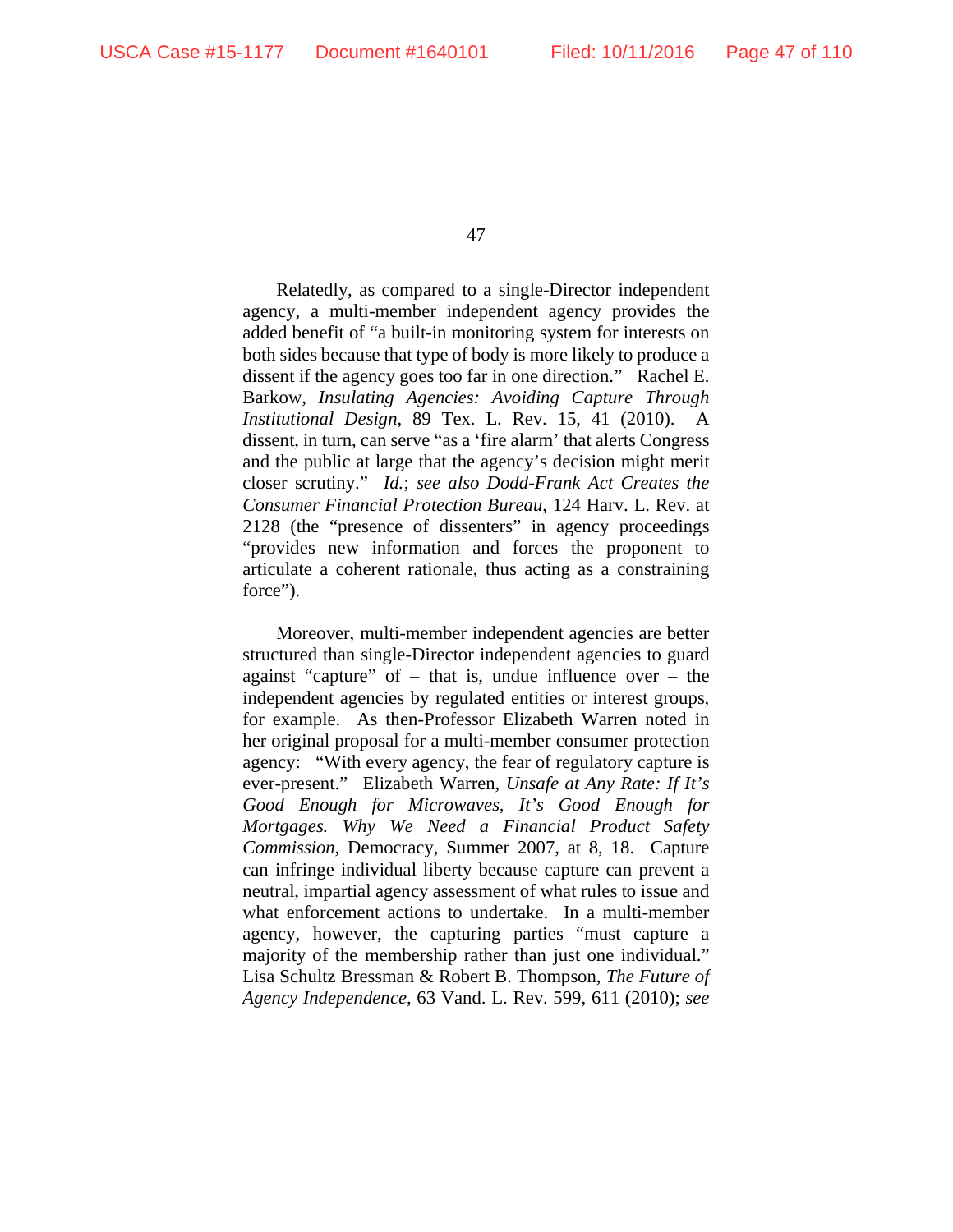*also* ROBERT E. CUSHMAN, THE INDEPENDENT REGULATORY COMMISSIONS 153 (Octagon Books 1972) (1941) (noting, in reference to Federal Reserve Act of 1913, that it "seemed easier to protect a board from political control than to protect a single appointed official"); Barkow, *Insulating Agencies*, 89 Tex. L. Rev. at 38 ("[O]nly one person at the apex can also mean that the agency is more easily captured."); Robinson, *On Reorganizing the Independent Regulatory Agencies*, 57 Va. L. Rev. at 962 ("[T]he single administrator may be *more*  vulnerable" to interest group pressures "because he provides a sharper focus for the concentration of special interest power and influence.").

Importantly, all of those features and benefits of multi-member independent agencies are not merely accidental or coincidental byproducts. Those points were in the minds of the Members of Congress who helped launch independent agencies. For example, Senator Newlands, the sponsor of the legislation creating the Federal Trade Commission, emphasized the need for a commission rather than a single Director: "If only powers of investigation and publicity are given[,] a single-headed organization, like the Bureau of Corporations, might be the best for the work; but if judgment and discretion are to be exercised, or if we have in contemplation the exercise of any corrective power hereafter, or if the broad ends above outlined are to be attained, it seems to me that a commission is required." 51 Cong. Rec. 11,092 (1914). In his leading study of independent commissions, Robert Cushman, former staff member of President Franklin Roosevelt's Committee on Administrative Management, analyzed the creation of the Federal Trade Commission and explained: "The two ideas, a commission and independence for the commission, were inextricably bound together. At no point was it proposed that a commission ought to be set up unless it be independent or that an independent officer should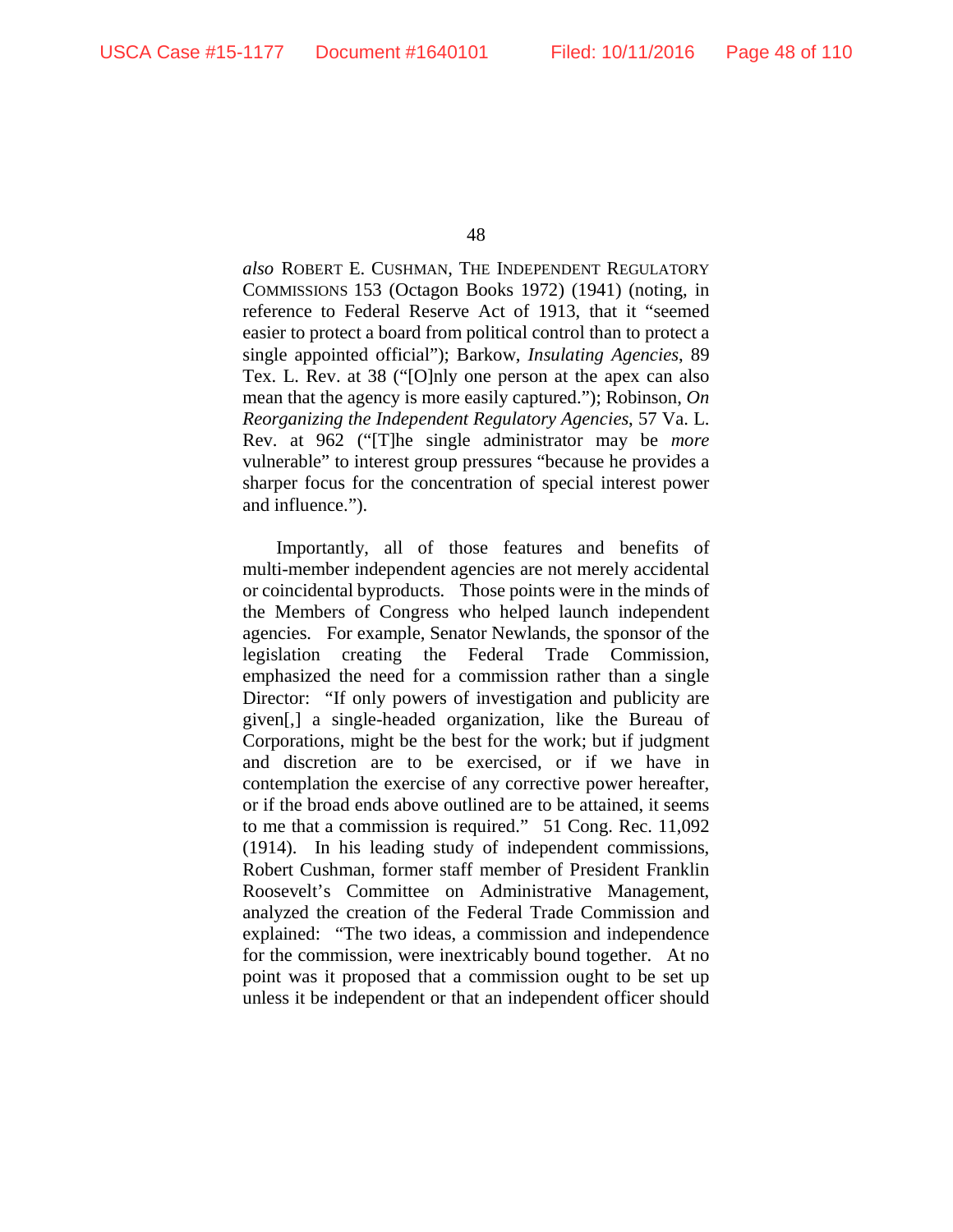be created rather than a commission." CUSHMAN, THE INDEPENDENT REGULATORY COMMISSIONS, at 188; *see also*  THE PRESIDENT'S COMMITTEE ON ADMINISTRATIVE MANAGEMENT, REPORT OF THE COMMITTEE WITH STUDIES OF ADMINISTRATIVE MANAGEMENT IN THE FEDERAL GOVERNMENT 216 (1937) (noting "popular belief that important rule-making functions ought to be performed by a group rather than by a single officer, by a commission rather than by a department head" as one reason "for the establishment of independent regulatory agencies").

Examining the consistent historical practice here, we can see, moreover, that the consistent historical practice reflects the deep values of the Constitution. The Constitution as a whole embodies the bedrock principle that dividing power among multiple entities and persons helps protect individual liberty. The Framers created a federal system with the national power divided among three branches. The Framers "viewed the principle of separation of powers as the absolutely central guarantee of a just Government." *Morrison v. Olson*, 487 U.S. at 697 (Scalia, J., dissenting).

And to protect liberty, the same kind of checks and balances principle also influenced how the Framers allocated power *within* the three national branches. For example, the Framers divided the Legislative Branch into two houses, each with multiple members. No one person operates as the Legislator-in-Chief. Rather, 535 Members of Congress do so, divided among two Houses. Likewise, the Framers established "one supreme Court" composed of multiple "Judges" rather than a single judge. No one person operates as the lone Justice of the Supreme Court. Rather, the Court consists of one Chief Justice and several Associate Justices, all of whom have equal votes on cases. "Even a cursory examination of the Constitution reveals the influence of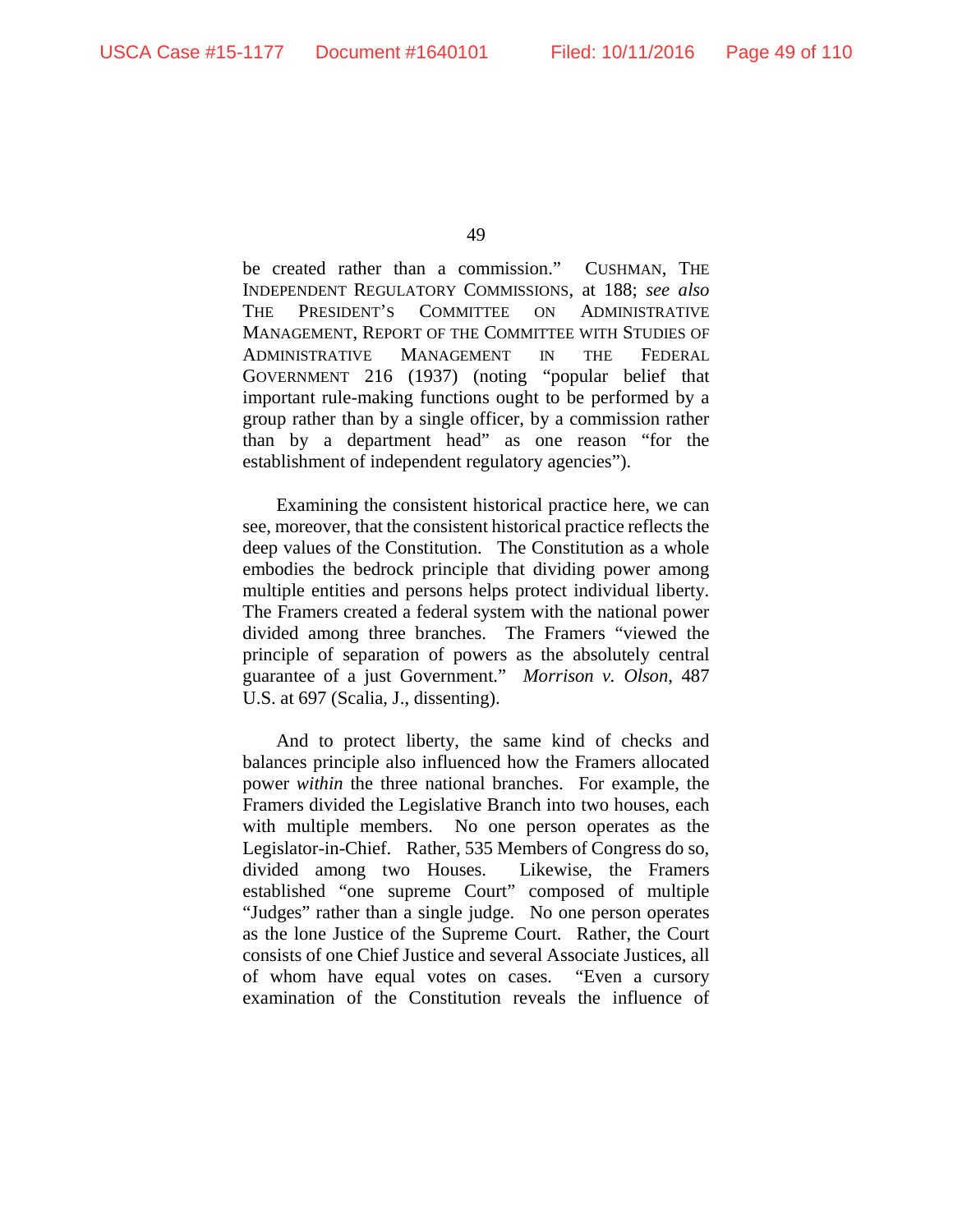Montesquieu's thesis that checks and balances were the foundation of a structure of government that would protect liberty." *Bowsher*, 478 U.S. at 722.

Of course, the one exception to the Constitution's division of power among multiple parties within the branches is the President, who is the lone head of the entire Executive Branch. But the President is the exception that proves the rule. For starters, the Framers were concerned that dividing the executive power among multiple individuals would render the Executive Branch too weak as compared to the more formidable Legislative Branch. *See* THE FEDERALIST NO. 48, at 309-10 (James Madison) (Clinton Rossiter ed., 1961) ("[I]t is against the enterprising ambition" of the Legislative Branch "that the people ought to indulge all their jealousy and exhaust all their precautions. The legislative department derives a superiority in our governments . . . ."). The Framers sought "energy in the executive." THE FEDERALIST NO. 70, at 424 (Alexander Hamilton).

At the same time, the Framers certainly recognized the risk that a single President could lead to tyranny or arbitrary decisionmaking. To mitigate the risk to liberty from a single President, the Framers ensured that the President had "a due dependence on the people." *Id.* The President is nationally elected by the people. In choosing the President, "the whole Nation has a part, making him the focus of public hopes and expectations." *Youngstown*, 343 U.S. at 653 (Jackson, J., concurring). Presidential candidates are put through the wringer precisely because of the power they may someday wield. In other words, the Framers concentrated executive power in a single President on the condition that the President would be nationally elected and nationally accountable.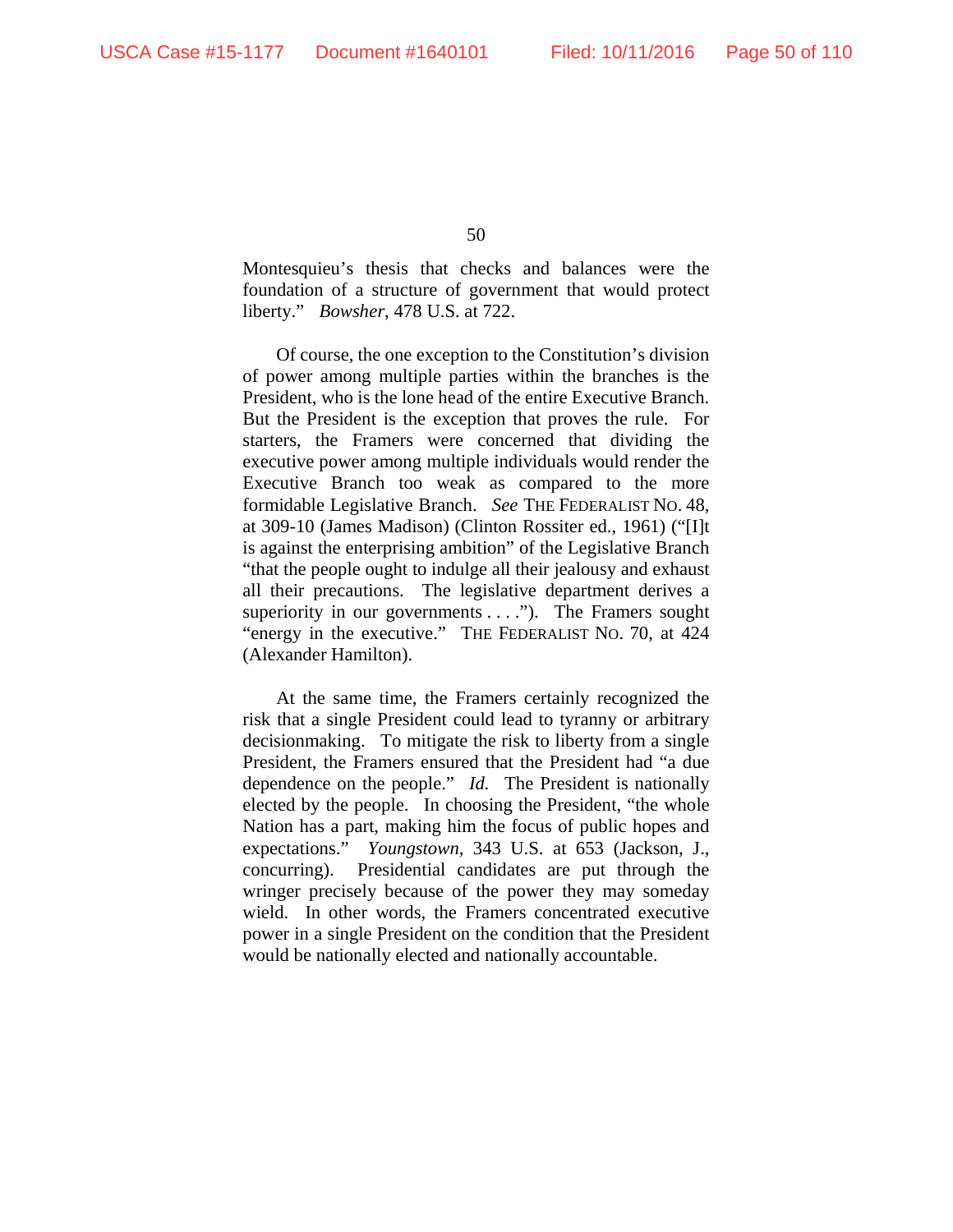The President is therefore the exception to the ordinary constitutional practice of dividing power among multiple entities and persons. Apart from the President, the Constitution reflects the basic commonsense principle that multi-member bodies – the House, the Senate, the Supreme Court – do better than single-member bodies in avoiding arbitrary decisionmaking and abuses of power, and thereby protecting individual liberty. That background constitutional principle further supports the conclusion here that a single-Director independent agency lies outside the norm and poses a risk to individual liberty. After all, the Director of the CFPB is not elected by the people and is of course not remotely comparable to the President in terms of accountability to the people.

Having identified the ways in which multi-member independent agencies surpass single-Director independent agencies in protecting liberty, we must acknowledge that multi-member independent agencies do not always meet that potential. For example, some members of multi-member independent agencies may occasionally move in lockstep, thereby diminishing the benefits of multi-member bodies. It can be harder to find five highly qualified commissioners than just one highly qualified commissioner. Moreover, multi-member bodies are often not as efficient as single-headed agencies and can be beset by contentious relations among the members. *See* Breger & Edles, *Established by Practice*, 52 Admin. L. Rev. at 1181 ("even a single member" can throw a wrench into the works); Datla  $\&$ Revesz, *Deconstructing Independent Agencies*, 98 Cornell L. Rev. at 794 ("The downside that accompanies increased deliberation is the slowness inherent in group action.") (internal quotation marks omitted). That said, "[c]onvenience and efficiency are not the primary objectives – or the hallmarks – of democratic government." *Bowsher*, 478 U.S. at 736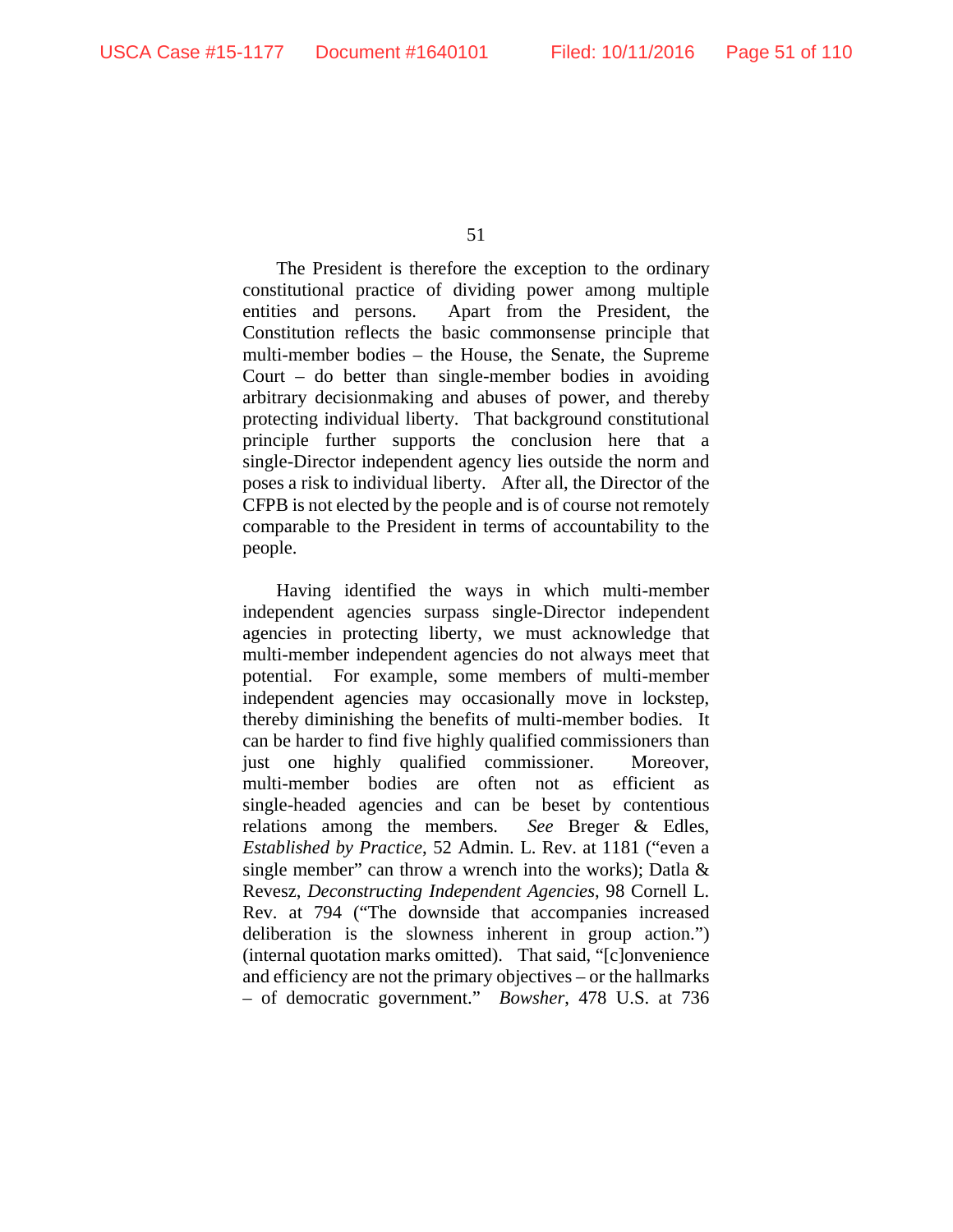(internal quotation marks omitted). Indeed, so as to avoid falling back into the kind of tyranny that they had declared independence from, the Framers often made trade-offs against efficiency in the interest of enhancing liberty.

In any event, notwithstanding some failings and downsides, multi-member independent agencies are superior to single-Director independent agencies in preventing arbitrary decisionmaking and abuse of power, and thereby protecting individual liberty.

For that reason and others, both before and after *Humphrey's Executor*, Congress has structured independent agencies as multi-member agencies. Indeed, the multi-member agency form has become "synonymous with independence." Breger & Edles, *Established by Practice*, 52 Admin. L. Rev. at 1137. As Justice Breyer noted in *Free Enterprise Fund*: "Agency independence is a function of several different factors . . . includ[ing] . . . its composition as a multimember bipartisan board . . . ." *Free Enterprise Fund v. Public Company Accounting Oversight Board*, 561 U.S. 477, 547 (2010) (Breyer, J., dissenting). Likewise, Professor Barkow has explained that "multimember design" is one of the "[t]raditional [l]odestars" of agency independence. Barkow, *Insulating Agencies*, 89 Tex. L. Rev. at 26; *see also* PETER L. STRAUSS, AN INTRODUCTION TO ADMINISTRATIVE JUSTICE IN THE UNITED STATES 15 (1989) (defining "independent regulatory commission[s]" as "governmental agencies headed by multi-member boards acting collegially on the regulatory matters within their jurisdiction") (internal quotation marks omitted); Bressman & Thompson, *The Future of Agency Independence*, 63 Vand. L. Rev. at 610 (independent agencies, unlike Executive Branch agencies, are "generally run by multi-member commissions or boards"); *Dodd-Frank Act Creates the Consumer Financial Protection Bureau*, 124 Harv.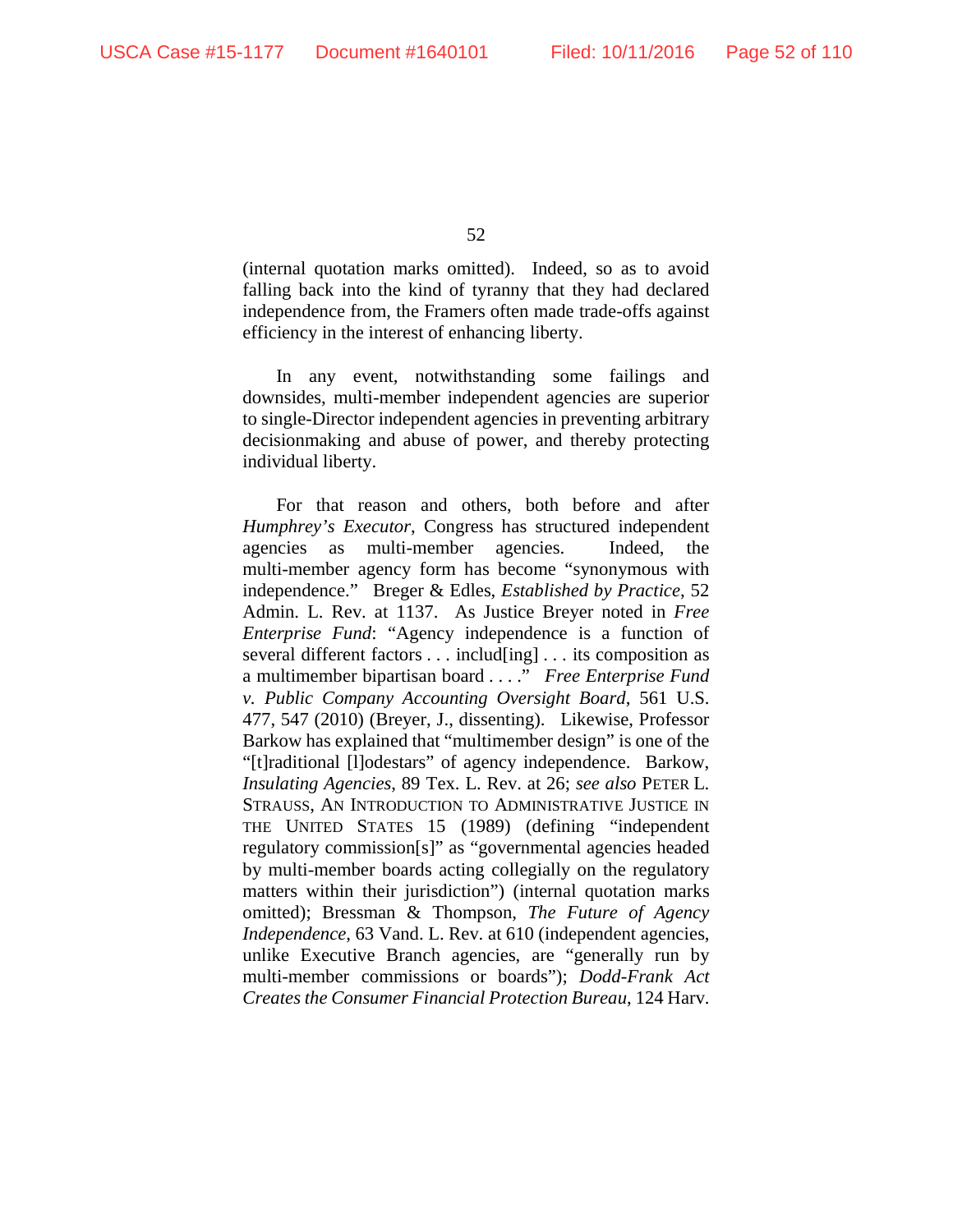L. Rev. at 2128 ("Most independent agencies have multimember boards . . . ."); Paperwork Reduction Act of 1980, Pub. L. No. 96-511, 94 Stat. 2812, 2814 (defining "independent regulatory agency" by reference to 17 multi-member agencies) (internal quotation marks omitted).

E

To sum up so far: In order to preserve individual liberty and ensure accountability, Article II of the Constitution assigns the executive power to the President. The President operates with the assistance of subordinates, but the President acts as a critical check on those subordinates. That check provides accountability and protects against arbitrary decisionmaking by executive agencies, thereby helping to safeguard individual liberty. Article II has been interpreted by the Supreme Court to allow independent agencies in certain circumstances. Independent agencies lack the ordinary constitutional checks and balances that come from Presidential supervision and direction. But to ensure some check against arbitrary decisionmaking and to help preserve individual liberty, independent agencies have traditionally been structured as multi-member bodies where the commissioners or board members can check one another. The check from other commissioners or board members substitutes for the check by the President. As an independent agency with just a single Director, the CFPB represents a sharp break from historical practice, lacks the critical internal check on arbitrary decisionmaking, and poses a far greater threat to individual liberty than does a multi-member independent agency. All of that raises grave constitutional doubts about the CFPB's single-Director structure.<sup>[12](#page-52-0)</sup>

<span id="page-52-0"></span> $12$  In identifying and cataloging the problems with a single-Director independent agency, we do not in any way question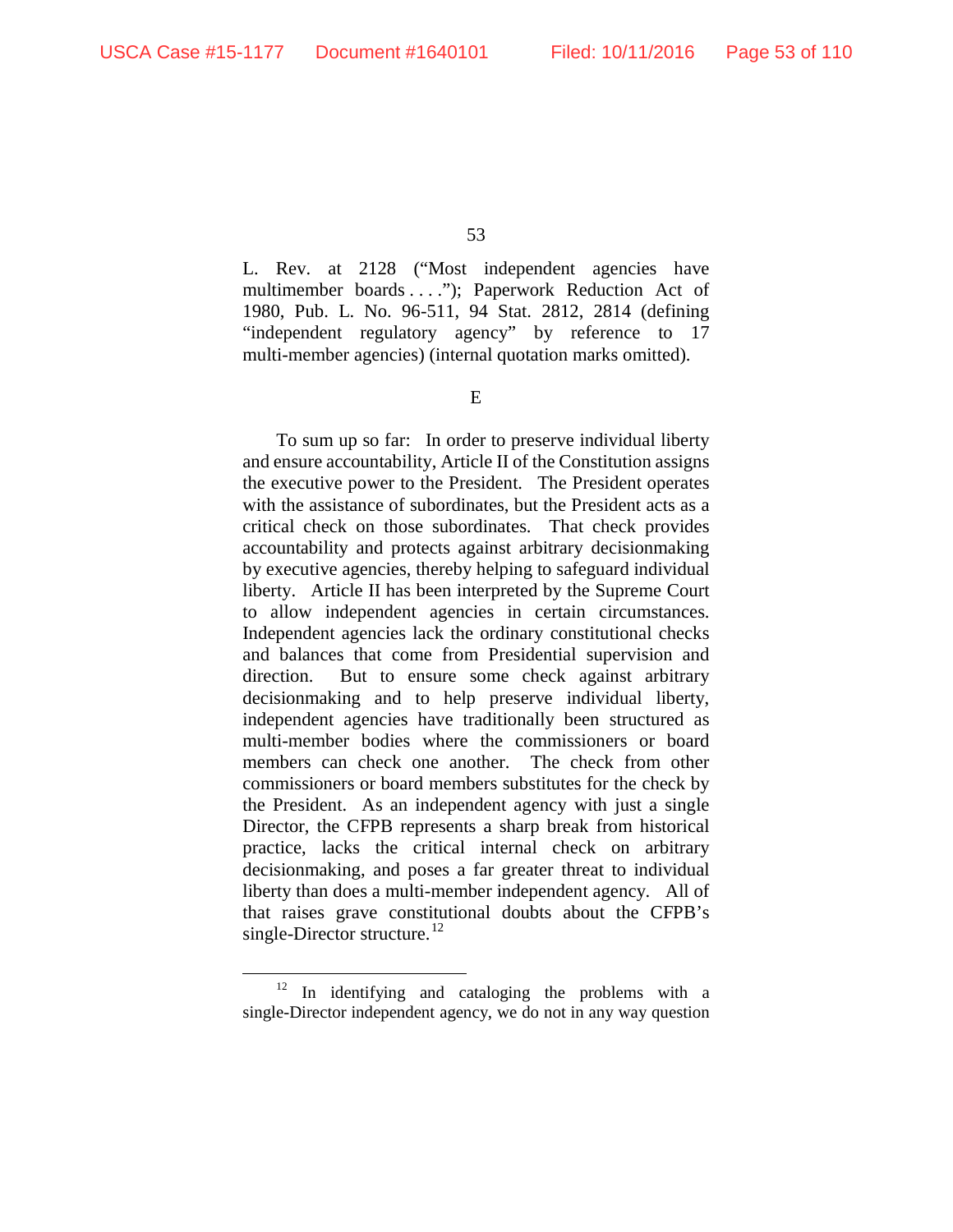54

Before rendering a final conclusion on the CFPB's constitutionality as currently structured, however, we must address several other arguments.

*First*, in considering precedents for the single-Director structure of the CFPB, one might wonder about all of the *executive* departments and agencies headed by a single person. Why don't they provide a precedent for the CFPB? Consider for example the Department of Justice, the Department of the Treasury, the Department of State, the Department of Defense, and the EPA, all headed by a single person.

As should be clear by now, the distinction, of course, is that those departments and agencies are *executive* agencies. They operate within the Executive Branch chain of command under the supervision and direction of the President, and those agency heads are removable at will by the President. The President is a check on those agencies. Those agencies are accountable to the President. The President in turn is accountable to the people of the United States for the exercise of executive power in the executive agencies. So a single person at the helm of an executive agency is perfectly constitutional. $^{13}$  $^{13}$  $^{13}$ 

the integrity of the current Director, a man of substantial accomplishment and of longstanding and dedicated devotion to public service and the public good. *Cf. Morrison v. Olson*, 487 U.S. 654, 731 (1988) (Scalia, J., dissenting) (similarly describing the Special Division judges and independent counsel at issue in that case). But the constitutionality of an agency structure "must be adjudged on the basis of what it permits to happen." *Id.*

<span id="page-53-0"></span>Congress may of course establish executive agencies that are headed by multiple individuals (although it rarely does so), but each member must be removable at will by the President for the agency to maintain its status as an executive agency.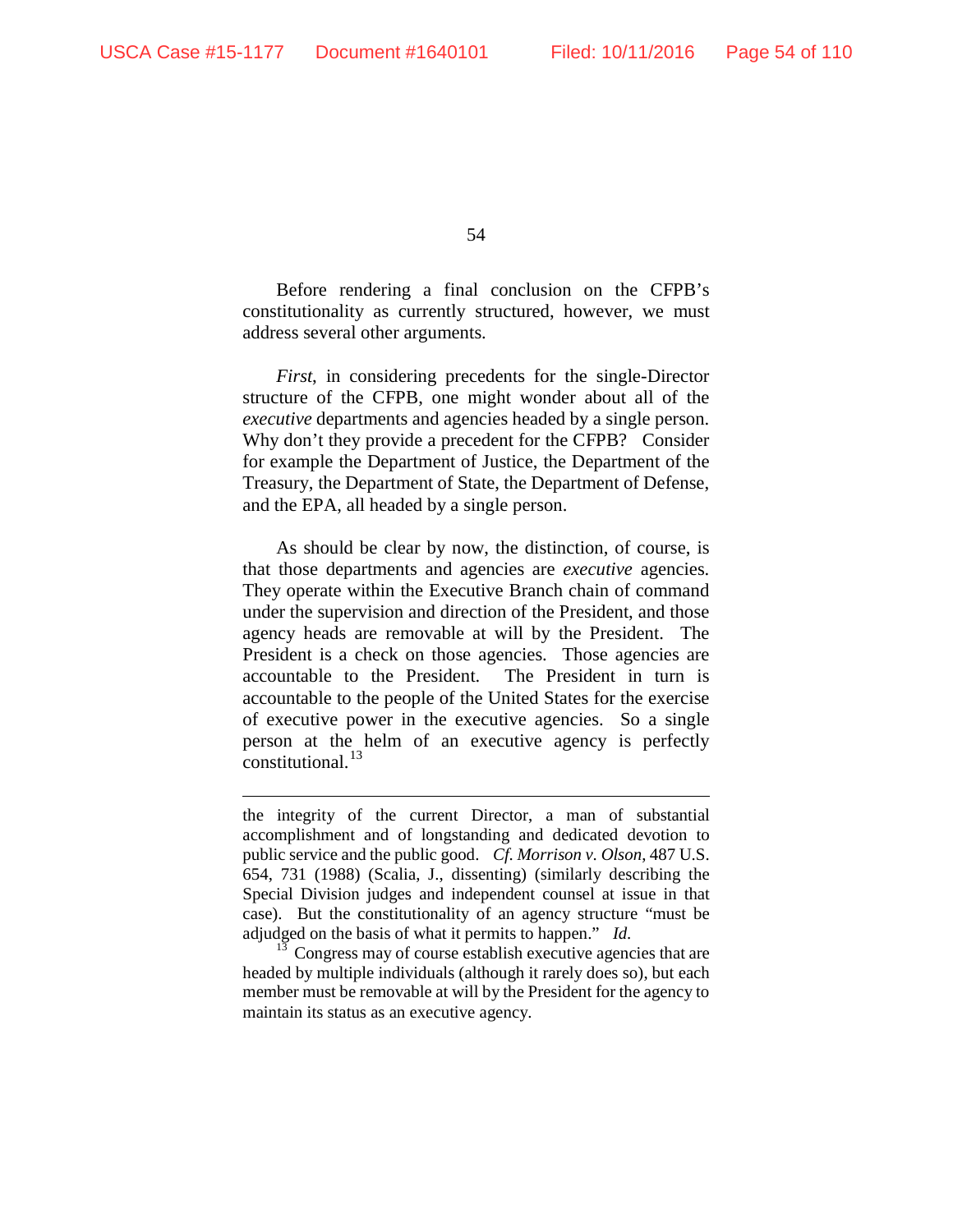By contrast, independent agencies are unaccountable to the President and pose a greater threat to individual liberty because they operate free of the President's supervision and direction. Therefore, they traditionally have been headed by multiple members who check one another. An independent agency operates as "a body of experts appointed by law and informed by experience." *Humphrey's Executor v. United States*, 295 U.S. 602, 624 (1935) (internal quotation marks omitted).

*Second*, some may say that Congress's creation of the single-Director structure is unlikely to give Congress any greater influence over the CFPB than Congress possesses over a multi-member independent agency. That is perhaps true, although perhaps not. Either way, however, the Supreme Court has emphasized that congressional aggrandizement is not a necessary feature of a separation of powers violation in this context. The Court squarely said as much in *Free Enterprise Fund*. *See Free Enterprise Fund v. Public Company Accounting Oversight Board*, 561 U.S. 477, 500 (2010) ("Even when a branch does not arrogate power to itself, therefore, it must not impair another in the performance of its constitutional duties.") (internal quotation marks omitted). And to take an obvious example of the point, if Congress enacted legislation converting the Department of Justice into an independent agency, there would be no formal congressional aggrandizement. But there is little doubt that such legislation would violate Article II. *See Morrison v. Olson*, 487 U.S. 654, 695 (1988) (Congress may not impair the President in performance of constitutionally assigned functions). Congressional aggrandizement is not a *necessary*  condition for an Article II violation in this context.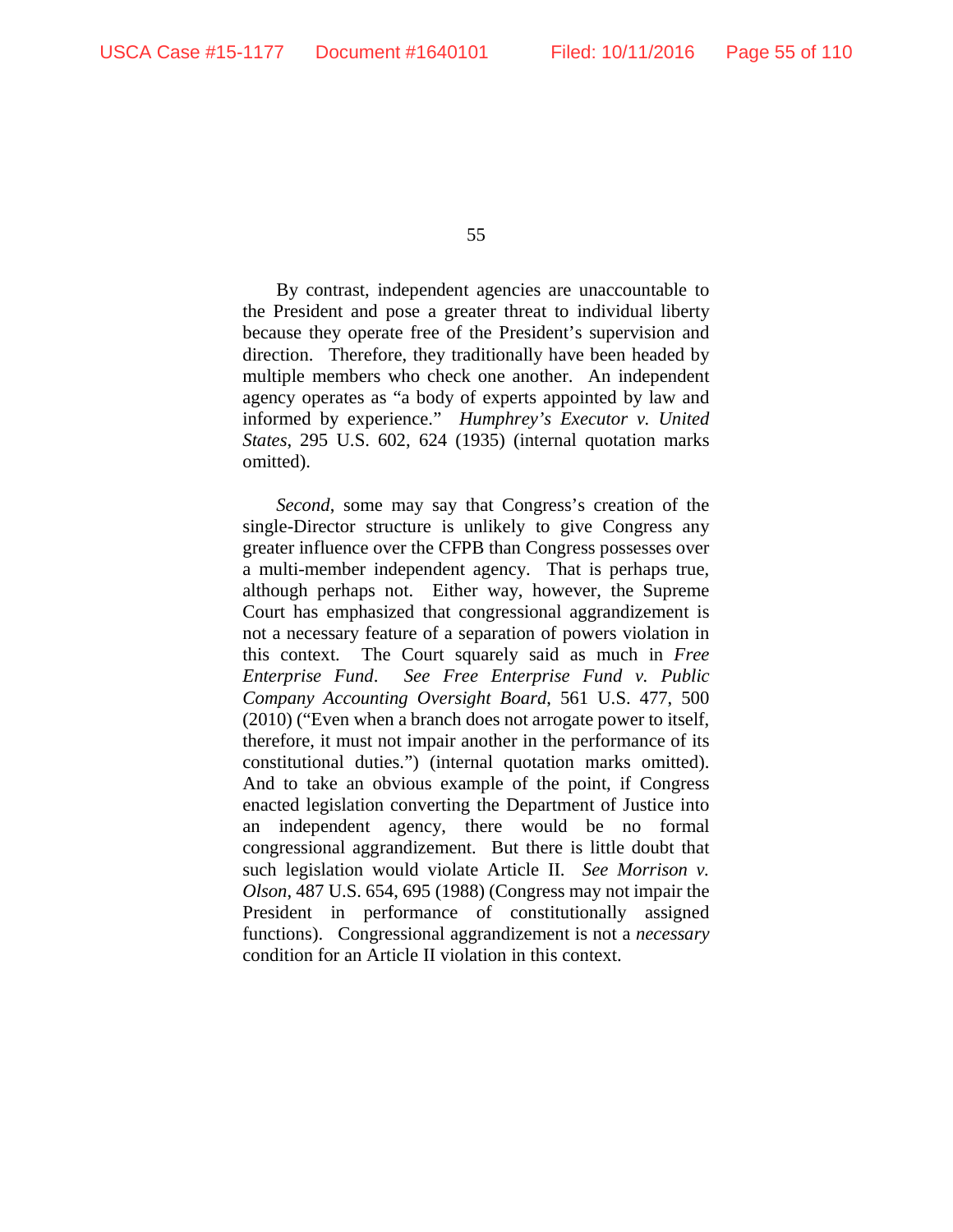Relatedly, one might think that a single head of an independent agency might actually be more responsive to the President than multiple heads of an independent agency are, thereby reducing the risk of arbitrary decisionmaking and mitigating the Article II concern with a novel single-Director independent agency. But there is no meaningful difference in responsiveness and accountability to the President. Whether headed by one, three, or five members, an independent agency is not supervised or directed by the President, and its heads are not removable at will by the President. With independent agencies, the President is limited in essence to indirect cajoling. *Cf.* Elena Kagan, *Presidential Administration*, 114 Harv. L. Rev. 2245, 2323 (2001) ("[A] for-cause removal provision would buy little substantive independence if the President, though unable to fire an official, could command or, if necessary, supplant his every decision.").<sup>[14](#page-55-0)</sup> As Justice

<span id="page-55-0"></span><sup>&</sup>lt;sup>14</sup> The for-cause removal restrictions attached to independent agencies ordinarily prohibit removal except in cases of inefficiency, neglect of duty, or malfeasance. Those restrictions have significant impact both in law and in practice. *See Free Enterprise Fund*, 561 U.S. at 502 (for-cause restrictions "mean what they say"); *Freytag v. Commissioner of Internal Revenue*, 501 U.S. 868, 916 (1991) (Scalia, J., concurring in part and concurring in the judgment) ("independent regulatory agencies such as the Federal Trade Commission and the Securities and Exchange Commission" are "specifically designed *not* to have the quality . . . of being subject to the exercise of political oversight and sharing the President's accountability to the people") (internal quotation marks and alteration omitted); *Mistretta v. United States*, 488 U.S. 361, 411 (1989) (for-cause provisions are "specifically crafted to prevent the President from exercising coercive influence over independent agencies") (internal quotation marks omitted). *Humphrey's Executor* and *Wiener v. United States* show, for example, that for-cause removal requirements prohibit dismissal by the President due to lack of trust in the administrator, *see Humphrey's Executor*, 295 U.S. at 625-26, differences in policy outlook, *id.*, or the mere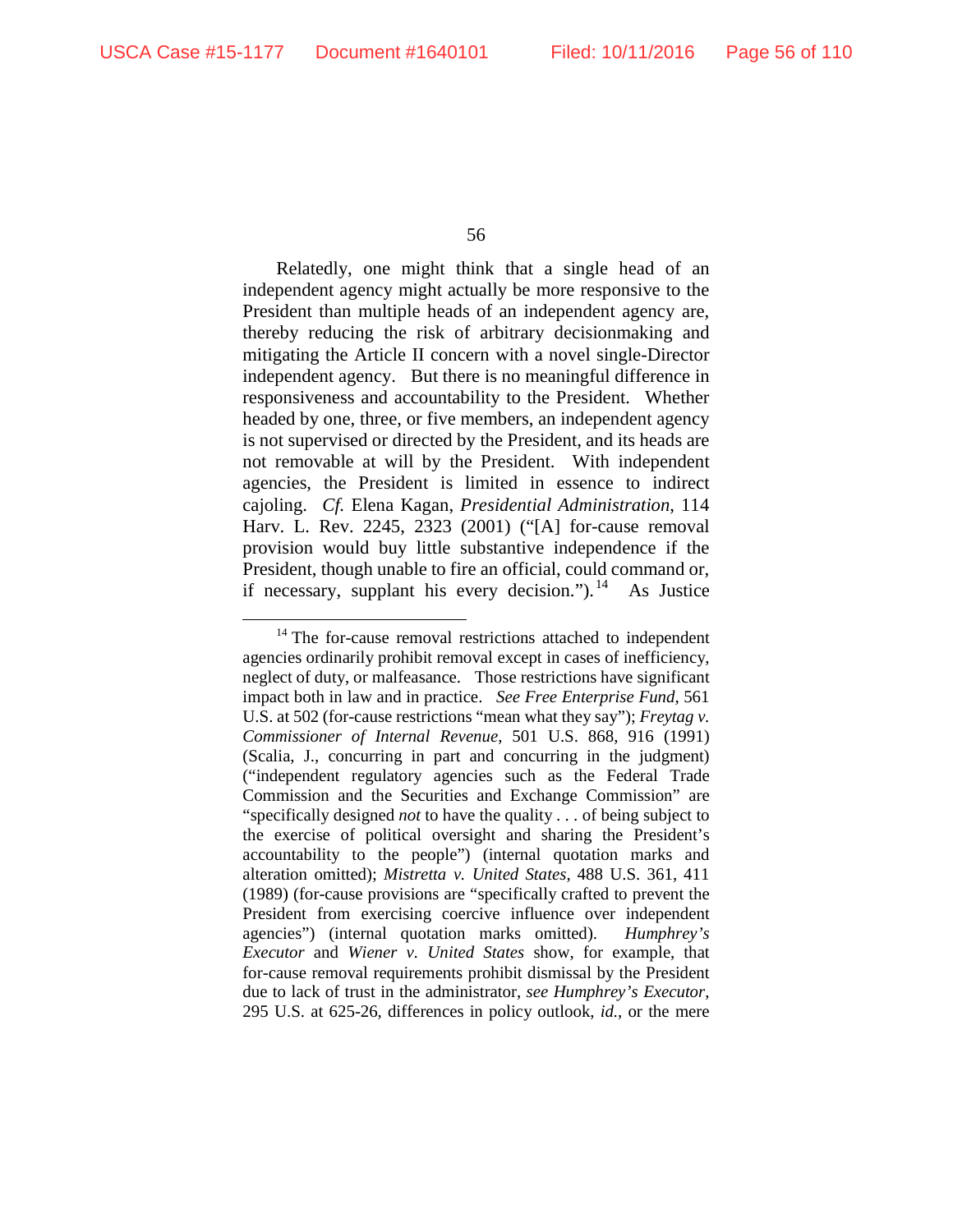57

Scalia once memorably noted, an attempt by the President to direct (or threaten to remove) the head of an independent agency with respect to a particular substantive decision is statutorily impermissible and likely to trigger "an impeachment motion in Congress." Tr. of Oral Arg. at 60, *Free Enterprise Fund*, 561 U.S. 477. That is true whether there are one, three, or five heads of the independent agency. The independent status of an independent agency erects a high barrier between the President and the independent agency, regardless of how many people head the independent agency on the other side of the barrier. So a structure with a single independent agency head entails no meaningful benefit over a multi-member independent agency in terms of Presidential control over the independent agency.

Although the single-Director structure does not necessarily give more control to the President over an independent agency, one might say from the other direction that the structure at least does not diminish the President's power beyond the diminishment already caused by *Humphrey's Executor*, and thus should not form the basis of an Article II violation. In other words, some might say that

desire to install administrators of the President's choosing, *Wiener*, 357 U.S. 349, 356 (1958). In *Morrison v. Olson*, the Court therefore took it as a given that "the degree of control exercised by the Executive Branch over an independent counsel is clearly diminished in relation to that exercised over other prosecutors, such as the United States Attorneys, who are appointed by the President and subject to termination at will." 487 U.S. at 696 n.34; *see also Buckley v. Valeo*, 424 U.S. 1, 133 (1976) ("The Court in [*Humphrey's Executor*] carefully emphasized that . . . the members of such agencies were to be independent of the Executive in their day-to-day operations . . . ."); *Humphrey's Executor*, 295 U.S. at 628 (independent agencies "cannot in any proper sense be characterized as an arm or an eye of the executive").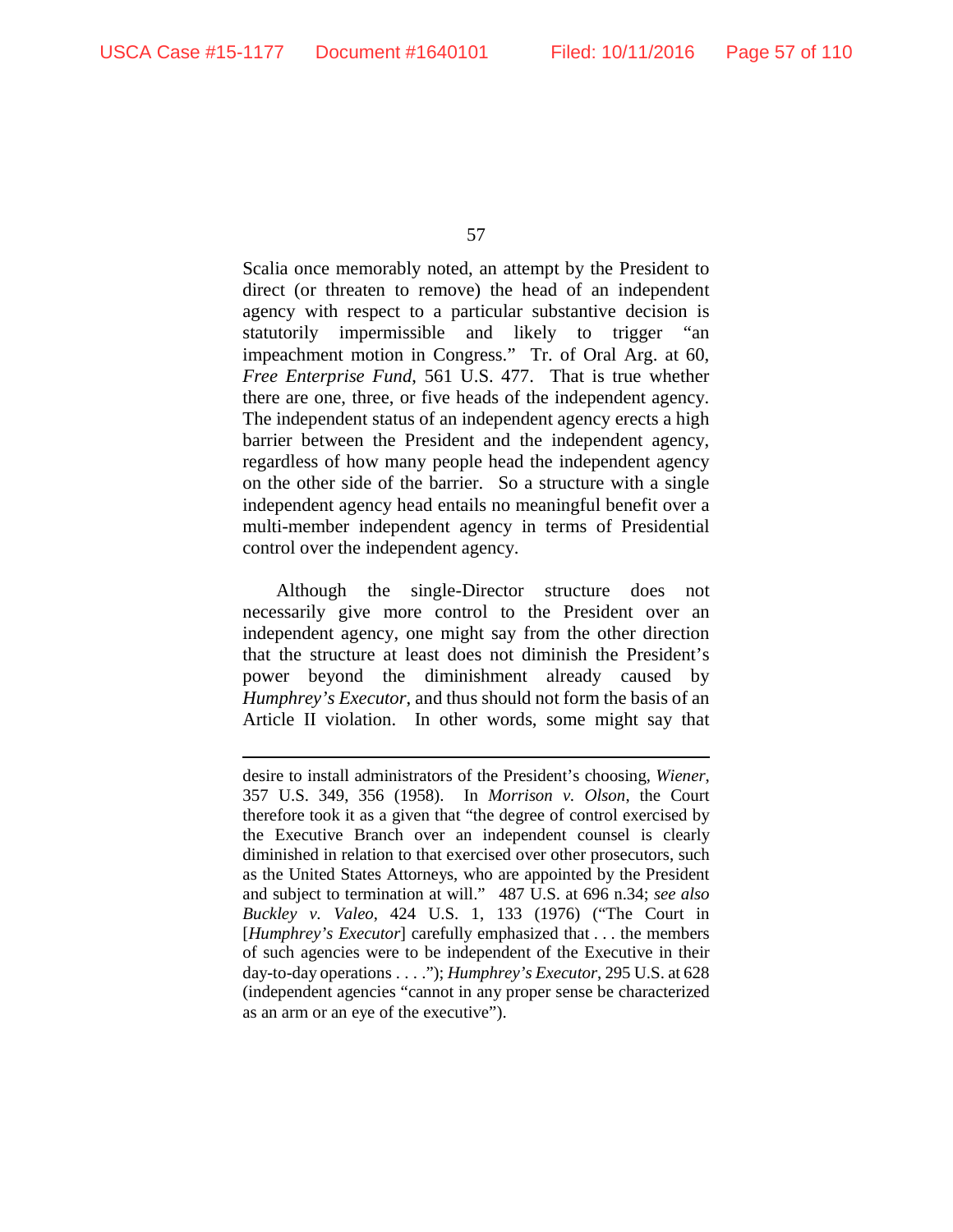*Humphrey's Executor* already greatly reduced Presidential power, and this novel structure is merely a variation on *Humphrey's Executor* rather than a further diminishment of Presidential power. To begin with, that may not be true. A President may be stuck for his or her entire four-year term with a single Director appointed by a prior President with different views. Generally, the members of multi-member agencies serve staggered terms, and the President will at least have an opportunity to appoint some new commissioners over the course of his or her first term.

In any event, although it is true that Article II violations often involve diminishment of Presidential power, neither *Humphrey's Executor* nor any later case gave Congress a free pass, without any boundaries, to create independent agencies that depart from history and threaten individual liberty. *Humphrey's Executor* does not mean that anything goes. *See Free Enterprise Fund*, 561 U.S. at 514. In that respect, keep in mind (in case we have not mentioned it enough already) that the Constitution's separation of powers is not solely or even primarily concerned with preserving the powers of the branches. The separation of powers is primarily designed to protect individual liberty. *See Stern v. Marshall*, 564 U.S. 462, 483 (2011) ("Yet the dynamic between and among the branches is not the only object of the Constitution's concern. The structural principles secured by the separation of powers protect the individual as well.") (internal quotation marks omitted) (quoting *Bond v. United States*, 564 U.S. 211, 222 (2011)); *Bowsher v. Synar*, 478 U.S. 714, 721 (1986) ("The declared purpose of separating and dividing the powers of government, of course, was to 'diffus[e] power the better to secure liberty.'") (quoting *Youngstown Sheet & Tube Co. v. Sawyer*, 343 U.S. 579, 635 (1952) (Jackson, J., concurring)); *Clinton v. City of New York*, 524 U.S. 417, 450 (1998) (Kennedy, J., concurring) ("Liberty is always at stake when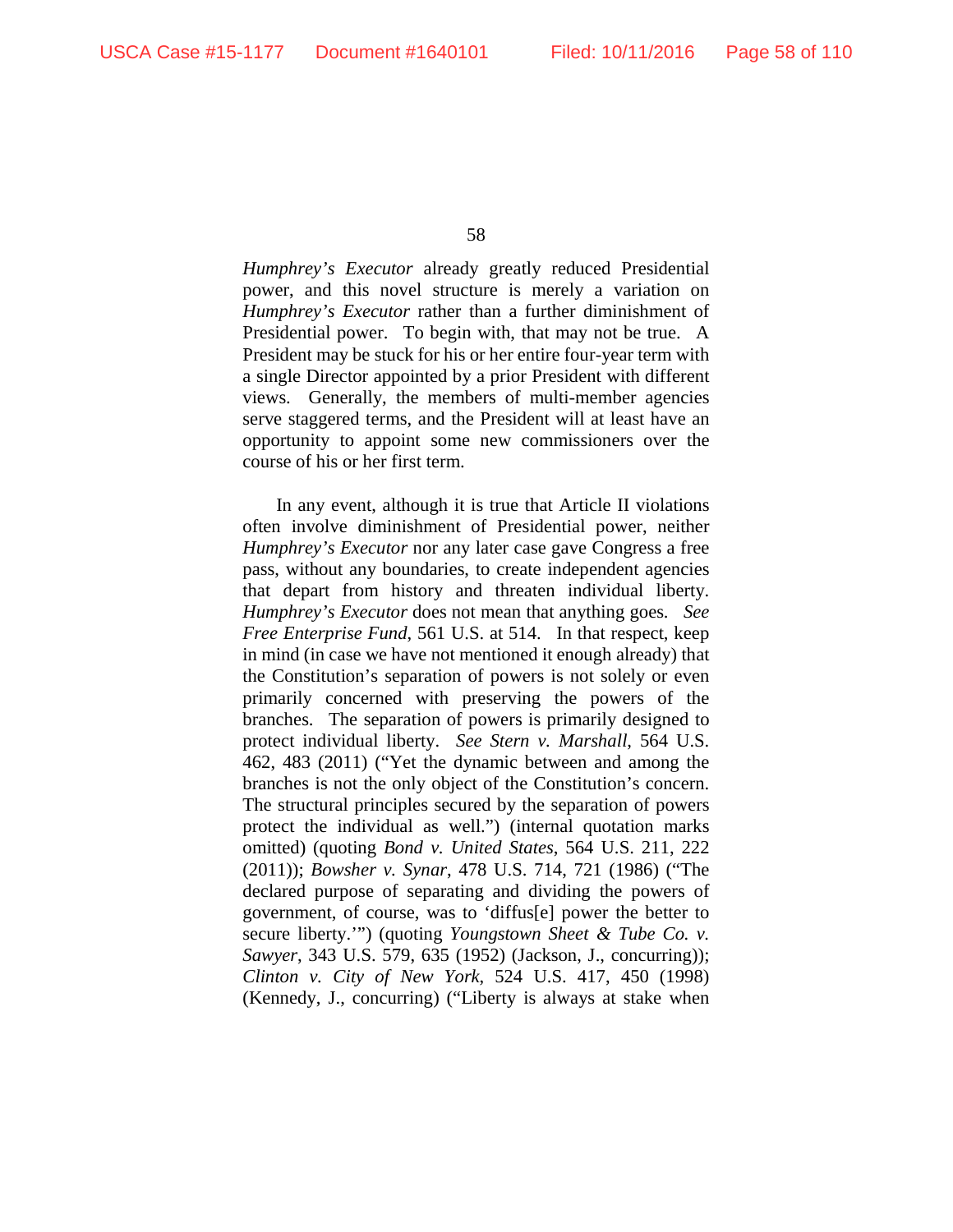one or more of the branches seek to transgress the separation of powers."). As with the broader separation of powers, moreover, a key purpose of Article II is to preserve individual liberty. *See Morrison v. Olson*, 487 U.S. at 727 (Scalia, J., dissenting) ("The purpose of the separation and equilibration of powers in general, and of the unitary Executive in particular, was not merely to assure effective government but to preserve individual freedom.").

So the single-Director independent agency – which, as we have explained, is a structure that departs from settled historical practice and threatens individual liberty far more than a multi-member independent agency does – poses a constitutional problem even if it does not occasion any *additional* diminishment of Presidential power beyond the significant diminishment already caused by *Humphrey's Executor* itself.<sup>[15](#page-58-0)</sup>

<span id="page-58-0"></span><sup>&</sup>lt;sup>15</sup> In its brief, PHH has expressly preserved the argument that *Humphrey's Executor* should be overruled. The reasoning of *Humphrey's Executor* of course was inconsistent with the reasoning in the Court's prior decision in *Myers*. *See Humphrey's Executor*, 295 U.S. at 626 ("In so far as" the expressions in *Myers* are "out of harmony with the views here set forth, these expressions are disapproved."). The *Humphrey's Executor* decision subsequently has received significant criticism. *See* Geoffrey P. Miller, *Independent Agencies*, 1986 Sup. Ct. Rev. 41, 93 ("*Humphrey's Executor*, as commentators have noted, is one of the more egregious opinions to be found on pages of the United States Supreme Court Reports."); Peter L. Strauss, *The Place of Agencies in Government: Separation of Powers and the Fourth Branch*, 84 Colum. L. Rev. 573, 611-12 (1984) ("Remarkably, the Court did not pause to examine how a purpose to create a body 'subject only to the people of the United States' – that is, apparently, beyond control of the constitutionally defined branches of government – could itself be sustained under the Constitution.").Moreover, the reasoning of *Humphrey's Executor* is in tension with some of the reasoning of the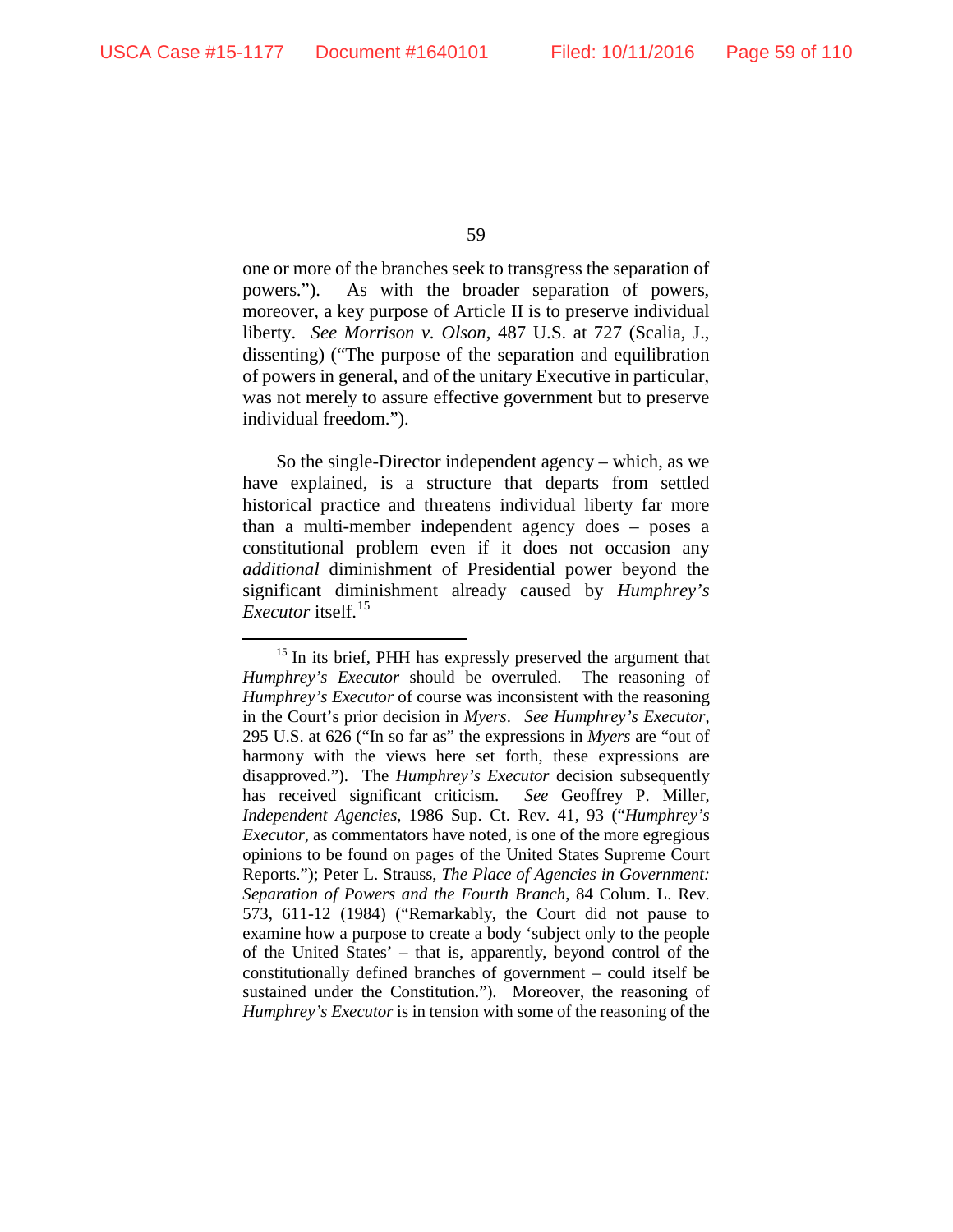60

*Third*, in considering the constitutionality of the CFPB's structure, some might speak of the CFPB as a one-off congressional experiment and say we should let it go as a matter of judicial restraint. But even apart from the fundamental point that our job as judges is to enforce the law, not abdicate to the political branches, *cf. Boumediene v. Bush*, 553 U.S. 723, 765-66 (2008), we cannot think of this as a one-off case because we could not cabin the consequences in any principled manner if we were to uphold the CFPB's single-Director structure. As the Supreme Court has warned: "Slight encroachments create new boundaries from which legions of power can seek new territory to capture." *Stern*, 564 U.S. at 503 (internal quotation marks omitted). Justice Frankfurter captured it well in his opinion in *Youngstown*: "The accretion of dangerous power does not come in a day. It does come, however slowly, from the generative force of unchecked disregard of the restrictions that fence in even the most disinterested assertion of authority." 343 U.S. at 594 (Frankfurter, J., concurring). That fairly describes what a

Supreme Court's recent decision in *Free Enterprise Fund*. *See In re Aiken County*, 645 F.3d 428, 444-46 (D.C. Cir. 2011) (Kavanaugh, J., concurring); Neomi Rao, *Removal: Necessary and Sufficient for Presidential Control*, 65 Ala. L. Rev. 1205, 1208 (2014). Of course, overruling *Humphrey's Executor* would not mean the end of the agencies that are now independent. The agencies would simply transform into executive agencies supervised and directed by the President. So the question is not the existence of the agencies; the question is the President's control over the agencies and the resulting accountability of those agencies to the people. In any event, as a lower court, we of course must follow Supreme Court precedent. It is not our job to decide whether to overrule *Humphrey's Executor*. But it is emphatically our job to make sure that *Humphrey's Executor* is applied in a manner consistent with settled historical practice and the Constitution's protection of individual liberty.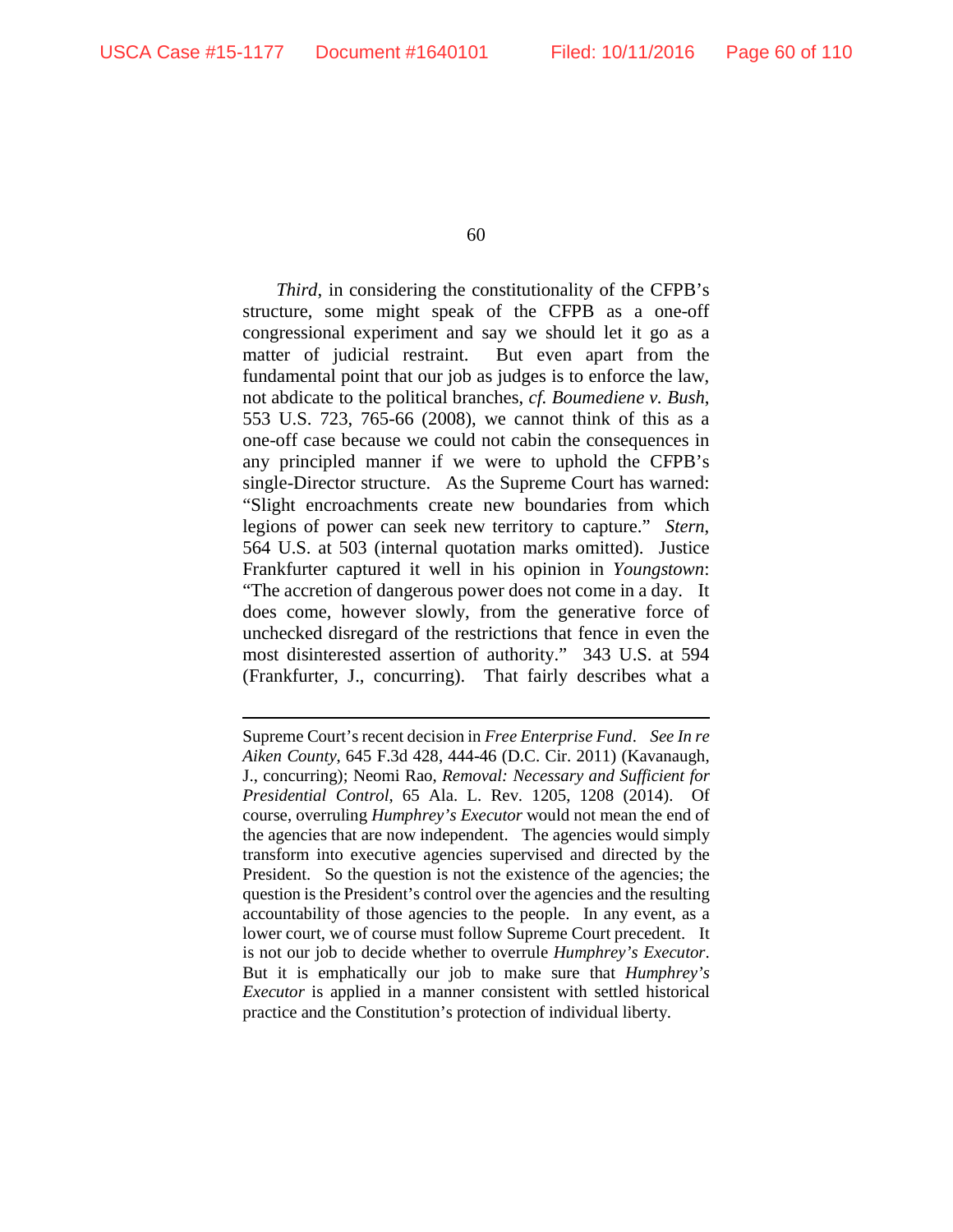ruling upholding the CFPB's single-Director structure would mean. As the CFPB acknowledged at oral argument, a ruling in its favor would necessarily allow *all* extant independent agencies to be headed by one person. Tr. of Oral Arg. at 18-19. We would be green-lighting Congress to make other heads of independent agencies a single Director rather than a multi-member commission. A single-Director SEC, with the power to unilaterally impose \$500 million penalties? A single-Director FCC, with the power to unilaterally require "net neutrality"? A single-Director NLRB, with the power to unilaterally supervise employer-employee relations nationwide? That's what we would be ushering in with a ruling upholding the CFPB's single-Director structure.

At a more general level, however, some might think that judges should simply defer to the elected branches' design of the administrative state. But that hands-off attitude would flout a long, long line of Supreme Court precedent. Agreement by the two elected branches at a particular moment or period in time has never been a ground for the courts to simply defer regardless of whether the legislation violates the Constitution's separation of powers. Far from it. *See Free Enterprise Fund*, 561 U.S. at 497, 508 (invalidating structure of Public Company Accounting Oversight Board); *Boumediene*, 553 U.S. at 765-66, 792 (invalidating provision of Military Commissions Act); *Clinton*, 524 U.S. at 448-49 (invalidating Line Item Veto Act); *Metropolitan Washington Airports Authority v. Citizens for the Abatement of Aircraft Noise, Inc.*, 501 U.S. 252, 266-69 (1991) (invalidating structure of Metropolitan Washington Airports Authority Board of Review); *Bowsher*, 478 U.S. at 733-34 (invalidating Comptroller General's powers under "reporting provisions" of Balanced Budget and Emergency Deficit Control Act); *INS v. Chadha*, 462 U.S. 919, 942 n.13, 957 (1983) (invalidating legislative veto provision of Immigration and Nationality Act);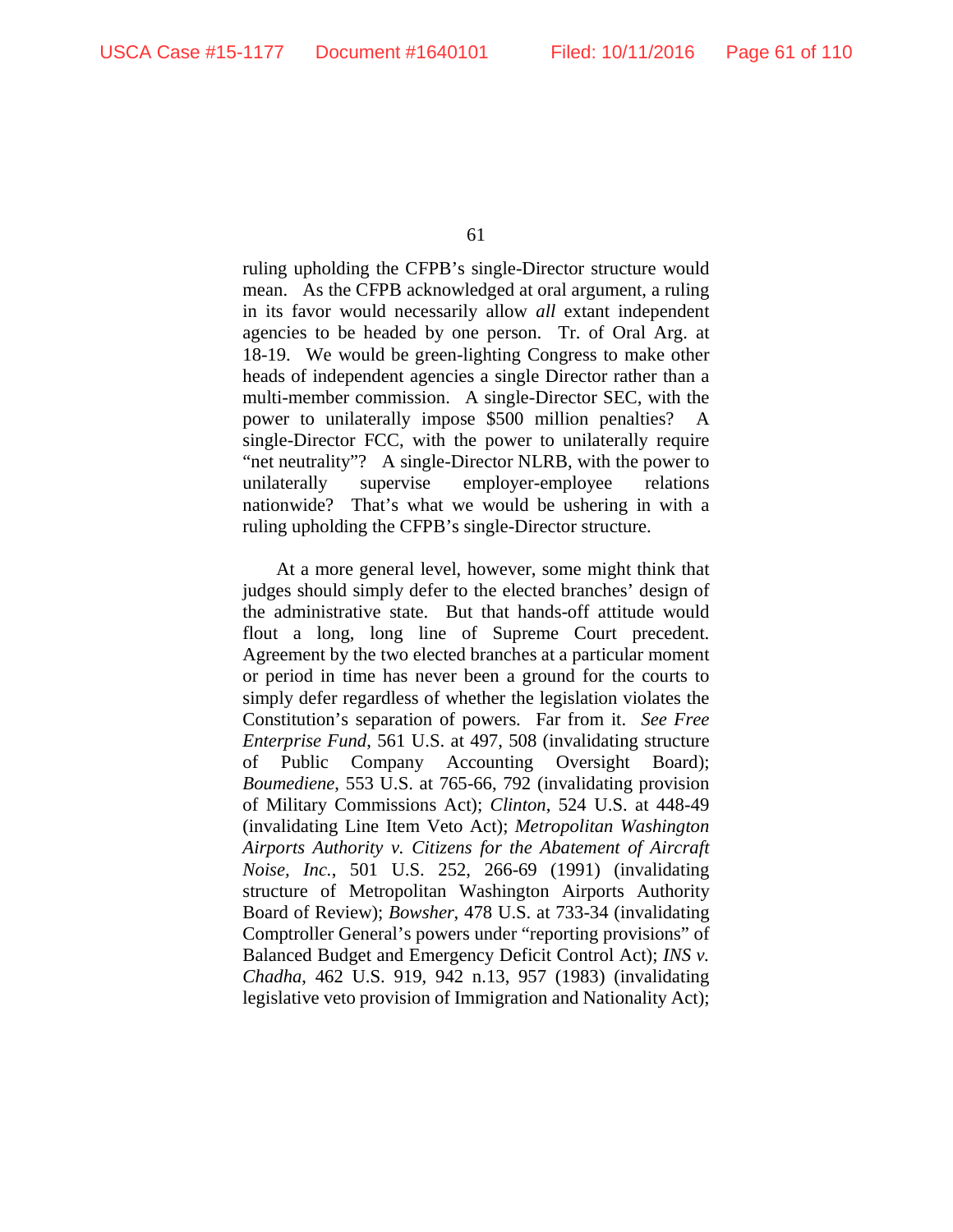*Buckley v. Valeo*, 424 U.S. 1, 134-35, 140 (1976) (invalidating structure of Federal Election Commission); *Myers v. United States*, 272 U.S. 52 (1926) (invalidating provision requiring Senate consent to President's removal of executive officer). In that same vein, even though a particular President might accept a novel practice that violates Article II, "the separation of powers does not depend on the views of individual Presidents, nor on whether the encroached-upon branch approves the encroachment." *Free Enterprise Fund*, 561 U.S. at 497 (internal quotation marks and citation omitted). A President cannot "choose to bind his successors by diminishing their powers." *Id.*

In this case, moreover, it bears mention that Congress's choice of a single-Director CFPB was not an especially considered legislative decision. There are no committee reports, nor substantial legislative history, delving into the benefits of single-Director independent agencies versus multi-member independent agencies. The CFPB has identified no congressional hearings studying the question. Congress apparently stumbled into this single-Director structure as a compromise or landing point between the original Warren multi-member independent agency proposal and a traditional executive agency headed by a single person.

*Fourth*, one might argue that the CFPB's decisions are checked by the courts, so we should not worry about the single-Director structure. But much of what an agency does – determining what rules to issue within a broad statutory authorization and when, how, and against whom to bring enforcement actions to enforce the law – occurs in the twilight of judicially unreviewable discretion. Those discretionary actions have a critical impact on individual liberty. And courts do not review or only deferentially review such exercises of agency discretion. *See Chevron U.S.A. Inc. v.*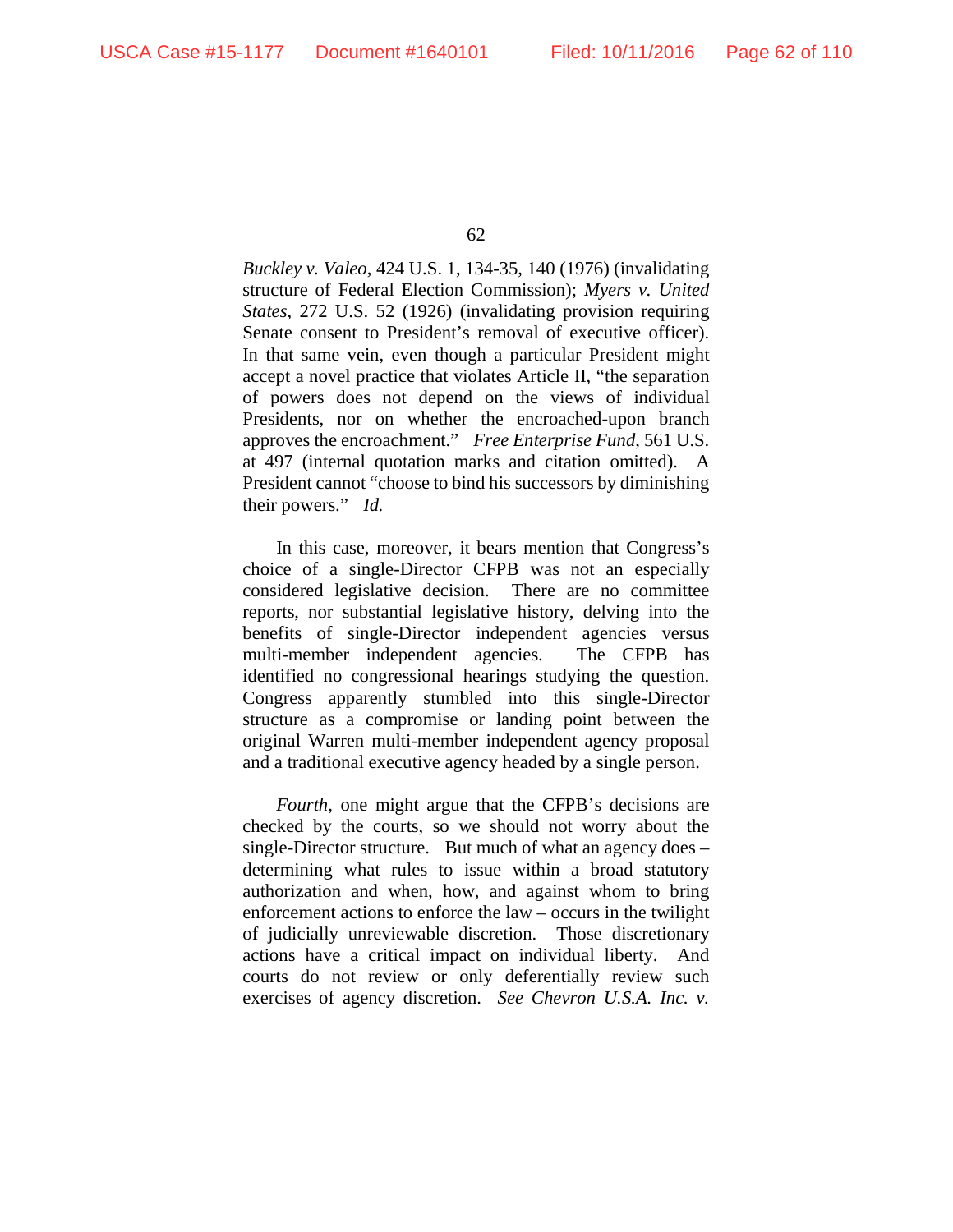*Natural Resources Defense Council, Inc.*, 467 U.S. 837, 844-45 (1984); *Motor Vehicle Manufacturers Association of U.S., Inc. v. State Farm Mutual Automobile Insurance Co.*, 463 U.S. 29, 41-43 (1983); *Heckler v. Chaney*, 470 U.S. 821, 831-33 (1985). Therefore, the probability of judicial review of some agency action has never excused or mitigated an otherwise extant Article II problem in the structure of the agency. *See, e.g.*, *Free Enterprise Fund*, 561 U.S. 477; *Buckley*, 424 U.S. 1.

From another direction, one might argue that the CFPB is checked by Congress through Congress's oversight and ultimate control over appropriations. To begin with, Congress does not have the power to direct the Director or to remove the Director at will. Congress cannot supervise or direct the Director regarding what rules to issue, what enforcement actions to bring (or decline to bring), or how to resolve adjudications. More to the point, by further impairing the President's control over the Executive Branch, day-to-day congressional control over an executive or independent agency generally would exacerbate, rather than mitigate, any *Article II* problem with the structure of the agency. To satisfy Article II, the check on an agency must come from the President or from other internal Executive Branch or agency checks, not from Congress. The bottom line, as the Supreme Court said in *Bowsher*, is that the "separated powers of our Government cannot be permitted to turn on judicial assessment of whether an officer exercising executive power is on good terms with Congress." 478 U.S. at 730. "The Framers did not rest our liberties on such bureaucratic minutiae." *Free Enterprise Fund*, 561 U.S. at 500.<sup>[16](#page-62-0)</sup>

<span id="page-62-0"></span><sup>&</sup>lt;sup>16</sup> On top of the Director's unilateral power to issue rules and take enforcement actions to enforce 19 separate consumer protection statutes, the CFPB is not subject to the ordinary annual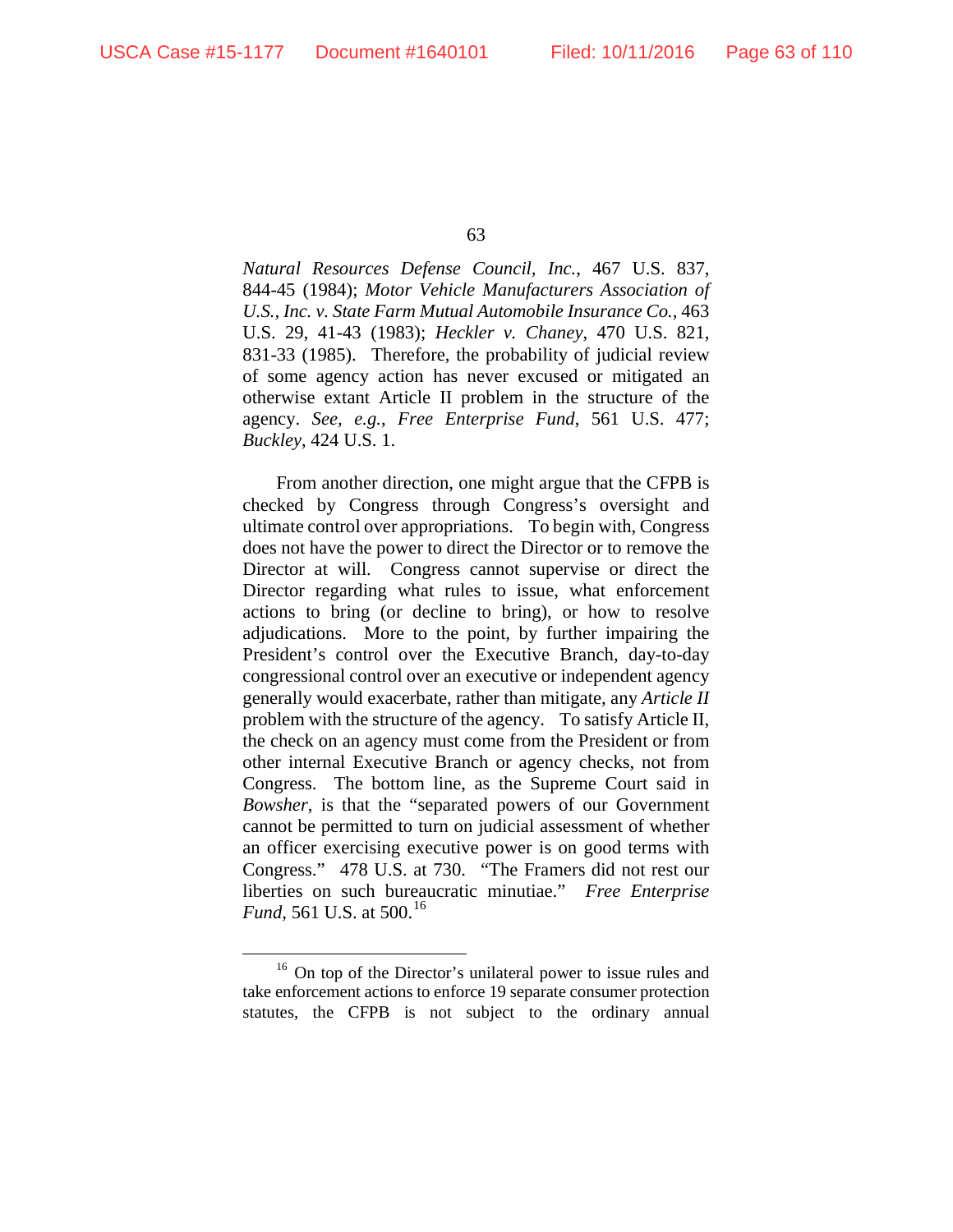64

In sum, the CFPB departs from settled historical practice regarding the structure of independent agencies. And that departure makes a significant difference for the individual liberty protected by the Constitution's separation of powers. Applying the Supreme Court's separation of powers precedents, we therefore conclude that the CFPB is unconstitutionally structured because it is an independent agency headed by a single Director.<sup>[17](#page-63-0)</sup>

appropriations process. Instead, the Dodd-Frank Act requires the Board of Governors of the Federal Reserve to transfer "from the combined earnings of the Federal Reserve System" the amount "determined by the Director," not to exceed 12 percent of the "total operating expenses of the Federal Reserve System." 12 U.S.C. § 5497(a)(1)-(2). As those who have labored in Washington well understand, the appropriations process brings at least some measure of oversight by Congress. According to PHH, the CFPB's exemption from that process enhances the concern in this case about the massive power lodged in a single, unaccountable Director. That said, the single Director would constitute a constitutional problem even if the CFPB were subject to the usual appropriations process. The CFPB's exemption from the ordinary appropriations process is at most just "extra icing on" an unconstitutional "cake already frosted." *Yates v. United States*, 135 S. Ct. 1074, 1093, slip op. at 6 (2015) (Kagan, J., dissenting). In any event, Congress can always alter the CFPB's funding in any appropriations cycle (or at any other time). Section 5497 is not an entrenched statute shielded from future congressional alteration, nor could it be. *See, e.g.*, *Manigault v. Springs*, 199 U.S. 473, 487 (1905).

<span id="page-63-0"></span><sup>17</sup> Nothing in our opinion casts any doubt on traditional structures under which Congress may establish a process for designating the Chair of an independent board or independent commission, and for assigning the Chair various additional administrative responsibilities. Those responsibilities are distinct from substantive authority. A Chair may not unilaterally issue a rule, unilaterally bring an enforcement action, or unilaterally decide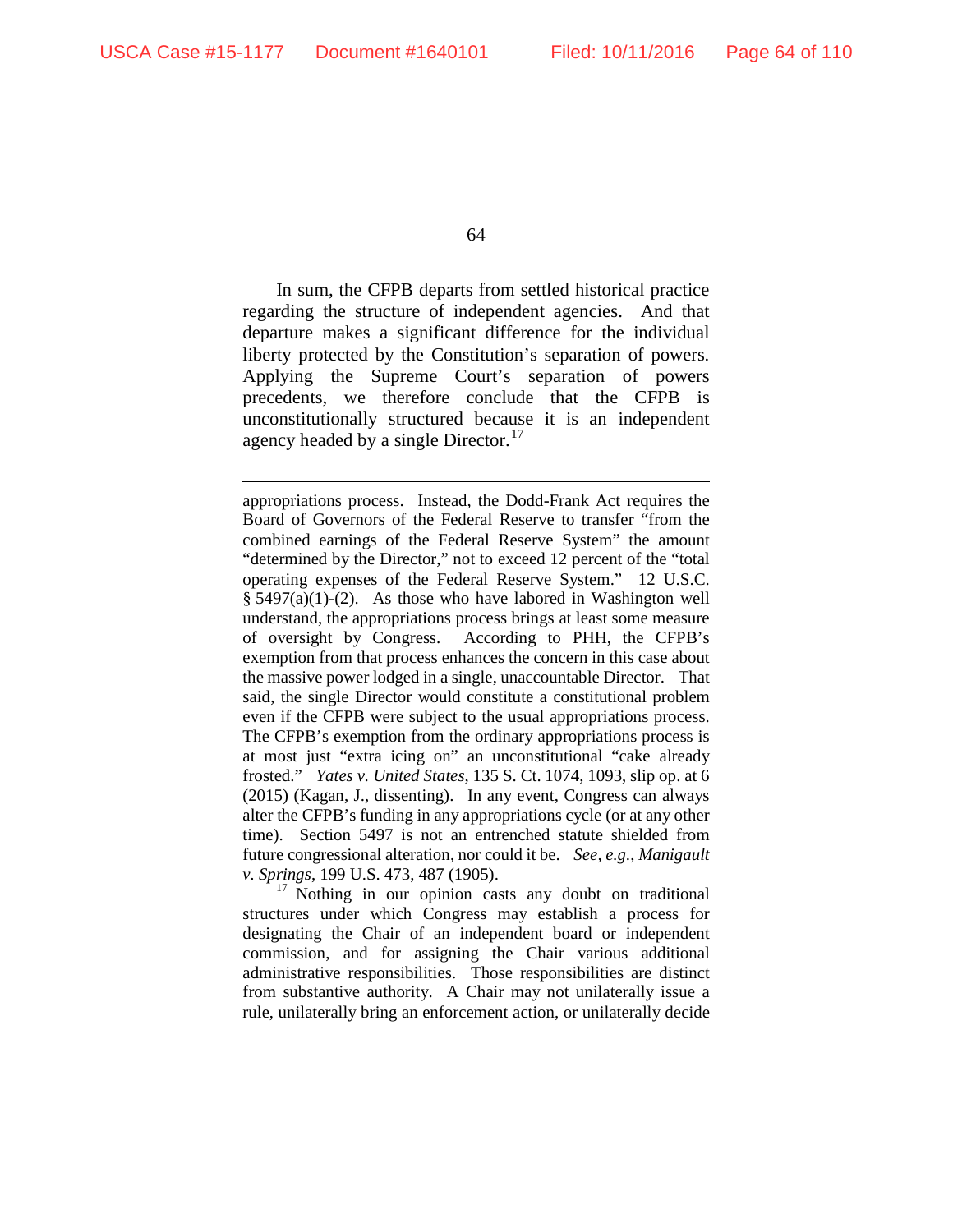65

## III

Having concluded that the CFPB is unconstitutionally structured because it is an independent agency headed by a single Director, we must decide on the appropriate remedy. When the constitutional problem involves a provision of a statute, the legal term for that question is severability. In light of this one specific constitutional flaw in the Dodd-Frank Act, must we strike down that whole Act? Or must we strike down at least those statutory provisions creating the CFPB and defining the CFPB's duties and authorities? Or do we just narrowly strike down and sever the one for-cause removal provision that is the source of the constitutional problem?

Not surprisingly, PHH wants us, at a minimum, to strike down the CFPB and prevent its continued operation, if not strike down the entire Dodd-Frank Act. But Supreme Court precedent on severability demands a narrower remedy for the CFPB's constitutional flaw.

an adjudication. *See* Marshall J. Breger & Gary J. Edles, *Established by Practice: The Theory and Operation of Independent Federal Agencies*, 52 Admin. L. Rev. 1111, 1166-67 (2000) ("As our survey of some thirty federal multi-member agencies suggests, all of the reorganization statutes and their progeny fundamentally assign substantive authority to the agency as a whole and administrative authority to the chairman."). We note, moreover, that many Chairs traditionally are removable at will by the President from their position as Chair, albeit not from the commission. *See* Rachel E. Barkow, *Insulating Agencies: Avoiding Capture Through Institutional Design*, 89 Tex. L. Rev. 15, 38 & n.124 (2010).

Nor does our decision cast any doubt on the independent status of administrative law judges who are protected by for-cause provisions. Those judges conduct only adjudications (of a sort) and are not covered or affected in any way by our decision here.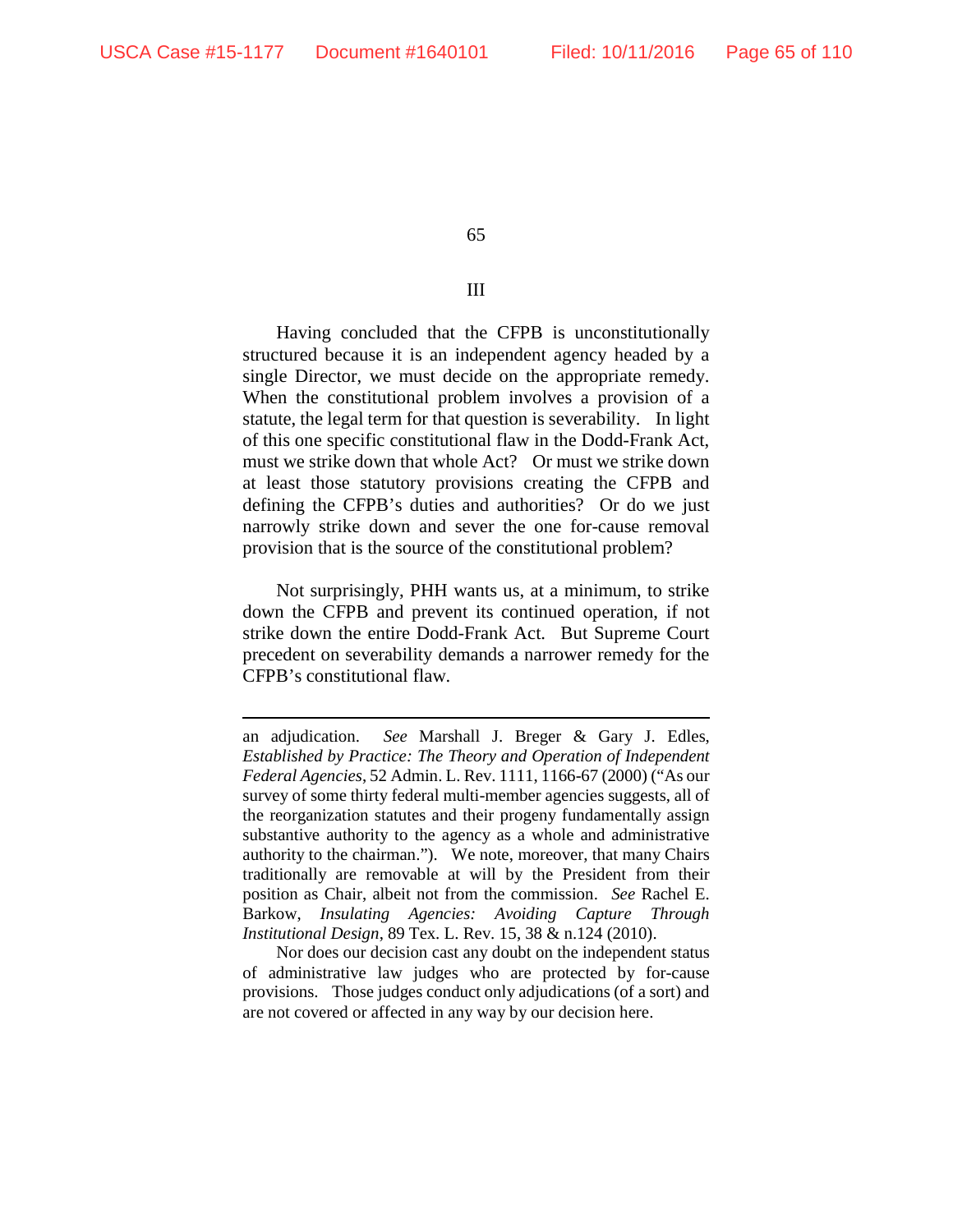"Generally speaking, when confronting a constitutional flaw in a statute, we try to limit the solution to the problem, severing any problematic portions while leaving the remainder intact." *Free Enterprise Fund v. Public Company Accounting Oversight Board*, 561 U.S. 477, 508 (2010) (internal quotation marks omitted). The "normal rule is that partial, rather than facial, invalidation is the required course." *Id.* (internal quotation marks omitted). That is true so long as we conclude that (i) Congress would have preferred the law with the offending provision severed over no law at all; and (ii) the law with the offending provision severed would remain "fully operative as a law." *Id.* at 509 (internal quotation marks omitted).

*First*, in considering Congress's intent with respect to severability, courts must decide – or often speculate, truth be told – whether Congress would "have preferred what is left of its statute to no statute at all." *Ayotte v. Planned Parenthood of Northern New England*, 546 U.S. 320, 330 (2006); *see also Alaska Airlines, Inc. v. Brock*, 480 U.S. 678, 685 (1987) ("[T]he unconstitutional provision must be severed unless the statute created in its absence is legislation that Congress would not have enacted."). Importantly, courts need not speculate and can presume that Congress wanted to retain the constitutional remainder of the statute when "Congress has explicitly provided for severance by including a severability clause in the statute." *Alaska Airlines*, 480 U.S. at 686; *see also id.* ("[T]he inclusion of such a clause creates a presumption that Congress did not intend the validity of the statute in question to depend on the validity of the constitutionally offensive provision.").

In this case, as was the case in *Free Enterprise Fund*, "nothing in the statute's text or historical context makes it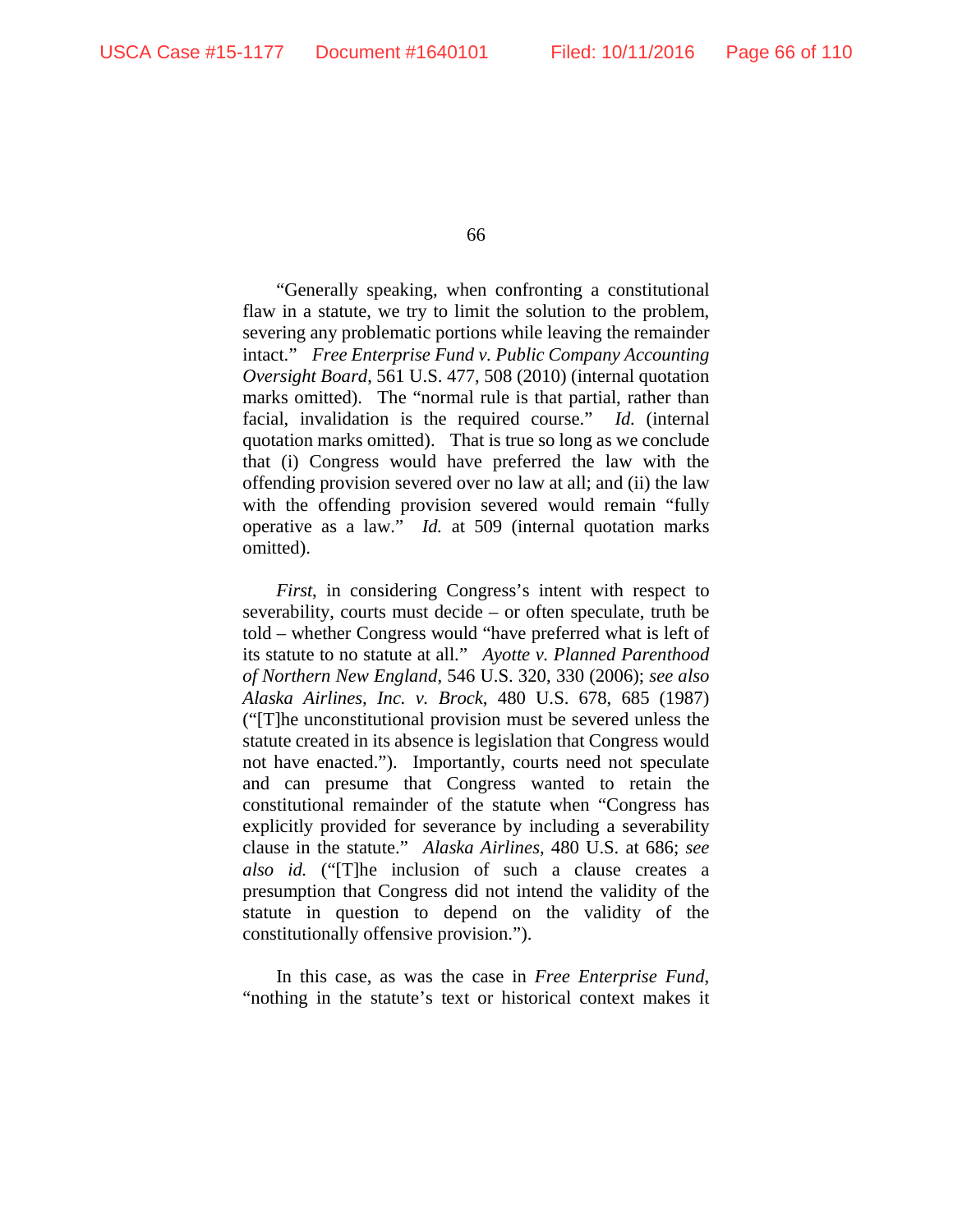evident that Congress, faced with the limitations imposed by the Constitution, would have preferred no" CFPB at all (or no Dodd-Frank Act at all) to a CFPB whose Director is removable at will. 561 U.S. at 509 (internal quotation marks omitted). Indeed, the Dodd-Frank Act itself all but answers the question of presumed congressional intent through its express severability clause, which instructs: "If any provision" of the Act "is held to be unconstitutional, the remainder of" the Act "shall not be affected thereby." 12 U.S.C. § 5302. It will be the rare case when a court may ignore a severability provision set forth in the text of the relevant statute. *See Alaska Airlines*, 480 U.S. at 686. We have no reason or basis to tilt at that windmill in this case.

*Second*, we also must look at "the balance of the legislation" to assess whether the statute is capable "of functioning" without the offending provisions "in a manner consistent with the intent of Congress." *Id.* at 684-85 (emphasis omitted); *see also United States v. Booker*, 543 U.S. 220, 227 (2005) ("[T]wo provisions . . . must be invalidated in order to allow the statute to operate in a manner consistent with congressional intent."). That prong of the severability analysis in essence turns on whether the truncated statute is "fully operative as a law." *Free Enterprise Fund*, 561 U.S. at 509 (internal quotation marks omitted). To take just one example, in *Marbury v. Madison*, the Court concluded that Section 13 of the Judiciary Act of 1789 was unconstitutional in part. 5 U.S. 137, 148, 179-80 (1803). But the Court did not disturb the remainder of the Judiciary Act. *Id.* at 179-80.

Here, the Dodd-Frank Act and its CFPB-related provisions will remain "fully operative as a law" without the for-cause removal restriction. *Free Enterprise Fund*, 561 U.S. at 509 (internal quotation marks omitted). Operating without the for-cause removal provision and under the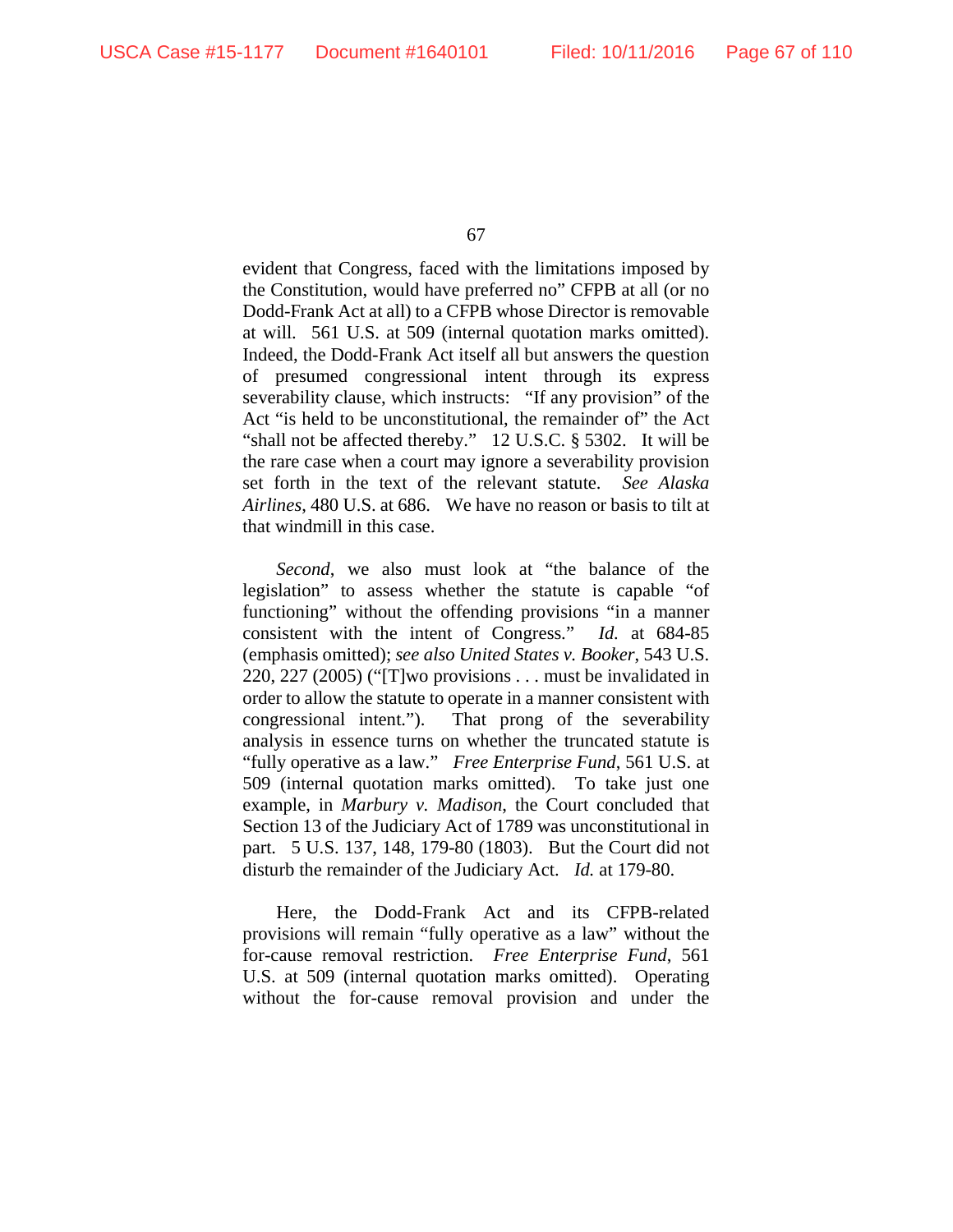supervision and direction of the President, the CFPB may still "regulate the offering and provision of consumer financial products or services under the Federal consumer financial laws," 12 U.S.C. § 5491(a), much as the Accounting Oversight Board has continued fulfilling its regulatory mission in the wake of the Supreme Court's decision in *Free Enterprise Fund*. [18](#page-67-0) Moreover, the CFPB's operation as an executive agency will not in any way prevent the overall Dodd-Frank Act from remaining operative as a law.

To be sure, one might ask whether, instead of severing the for-cause removal provision, we should rewrite and add to the Dodd-Frank Act by restructuring the CFPB as a *multi-member* independent agency. But doing so would require us to create a variety of new offices, designate one of the offices as Chair, and specify various administrative details of the reconstituted agency. All of that "editorial freedom" would take us far beyond our judicial capacity. *Free Enterprise Fund*, 561 U.S. at 510. In addition, that approach would thwart the ongoing operations of the CFPB unless and until the President nominated and the Senate confirmed new members, potentially

<span id="page-67-0"></span><sup>&</sup>lt;sup>18</sup> The Dodd-Frank Act contains a five-year tenure provision for the Director, *see* 12 U.S.C. § 5491(c)(1), akin to the similar 10-year tenure provision for the Director of the FBI and the 5-year tenure provision for the Commissioner of the IRS. *See* Crime Control Act of 1976, § 203, *reprinted in* 28 U.S.C. § 532 note (FBI Director "may not serve more than one ten-year term"); 26 U.S.C. § 7803(a)(1)(B) (term of the IRS Commissioner "shall be a 5-year term"). But under Supreme Court precedent, such tenure provisions do not prevent the President from removing at will a Director at any time during the Director's tenure. *See Parsons v. United States*, 167 U.S. 324, 343 (1897). Therefore, we need not invalidate and sever the tenure provision. If such a provision did impair the President's ability to remove the Director at will, then it too would be unconstitutional, and it would be invalidated and severed.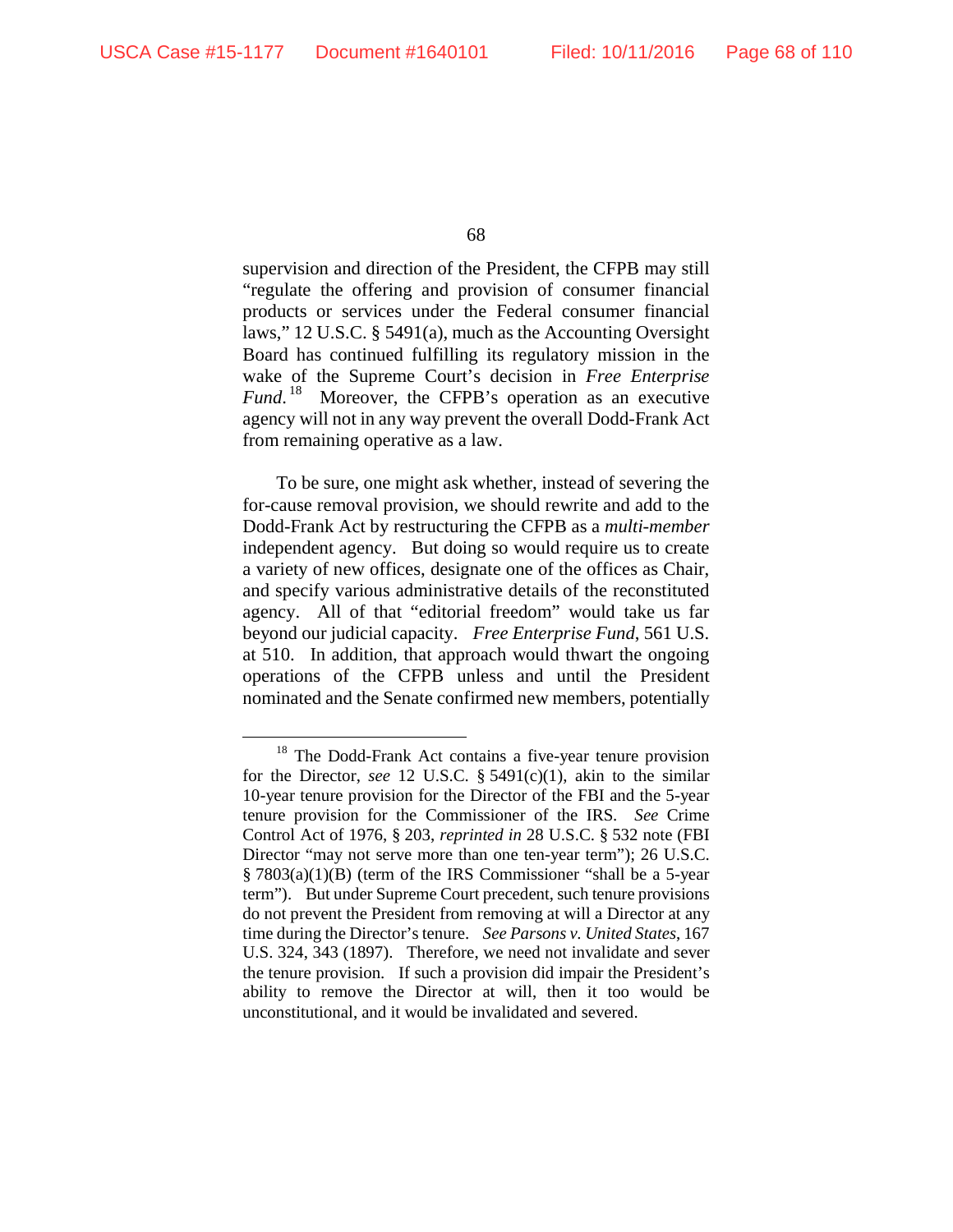shutting the agency down for months if not years. No Supreme Court case in comparable circumstances has adopted such an approach. We may not do so here. Of course, if Congress prefers to restructure the CFPB as a multi-member independent agency rather than as a single-Director executive agency, Congress may enact new legislation that creates a Bureau headed by multiple members instead of a single Director. *Cf. id.* ("Congress of course remains free to pursue any of these options going forward.").

In similar circumstances, the Supreme Court in *Free Enterprise Fund* severed the unconstitutional for-cause provision but did not otherwise disturb the Sarbanes-Oxley Act or the operation of the new Accounting Oversight Board created by that Act. *See id.* at 508-10. Similarly, in a recent case involving the Copyright Royalty Board, we severed the for-cause provision that rendered that Board unconstitutional, but did not otherwise disturb the copyright laws or the operation of the Copyright Royalty Board. *See Intercollegiate Broadcasting System, Inc. v. Copyright Royalty Board*, 684 F.3d 1332, 1340-41 (D.C. Cir. 2012). We do the same here.

In light of Congress's clear textual expression of its intent regarding severability, and because the Dodd-Frank Act and the CFPB may function without the CFPB's for-cause removal provision, we remedy the constitutional violation here by severing the for-cause removal provision from the statute. As a result, the CFPB now will operate as an executive agency. The President of the United States now has the power to supervise and direct the Director of the CFPB, and may remove the Director at will at any time.<sup>[19](#page-68-0)</sup>

<span id="page-68-0"></span><sup>&</sup>lt;sup>19</sup> We need not here consider the legal ramifications of our decision for past CFPB rules or for past agency enforcement actions.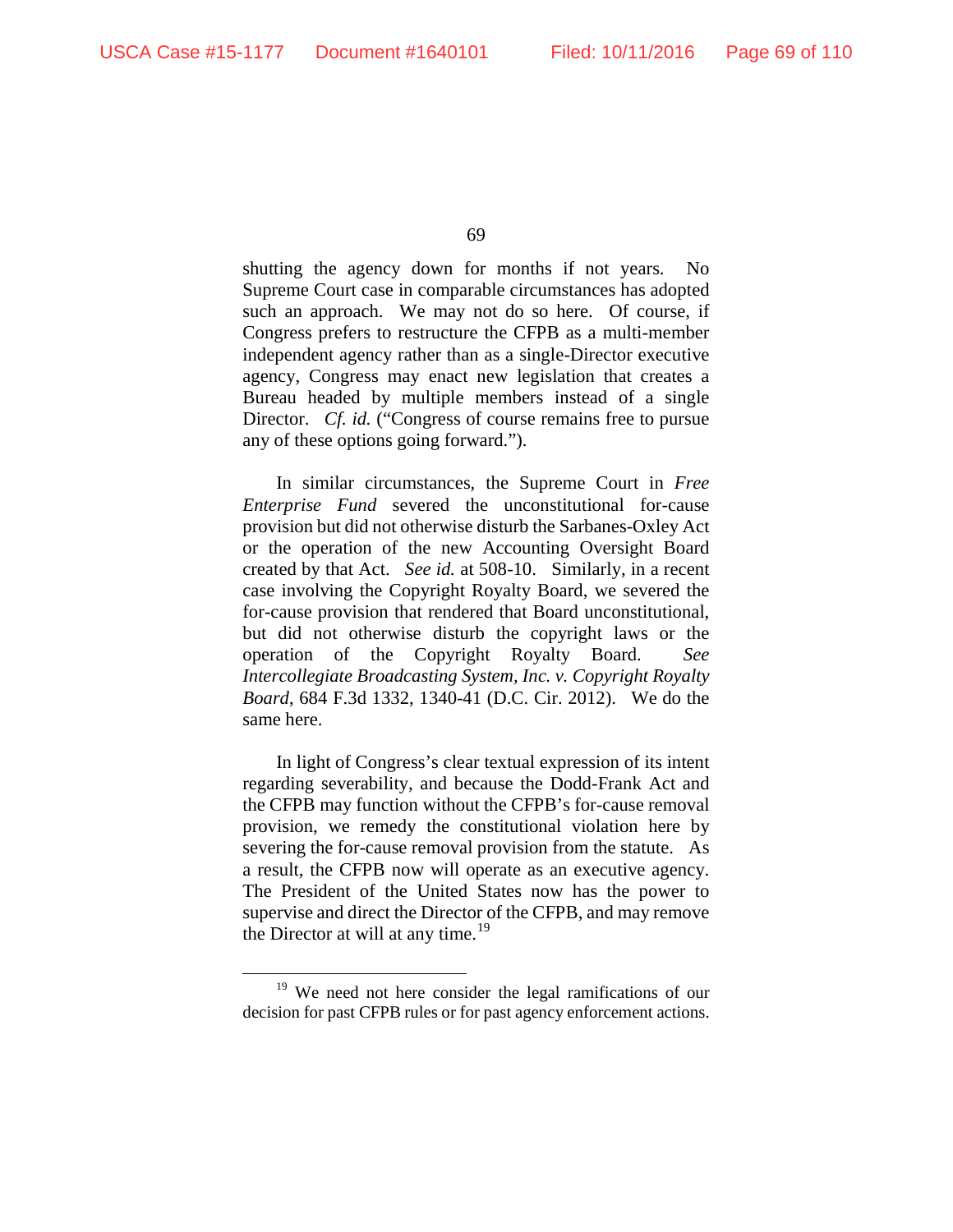## IV

Because our constitutional ruling will not halt the CFPB's ongoing operations or the CFPB's ability to uphold the \$109 million order against PHH, we must also consider PHH's statutory objections to the CFPB enforcement action in this case.

In its enforcement action against PHH, the CFPB alleged that PHH violated Section 8 of the Real Estate Settlement Procedures Act. Passed by Congress and signed by President Ford in 1974, the Act dramatically reformed the real estate industry. One of the textually stated purposes of the Act was "the elimination of kickbacks or referral fees that tend to increase unnecessarily the costs of certain settlement services." 12 U.S.C. § 2601(b)(2).

 $\overline{a}$ We note, however, that this is not an uncommon situation. For example, in just the last few years, the NLRB, the Public Company Accounting Oversight Board, and the Copyright Royalty Board have all been on the receiving end of successful constitutional and statutory challenges to their structure and legality. *See NLRB v. Noel Canning*, 134 S. Ct. 2550 (2014); *New Process Steel, L.P. v. NLRB*, 560 U.S. 674 (2010); *Free Enterprise Fund*, 561 U.S. 477; *Intercollegiate Broadcasting System, Inc.*, 684 F.3d 1332. Without major tumult, the agencies and courts have subsequently worked through the resulting issues regarding the legality of past rules and of past or current enforcement actions. *See, e.g.*, *Noel Canning v. NLRB*, 823 F.3d 76, 78-80 (D.C. Cir. 2016); *Intercollegiate Broadcasting System, Inc. v. Copyright Royalty Board*, 796 F.3d 111, 118-19 (D.C. Cir. 2015). Because, as we will explain in the next section, the CFPB's enforcement action against PHH in this case must be vacated in any event, we need not consider any such issues at this time.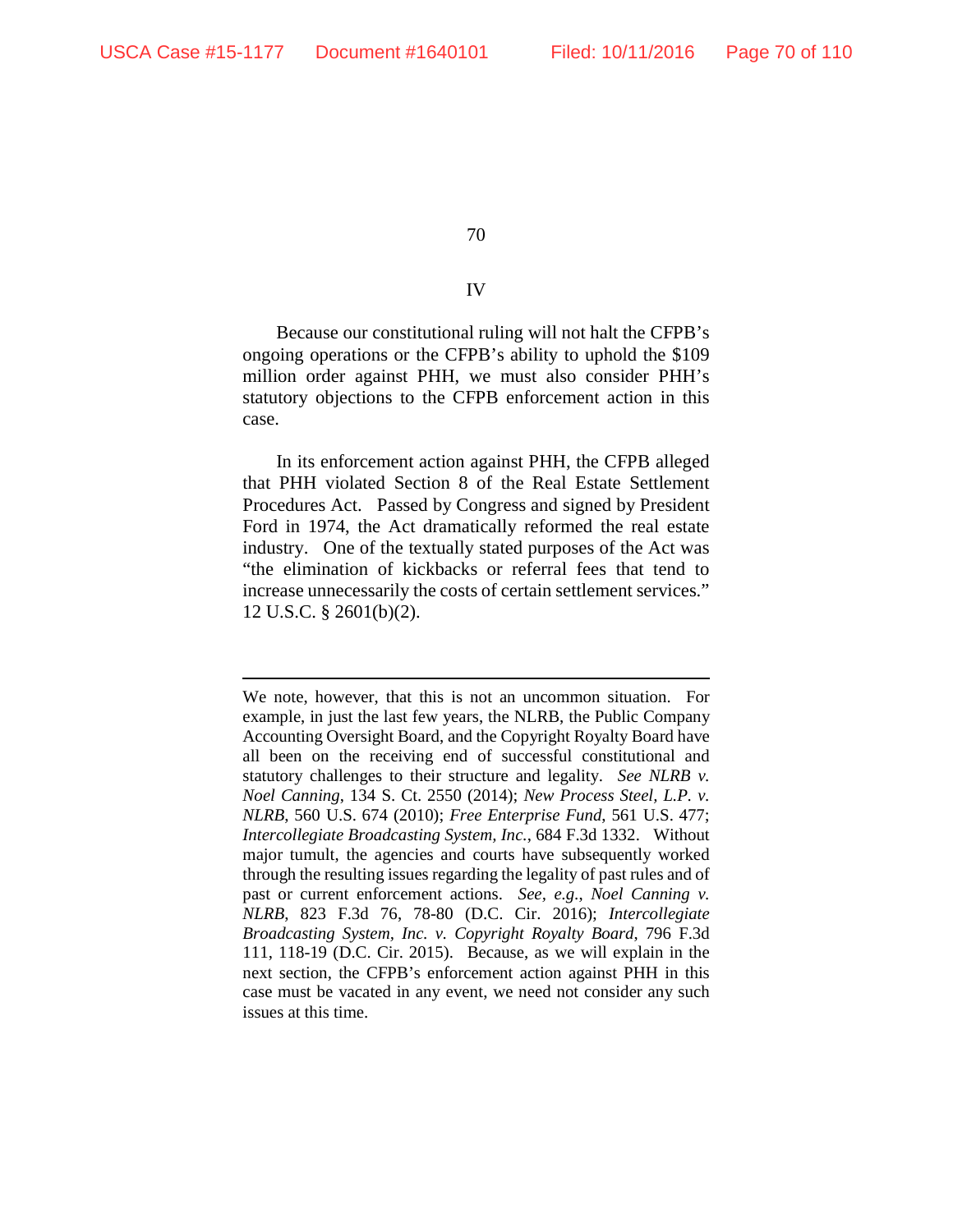To further that purpose, Section 8(a) of the Act bans payments for referrals in the real estate settlement process. Section 8(a) provides: "No person shall give and no person shall accept any fee, kickback, or thing of value pursuant to any agreement or understanding, oral or otherwise, that business incident to or a part of a real estate settlement service involving a federally related mortgage loan shall be referred to any person." *Id.* § 2607(a).<sup>[20](#page-70-0)</sup>

Importantly for this case, however, Section 8(c) contains a series of qualifications, exceptions, and safe harbors. Of relevance here, Section 8(c) carves out a safe harbor against overly broad interpretations of Section 8(a): "Nothing in this section shall be construed as prohibiting . . . (2) the payment to any person of a bona fide salary or compensation or other payment for goods or facilities actually furnished or for services actually performed." *Id.* § 2607(c)(2).

In 1995, PHH, a mortgage lender, began participating in so-called captive reinsurance agreements. PHH would refer borrowers to certain mortgage insurers. Those mortgage insurers, in turn, would purchase mortgage *re*insurance from Atrium, a wholly owned subsidiary of PHH. According to PHH, this was not a problem under Section 8 because the mortgage insurers would pay no more than reasonable market value to Atrium for the reinsurance they purchased. PHH argues that the mortgage insurers were thus paying reasonable market value for reinsurance from Atrium, as allowed by the statute's safe harbor, and were not paying anything *for the referrals* made by PHH, which would have been unlawful. [21](#page-70-1)

<span id="page-70-0"></span> $20$  Section 8 of the Act is codified at 12 U.S.C. § 2607. For consistency, we refer to Section 8 rather than Section 2607.

<span id="page-70-1"></span><sup>&</sup>lt;sup>21</sup> It is worth noting that Sections 8(a) and 8(c), as relevant here, do not speak directly to transactions between mortgage lenders and homebuyers. Instead, those two provisions speak to the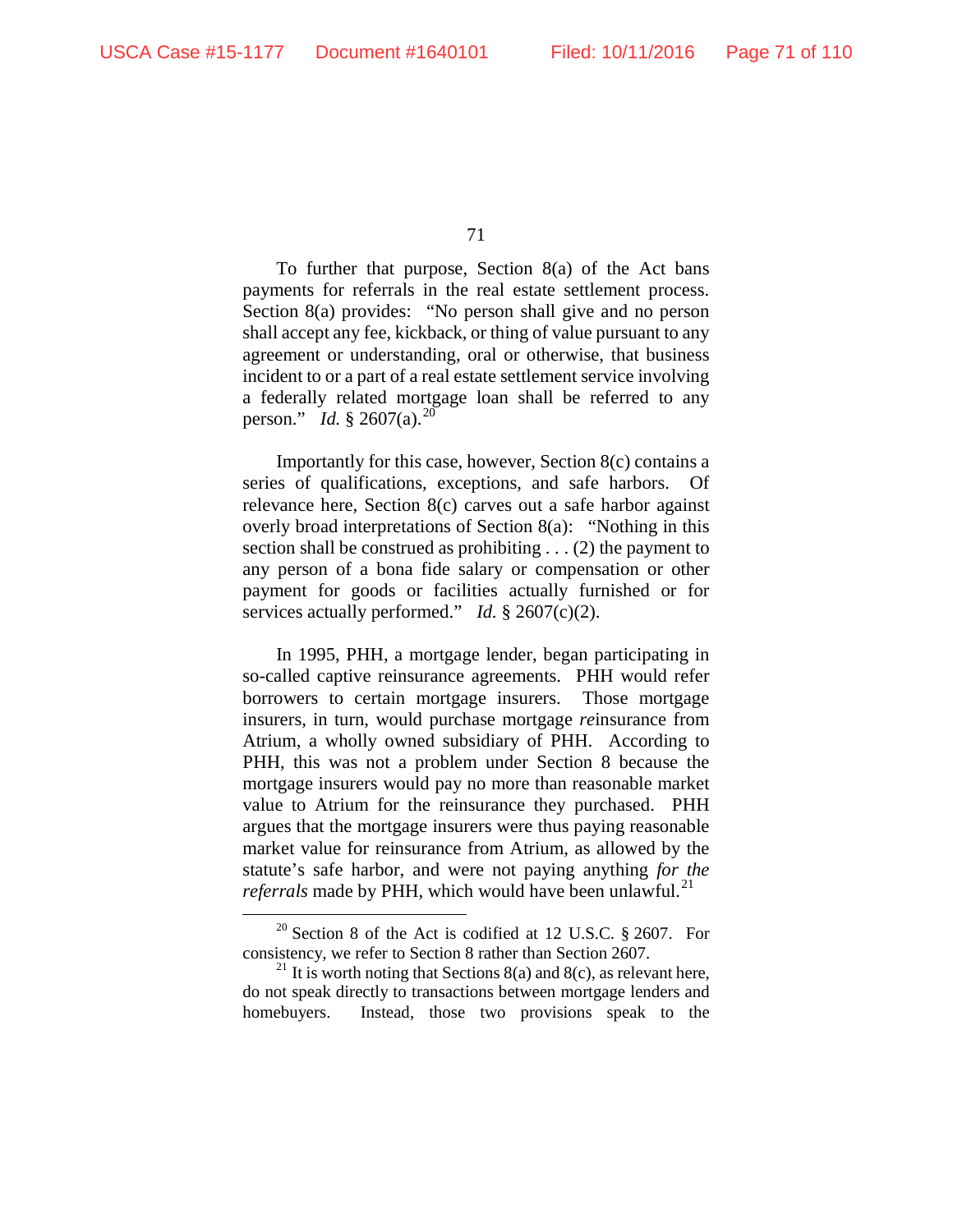72

Many other mortgage lenders did the same thing as PHH. They did so in part because the U.S. Department of Housing and Urban Development, known as HUD, the federal government agency responsible for enforcing this real estate law, repeatedly said (beginning in 1997) that captive reinsurance arrangements were permissible under Section 8 so long as the mortgage insurer paid no more than reasonable market value for the reinsurance.

In this action against PHH, however, the CFPB changed course and, for the first time, interpreted Section 8 to prohibit captive reinsurance agreements even if the mortgage insurers pay no more than reasonable market value to the reinsurers. The CFPB then retroactively applied that new interpretation against PHH based on conduct that PHH engaged in *before* the CFPB issued its new interpretation.

PHH advances two alternative and independent arguments on the statutory issue. First, PHH argues that the CFPB misinterpreted Section 8(c). Second, in the alternative, PHH argues that the CFPB violated bedrock due process principles by *retroactively* applying its new interpretation of the statute against PHH. We agree with PHH on both points.

transactions between the mortgage lender and mortgage insurer. The sections prohibit one specific kind of activity in that market: payment to the lender by the mortgage insurer for the lender's referral of a customer to the mortgage insurer.

Although not required by Section 8(c)(2), PHH nonetheless typically provided its borrowers with a disclosure. The disclosure said that if a borrower selected a mortgage insurer with which PHH had a referral arrangement, the insurer would pay a reinsurance fee to Atrium, which was affiliated with PHH. *See* J.A. 332.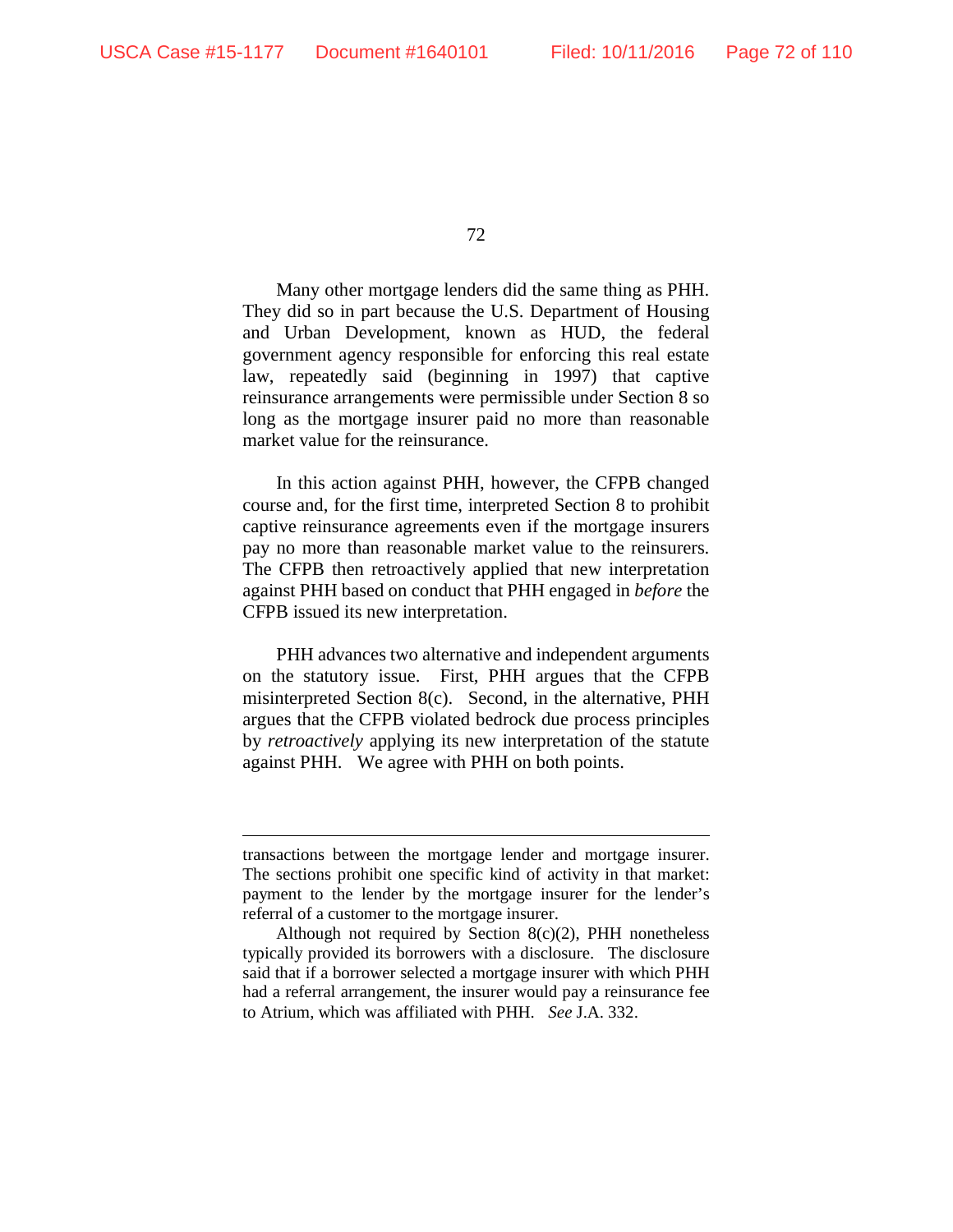## A

The basic statutory question in this case is not a close call. The text of Section 8(c) permits captive reinsurance arrangements where mortgage insurers pay no more than reasonable market value for the reinsurance. Section 8(c) contains a broad range of exceptions, qualifications, and safe harbors to Section 8(a). As relevant here, Section 8(c) creates a safe harbor, stating: "Nothing" in Section 8 "shall be construed as prohibiting" the "payment to any person of a bona fide salary or compensation or other payment for goods or facilities actually furnished or for services actually performed." *See* 12 U.S.C. § 2607(c)(2). Nothing means nothing.

Section 8(a) prohibits, in this context, payment by a mortgage insurer to a lender for the lender's referral of a customer to the mortgage insurer. But Section  $8(a)$  and  $8(c)$ do not prohibit bona fide payments by the mortgage insurer to the lender for other services that the lender (or the lender's subsidiary or affiliate) actually provides to the mortgage insurer.

How do we determine whether the mortgage insurer's payment to the lender was a bona fide payment for the reinsurance rather than a disguised payment for the lender's referral of a customer to the insurer? As HUD had long explained, the answer is commonsensical: If the payment to the lender-affiliated reinsurer is more than the reasonable market value of the reinsurance, then we may presume that the excess payment above reasonable market value was not a bona fide payment for the reinsurance but was a disguised payment for a referral. Otherwise, there is no basis to treat payment of reasonable market value for the reinsurance as a prohibited payment for the referral – assuming, of course, that the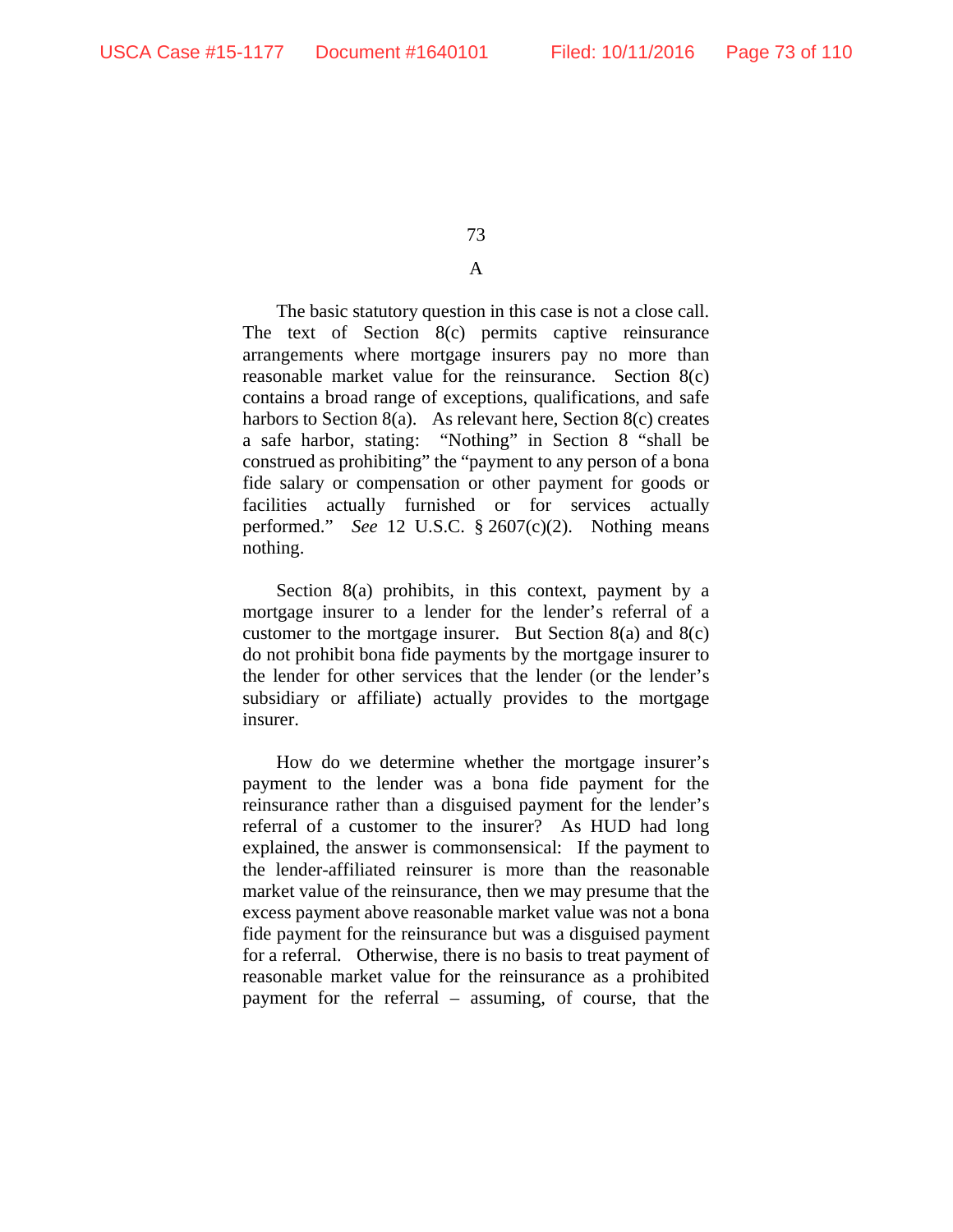reinsurance was actually provided. In other words, in the text and context of this statute, a bona fide payment means a payment of reasonable market value.<sup>[22](#page-73-0)</sup>

To be sure, one might say that the mortgage insurer – although paying reasonable market value for the reinsurance – would have preferred not to purchase reinsurance at all or to purchase it from a different reinsurer. In that sense, the lender's actions create a kind of tying arrangement in which the lender says to the mortgage insurer: We will refer customers to you, but only if you purchase another service from our affiliated reinsurer, albeit at reasonable market value. But the statute does not proscribe that kind of arrangement. As relevant here, Section 8(a) proscribes payments for referrals. Period. It does not proscribe other transactions between the lender and mortgage insurer. Nor does it proscribe a tying arrangement, so long as the only payments exchanged are bona fide payments for services and not payments for referrals.

The CFPB says, however, that the mortgage insurer's payment for the reinsurance is not "bona fide" if it was part of a tying arrangement. That makes little sense. Tying arrangements are ubiquitous in the U.S. economy. To be sure, tying arrangements are outlawed in certain circumstances, but they were not outlawed by Section 8 in the circumstances at issue here.<sup>[23](#page-73-1)</sup> A payment for a service pursuant to a tying

<span id="page-73-0"></span> $22$  When we use the phrase "reasonable market value" in this opinion, we use that phrase as shorthand for a payment that bears a reasonable relationship to the market value of the services performed or products provided, as HUD has long explained it. We do not opine on what constituted reasonable market value for the reinsurance at issue in this case. That factual question is not before us.

<span id="page-73-1"></span> $23$  Tying arrangements are rarely prohibited in the American economy, unless the party doing the tying has market power.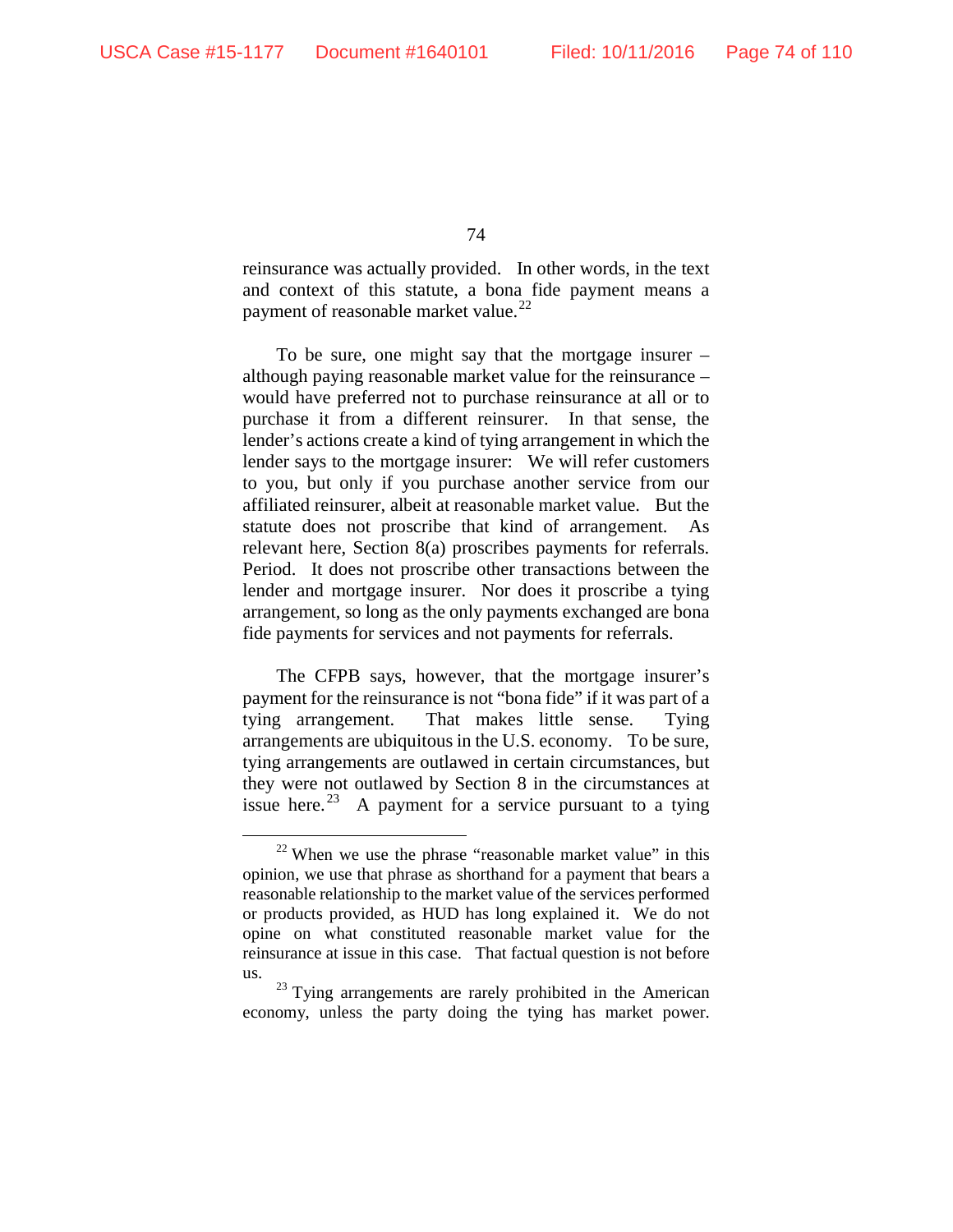$\overline{a}$ 

75

arrangement does not make the payment any less bona fide, so long as the payment for the service reflects reasonable market value. A bona fide payment means a payment of reasonable market value.

Recognizing, however, that an aggressive government enforcement agency or court might interpret other transactions between businesses in the real estate market as connected to, conditioned on, or tied to referrals, and might try to sweep such transactions within the scope of Section 8(a)'s prohibition, Congress explicitly made clear in Section 8(c) that those other transactions were lawful so long as reasonable market value was paid and the services were actually performed. In other words, Section 8(c) specifically bars the aggressive interpretation of Section 8(a) advanced by the CFPB in this case. Section 8(c) was designed to provide certainty to businesses in the mortgage lending process. The CFPB's interpretation flouts that statutory goal and upends the entire system of unpaid referrals that has been part of the market for real estate settlement services.

Our interpretation of the text accords with the longstanding interpretation of the Department of Housing and

Otherwise, tying arrangements can be *beneficial* to consumers and the economy by enhancing efficiencies and lowering costs. As the Supreme Court has stated, "Many tying arrangements . . . are fully consistent with a free, competitive market." *Illinois Tool Works, Inc. v. Independent Ink, Inc.*, 547 U.S. 28, 45 (2006); *see also National Fuel Gas Supply Corp. v. FERC*, 468 F.3d 831, 840 (D.C. Cir. 2006). In this context, moreover, the Real Estate Settlement Procedures Act *allows* vertical integration of lenders and other settlement service providers under its affiliated business provisions. If such vertical integration is allowed, it would not make much sense to conclude that similar vertical contractual relationships are proscribed.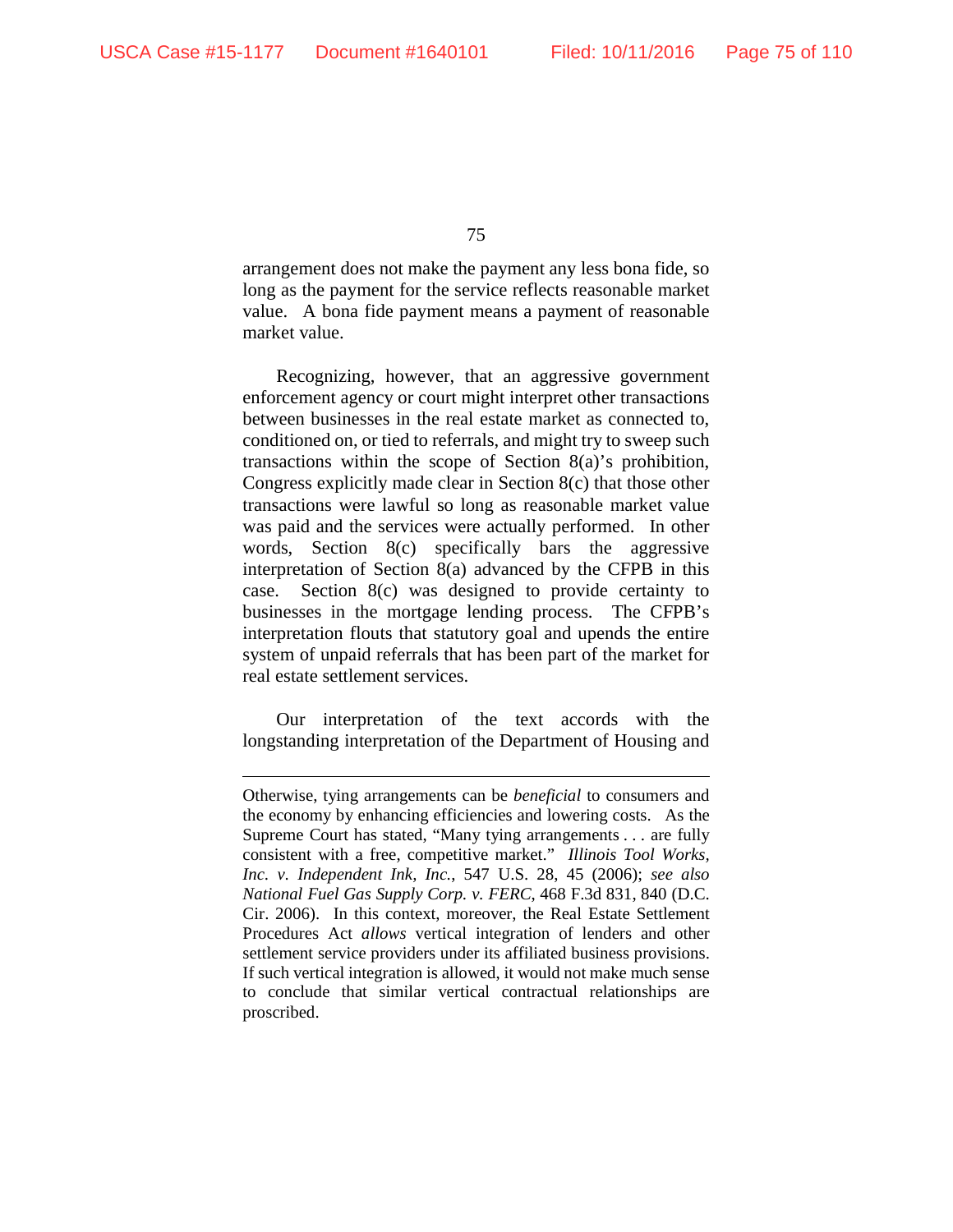Urban Development. For decades, HUD explained to mortgage lenders that captive reinsurance arrangements where reasonable market value was paid were entirely permissible under Section 8. Indeed, HUD adopted a rule, Regulation X, under which captive reinsurance arrangements were permitted so long as the insurer paid reasonable market value for the reinsurance. *See* 24 C.F.R. § 3500.14(g) (2011); *see also* 24 C.F.R. § 3500.14(e)-(f) (1992). That regulation remains in place as a CFPB regulation. *See* 12 C.F.R. § 1024.14 (2016). Yet in its decision here and its argument to this Court, the CFPB has not adhered to the regulation. On the contrary, the CFPB now says the opposite of what HUD's prior interpretations and Regulation X all say. In the next section, we will consider the due process implications of the CFPB's *retroactive* application of its about-face. For now, we simply note that the CFPB's interpretation flouts not only the text of the statute but also decades of carefully and repeatedly considered official government interpretations.

Our interpretation of the text also accords with the statute's multiple purposes, as revealed by the text. One goal of the statute was to eliminate payments for referrals because "referral fees . . . tend to increase unnecessarily the costs of certain settlement services." 12 U.S.C. § 2601(b)(2). Another purpose of the statute, as the text shows, was to allow market participants to refer customers to other service providers, albeit without demanding or receiving payment for the referral. *Id.* § 2607(a). After all, such referrals often enhance the efficiency of the homebuying process. Another purpose was to assure market participants that they could engage in transactions – other than payments for referrals – so long as reasonable payments were made for services actually performed. *Id.* § 2607(c); *see also Glover v. Standard Federal Bank*, 283 F.3d 953, 964 (8th Cir. 2002); *Geraci v. Homestreet Bank*, 347 F.3d 749, 751 (9th Cir. 2003). If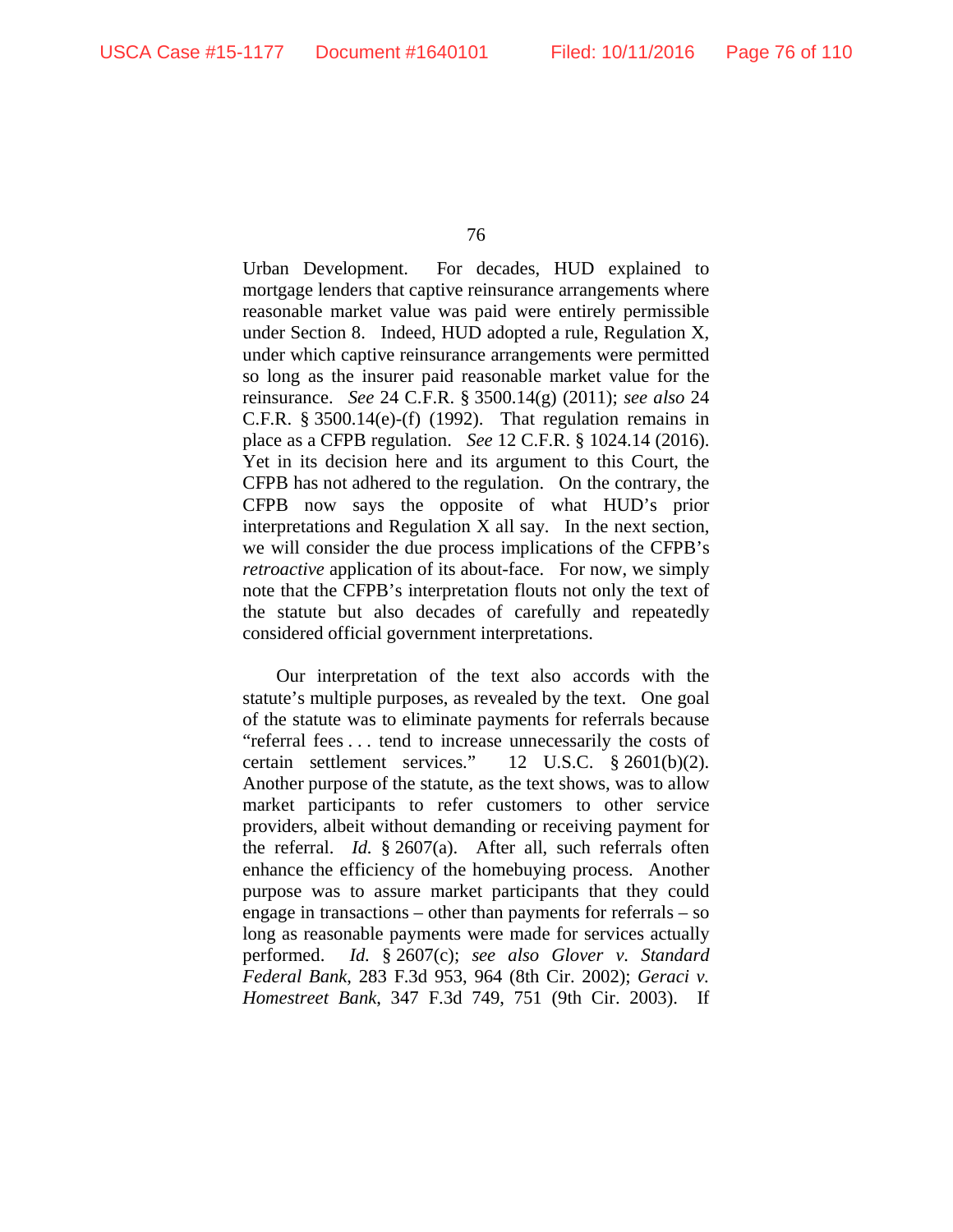payments for services actually performed reflect the reasonable market value of the services, as they must to fall within Section 8(c), then they square with the Act's various purposes.

Our interpretation of the text also aligns with how key Members of Congress intended Sections 8(a) and 8(c) to work together. When the Real Estate Settlement Procedures Act was reported out of the Senate Committee on Banking, Housing and Urban Affairs in 1974, the accompanying committee report stated: "Reasonable payments in return for services actually performed or goods actually furnished are not intended to be prohibited." S. Rep. No. 93-866, at 6 (1974). Note the Senate Committee's use of the word "reasonable." Here, the CFPB has argued that the phrase "bona fide payment" in the statute somehow means something different from "reasonable payment." CFPB Br. 29 & n.18. But the Senate Committee, following the commonsense meaning, expressly equated the two terms. Contrary to the CFPB's strained interpretation, the committee report indicates that those Members of Congress intended Sections 8(a) and 8(c) to mean what they say and to say what they mean: Payments for referrals are proscribed, but payments for other services actually performed are permitted, so long as the payments reflect reasonable market value.

In seeking to defend its interpretation, the CFPB argues that its interpretation of the Real Estate Settlement Procedures Act is entitled to *Chevron* deference. But *Chevron* instructs us at step one to first employ all of the traditional tools of statutory interpretation, as we have done. *See Chevron U.S.A. Inc. v. Natural Resources Defense Council, Inc.*, 467 U.S. 837, 843 n.9 (1984). After we employ those tools, only if an ambiguity remains do we defer to the agency, if its interpretation is at least reasonable. Here, we conclude at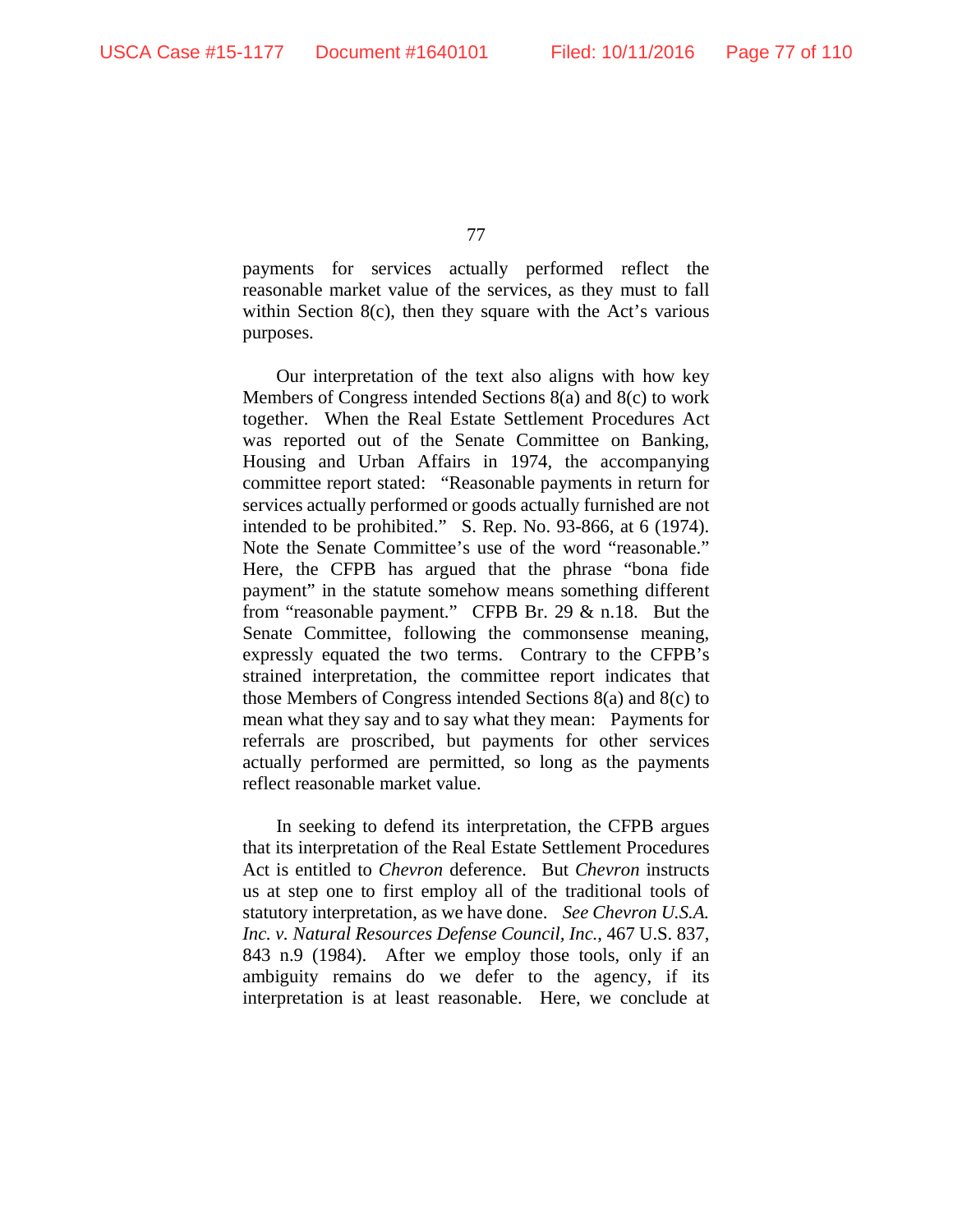*Chevron* step one that the statute permits captive reinsurance arrangements. Indeed, Section 8(c) eliminates any potential ambiguity that might have existed if all we had were Section 8(a) alone. Section 8(c) clearly permits captive reinsurance arrangements so long as the mortgage insurer pays reasonable market value for reinsurance actually provided. So the CFPB's interpretation fails at *Chevron* step one. *Cf. Kingdomware Technologies, Inc. v. United States*, 136 S. Ct. 1969, 1979, slip op. at 12 (2016); *FERC v. Electric Power Supply Association*, 136 S. Ct. 760, 773 n.5, slip op. at 14 n.5 (2016); *Adams Fruit Co. v. Barrett*, 494 U.S. 638, 642 (1990); *Loving v. IRS*, 742 F.3d 1013, 1021-22 (D.C. Cir. 2014). For those same reasons, if we reached *Chevron* step two, we would conclude that the CFPB's interpretation is not a reasonable interpretation of the statute in light of the statute's text, history, context, and purposes.

The policy and ethics of captive reinsurance arrangements no doubt can be debated, as can the policy and ethics of the wide variety of similar tying and referral arrangements that are ubiquitous in the American economy. But the initial question before us (and that was before the CFPB) is not one of policy or ethics. The question is one of law. Under Section 8(a) and Section 8(c), the relevant questions are whether the payment from the mortgage insurer to the lender-affiliated reinsurer is bona fide – that is, commensurate with the reasonable market value of the reinsurance – and whether the services were actually performed. If so, then the payment is permissible, as HUD had long stated.

The CFPB obviously believes that captive reinsurance arrangements are harmful and should be illegal. But the decision whether to adopt a new prohibition on captive reinsurance arrangements is for Congress and the President when exercising the legislative authority. It is not a decision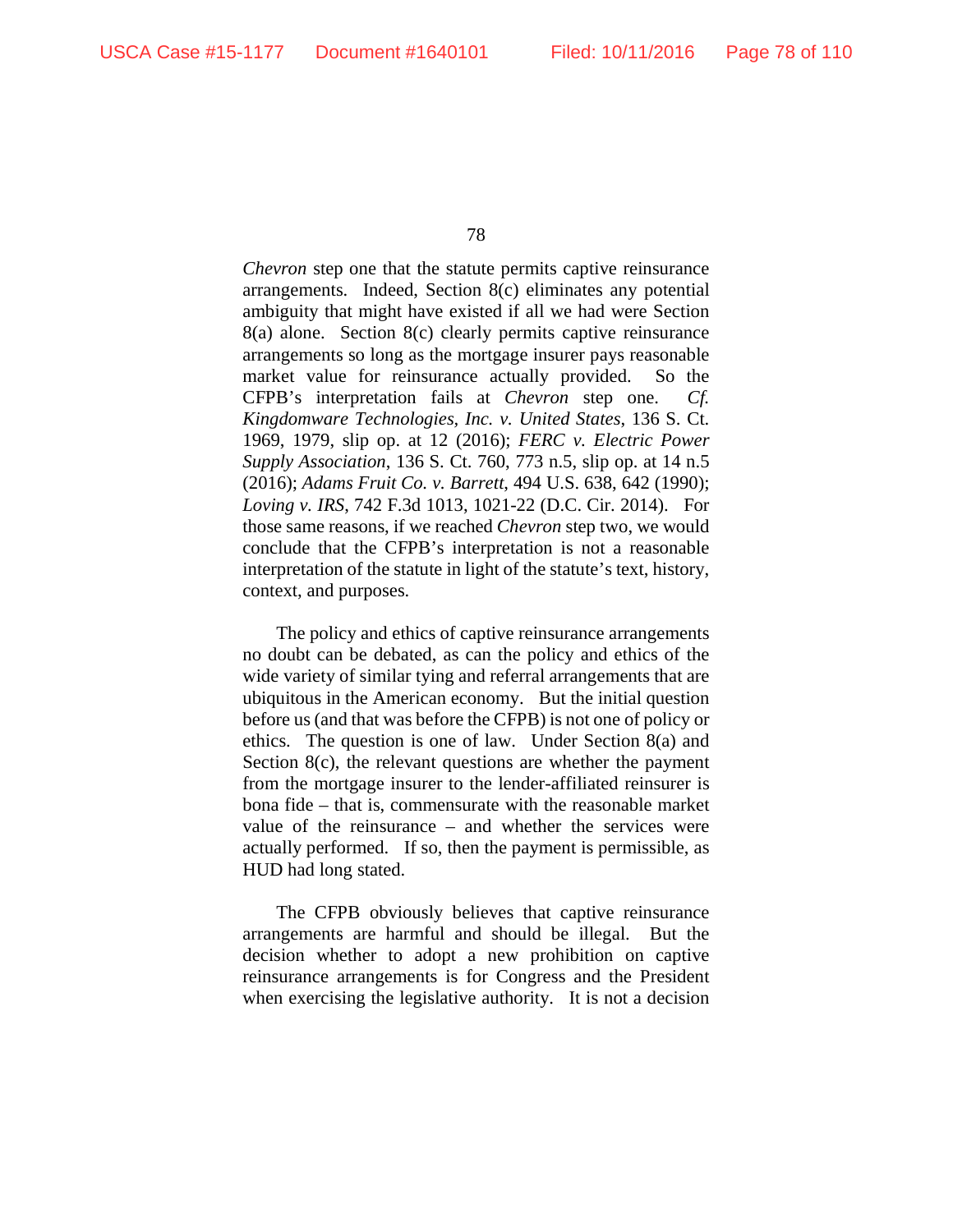for the CFPB to make unilaterally. *See King v. Burwell*, 135 S. Ct. 2480, 2496, slip op. at 21 (2015) ("In a democracy, the power to make the law rests with those chosen by the people.").

We hold that Sections 8(a) and 8(c) of the Real Estate Settlement Procedures Act allow captive reinsurance arrangements so long as the mortgage insurance companies pay no more than reasonable market value to the reinsurers for services actually provided. On remand, the CFPB may determine whether the relevant mortgage insurers in fact paid more than reasonable market value to the reinsurer Atrium for the reinsurance.<sup>[24](#page-78-0)</sup>

B

Even if the CFPB's interpretation of Section 8 were permissible, it nonetheless represented a complete about-face from the Federal Government's longstanding prior interpretation of Section 8. Agency change is not a fatal flaw in and of itself, so long as the change is reasonably explained and so long as the new interpretation is consistent with the statute. *See FCC v. Fox Television Stations*, *Inc.*, 556 U.S. 502, 514-16 (2009). But change becomes a problem – a fatal one – when the Government decides to turn around and *retroactively* apply that new interpretation to proscribe conduct that occurred *before* the new interpretation was issued. Therefore, even if the CFPB's new interpretation were consistent with the statute (which it is not), the CFPB violated due process by *retroactively* applying that new interpretation to PHH's conduct that occurred before the date of the CFPB's new interpretation.

<span id="page-78-0"></span> $24$  If a mortgage insurer did pay more than reasonable market value for reinsurance, the disgorgement remedy is the amount that was paid above reasonable market value.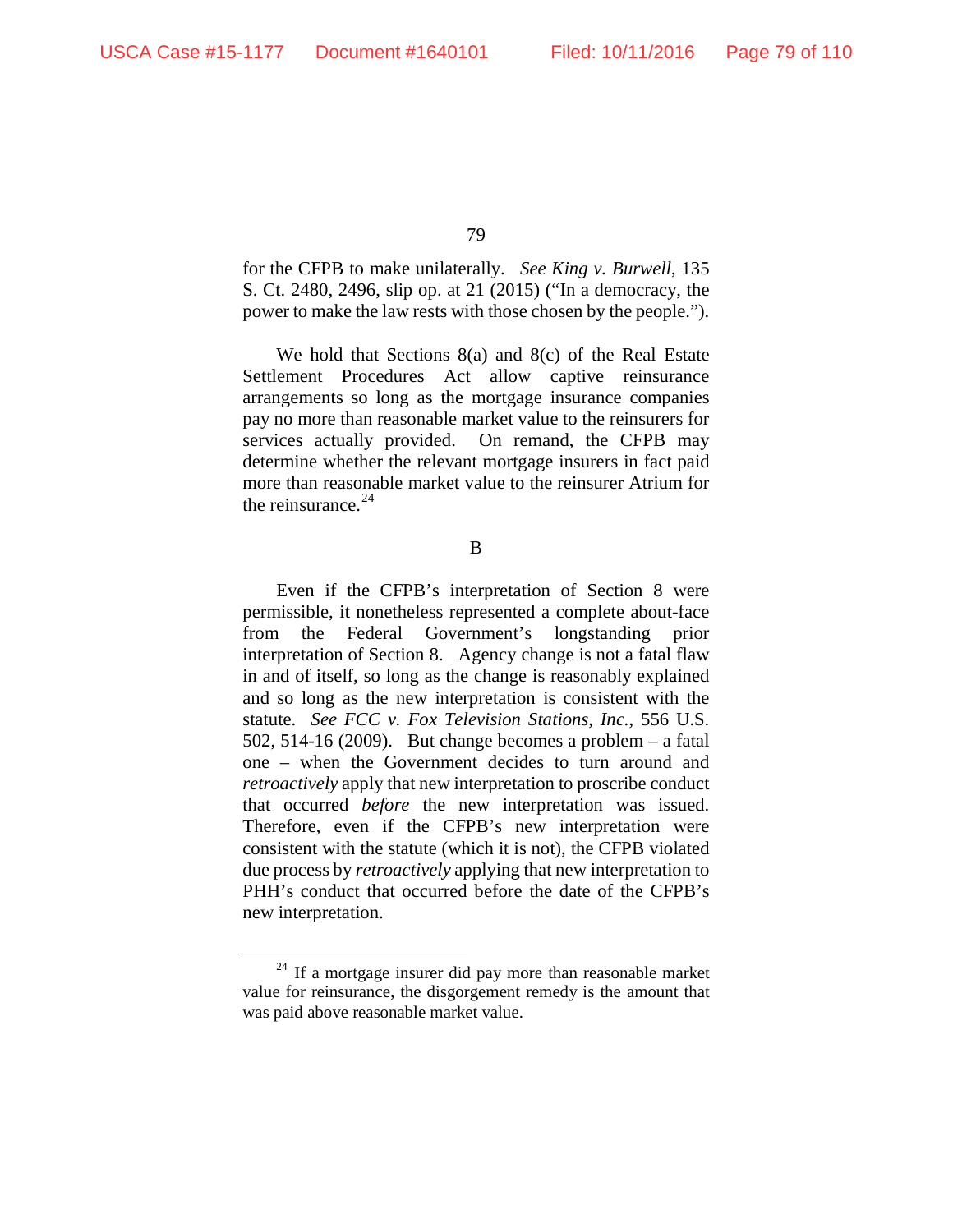Before the creation of the CFPB in 2010, the Department of Housing and Urban Development administered the Real Estate Settlement Procedures Act. In 1997, HUD sent a letter to a mortgage company. The mortgage company had requested that HUD clarify the application of Section 8 of the Real Estate Settlement Procedures Act to captive reinsurance arrangements.

In the letter, HUD analyzed the relationship between Sections 8(a) and 8(c). HUD said that "Subsection 8(c) of RESPA sets forth various exemptions from these prohibitions." Letter from Nicolas P. Retsinas, Assistant Secretary for Housing, Department of Housing and Urban Development, to Countrywide Funding Corporation 3 (Aug. 6, 1997) (J.A. 251-58). HUD further stated that its "view of captive reinsurance" was that "the arrangements are permissible" if "the payments to the reinsurer: (1) are for reinsurance services 'actually furnished or for services performed' and (2) are *bona fide* compensation that does not exceed the value of such services." *Id.* (J.A. 253).

The 1997 HUD letter was widely disseminated and relied on in the industry. In 2004, a title association again asked HUD about the legality of captive reinsurance programs under the Real Estate Settlement Procedures Act. HUD restated the position it had taken in 1997 with respect to captive mortgage reinsurance. As it had in 1997, HUD wrote that captive reinsurance agreements are permissible if the payments made to the reinsurer (1) are "for reinsurance services actually furnished or for services performed" and (2) are "bona fide compensation that does not exceed the value of such services." Letter from John P. Kennedy, Associate General Counsel for Finance and Regulatory Compliance, Department of Housing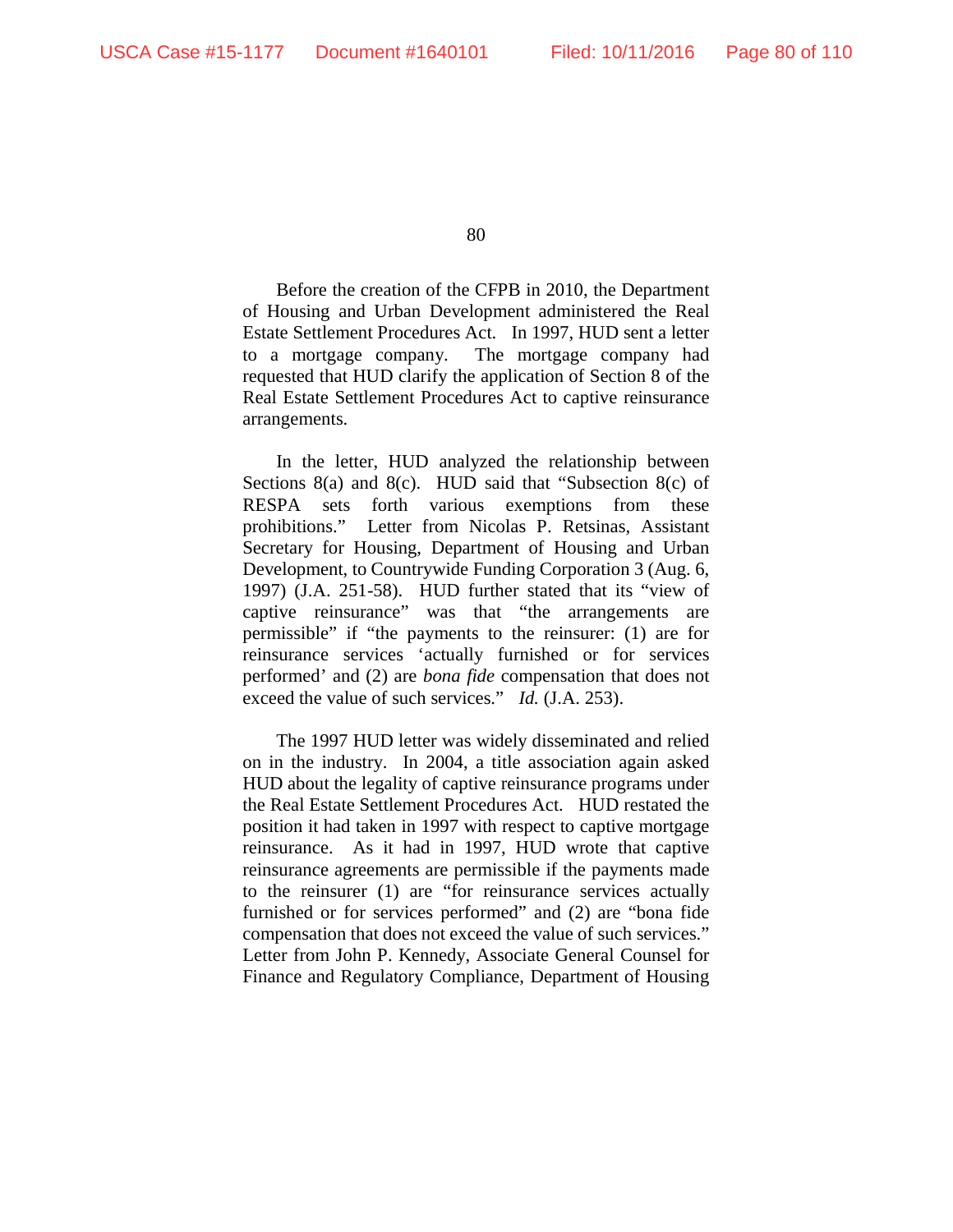and Urban Development, to American Land Title Association 1 (Aug. 12, 2004) (J.A. 259).

In accord with those letters, HUD's Real Estate Settlement Procedures Act regulations were set forth in Regulation X, which was first issued in 1976 and updated, as relevant here, in 1992. *See* 24 C.F.R. §§ 3500.01-3500.14 (1977); *see also* 24 C.F.R. § 3500.14 (1993). As it initially read, Regulation X stated: "The payment and receipt of a thing of value that bears a reasonable relationship to the value of the goods or services received by the person or company making the payment is not prohibited by RESPA section 8. To the extent the thing of value is in excess of the reasonable value of the goods provided or services performed, the excess is not for services actually rendered and may be considered a kickback or referral fee proscribed by RESPA section 8." 24 C.F.R. § 3500.14(e) (1977). Regulation X was slightly reworded in 1992: "If the payment of a thing of value bears no reasonable relationship to the market value of the goods or services provided, then the excess is not for services or goods actually performed or provided." 24 C.F.R. § 3500.14(g)(3) (1993). Regulation X described "bona fide" payments for services actually performed as payments that "Section 8 of RESPA permits." *Id.* § 3500.14(g)(1). After the CFPB inherited HUD's enforcement and rulemaking authority under the Act, the CFPB itself codified HUD's Regulation X provisions governing Section 8. *See* 12 C.F.R. § 1024.14(g) (2012).

In our Court, the CFPB acknowledges that, at the time of PHH's conduct, Regulation X stated "that, if a payment bears no reasonable relationship to the value of the services provided, then the excess may be a payment for a referral." CFPB Br. 31 n.23. But the CFPB argues that "this does not mean that, if the payment *does* bear a reasonable relationship to the value of the services provided, then those payments are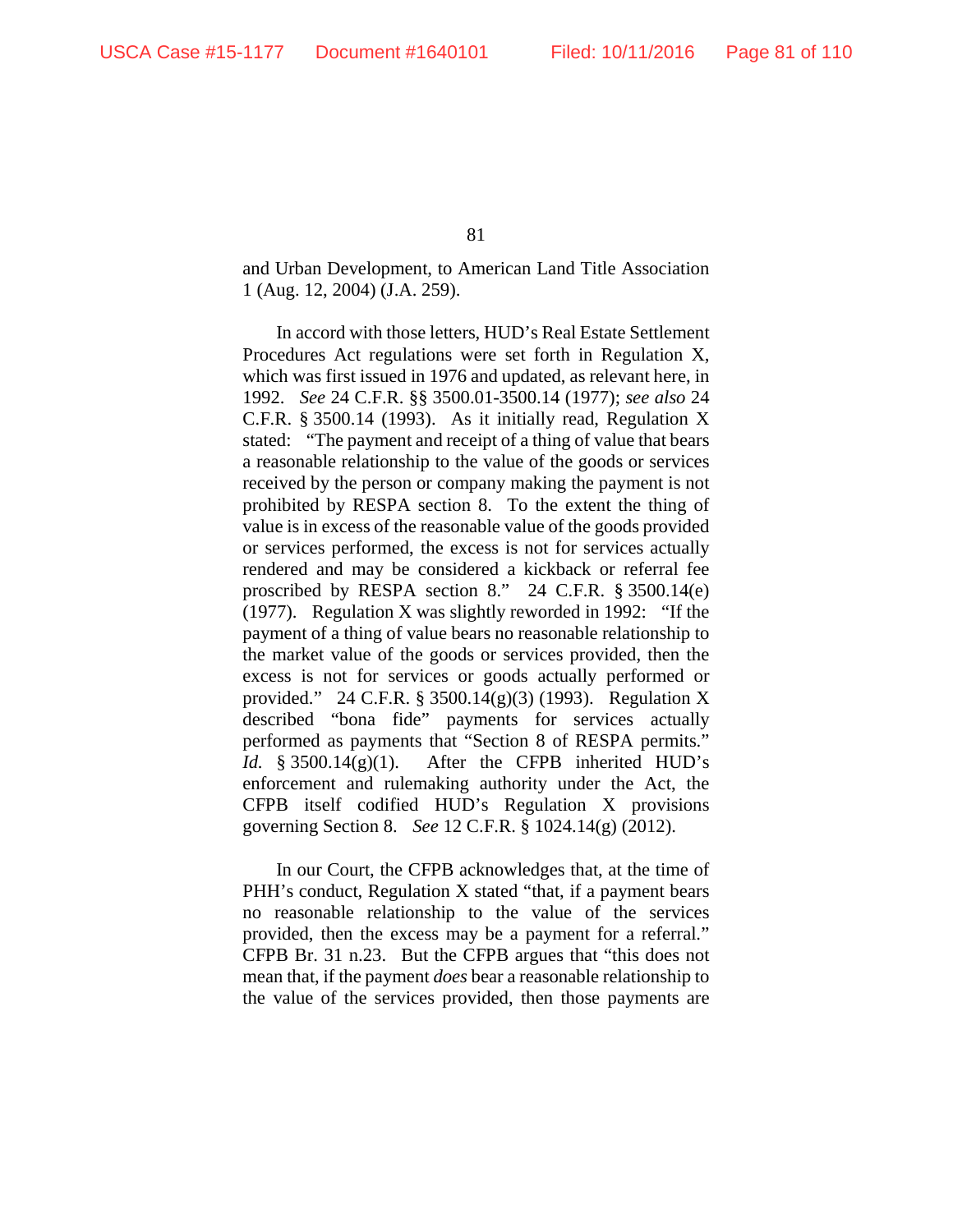never for referrals." *Id.* The CFPB's interpretation is a facially nonsensical reading of Regulation X. As Regulation X made clear, if an insurer makes a payment at reasonable market value for services actually provided, that payment is not a *payment for a referral*.

HUD's consistent and repeated interpretation of Section 8 was widely known and relied on in the mortgage lending industry. It was reflected in the leading treatise on the Act. *See* JAMES H. PANNABECKER & DAVID STEMLER, THE RESPA MANUAL: A COMPLETE GUIDE TO THE REAL ESTATE SETTLEMENT PROCEDURES ACT § 8.04[6][a] (2013). And courts had acknowledged and approved HUD's interpretation. *See, e.g.*, *Glover v. Standard Federal Bank*, 283 F.3d 953, 964 (8th Cir. 2002) (the "permissive language of Section  $8(c) \ldots$ clearly states that reasonable payments for goods, facilities or services actually furnished are *not prohibited* by RESPA, even when done in connection with the referral of a particular loan to a particular lender"); *cf. Carter v. Welles-Bowen Realty, Inc.*, 736 F.3d 722, 728 (6th Cir. 2013) (Section 8(c)(2) is a "safe harbor[]" from Section 8(a)'s "ban on referral fees"); *Geraci v. Homestreet Bank*, 347 F.3d 749, 751 (9th Cir. 2003) (describing Section  $8(c)(2)$  as a "safe harbor" and noting that HUD, when evaluating whether payments from mortgage lenders to mortgage brokers fall within Section 8(c), considers whether the payments for services "are reasonably related to the value of the . . . services that were actually performed").

At the time PHH engaged in its captive reinsurance arrangements, everyone knew the deal: Captive reinsurance arrangements were lawful under Section 8 so long as the mortgage insurer paid no more than reasonable market value to the reinsurer for reinsurance actually furnished.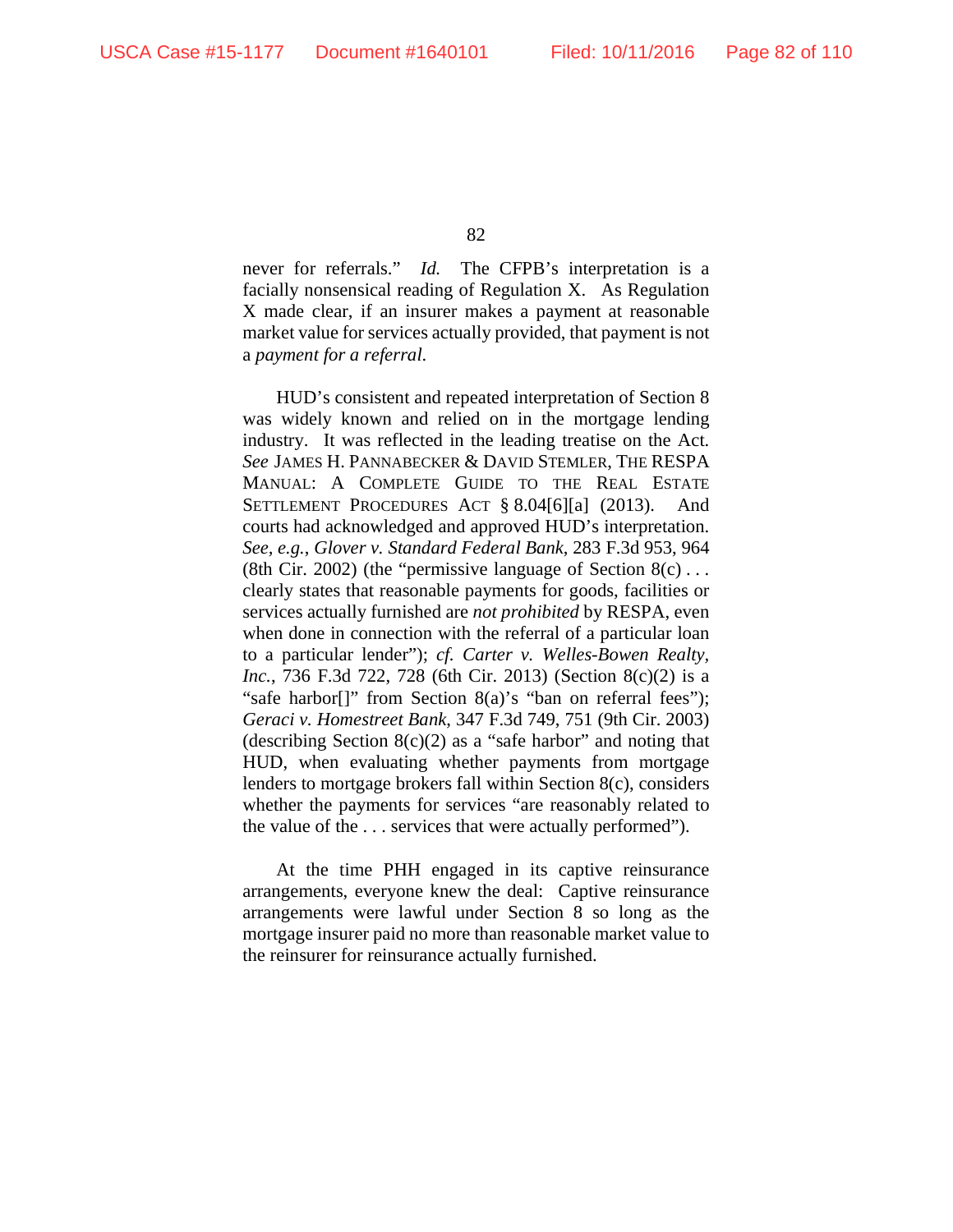In 2015, however, the CFPB decided that captive reinsurance agreements were prohibited by Section 8. The CFPB then applied its new interpretation of Section 8 *retroactively* against PHH, ruling against PHH based on conduct that had occurred as far back as 2008. The *retroactive* application of the CFPB's new interpretation violated the Due Process Clause.

The Due Process Clause limits the extent to which the Government may retroactively alter the legal consequences of an entity's or person's past conduct. That anti-retroactivity principle "is deeply rooted in our jurisprudence, and embodies a legal doctrine centuries older than our Republic." *Landgraf v. USI Film Products*, 511 U.S. 244, 265 (1994); *see also Eastern Enterprises v. Apfel*, 524 U.S. 498, 547 (1998) (Kennedy, J., concurring in the judgment and dissenting in part) ("[F]or centuries our law has harbored a singular distrust of retroactive statutes.").

Retroactivity – in particular, a new agency interpretation that is retroactively applied to proscribe past conduct – contravenes the bedrock due process principle that the people should have fair notice of what conduct is prohibited. As the Supreme Court has emphasized, "individuals should have an opportunity to know what the law is and to conform their conduct accordingly." *Landgraf*, 511 U.S. at 265. Due process therefore requires agencies to "provide regulated parties fair warning of the conduct a regulation prohibits or requires." *Christopher v. SmithKline Beecham Corp.*, 132 S. Ct. 2156, 2167, slip op. at 10-11 (2012) (internal quotation marks and alteration omitted); *see also FCC v. Fox Television Stations, Inc.*, 132 S. Ct. 2307, 2317, slip op. at 11 (2012) ("A fundamental principle in our legal system is that laws which regulate persons or entities must give fair notice of conduct that is forbidden or required."); *cf. United States v. Pennsylvania*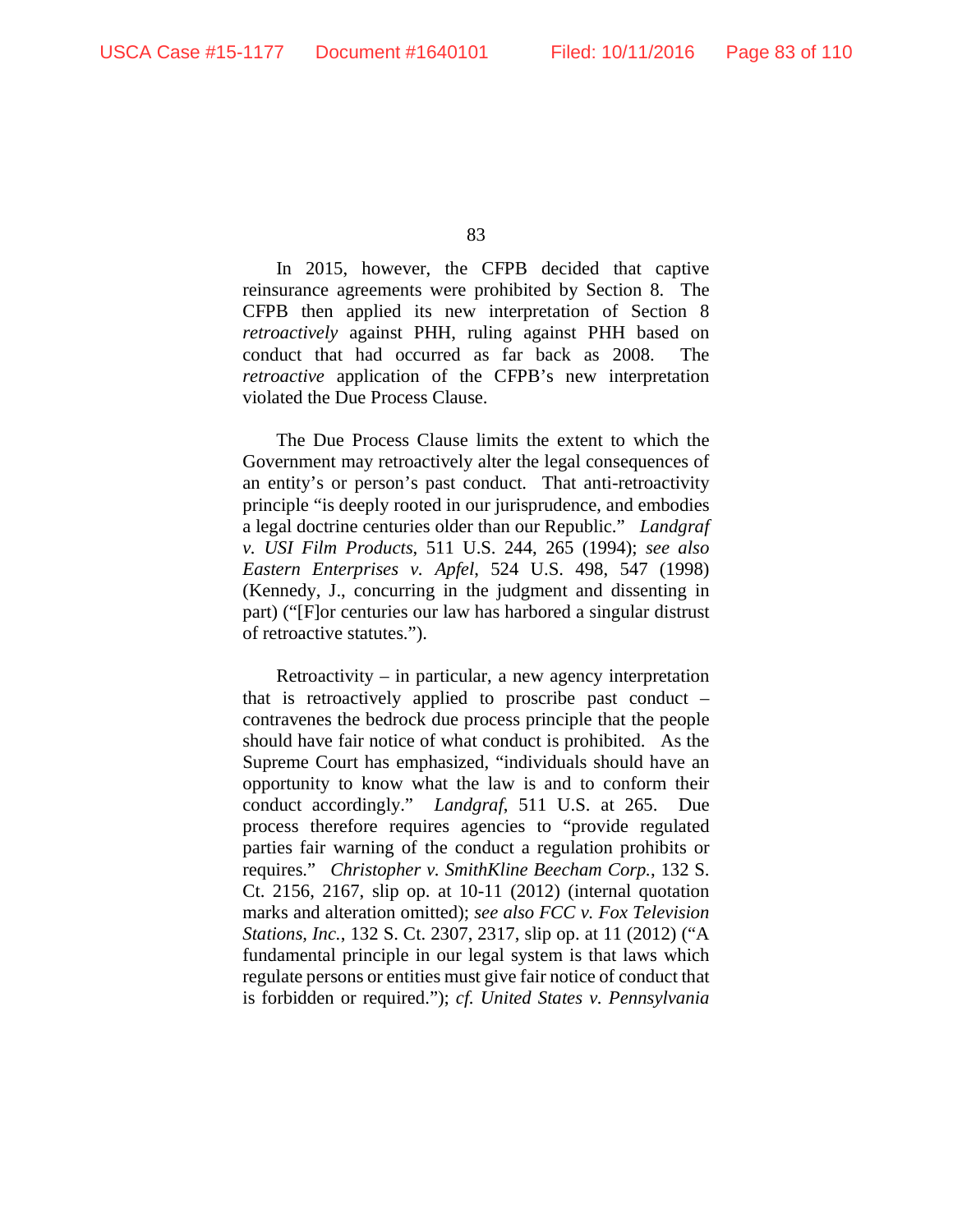*Industrial Chemical Corp.*, 411 U.S. 655, 674 (1973) ("Thus, to the extent that the regulations deprived PICCO of fair warning as to what conduct the Government intended to make criminal, we think there can be no doubt that traditional notions of fairness inherent in our system of criminal justice prevent the Government from proceeding with the prosecution."); *Cox v. Louisiana*, 379 U.S. 559, 571 (1965) ("[U]nder all the circumstances of this case, after the public officials acted as they did, to sustain appellant's later conviction for demonstrating where they told him he could would be to sanction an indefensible sort of entrapment by the State – convicting a citizen for exercising a privilege which the State had clearly told him was available to him. The Due Process Clause does not permit convictions to be obtained under such circumstances.") (internal quotation marks and citation omitted); *Bouie v. City of Columbia*, 378 U.S. 347, 350-51 (1964) (Due Process Clause violated when state punished defendants "for conduct that was not criminal at the time they committed it" because the "underlying principle" of fair warning dictates that "no man shall be held criminally responsible for conduct which he could not reasonably understand to be proscribed") (internal quotation marks omitted); *Raley v. Ohio*, 360 U.S. 423, 438-39 (1959) ("There was active misleading. The State Supreme Court dismissed the statements of the Commission as legally erroneous, but the fact remains that at the inquiry they were the voice of the State most presently speaking to the appellants. We cannot hold that the Due Process Clause permits convictions to be obtained under such circumstances.") (internal citation omitted). $^{25}$  $^{25}$  $^{25}$ 

<span id="page-83-0"></span><sup>&</sup>lt;sup>25</sup> In the criminal context, Article I's two Ex Post Facto Clauses bar retroactive criminal statutes. That principle is so fundamental to the protection of individual liberty that the Framers included it in the original Constitution, and made it applicable against both the National and State governments. *See* U.S. CONST. art. I, § 9, cl. 3; *id.* art. I, § 10, cl. 1. The Framers well understood that a free society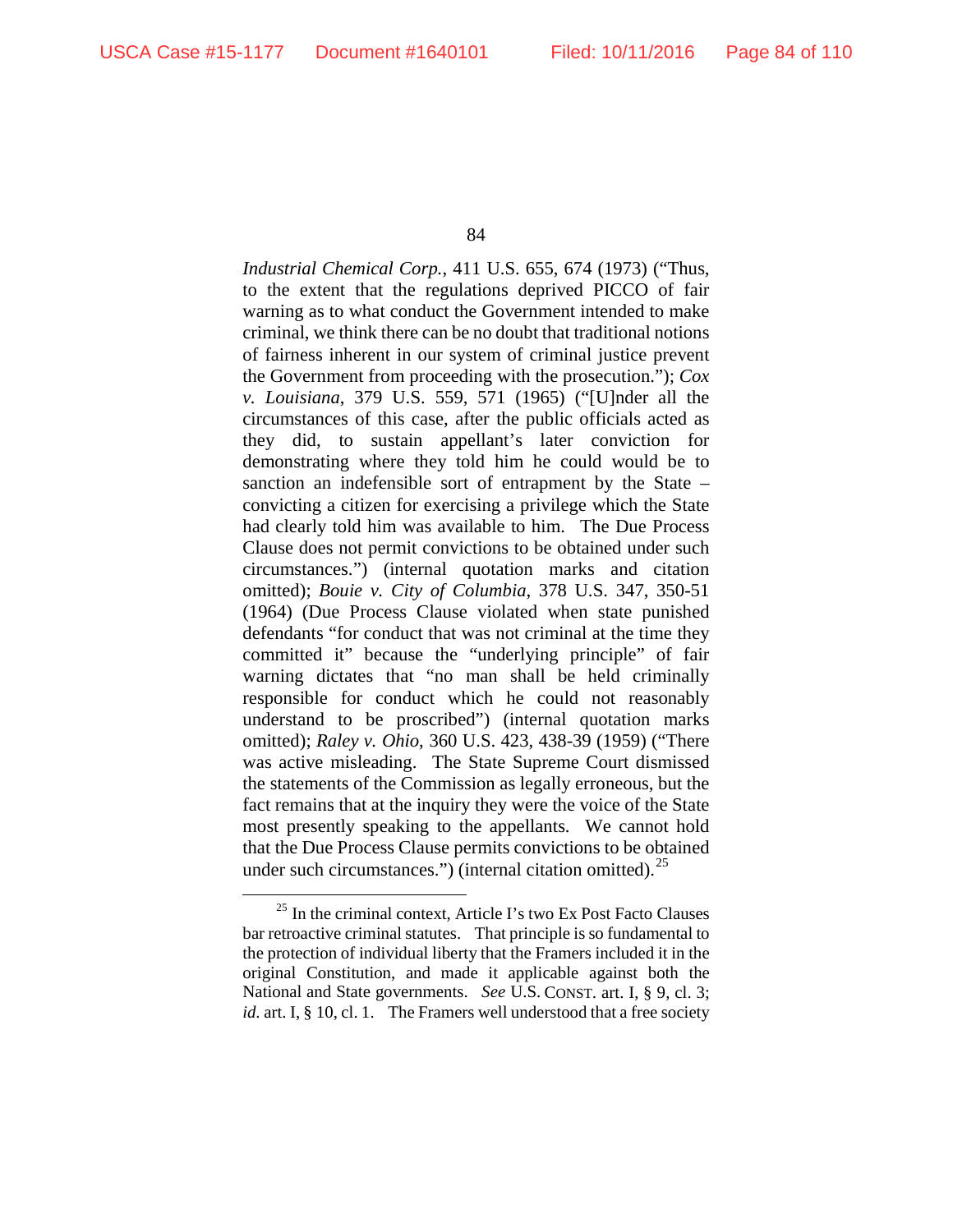$\overline{a}$ 

85

In *SmithKline*, for example, the Supreme Court refused to defer to the Department of Labor's changed interpretation of a regulation because the regulated industry "had little reason to suspect that its longstanding practice" violated the law. 132 S. Ct. at 2167, slip op. at 12. Neither the relevant statute nor any regulations provided clear notice of the Department of Labor's new interpretation. "Even more important," the Court said, was that "despite the industry's decades-long practice," the "DOL never initiated any enforcement actions" or "otherwise suggested that it thought the industry was acting unlawfully." *Id.* at 2168, slip op. at 12.

In *SmithKline*, in a sentence that all but decides the case before us, the Supreme Court further stated: An "agency should not change an interpretation in an adjudicative proceeding where doing so would impose new liability on individuals for past actions which were taken in good-faith reliance on agency pronouncements." *Id.* at 2167, slip op. at 11-12 (internal quotation marks and alterations omitted) (quoting *NLRB v. Bell Aerospace Co.*, 416 U.S. 267, 295 (1974)). The Court elaborated: "It is one thing to expect regulated parties to conform their conduct to an agency's interpretations once the agency announces them; it is quite

could not function if retroactive punishment were tolerated. *See id.*; *see also Landgraf v. USI Film Products*, 511 U.S. 244, 266-67 (1994); THE FEDERALIST NO. 84, at 511-12 (Alexander Hamilton) (Clinton Rossiter ed., 1961) ("[T]he subjecting of men to punishment for things which, when they were done, were breaches of no law, and the practice of arbitrary imprisonments, have been, in all ages, the favorite and most formidable instruments of tyranny."); *cf.* GEORGE ORWELL, 1984, at 40 (1949) ("Day by day and almost minute by minute the past was brought up to date.... [N]or was any item of news, or any expression of opinion, which conflicted with the needs of the moment, ever allowed to remain on record.").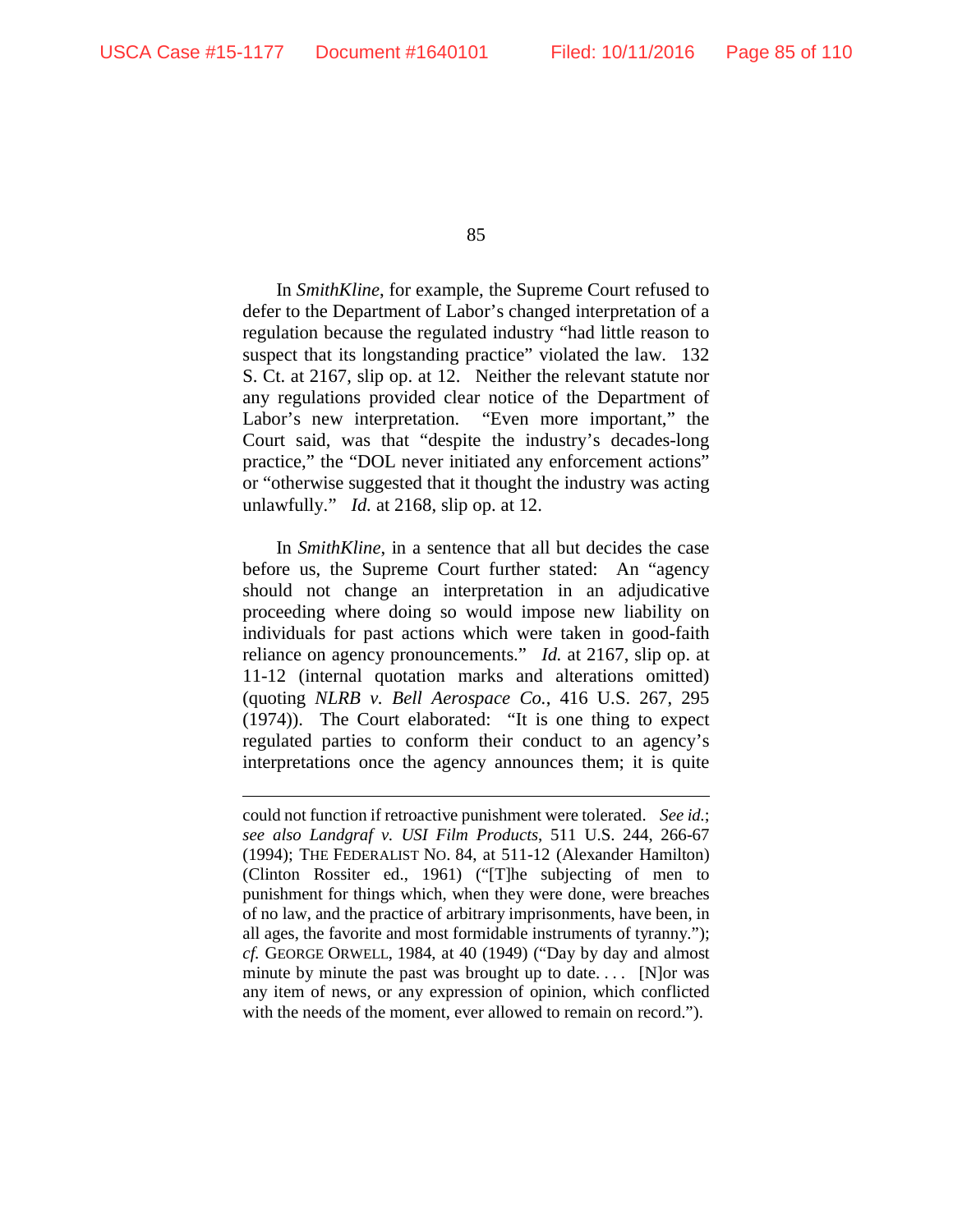another to require regulated parties to divine the agency's interpretations in advance or else be held liable when the agency announces its interpretations for the first time in an enforcement proceeding and demands deference." *Id.* at 2168, slip op. at 14. Because automatically accepting the Department of Labor's new interpretation "would result in precisely the kind of unfair surprise against which our cases have long warned," the Supreme Court refused to defer to the Department of Labor's retroactive application of a changed interpretation of its own regulations. *Id.* at 2167, slip op. at 11 (internal quotation marks omitted).

All of those fundamental anti-retroactivity principles are Rule of Law 101. And all of those fundamental anti-retroactivity principles fit this case precisely. PHH did not have fair notice of the CFPB's interpretation of Section 8 at the time PHH engaged in the conduct at issue here. PHH participated in captive reinsurance arrangements in justifiable reliance on the interpretation stated by HUD in 1997 and restated in 2004. The CFPB therefore violated due process by retroactively applying its changed interpretation to PHH's past conduct and requiring PHH to pay \$109 million for that conduct.

The CFPB retorts that there is a presumption in favor of retroactive application of agencies' interpretations of ambiguous statutes. CFPB Br. 42-43. But here, the CFPB was *changing* the Government's longstanding interpretation of that statute and then applying that changed interpretation retroactively. The CFPB's decision was a reversal of position – an "abrupt departure" from a consistent, longstanding position. *Clark-Cowlitz Joint Operating Agency v. FERC*, 826 F.2d 1074, 1081 (D.C. Cir. 1987) (en banc) (internal quotation marks omitted). The Due Process Clause does not allow *retroactive* application of such a change.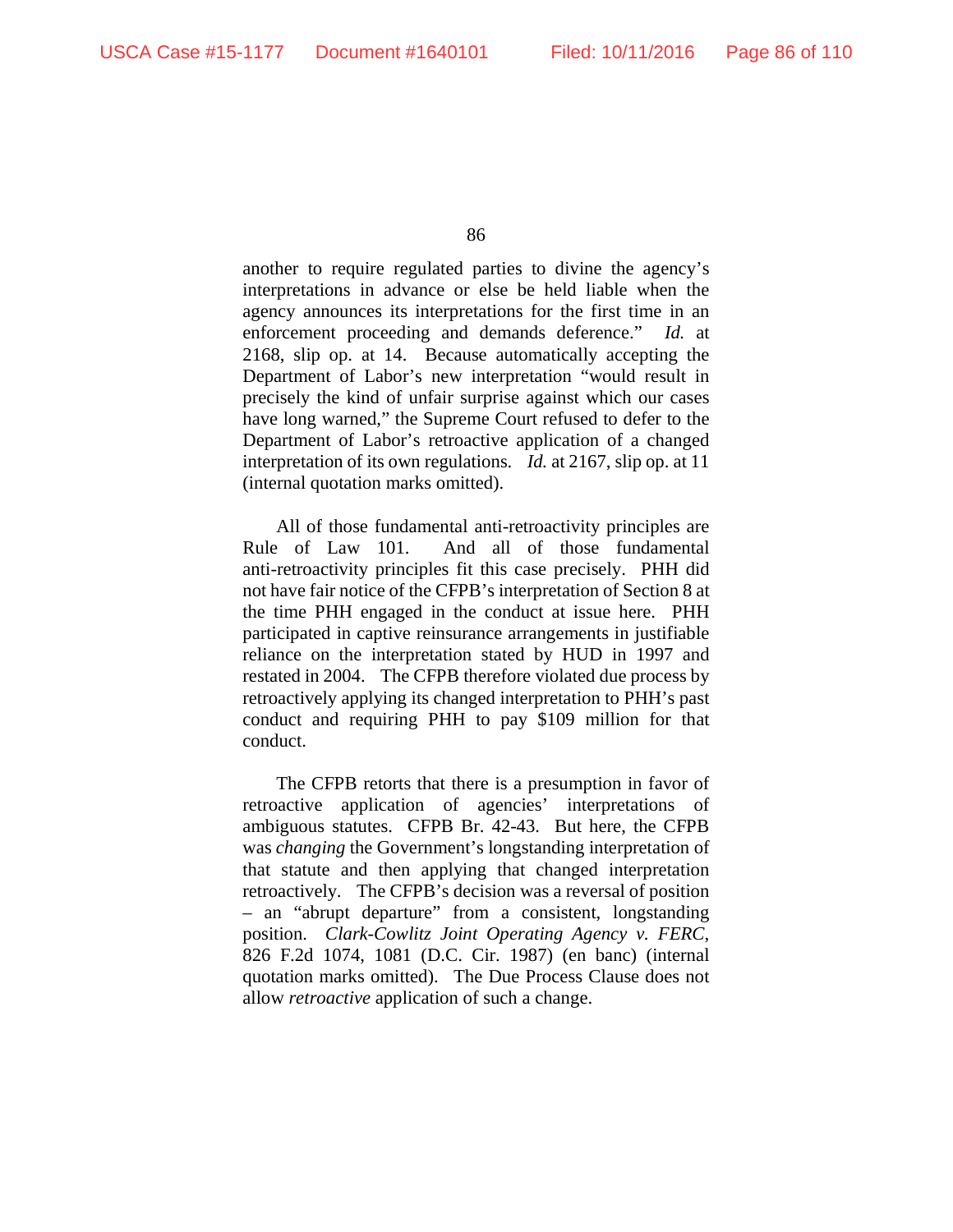The CFPB responds that nothing, including the 1997 letter, gave regulated entities such as PHH a reason to rely on HUD's interpretation. CFPB Br. 44-45. But in the 1997 letter, the Presidentially appointed and Senate-confirmed Assistant Secretary of HUD stated: "I trust that this guidance will assist you to conduct your business in accordance with RESPA." Letter from Nicolas P. Retsinas, Assistant Secretary for Housing, Department of Housing and Urban Development, to Countrywide Funding Corporation 8 (Aug. 6, 1997) (J.A. 258). We therefore find this particular CFPB argument deeply unsettling in a Nation built on the Rule of Law. When a government agency officially and expressly tells you that you are legally allowed to do something, but later tells you "just kidding" and enforces the law *retroactively*  against you and sanctions you for actions you took in reliance on the government's assurances, that amounts to a serious due process violation. The rule of law constrains the governors as well as the governed.

The CFPB protests that the HUD pronouncements were not reflected in a binding HUD rule. To begin with, that is wrong. As discussed, Regulation X reflected HUD's longstanding interpretation that Section 8(c) allowed payments of reasonable market value for services actually performed. *See* 12 C.F.R. § 1024.14 (2012) (CFPB codification of Regulation X Section 8 provisions); 24 C.F.R. § 3500.14 (2011) (HUD Regulation X Section 8 provisions). In any event, the CFPB is confusing (i) the administrative law issue of whether an agency rule is sufficiently authoritative to obtain *Chevron* deference or to constitute a norm of proscribed conduct that the agency may enforce and (ii) the due process issue of whether an agency statement pronouncing the legality of certain conduct was sufficiently official for citizens to rely on it as the citizens arranged their conduct. To trigger the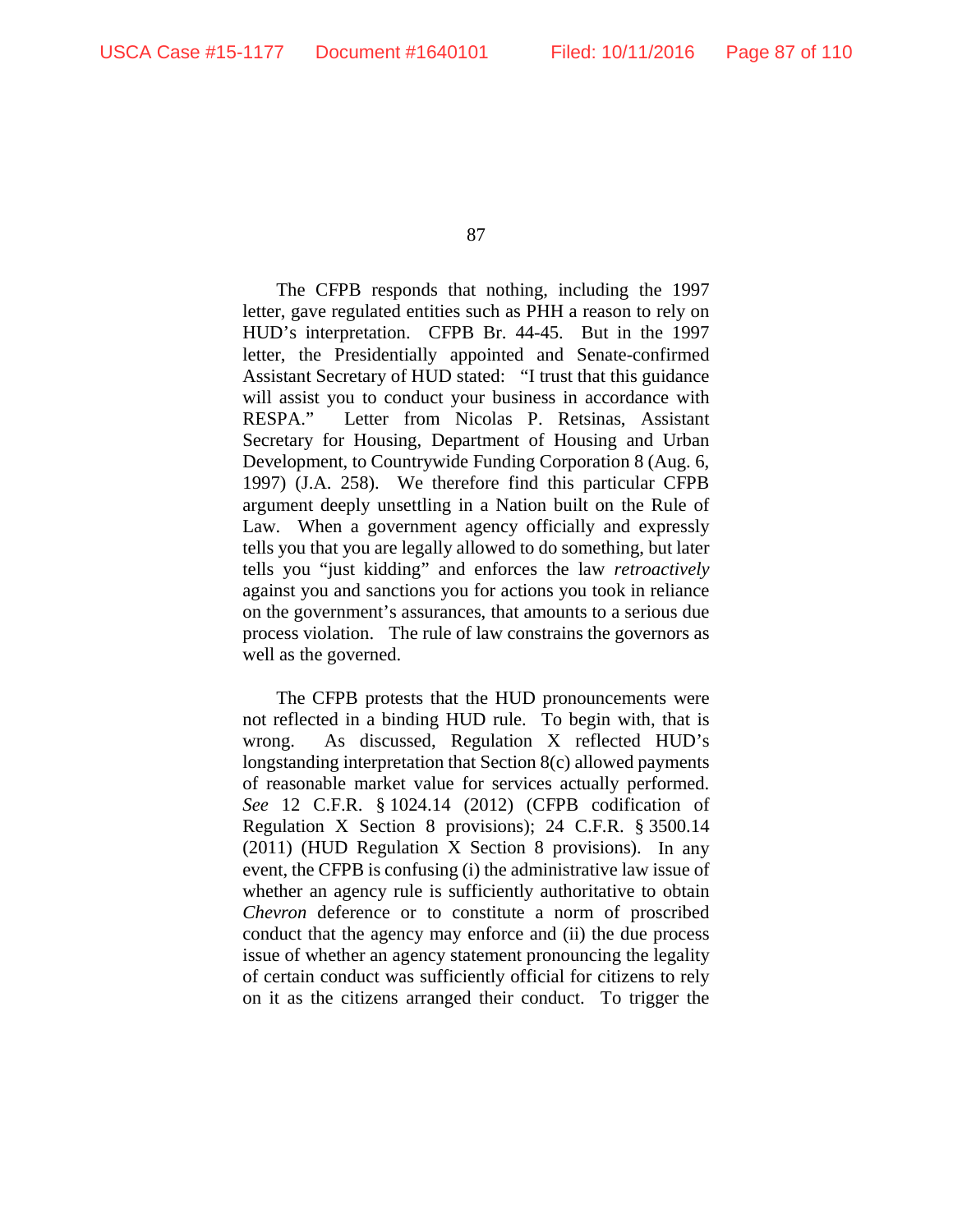latter due process protection, an agency pronouncement about the legality of proposed private conduct need not have been set forth in a rule preceded by notice and comment rulemaking, or the like. Here, the agency guidance was provided by top HUD officials and was given repeatedly. Although we do not imply that those two conditions are necessary to justify citizens' reliance for purposes of the Due Process Clause, they are surely sufficient. Here, the regulated industry reasonably relied on those agency pronouncements.

Put aside all the legalese for a moment. Imagine that a police officer tells a pedestrian that the pedestrian can lawfully cross the street at a certain place. The pedestrian carefully and precisely follows the officer's direction. After the pedestrian arrives at the other side of the street, however, the officer hands the pedestrian a \$1,000 jaywalking ticket. No one would seriously contend that the officer had acted fairly or in a manner consistent with basic due process in that situation. *See Cox v. Louisiana*, 379 U.S. 559, 571 (1965). Yet that's precisely this case. Here, the CFPB is arguing that it has the authority to order PHH to pay \$109 million even though PHH acted in reliance upon numerous government pronouncements authorizing precisely the conduct in which PHH engaged.

The Due Process Clause does not countenance the CFPB's gamesmanship. As Justice Kennedy eloquently explained in a related scenario: "If retroactive laws change the legal consequences of transactions long closed, the change can destroy the reasonable certainty and security which are the very objects of property ownership. . . . Groups targeted by retroactive laws, were they to be denied all protection, would have a justified fear that a government once formed to protect expectations now can destroy them. Both stability of investment and confidence in the constitutional system, then, are secured by due process restrictions against severe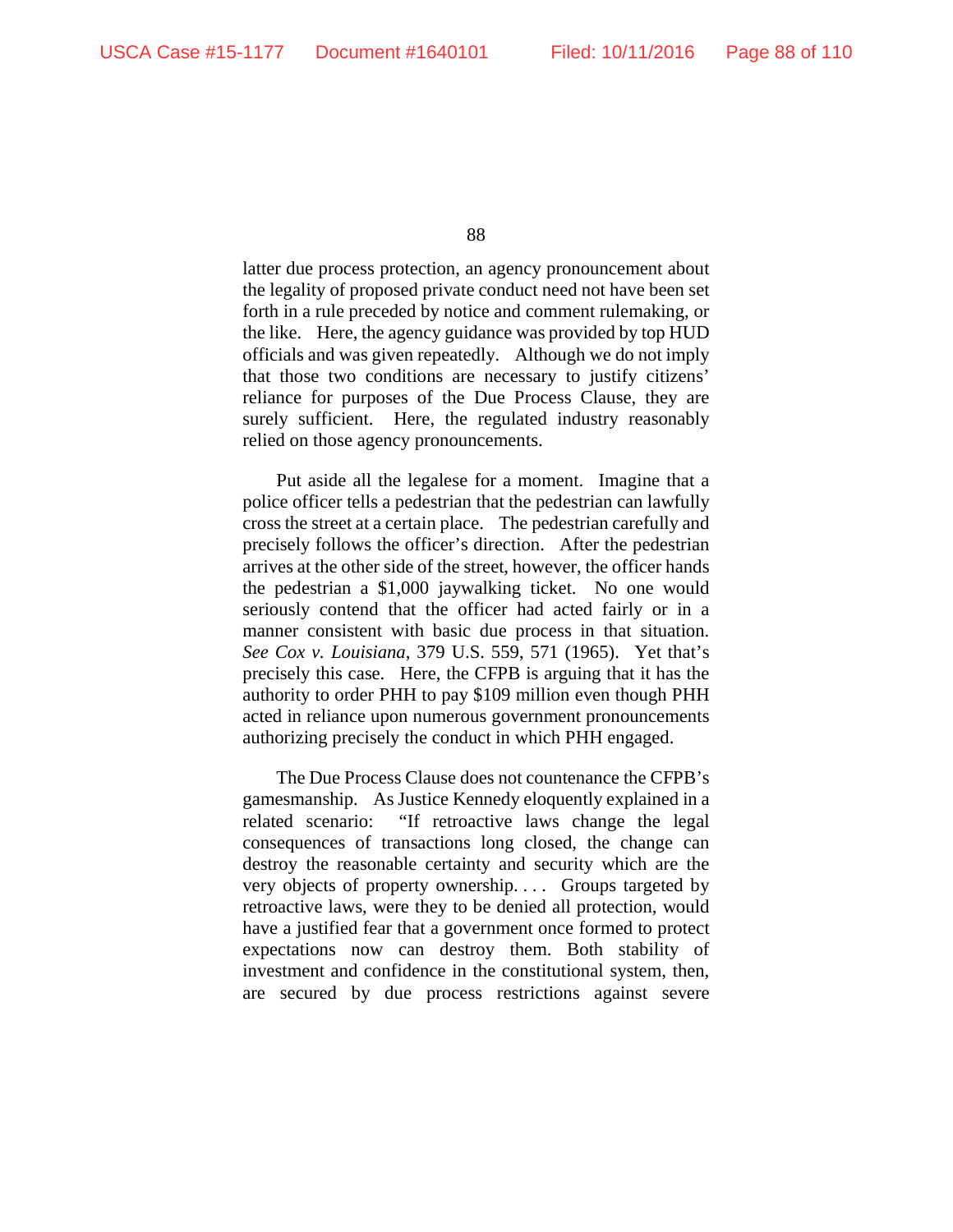retroactive legislation." *Eastern Enterprises*, 524 U.S. at 548-49 (Kennedy, J., concurring in the judgment and dissenting in part); *see also General Electric Co. v. EPA*, 53 F.3d 1324, 1328-29 (D.C. Cir. 1995) ("In the absence of notice – for example, where the regulation is not sufficiently clear to warn a party about what is expected of it – an agency may not deprive a party of property by imposing civil or criminal liability."); *Satellite Broadcasting Co. v. FCC*, 824 F.2d 1, 3-4 (D.C. Cir. 1987) ("Traditional concepts of due process . . . preclude an agency from penalizing a private party for violating a rule without first providing adequate notice of the substance of the rule.... Otherwise the practice of administrative law would come to resemble 'Russian Roulette.').

In sum, even if the CFPB's new interpretation of Section 8 were a permissible interpretation of the statute, which it is not, the CFPB's interpretation could not constitutionally be applied retroactively to PHH's conduct that occurred before that new interpretation.<sup>[26](#page-88-0)</sup> On remand, to reiterate, the CFPB may determine whether the relevant mortgage insurers paid more than reasonable market value to the reinsurer Atrium, which is what the statute proscribes and what HUD's longstanding pronouncements provided.<sup>[27](#page-88-1)</sup>

<span id="page-88-0"></span> $26$  To be clear, Section IV-A and Section IV-B of this opinion represent alternative holdings on the question of whether the CFPB permissibly determined that PHH violated Section 8. As alternative holdings, both holdings constitute binding precedent of the Court. *See Association of Battery Recyclers, Inc. v. EPA*, 716 F.3d 667, 673 (D.C. Cir. 2013).

<span id="page-88-1"></span> $27$  Proving that the mortgage insurer paid more than reasonable market value – and thus made a disguised payment for the referral – is an element of the Section 8 offense that the CFPB has the burden of proving by a preponderance of the evidence. *See* 12 C.F.R. § 1081.303(a) (2016); *see also Director, Office of Workers'*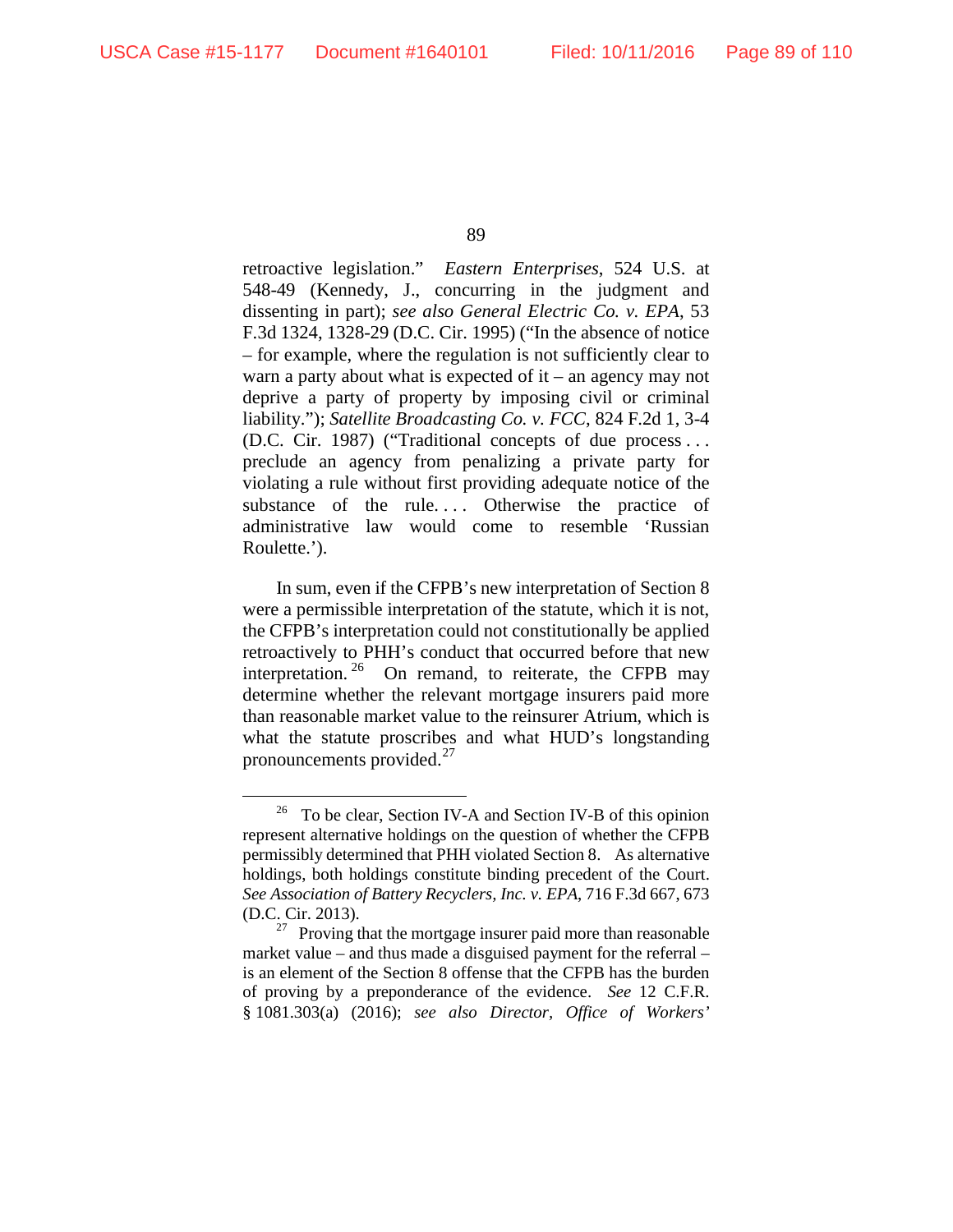$\overline{a}$ 

90

## V

In order to hold PHH liable, the CFPB must therefore show that the relevant mortgage insurers paid more than reasonable market value to Atrium for the reinsurance. On remand, the CFPB may attempt to make that showing, assuming that any relevant conduct by PHH occurred within the applicable statute of limitations period. That in turn brings us to the statute of limitations issue. PHH contends that most of its relevant activity occurred outside of the three-year statute of limitations applicable in this case.

"Statutes of limitations are intended to promote justice by preventing surprises through the revival of claims that have been allowed to slumber until evidence has been lost, memories have faded, and witnesses have disappeared." *Gabelli v. SEC*, 133 S. Ct. 1216, 1221, slip op. at 5 (2013) (internal quotation marks omitted). Statutes of limitations

*Compensation Programs, Department of Labor v. Greenwich Collieries*, 512 U.S. 267, 271, 276 (1994) (APA's use of "burden of proof" in 5 U.S.C. § 556 places both burden of persuasion and burden of production on proponent of order); 12 U.S.C. § 5563(a) (CFPB is authorized to conduct adjudication proceedings "in the manner prescribed by chapter 5 of title 5," which includes Administrative Procedure Act burden of proof requirements in 5 U.S.C. § 556). The CFPB characterizes this issue as an affirmative defense. That is wrong. If there were express payments in exchange for referrals in this case, and PHH was trying to argue that the payments nonetheless were justified under some exception, that might potentially fit within the affirmative defense box. But here, there were no such express payments in exchange for referrals. It is the CFPB's burden to prove that the payments for reinsurance were more than reasonable market value and were disguised payments for referrals.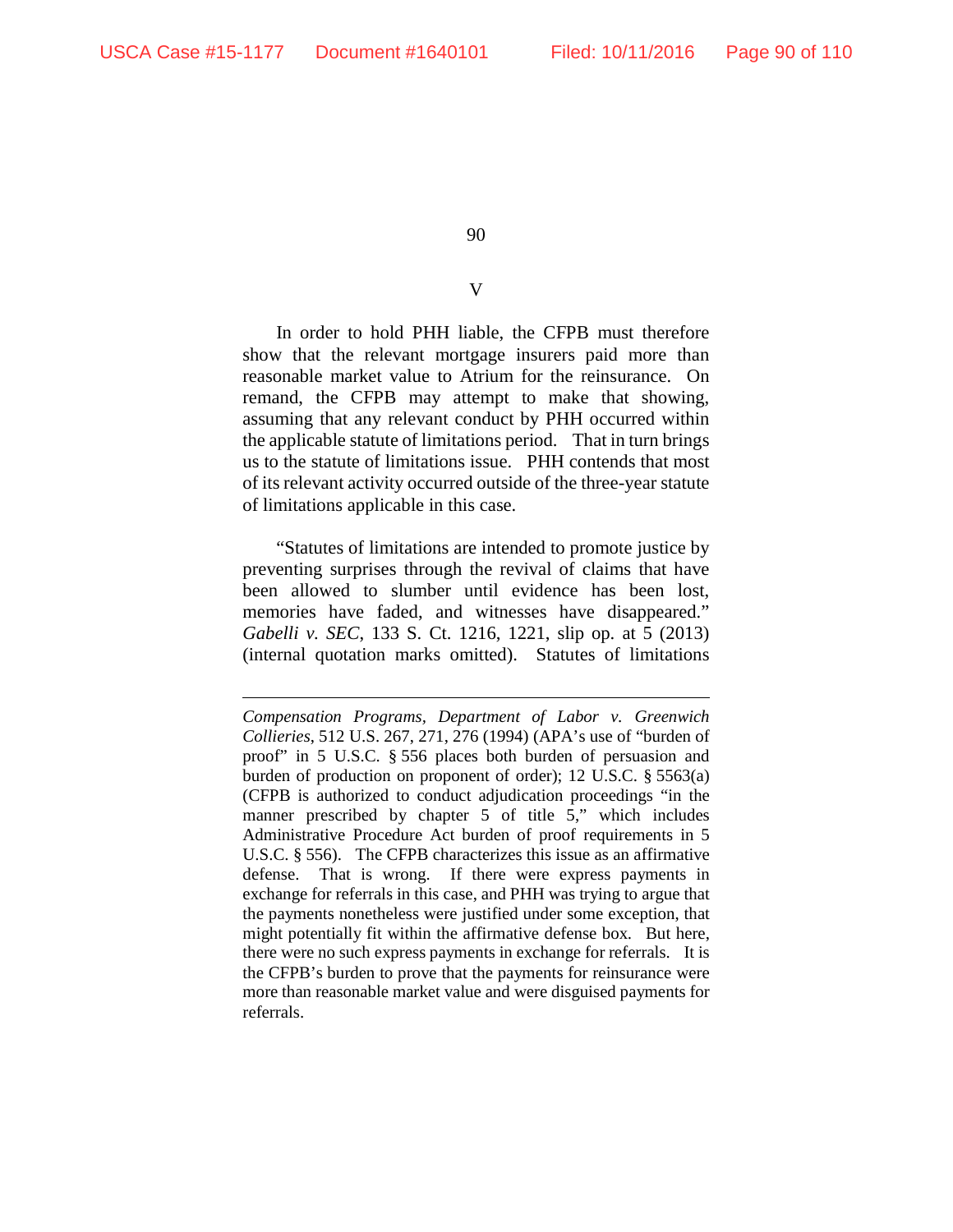also "provide security and stability to human affairs" by affording "certainty" about "a defendant's potential liabilities." *Id.* (internal quotation marks omitted).

The general working presumption in federal civil and criminal cases is that a federal civil cause of action or criminal offense must have some statute of limitations and must not allow suits to be brought forever and ever after the acts in question. *See* 28 U.S.C § 2462; 18 U.S.C. § 3282. As Chief Justice Marshall stated, allowing parties to sue "at any distance of time" would be " utterly repugnant to the genius of our laws. In a country where not even treason can be prosecuted after a lapse of three years, it could scarcely be supposed that an individual would remain forever liable to a pecuniary forfeiture." *Adams v. Woods*, 6 U.S. 336, 342 (1805).

The Dodd-Frank Act authorizes the CFPB to "conduct hearings and adjudication proceedings" to enforce the Real Estate Settlement Procedures Act. 12 U.S.C. § 5563(a). The Real Estate Settlement Procedures Act, in turn, provides that the CFPB may "bring an action to enjoin violations" of Section 8. *Id.* § 2607(d)(4). As it now reads, the Real Estate Settlement Procedures Act also provides that "actions" brought by various government agencies, including the CFPB, to enforce Section 8 "may be brought within 3 years from the date of the occurrence of the violation." *Id.* § 2614.

The CFPB says that *no statute of limitations* applies to its case against PHH. CFPB Br. 38. The CFPB advances two primary arguments. First, the CFPB contends it is broadly authorized to bring enforcement actions under the Dodd-Frank Act, and the CFPB says that the Dodd-Frank Act contains no statute of limitations on CFPB enforcement actions brought in an *administrative* proceeding, as opposed to in court. Notably, that broad argument would apply to *all 19* of the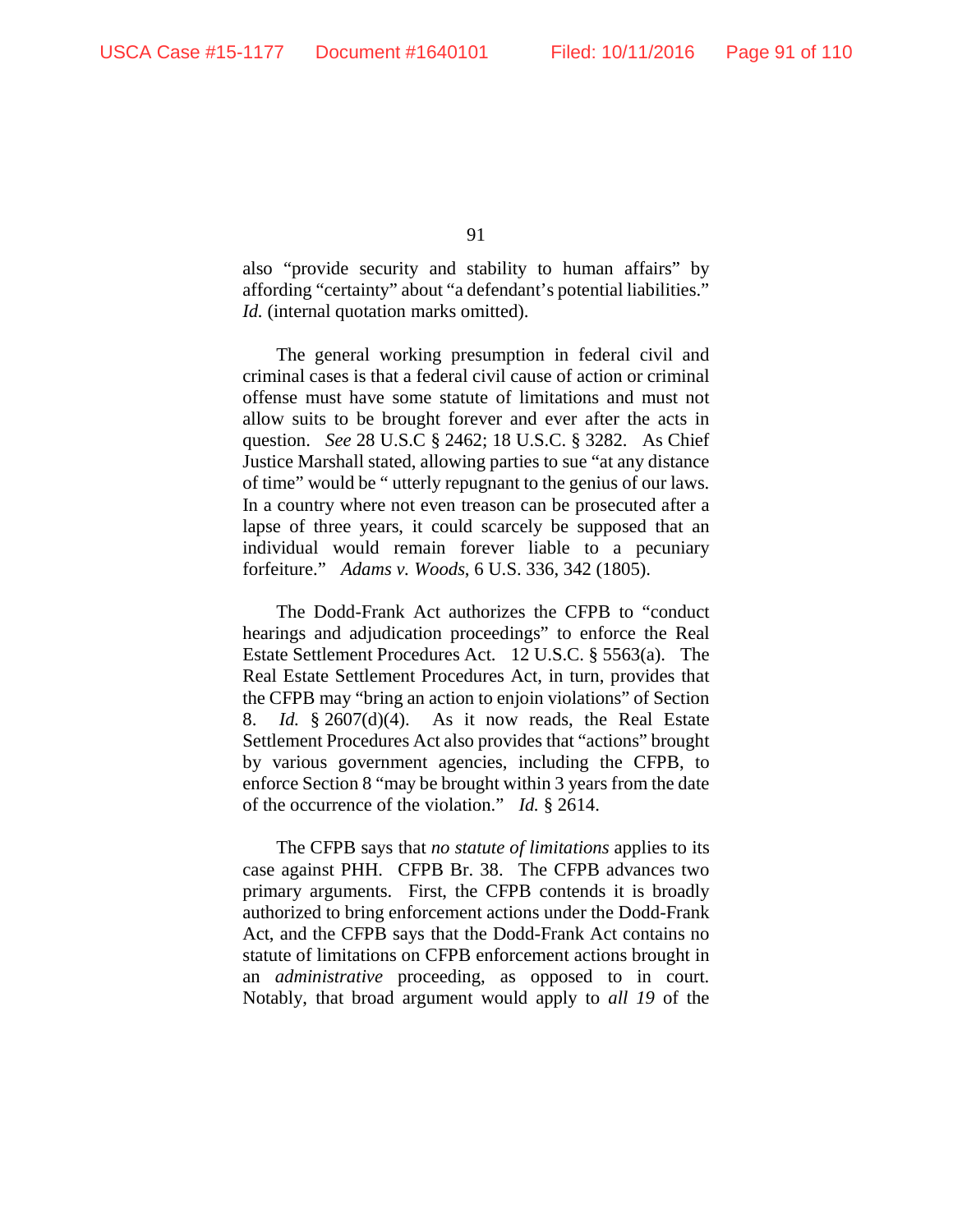consumer protection statutes that the CFPB enforces, and would mean that no statute of limitations applies to CFPB administrative actions enforcing any of those statutes.

Second, if the Dodd-Frank Act does not override the statutes of limitations in all of the underlying statutes enforced by the CFPB, meaning that the CFPB must abide by the statutes of limitations in the underlying statutes, the CFPB contends that the statute at issue here – the Real Estate Settlement Procedures Act – imposes a three-year statute of limitations only on those enforcement actions that the CFPB brings in *court*. According to the CFPB, the Real Estate Settlement Procedures Act does not impose any statute of limitations for those enforcement actions that the CFPB brings in *administrative* proceedings.

## Neither of the CFPB's arguments is correct.

*First*, the CFPB argues that we should ignore any statute of limitations contained in the Real Estate Settlement Procedures Act. Instead, the CFPB claims that we should look to the general enforcement provisions of the Dodd-Frank Act because those Dodd-Frank provisions, according to the CFPB, trump the statutes of limitations in the underlying statutes enforced by the CFPB.

Under the Dodd-Frank Act, the CFPB may bring an enforcement action either in an administrative action or in court. *See* 12 U.S.C. §§ 5563-5564. According to the CFPB, that choice matters for statute of limitations purposes. The CFPB says that the Dodd-Frank "provision that authorizes *court* actions includes a statute of limitations," but the "provision authorizing *administrative* enforcement does not." CFPB Br. 38 (emphasis added). Because the CFPB challenged PHH's conduct through an administrative action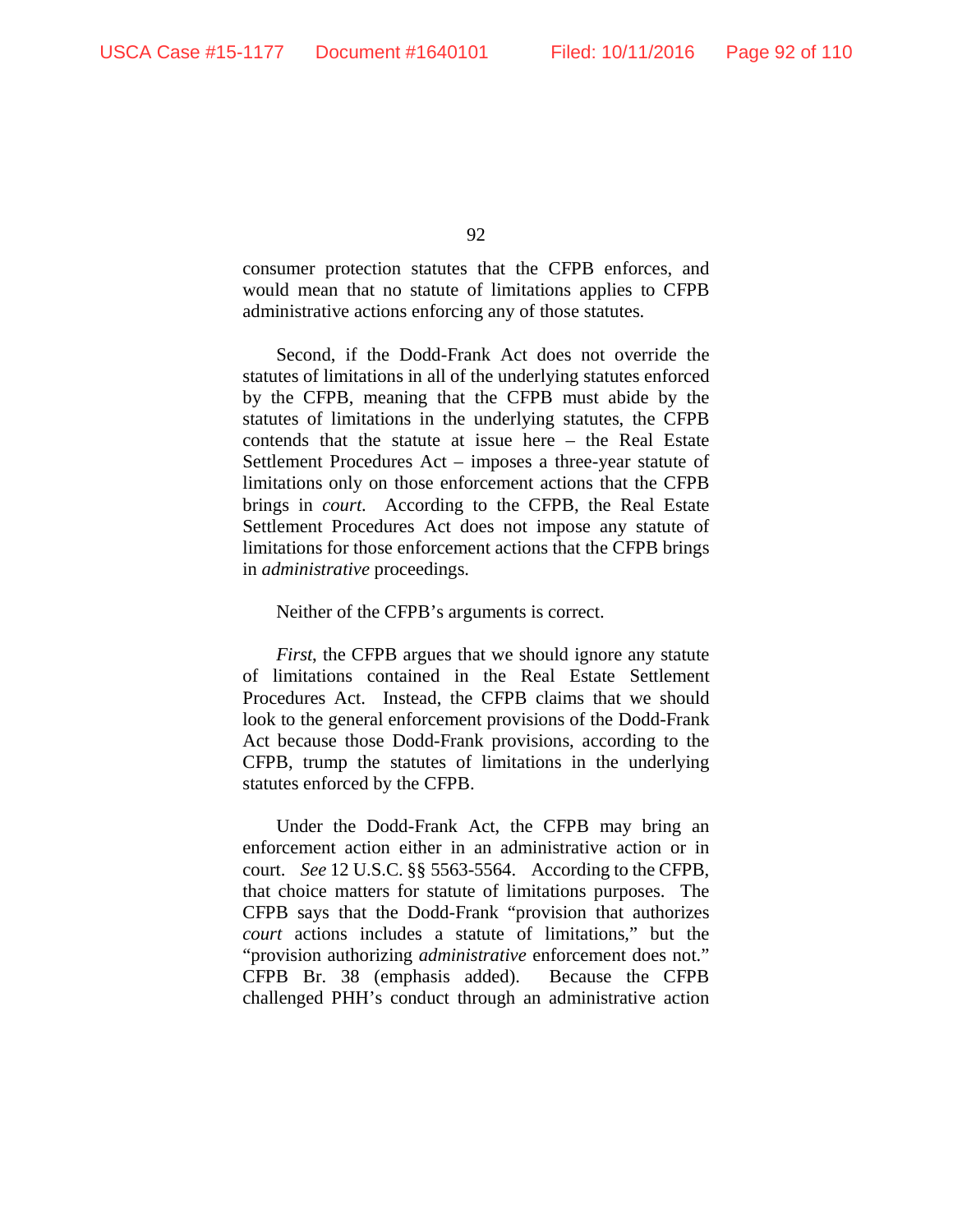rather than in court, the CFPB concludes that there is no applicable statute of limitations.

Importantly, the CFPB's Dodd-Frank-based argument – if accepted here – would apply not only to actions to enforce Section 8 of the Real Estate Settlement Procedures Act. The CFPB's argument that it is not bound by any statute of limitations in administrative proceedings would extend to all 19 of the consumer protection laws that Congress empowered the CFPB to enforce. *Cf. Integrity Advance, LLC*, 2015-CFPB-0029, Doc. No. 33, CFPB Opposition to Motion to Dismiss, at 12 (arguing no statute of limitations applies to CFPB administrative action to enforce the Truth in Lending Act and the Electronic Fund Transfer Act).

The CFPB's argument misreads the enforcement provisions of the Dodd-Frank Act. Section 5563 authorizes the CFPB "to conduct hearings and adjudication proceedings . . . in order to ensure or enforce compliance with" 19 federal consumer protection laws, in addition to other rules, regulations, and orders. 12 U.S.C. § 5563(a). But Congress limited the enforcement power granted in Section 5563. The CFPB may enforce those federal laws "*unless* such Federal law specifically limits the Bureau from conducting a hearing or adjudication proceeding." *Id.* § 5563(a)(2) (emphasis added). Obviously, one such "limit" is a statute of *limitations*. By its terms, then, Section 5563 ties the CFPB's administrative adjudications to the statutes of limitations of the various federal consumer protection laws it is charged with enforcing.<sup>28</sup> The Dodd-Frank Act therefore makes clear that

<span id="page-92-0"></span> <sup>28</sup> Similarly, for actions the CFPB brings *in court* under any of the 18 pre-existing consumer protection statutes, the CFPB may only "commence, defend, or intervene in the action in accordance with the requirements of that provision of law, as applicable." 12 U.S.C.  $§$  5564(g)(2)(B).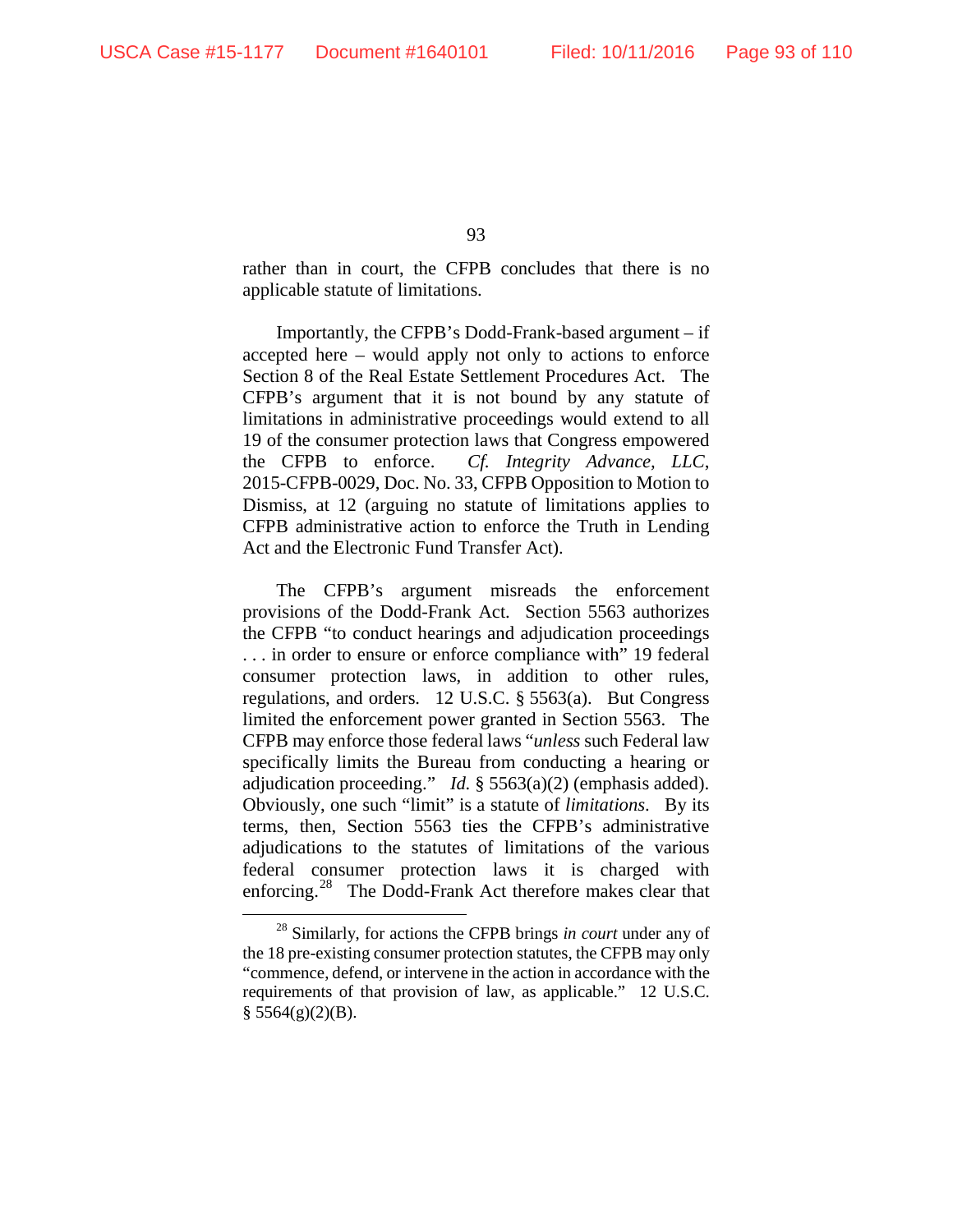in its enforcement action against PHH, the CFPB was bound by any statute of limitations located in the Real Estate Settlement Procedures Act.

*Second*, as to the Real Estate Settlement Procedures Act itself, the CFPB argues that the three-year limitations period in Section 2614 of that Act applies only to CFPB actions to enforce Section 8 in court, not to CFPB administrative actions to enforce Section 8 before the agency. We again disagree. Section 2614 supplies the appropriate statute of limitations period not only for CFPB actions to enforce Section 8 that are brought in court, but also for CFPB actions to enforce Section 8 that are brought administratively.<sup>[29](#page-93-0)</sup>

The first part of Section 2614 specifies a general one-year statute of limitations for any "action pursuant to" Section 8 "brought in the United States district court or in any other court of competent jurisdiction." *Id.* § 2614.

The second part of Section 2614 supplies a longer, three-year statute of limitations for "actions" to enforce Section 8 "brought by the Bureau, the Secretary, the Attorney

<span id="page-93-0"></span> $29$  In full, Section 2614 provides: "Any action pursuant to the provisions of section 2605, 2607, or 2608 of this title may be brought in the United States district court or in any other court of competent jurisdiction, for the district in which the property involved is located, or where the violation is alleged to have occurred, within 3 years in the case of a violation of section 2605 of this title and 1 year in the case of a violation of section 2607 or 2608 of this title from the date of the occurrence of the violation, except that actions brought by the Bureau, the Secretary, the Attorney General of any State, or the insurance commissioner of any State may be brought within 3 years from the date of the occurrence of the violation." 12 U.S.C. § 2614. Note that the referenced Section 2607 of Title 12 is Section 8 of the Real Estate Settlement Procedures Act.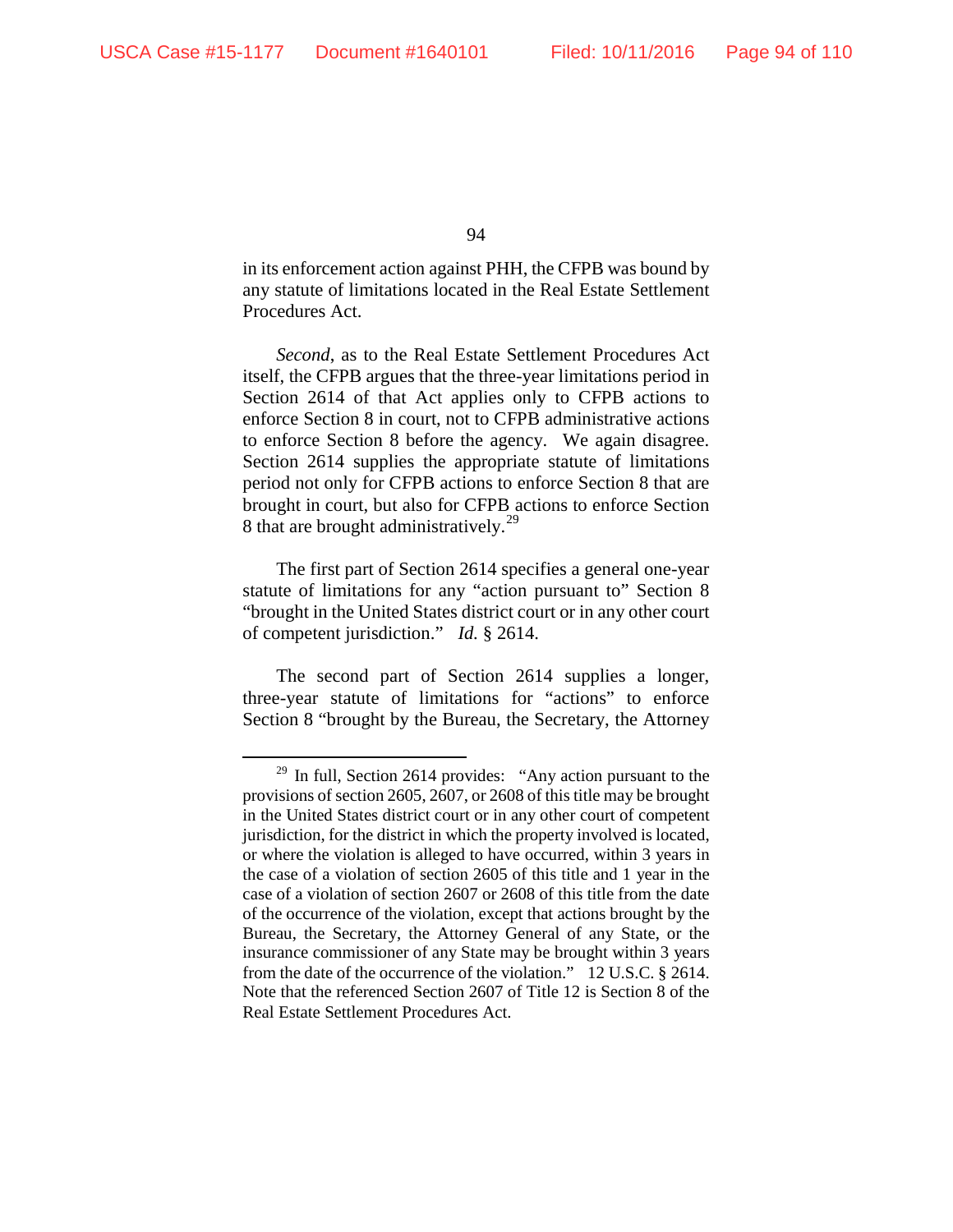General of any State, or the insurance commissioner of any State." *Id.* In this second part of Section 2614, the term "actions" is not limited to actions brought in court. Section 2614 does not specify a jurisdiction or forum for actions by the Bureau, the Secretary, the Attorney General of any State, or the insurance commissioner of any State. Section 2614 simply requires that those actions be brought within a three-year limitations period.

On its face, the statute of limitations for actions under Section 8 is therefore straightforward: Private plaintiffs can bring actions under Section 8 only in court. Private plaintiffs cannot bring administrative actions. For those private-party suits, a one-year statute of limitations applies. The relevant government enforcement agencies – including the CFPB – may bring actions to enforce Section 8 in courts or in administrative proceedings. For those cases, a three-year statute of limitations applies.

In response, the CFPB claims that the term "actions" in Section 2614 refers only to court actions, not to administrative actions. The CFPB argues that Congress uses the word "proceedings" rather than "actions" when it wants to refer to administrative actions. That is flatly wrong. Indeed, the Dodd-Frank Act itself, which amended Section 2614 to its current form, directly contradicts the CFPB's assertion about the meaning of the term "action." The Dodd-Frank Act repeatedly uses the term "action" to encompass court actions *and* administrative proceedings. *See, e.g.*, *id.* § 5497(d)(1) ("If the Bureau obtains a civil penalty against any person in any judicial or administrative action under Federal consumer financial laws . . . ."); *id.*  $\frac{1}{2}$  5537(b)(1) (establishing grant program for States "to hire staff to identify, investigate, and prosecute (through civil, administrative, or criminal enforcement actions) cases involving misleading or fraudulent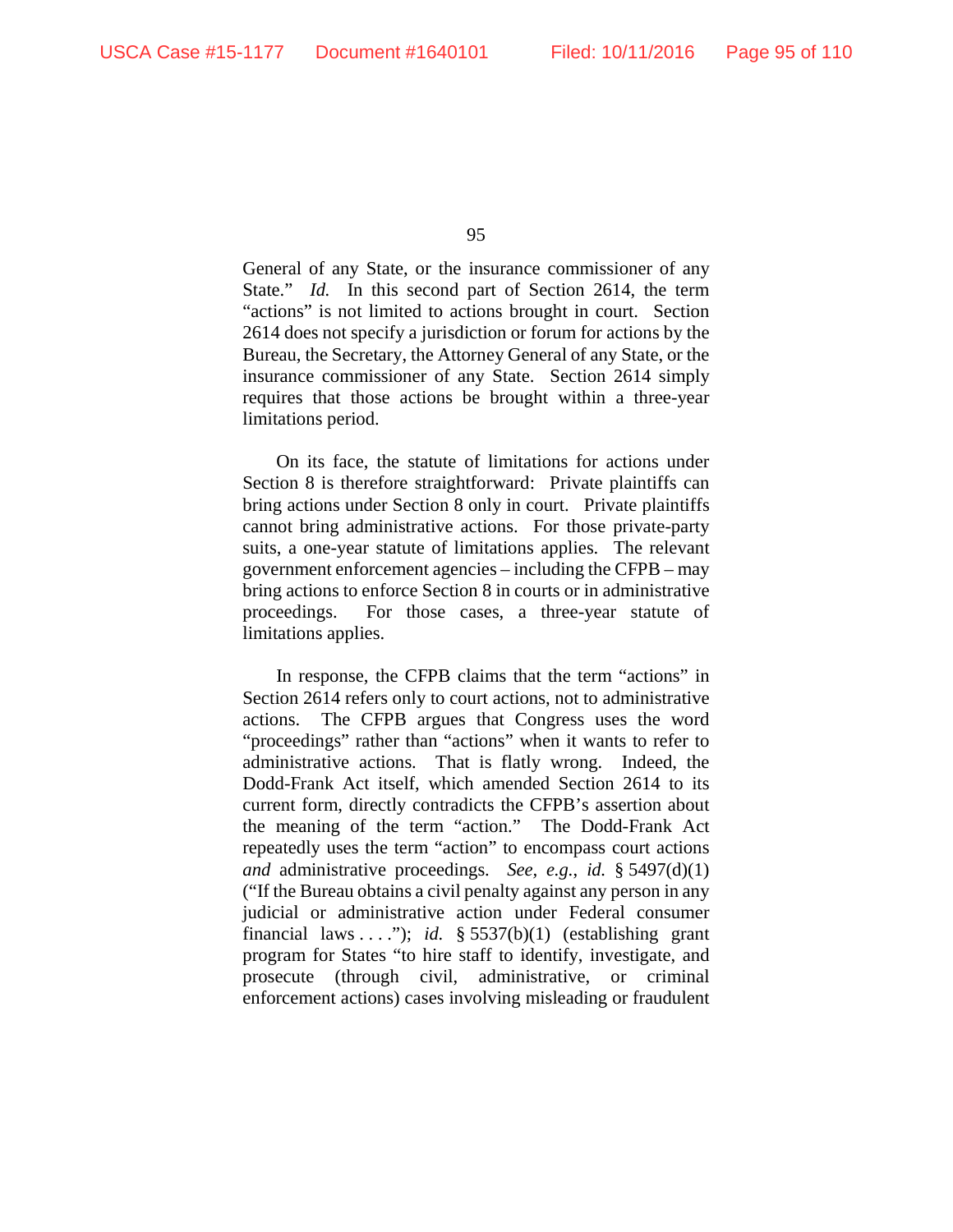marketing"); *id.* § 5538(b)(6) ("Whenever a civil action or an administrative action has been instituted by or on behalf of the Bureau . . . ."); *id.* § 5565(c) (subsection entitled "Civil money") penalty in court and administrative actions"). The same can be said for various provisions scattered throughout the U.S. Code. *See, e.g.*, 7 U.S.C. § 2279d ("Such liability shall apply to any administrative action brought before October 21, 1998, but only if the action is brought within the applicable statute of limitations . . . ."); 15 U.S.C. § 78u-6(a)(1) ("The term 'covered judicial or administrative action' means any judicial or administrative action brought by the Commission under the securities laws that results in monetary sanctions exceeding \$1,000,000."); 42 U.S.C. § 9628(b)(1)(B) ("The President may bring an administrative or judicial enforcement action under this chapter  $\dots$  ."); 49 U.S.C. § 60120(a)(1) ("The maximum amount of civil penalties for administrative enforcement actions under section 60122 shall not apply to enforcement actions under this section.").

The CFPB also cites *BP America Production Co. v. Burton*, 549 U.S. 84 (2006). There, the Supreme Court ruled that 28 U.S.C.  $\S$  2415(a) – a civil statute of limitations provision for "every action for money damages" brought by the Government – encompassed only court actions, and not agency enforcement actions. *BP America*, 549 U.S. at 89, 101 (internal quotation marks and emphasis omitted). To arrive at that conclusion, the Court looked to a wide array of textual and structural clues in that statutory scheme. For example, the Court noted that the "key terms in th[e] provision – 'action' and 'complaint' – are ordinarily used in connection with judicial, not administrative, proceedings." *Id.* at 91. That conclusion was reinforced by Congress's use of the word "action" as part of the term "action for money damages," which is "generally used to mean pecuniary compensation or indemnity, which may be recovered *in the courts*." *Id.* at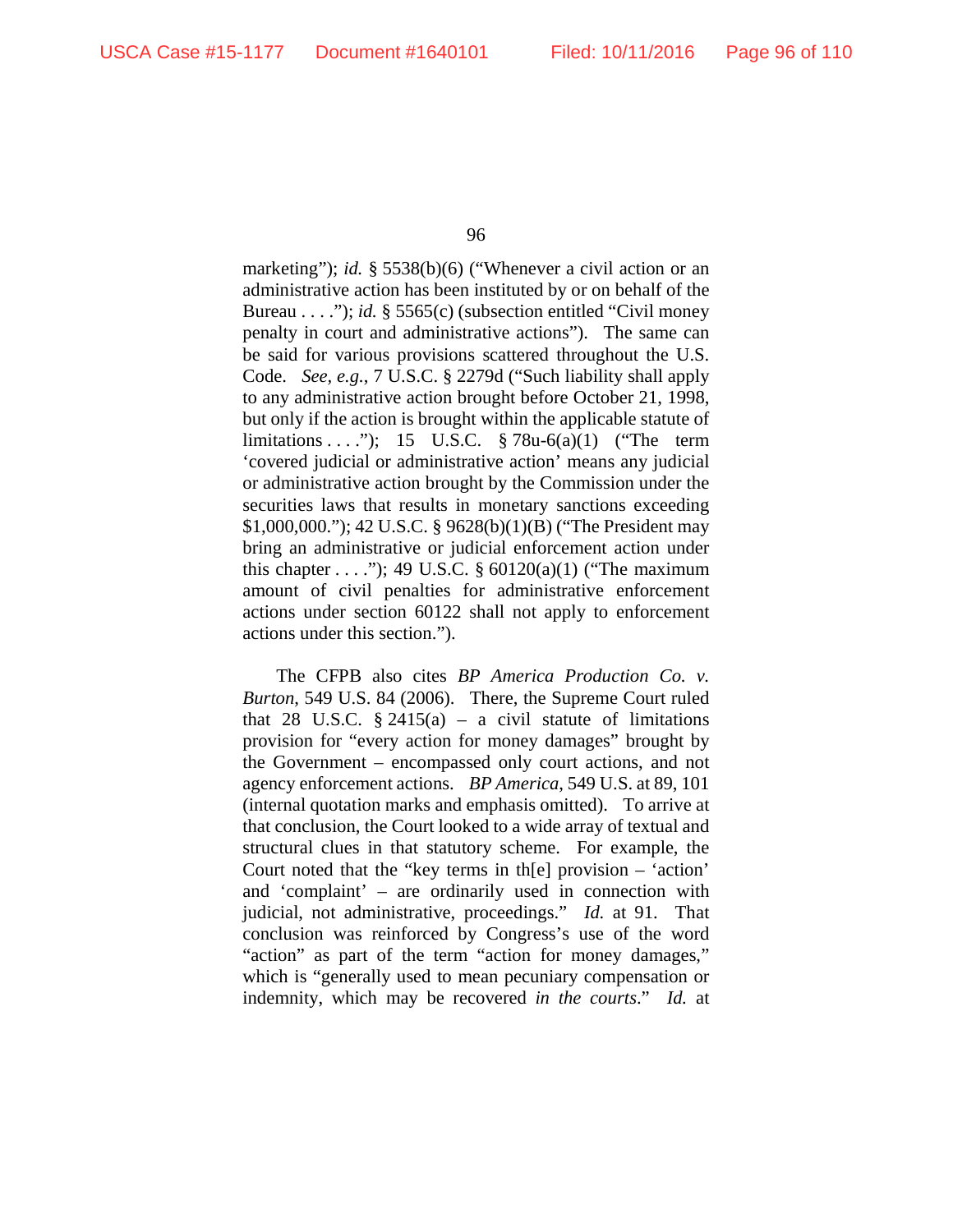91-92 (internal quotation marks omitted). The Supreme Court also noted Congress's use of the term "right of action" in the same provision, which is defined as the "right to bring suit; a legal right to maintain an action, with suit meaning any proceeding . . . in a court of justice." *Id.* at 91 (internal quotation marks omitted) (quoting BLACK'S LAW DICTIONARY 1488, 1603 (4th ed. 1951)).

At the very most, *BP America* articulated a presumption that the term "action" means court proceedings. But it is at most a presumption. *BP America* certainly never said that the term "actions" always means actions in court. Far from it. Indeed, Supreme Court cases interpret the term "actions" to encompass administrative actions. *See West v. Gibson*, 527 U.S. 212, 220-21 (1999); *Pennsylvania v. Delaware Valley Citizens' Council for Clean Air*, 478 U.S. 546, 557-60 (1986).

The question of whether the term "actions" in a particular statute encompasses administrative actions thus turns on the overall text, context, purpose, and history of the statute. Here, the textual and contextual clues convincingly demonstrate that administrative actions are covered. Unlike in *BP America*, the key part of Section 2614 – which refers to "actions" brought by the CFPB – speaks of an "action" generically and is not limited to an "action for money damages." Section 2614 also lacks other "key terms" like "complaint" or "right of action" that were present in the statute at issue in *BP America*.

The broader purpose and history of the Dodd-Frank Act strongly reinforce the conclusion that the CFPB is bound by a three-year statute of limitations in its administrative actions to enforce Section 8. Before 2010, HUD could not bring administrative enforcement actions to enforce Section 8. HUD could sue only in court. The CFPB acknowledges that a three-year statute of limitations applied to *all* of those HUD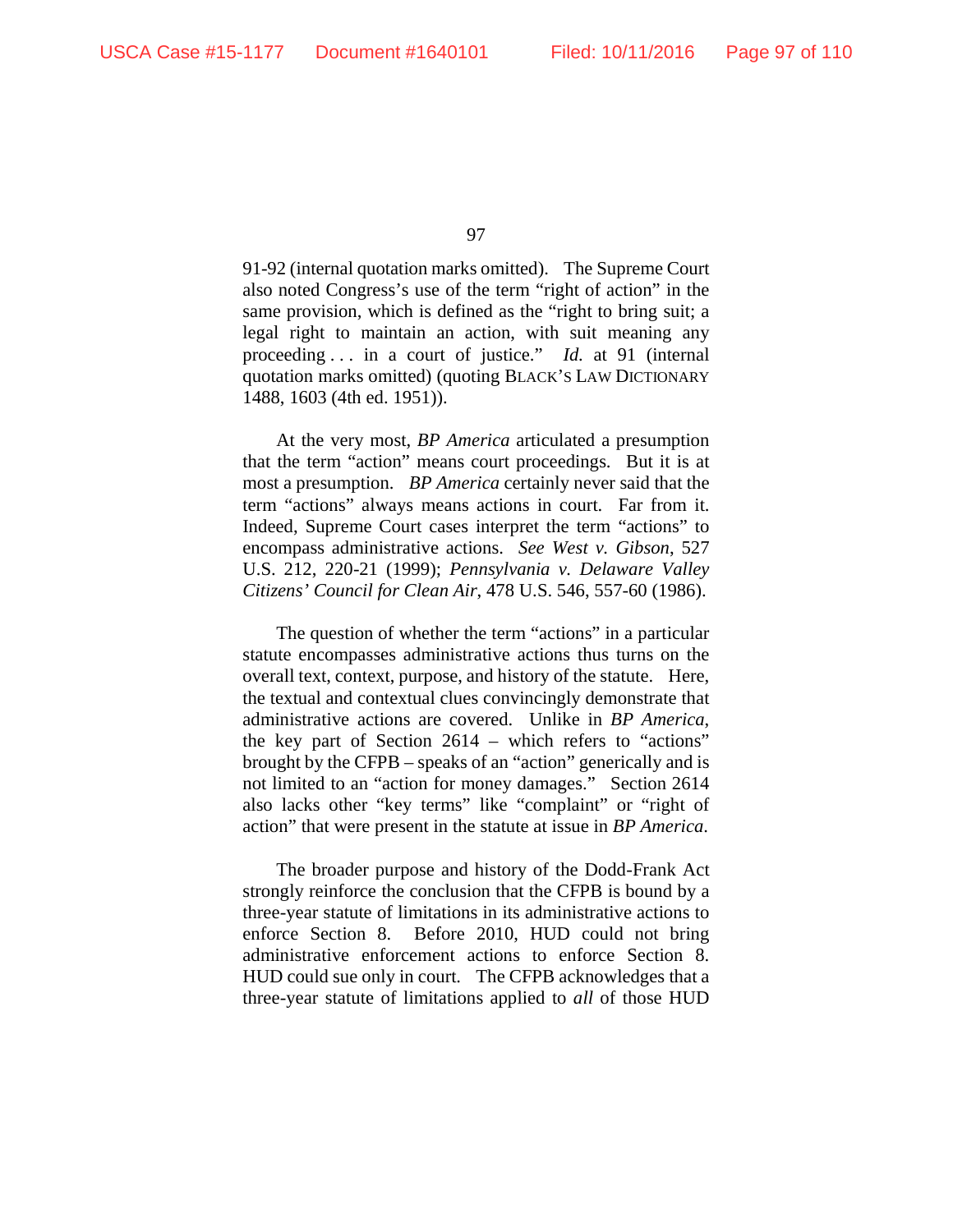actions to enforce Section 8. When passing the Dodd-Frank Act in 2010, Congress empowered the CFPB (taking over for HUD) to enforce Section 8 not just in courts, but also in administrative actions. Importantly, the CFPB has complete discretion to institute enforcement actions in courts or through administrative actions. *See* 12 U.S.C. §§ 5563-5564. And the CFPB can obtain administratively all of the remedies that it could obtain in court. *Id.* § 5565(a)(2). The CFPB's theory is that Congress – for some unstated reason – did not carry forward the three-year statute of limitations for CFPB administrative actions to enforce Section 8. Under the CFPB's theory, the agency therefore can always circumvent the three-year statute of limitations simply by bringing the enforcement action administratively rather than in court. But Congress did not suggest that by transferring authority from HUD to the CFPB, it intended to relax the longstanding three-year statute of limitations.

Moreover, "Congress 'does not, one might say, hide elephants in mouseholes.'" *Puerto Rico v. Franklin California Tax-Free Trust*, 136 S. Ct. 1938, 1947, slip op. at 11 (2016) (quoting *Whitman v. American Trucking Associations, Inc.*, 531 U.S. 457, 468 (2001)). If by means of the Dodd-Frank Act, "Congress intended to alter" the fundamental details of the statutes of limitations for enforcement of this critical consumer protection law, "we would expect the text of the amended" statute "to say so." *Id*. (internal quotation marks omitted). In other words, we would expect Congress to actually say that there is no statute of limitations for CFPB administrative actions to enforce Section 8, especially given that the CFPB has full discretion to pursue administrative actions instead of court proceedings and can obtain all of the same remedies through administrative actions that it can obtain in court. But the text of Dodd-Frank says no such thing.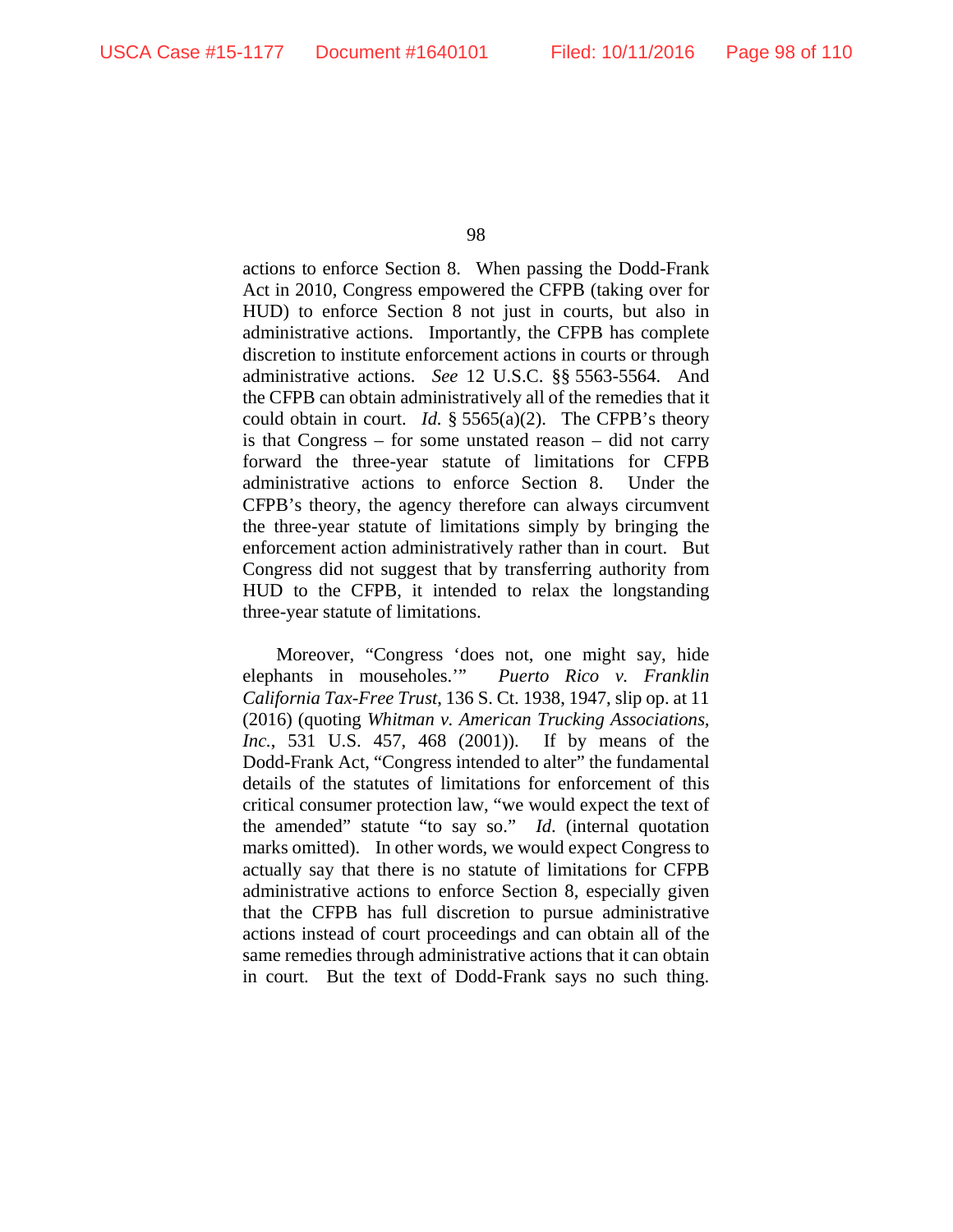Nor, moreover, has the CFPB cited any legislative history that says anything like that.

Of course, there is good reason Congress did not say that the CFPB need not comply with any statutes of limitations when enforcing the Real Estate Settlement Procedures Act administratively. That would be absurd. Why would Congress allow the CFPB to bring administrative actions for an indefinite period, years or even decades after the fact? Why would Congress create such a nonsensical dichotomy between CFPB court actions and CFPB administrative actions? The CFPB has articulated no remotely plausible reason why Congress would have done so. *See Griffin v. Oceanic Contractors, Inc.*, 458 U.S. 564, 575 (1982) ("absurd results are to be avoided" where "alternative interpretations consistent with the legislative purpose are available"). The CFPB's interpretation is especially alarming because the agency can seek civil *penalties* in these administrative actions. 12 U.S.C.  $§ 5565(a)(2)$ . But the Supreme Court has emphatically stressed the importance of statutes of limitations in civil penalty provisions. As the Supreme Court stated in *Gabelli*: "Chief Justice Marshall used particularly forceful language in emphasizing the importance of time limits on penalty actions, stating that it 'would be utterly repugnant to the genius of our laws' if actions for penalties could 'be brought at any distance of time.'" 133 S. Ct. at 1223, slip op. at 9 (quoting *Adams*, 6 U.S. at 342); *see also 3M Co. v. Browner*, 17 F.3d 1453, 1457 (D.C. Cir. 1994) ("Justice Story, sitting as a circuit justice in a civil penalty case, made the same point as Chief Justice Marshall: 'it would be utterly repugnant to the genius of our laws, to allow such prosecutions a perpetuity of existence.'") (quoting *United States v. Mayo*, 26 F. Cas. 1230, 1231 (No. 15,754) (C.C.D. Mass. 1813)).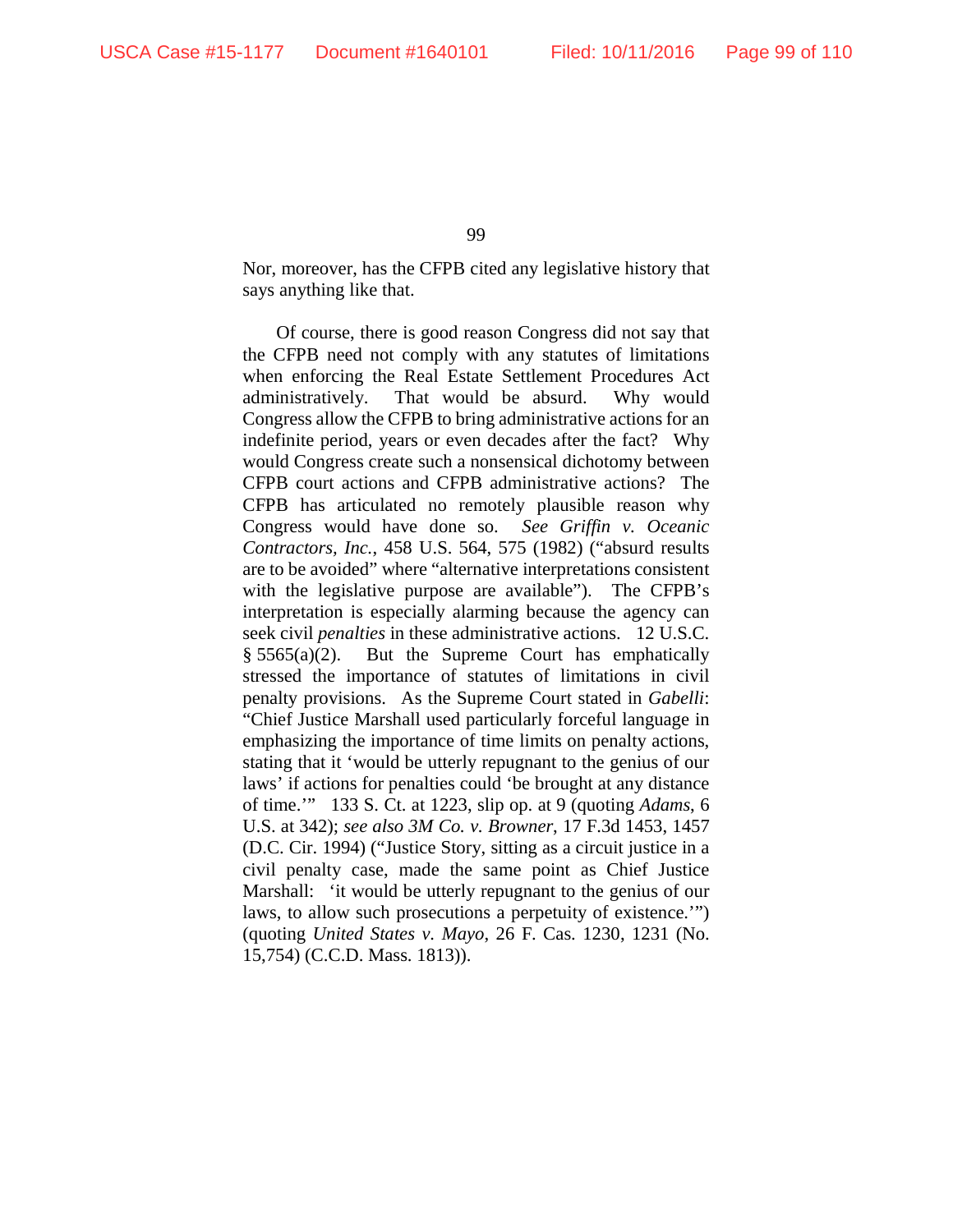The absurdity of the CFPB's position is illustrated by its response to a hypothetical question about the CFPB's bringing an administrative enforcement action 100 years after the allegedly unlawful conduct. Presented with that question, the CFPB referenced its prosecutorial discretion. But "trust us" is ordinarily not good enough. *Cf. McDonnell v. United States*, 136 S. Ct. 2355, 2372-73, slip op. at 23 (2016) (declining to construe a statute "on the assumption that the Government will use it responsibly") (internal quotation marks omitted). The CFPB also suggested that the equitable defense of laches might apply to such a case, and that "a court would look askance at a proceeding" initiated 100 years after the challenged conduct occurred. CFPB Br. 38 n.28. We need not wait for an enforcement action 100 years after the fact. This Court looks askance now at the idea that the CFPB is free to pursue an administrative enforcement action for an indefinite period of time after the relevant conduct took place. A much more logical, predictable interpretation of the agency's authority is that the three-year limitations period in Section 2614 applies equally to CFPB court actions and CFPB administrative actions. And most importantly for our purposes, that is what the relevant statutes actually say. $30$ 

\* \* \*

We grant PHH's petition for review, vacate the CFPB's order, and remand for further proceedings consistent with this opinion. On remand, the CFPB may determine, among other things, whether, consistent with the applicable three-year

<span id="page-99-0"></span><sup>&</sup>lt;sup>30</sup> We do not here decide whether each alleged above-reasonable-market value payment from the mortgage insurer to the reinsurer triggers a new three-year statute of limitations for that payment. We leave that question for the CFPB on remand and any future court proceedings.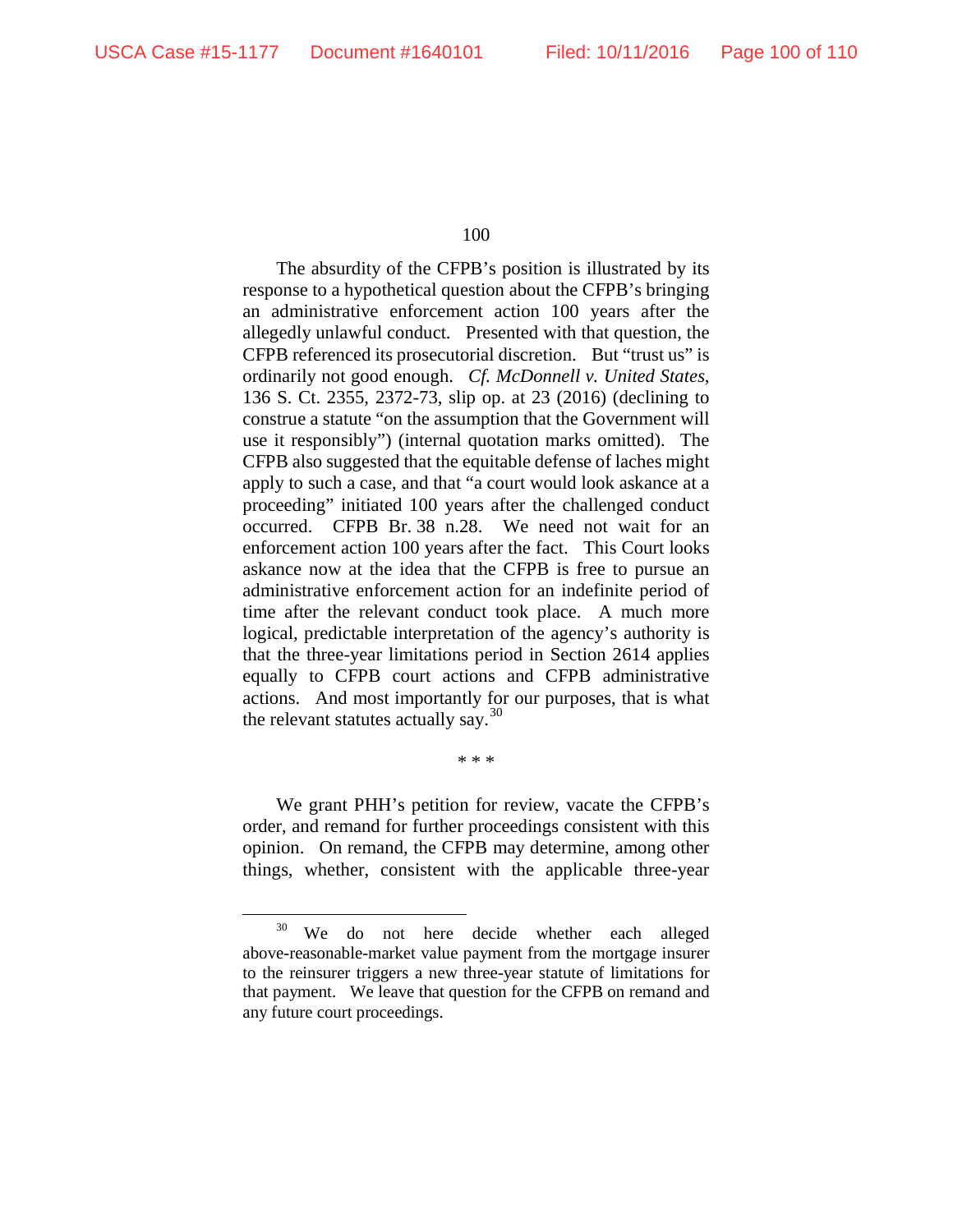statute of limitations, the relevant mortgage insurers paid more than reasonable market value to Atrium.

*So ordered.*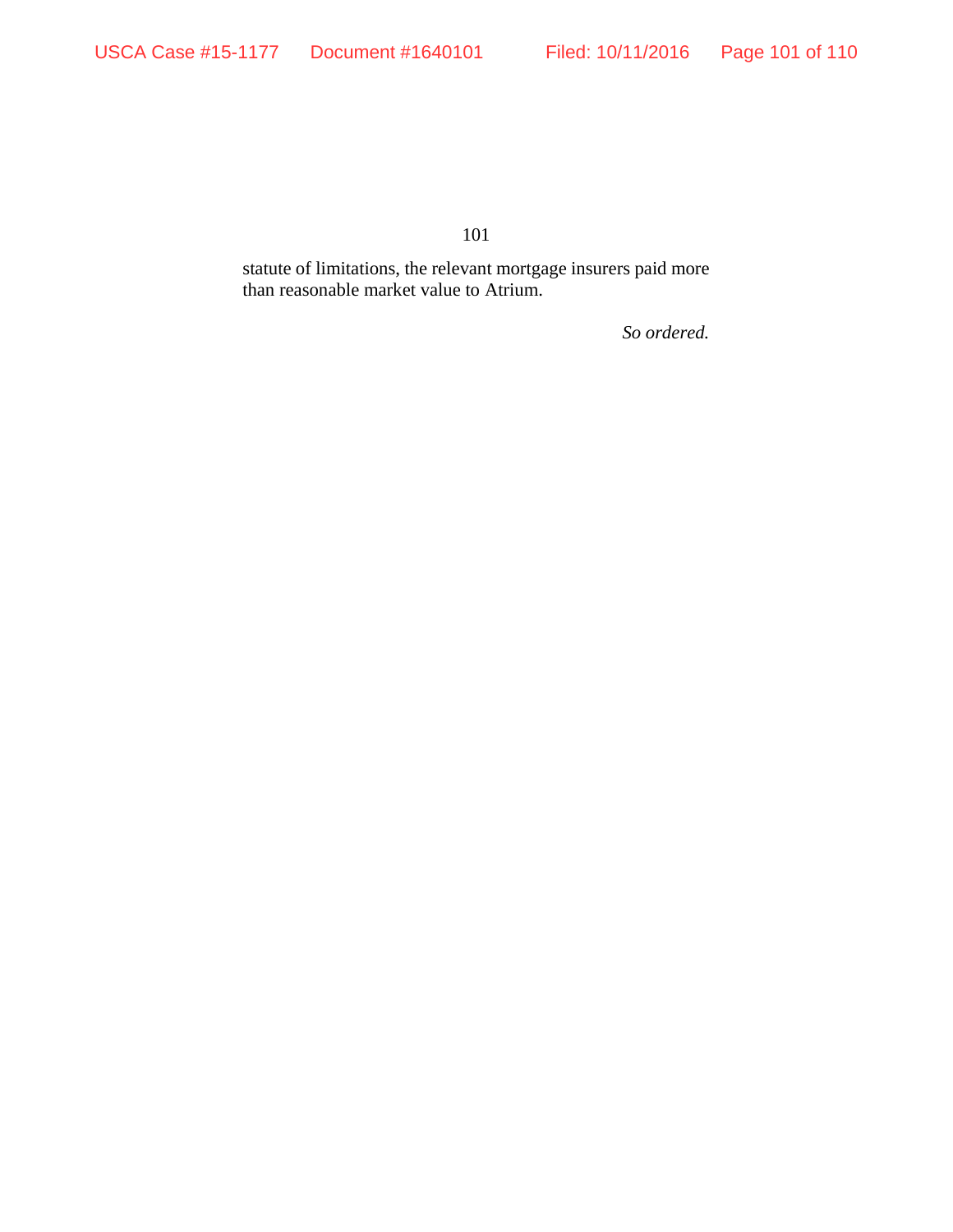RANDOLPH, *Senior Circuit Judge*, concurring: After the enforcement unit of the Consumer Financial Protection Bureau filed a Notice of Charges against petitioners, an Administrative Law Judge held a nine-day hearing and issued a recommended decision, concluding that petitioners had violated the Real Estate Settlement Procedures Act of 1974. In the administrative appeal, the Director "affirm[ed]" the ALJ's conclusion that petitioners violated the Act.

I believe that the ALJ who presided over the hearing was an "inferior Officer" within the meaning of Article II, section 2, clause 2 of the Constitution. That constitutional provision requires "inferior Officers" to be appointed by the President, the "Courts of Law," or the "Heads of Departments." This ALJ was not so appointed. Pursuant to an agreement between the Bureau and the Securities and Exchange Commission, the SEC's Chief Administrative Law Judge assigned him to the case.This in itself rendered the proceedings against petitioners unconstitutional.

To me, the case is indistinguishable from *Freytag v. Commissioner of Internal Revenue*, 501 U.S. 868 (1991). My reasoning is set forth in *Landry v. Federal Deposit Insurance Corp.*, 204 F.3d 1125, 1140-44 (D.C. Cir. 2000) (Randolph, J., concurring in part and concurring in the judgment). There is no need to repeat what I wrote there. The majority opinion in *Landry* disagreed with my position, but petitioners have preserved the issue for review by this court en banc or by the Supreme Court on certiorari. Pet. Br. 51 n.8. The Bureau, in its brief, argues that petitioners waived the issue because they did not raise it before the ALJ or on appeal to the Bureau's Director. But the *Freytag* petitioners also raised their constitutional objection to the appointment of the special trial judge for the first time on appeal. *See Freytag*, 501 U.S. at 892-95 (Scalia, J., concurring). There is no difference between this case and *Freytag*, except that in light of *Landry* it would have been futile to object, a point that cuts in petitioners' favor.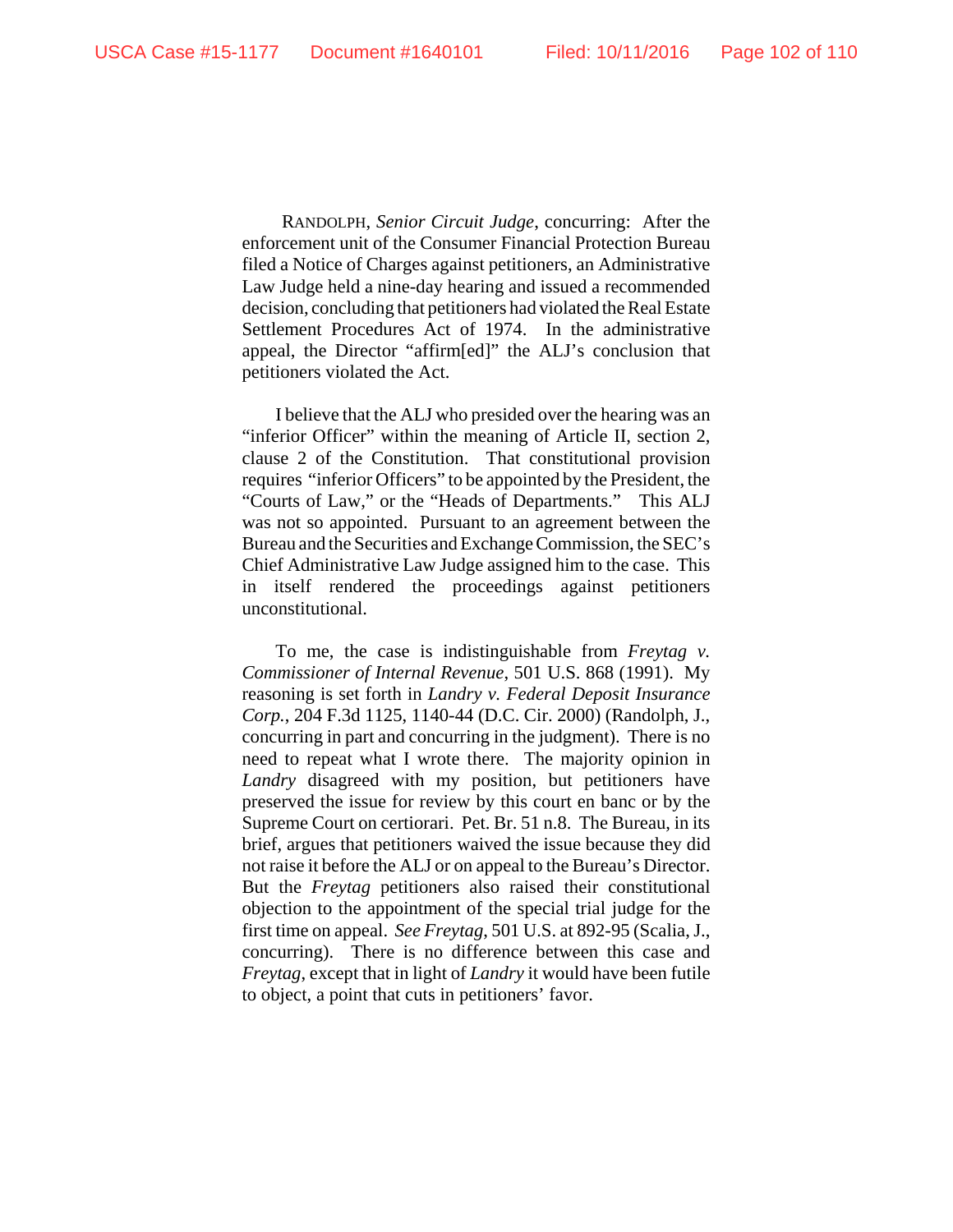KAREN LECRAFT HENDERSON, *Circuit Judge*, concurring in part and dissenting in part:

In no uncertain terms, PHH has asked this Court to vacate the CFPB's order, outlining three distinct reasons why it is entitled to that relief. As my colleagues ably demonstrate, PHH's statutory arguments are sufficient to accomplish its goal—I agree that: (1) the Bureau's interpretation of section  $8(c)(2)$  contravenes the language of the statute; (2) "action" in 12 U.S.C. § 2614 includes enforcement proceedings brought by the Bureau for a violation of section 8(a) and a three-year statute of limitations applies to those proceedings; (3) the Bureau's interpretation of section  $8(c)(2)$  is a new interpretation retroactively applied against PHH without fair notice; and (4) although the Bureau has the authority to order disgorgement as a sanction under 12 U.S.C. § 5565(a)(2)(D), the amount of any disgorgement award must be reduced by the amount the captive reinsurer paid the insurers for their reinsurance claims.<sup>[1](#page-102-0)</sup> But my colleagues don't stop there. Instead, they unnecessarily reach PHH's constitutional challenge, thereby rejecting one of the most fundamental tenets of judicial decisionmaking. With respect, I cannot join them in this departure from longstanding precedent.

Although courts remain resolute in "our duty as the bulwar[k] of a limited constitution against legislative encroachments," at the same time we recognize "a wellestablished principle governing the prudent exercise of this Court's jurisdiction that normally the Court will not decide a constitutional question if there is some other ground upon which to dispose of the case." *Nw. Austin Mun. Util. Dist. No. One v. Holder*, 557 U.S. 193, 205 (2009) (quoting THE FEDERALIST No. 78, p. 526 (J. Cooke ed. 1961) (A. Hamilton); *Rostker v. Goldberg*, 453 U.S. 57, 64 (1981))

<span id="page-102-0"></span> $1$  Accordingly, I concur in Parts I, IV and V of the majority opinion.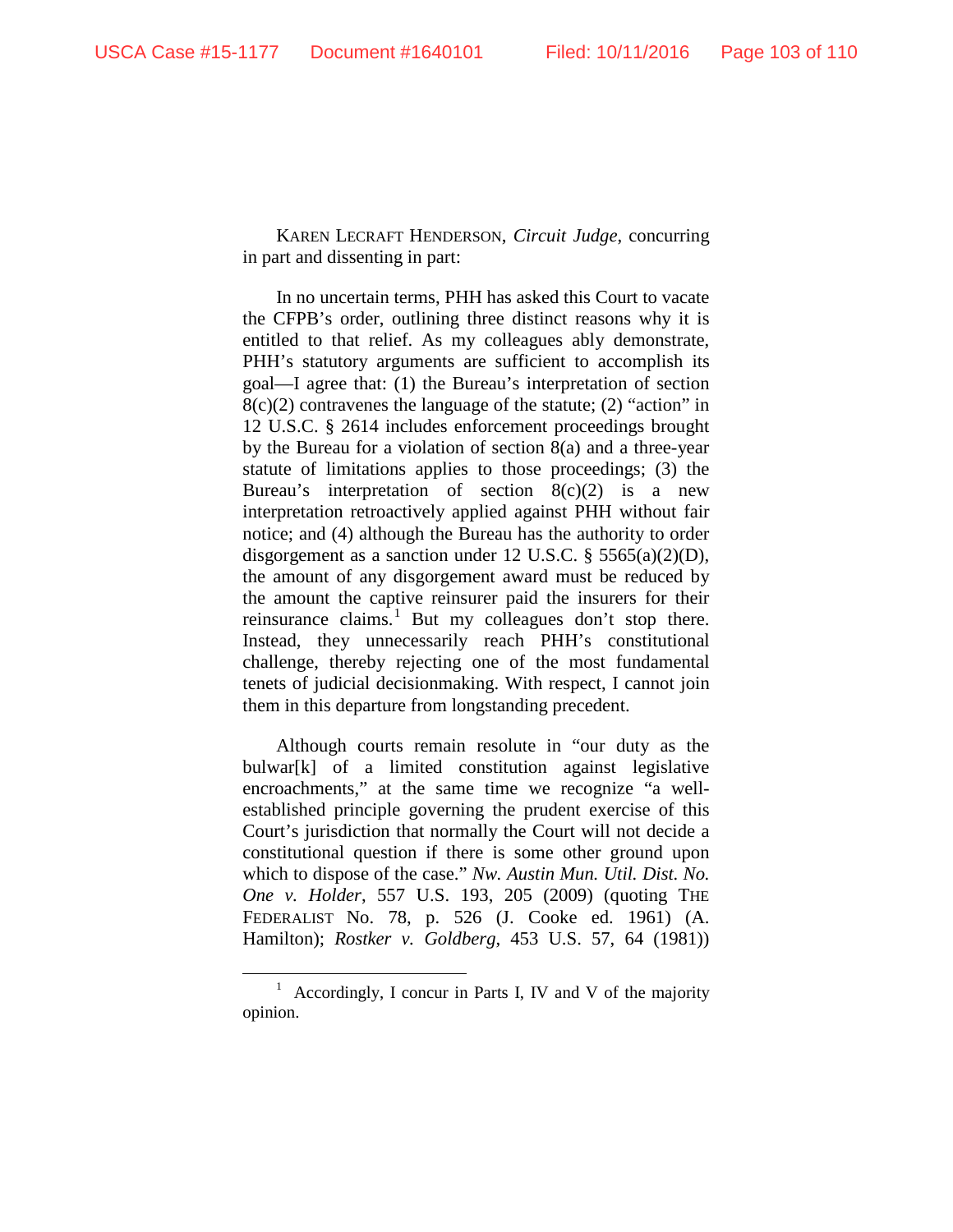(internal quotations omitted). An unbroken line of Supreme Court cases teaches that "[i]t is not the habit of the court to decide questions of a constitutional nature unless absolutely necessary to a decision of the case." *Ashwander v. Tenn. Valley Auth.*, 297 U.S. 288, 347 (1936) (Brandeis, J., concurring); *accord Bond v. United States*, 134 S. Ct. 2077, 2087 (2014); *Union Pac. R. Co. v. Bhd. of Locomotive Engineers & Trainmen Gen. Comm. of Adjustment, Cent. Region*, 558 U.S. 67, 80 (2009); *Greater New Orleans Broad. Ass'n, Inc. v. United States*, 527 U.S. 173, 184 (1999); *Dep't of Commerce v. U.S. House of Representatives*, 525 U.S. 316, 343 (1999); *Blum v. Bacon*, 457 U.S. 132, 137 (1982).

Determining the applicability of this judicial restraint principle is not a difficult task; indeed, a two-step inquiry decides whether constitutional analysis is necessary. First, we ask what relief a party seeks. *See Nw. Austin Mun. Util. Dist. No. One*, 557 U.S. at 205 (determining whether statutory remedy affords aggrieved party "all the relief it seeks"). Federal Rule of Appellate Procedure 28(a)(9) makes this simple, as it requires that the party's brief include "a short conclusion stating the *precise* relief sought." Fed. R. App. Pro. 28(a)(9) (emphasis added). PHH makes its requested relief quite clear: "the appropriate remedy . . . is vacatur."<sup>[2](#page-103-0)</sup> Petitioners' Br. at 61.

<span id="page-103-0"></span> $2^{\circ}$  My colleagues state that "PHH wants us, at a minimum, to strike down the CFPB and prevent its continued operation." Maj. Op. at 65. Besides describing, if anything, the *maximum* relief available, they stray from the relief requested in PHH's brief vacatur. Petitioners' Br. at 61. To the extent PHH changed its requested relief at oral argument, I believe we are to choose its writing over its speech. *See, e.g.*, *Whitehead v. Food Max of Mississippi, Inc.*, 163 F.3d 265, 270 (5th Cir. 1998) (citing Fed. R.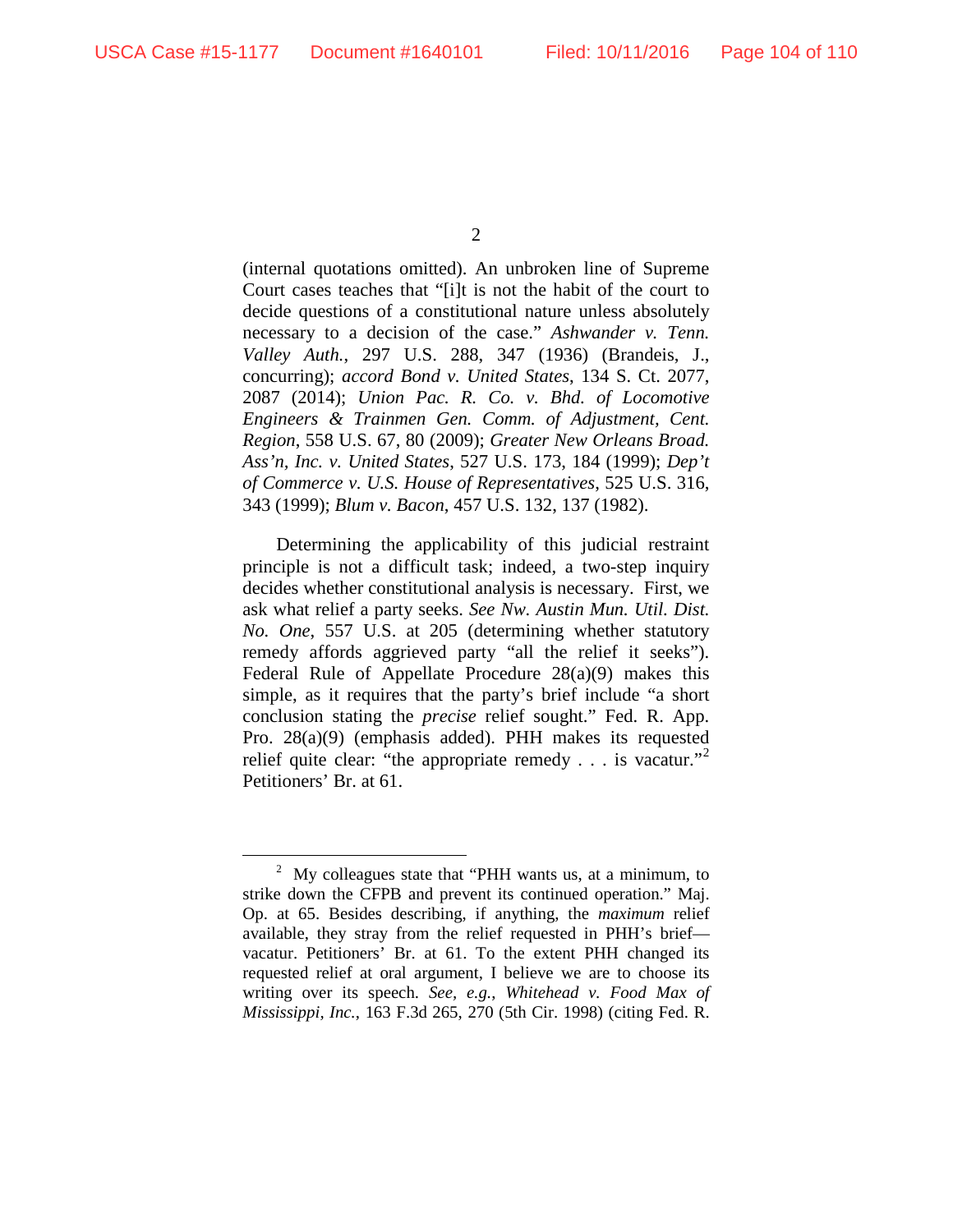The next question, then, is whether the court can provide the requested relief—to its fullest extent—on statutory grounds. *See Nw. Austin Mun. Util. Dist. No. One*, 557 U.S. at 205. If so, we are to leave any constitutional question for another day. *See Ashwander*, 297 U.S. at 347 (Brandeis, J., concurring) ("The Court will not pass upon a constitutional question although properly presented by the record, if there is also present some other ground upon which the case may be disposed of."). Indeed, my colleagues conclude that vacatur is warranted on statutory grounds. Maj. Op. at Parts IV, V. Because the statutory holding is sufficient, I believe our analysis should begin and end there. *United States v. Wells Fargo Bank*, 485 U.S. 351, 354 (1988) ("[O]ur established practice is to resolve statutory questions at the outset where to do so might obviate the need to consider a constitutional issue.").

My colleagues, however, insist that the constitutional issues be addressed *before* the statutory ones because resolution of the former could afford PHH broader relief. Maj. Op. at 10 n. 1. Notwithstanding their approach turns on its head the "fundamental rule of judicial restraint" that "[p]rior to reaching any constitutional questions, federal courts must consider nonconstitutional grounds for decision," *Jean v. Nelson*, 472 U.S. 846, 854 (1985); *Gulf Oil Co. v. Bernard*, 452 U.S. 89, 99 (1981); *Mobile v. Bolden*, 446 U.S. 55, 60 (1980); *Kolender v. Lawson*, 461 U.S. 352, 361, n. 10 (1983), it misses the point—our focus should be on providing the *full*  relief requested by the prevailing party, not the *broadest* relief implicated by its claim. *See Nw. Austin Mun. Util. Dist. No. One*, 557 U.S. at 205. Granted, in *Nw. Austin Mun. Util. Dist. No. One*, the Supreme Court rejected the argument that

 $\overline{a}$ 

App. Pro. 28) (limiting relief to that requested in appellate brief rather than alternate relief first proposed at oral argument).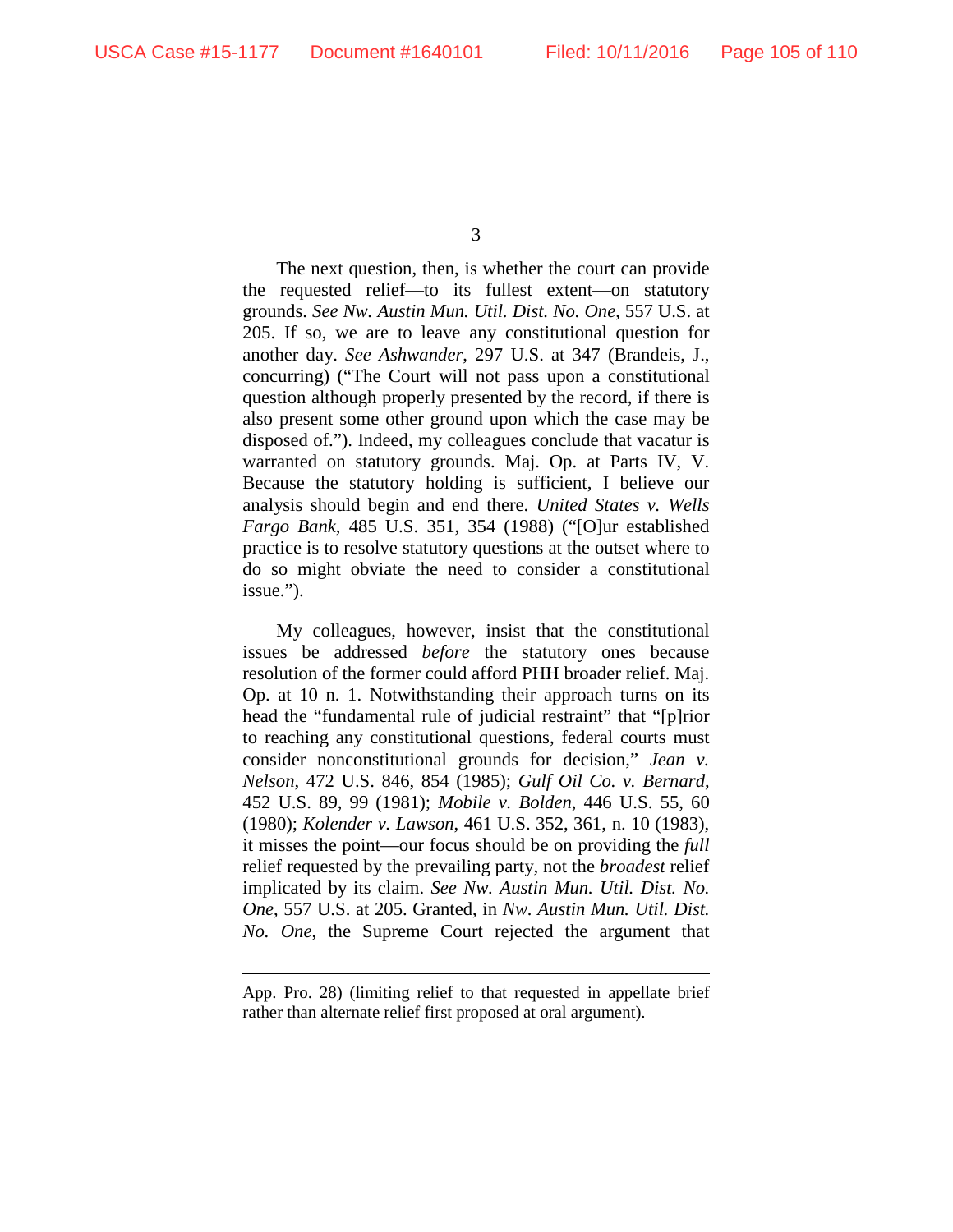resolving the case solely on statutory grounds "would not afford [a plaintiff] all the relief it seeks"—even though the plaintiff's constitutional challenge, if successful, would provide broader relief—because the plaintiff had "expressly describe[d] its constitutional challenge . . . as 'being in the alternative' to its statutory argument." *Id.* at 205–06; *cf. Zobrest v. Catalina Foothills School Dist.*, 509 U.S. 1, 7–8 (1993) (reaching Establishment Clause argument despite statutory ground because "[r]espondent did not urge any statutory grounds for affirmance upon the Court of Appeals . . . [and] [i]n the District Court, too, the parties chose to litigate the case on the federal constitutional issues alone"). Similarly, PHH has expressly relied on "three independent reasons" why vacatur is appropriate, treating its constitutional arguments as alternatives to its statutory counterparts. Petitioners' Br. at 23. Thus, our duty is quite clear: "[A] federal court should not decide federal constitutional questions where a dispositive nonconstitutional ground is available." *Jean v. Nelson*, 472 U.S. at 854 (1985); *Spector Motor Serv. v. McLaughlin*, 323 U.S. 101, 105 (1944) ("If there is one doctrine more deeply rooted than any other in the process of constitutional adjudication, it is that we ought not to pass on questions of constitutionality . . . unless such adjudication is unavoidable.").

Nevertheless, my colleagues conclude that we must decide the constitutional issue because it involves "a fundamental constitutional challenge to the very structure or existence of an agency enforcing the law against it." Maj. Op. at 10 n. 1. I again believe prudential considerations counsel against our reaching out to invalidate the for cause removal provision**.** *See Spector Motor Serv.*, 323 U.S. at 105.

First, the Supreme Court's leading removal caselaw is distinguishable. In both *Myers v. United States*, 272 U.S. 52,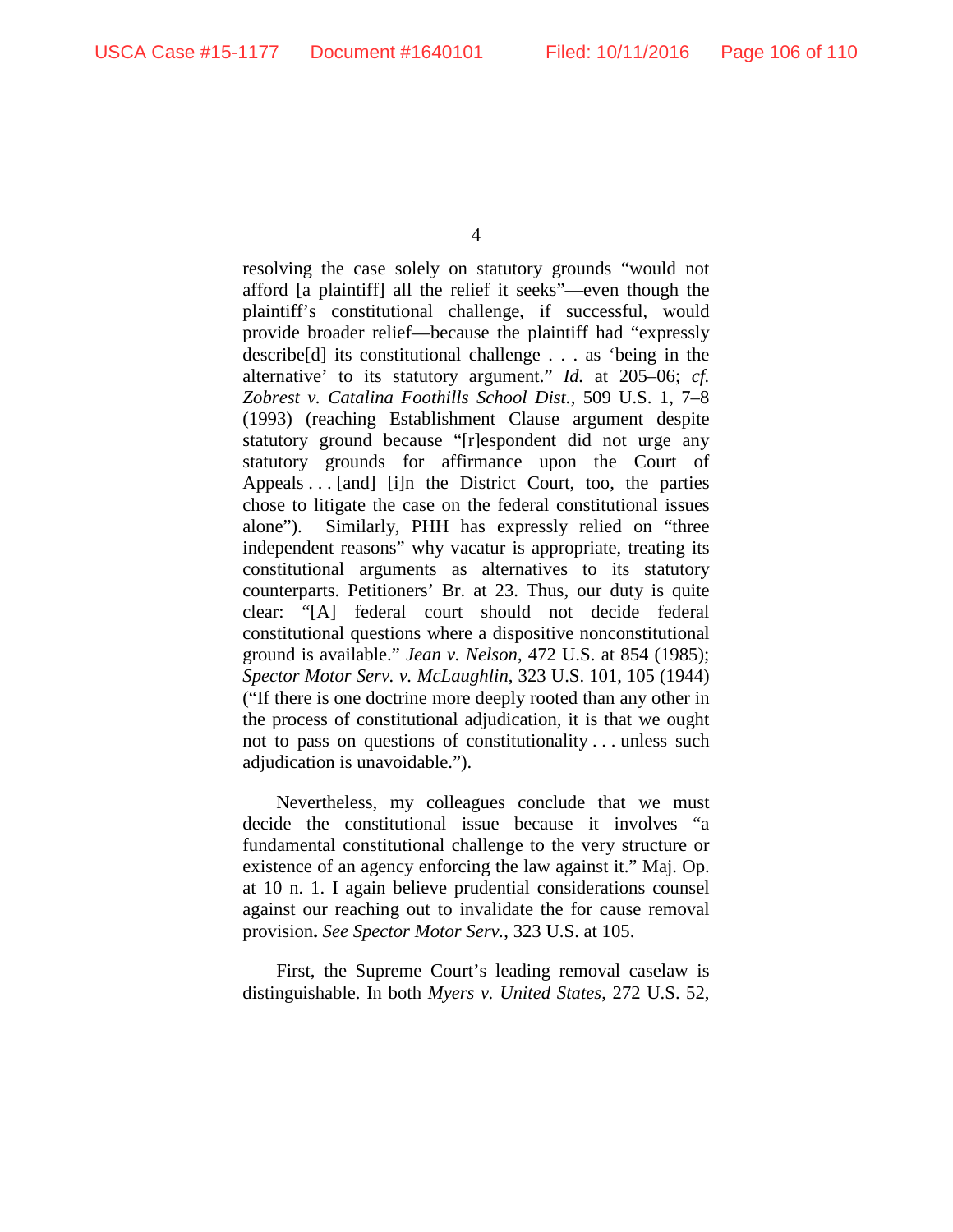106–07 (1926), and *Humphrey's Executor v. United States*, 295 U.S. 602, 618–19 (1935), the suit was brought by the officer removable for cause only and only after he had been removed from office. In *Myers*, the President, through the Postmaster General, removed a postmaster (Myers). 272 U.S. at 106. Myers protested the removal and eventually brought suit for back pay. *Id.* After determining that laches did not prevent Myers from challenging his removal, the Court *had to* resolve whether the President had lawfully removed him. *Id.*  at 106–07. *Humphrey's Executor* presented a similar question—the President removed a member (Humphrey) of the Federal Trade Commission (FTC) before his seven-year term concluded and without cause. 295 U.S. at 618–19. Humphrey then sought back pay. *Id.* The Court could not decide his back pay claim without first addressing the validity of Humphrey's for-cause only removal restriction on the President's Article II removal power. *Id.* at 626–31.

The holdings in *Morrison v. Olson*, 487 U.S. 654 (1988), and *Free Enter. Fund v. Pub. Co. Accounting Oversight Bd*., 561 U.S. 477 (2010), are equally inapposite. In *Morrison*, the appellees sought to quash subpoenas issued on behalf of the independent counsel by challenging the constitutionality of the legislation providing for appointment of an independent counsel removable by the Attorney General for cause only. 487 U.S. at 668–69. Other than the collateral issue of the proper scope of review of a contempt order, *id.* at 669–70, the only challenges the appellees made throughout the litigation were constitutional in nature. *Id.* at 668–70. Accordingly, although there were several grounds on which the appellees could have won their requested relief (quashing the subpoenas), each required consideration of a constitutional issue.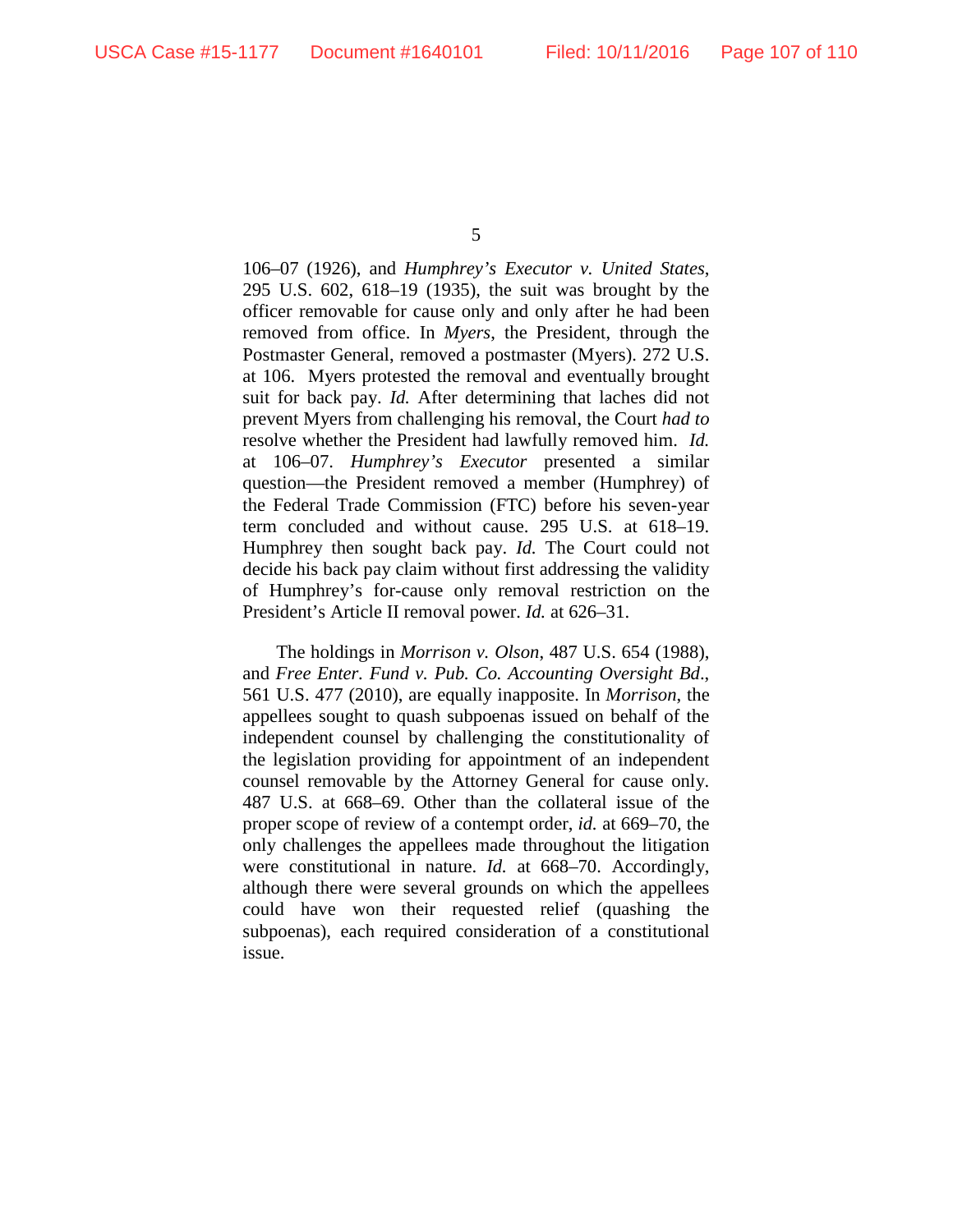*Free Enterprise Fund* is perhaps the closest precedent yet it too is distinguishable. The Public Company Accounting Oversight Board (PCAOB) investigated an accounting firm for potential violations of statutes and regulations relating to the auditing of public companies. *Free Enterprise Fund v. Pub. Co. Accounting Oversight Bd.*, No. 06–0217, 2007 WL 891675, at \*2 (D.D.C. March 21, 2007). The PCAOB issued a report detailing the result of its preliminary investigation and plaintiffs Free Enterprise Fund and its accounting-firm member brought suit to enjoin the ongoing disciplinary proceedings. *Id.* They sought a declaratory judgment "that the provisions of the Act establishing the PCAOB are unconstitutional" and "an order enjoining the Board from taking any further action against [the accounting firm]." *Id.* Thus, the only challenge was a facial one to the constitutionality of the PCAOB—there was no statutory ground on which to reverse any PCAOB action because it had not yet taken action against the firm. *Id.* at \*6. On review, we addressed the "facial challenge" that "Title I of the Sarbanes-Oxley Act of 2002 . . . violates the Appointments Clause of the Constitution and separation of powers because it does not permit adequate Presidential control of the [PCAOB]." *Free Enterprise Fund v. Pub. Co. Accounting Oversight Bd.*, 537 F.3d 667, 668 (D.C. Cir. 2008). Likewise, the Supreme Court granted relief on the constitutional removal power ground.<sup>[3](#page-107-0)</sup> 561 U.S. at 510–14.

This case does not fit the Court's removal precedents. *Myers* and *Humphrey's Executor* raised *only* constitutional questions. And unlike the challenges in *Morrison* and in *Free Enterprise Fund*, PHH has challenged—successfully—the

<span id="page-107-0"></span> $\frac{1}{3}$  $3$  The Court separately affirmed the district court's jurisdiction based on a direct review provision of the Sarbanes-Oxley Act. 561 U.S. at 489–90.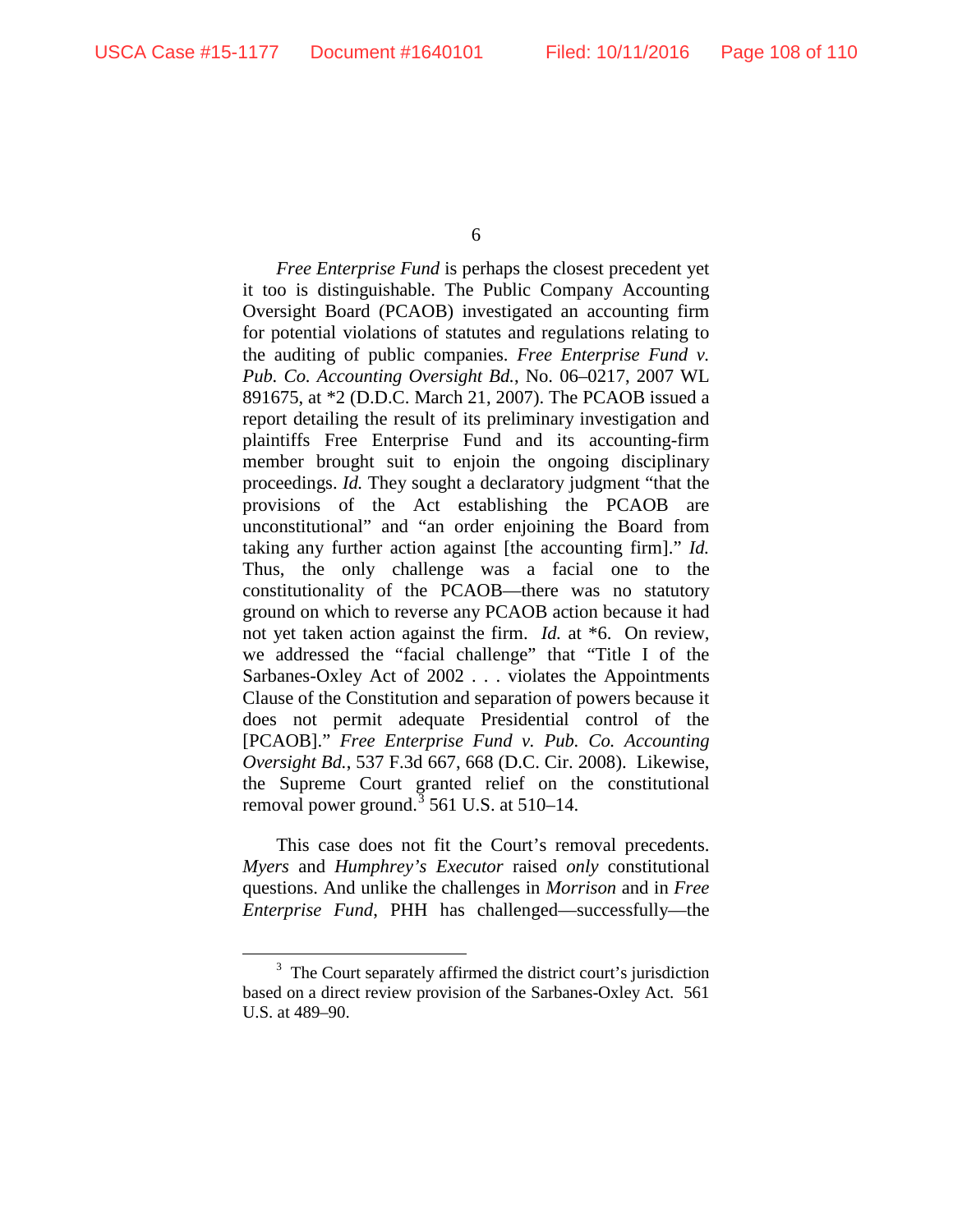7

Bureau's exercise of its *statutory* authority. Again, PHH can obtain *full* relief without our addressing the Bureau's challenged structure. [4](#page-108-0) Although I agree that "[w]hen constitutional questions are 'indispensably necessary' to resolving the case at hand, 'the court must meet and decide them.'" *Citizens United v. FEC*, 558 U.S. 310, 375 (Roberts, C.J., concurring) (quoting *Ex parte Randolph*, 20 F. Cas. 242, 254 (No. 11, 558) (C.C.Va. 1833) (Marshall, C.J.)), I do not believe that it is "indispensably necessary" to resolve the forcause removal issue here.

To the extent the majority concludes that judicial restraint is irrelevant because PHH raises a *structural* constitutional issue, Supreme Court precedent on waiver of structural constitutional arguments advises otherwise. It is settled that a nonjurisdictional constitutional argument, including an Article III structural claim, can be waived. *See, e.g.*, *Plaut v. Spendthrift Farm, Inc.*, 514 U.S. 211, 231–32 (1995) ("[T]he proposition that legal defenses based upon doctrines central to the courts' structural independence can never be waived simply does not accord with our cases."); *see also Al Bahlul v. United States*, 792 F.3d 1, 33 (D.C. Cir. 2015) (Henderson, J., dissenting) ("[T]he only nonforfeitable argument is subjectmatter jurisdiction."). Although waiver of an Article III structural challenge "cannot be dispositive," *Commodity* 

<span id="page-108-0"></span><sup>&</sup>lt;sup>4</sup> I do not suggest that the Bureau is immune from challenge. A deposed director or a regulated party could challenge the constitutionality of the Bureau, either in a stand-alone constitutional challenge as in *Free Enterprise Fund* or as part of an appeal of a Bureau enforcement proceeding if the statutory remedy did not provide full relief. And in all likelihood, that challenge will be before this Court relatively quickly. *See, e.g.*, *State Nat'l Bank of Big Spring v. Lew*, No. CV 12-1032 (ESH), 2016 WL 3812637, at \*1 (D.D.C. July 12, 2016) (holding in abeyance resolution of challenge to CFPB's constitutionality until the decision here).